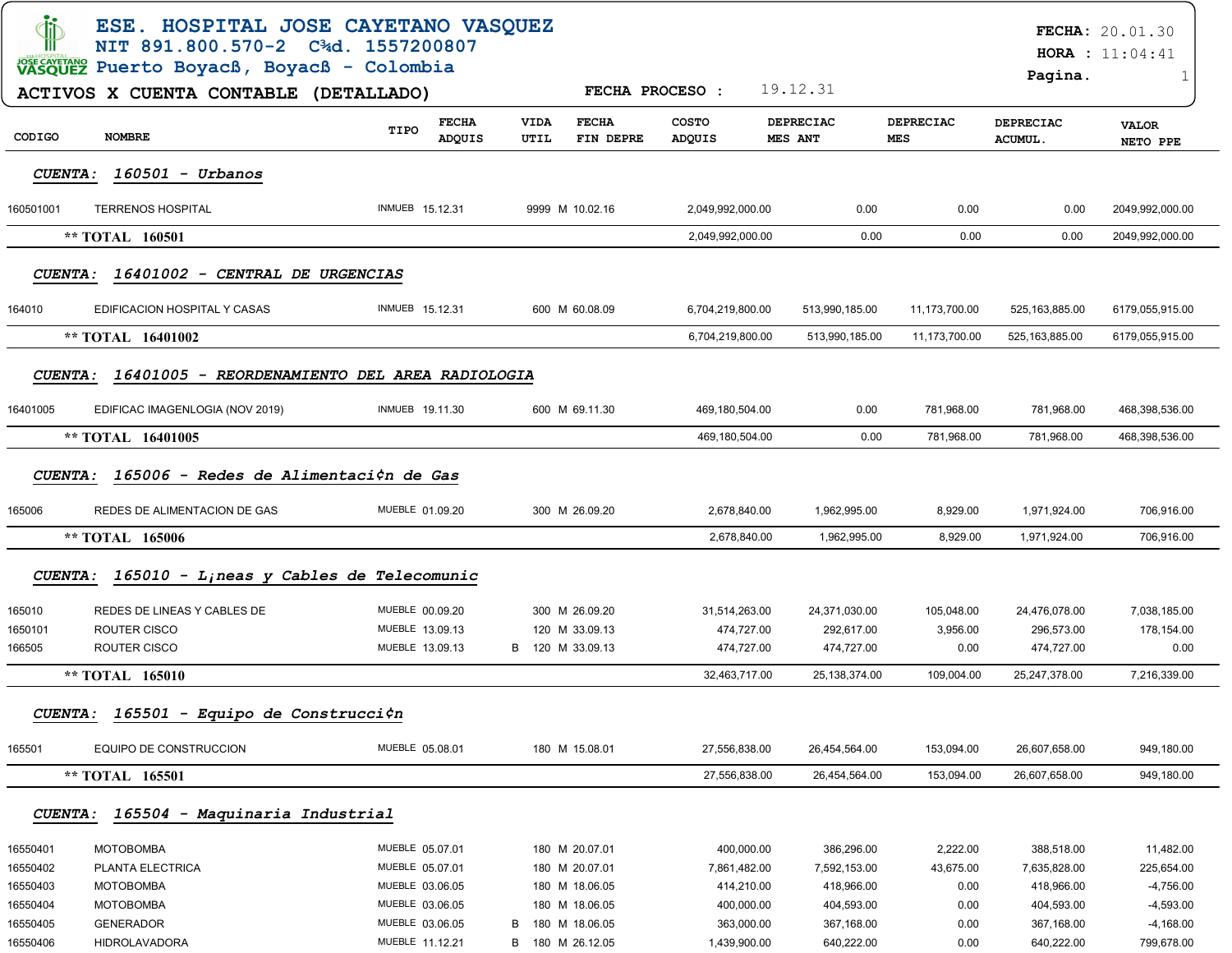| Tib                    | ESE. HOSPITAL JOSE CAYETANO VASQUEZ<br>NIT 891.800.570-2 C3d. 1557200807 |                 |                               |                     |                           |                        |              |                                    |                         |                             | <b>FECHA: 20.01.30</b><br><b>HORA</b> : $11:04:41$ |
|------------------------|--------------------------------------------------------------------------|-----------------|-------------------------------|---------------------|---------------------------|------------------------|--------------|------------------------------------|-------------------------|-----------------------------|----------------------------------------------------|
|                        | VASQUEZ Puerto Boyacß, Boyacß - Colombia                                 |                 |                               |                     |                           |                        |              |                                    |                         | Pagina.                     | 2                                                  |
|                        | ACTIVOS X CUENTA CONTABLE (DETALLADO)                                    |                 |                               |                     |                           | <b>FECHA PROCESO:</b>  |              | 19.12.31                           |                         |                             |                                                    |
| CODIGO                 | <b>NOMBRE</b>                                                            | TIPO            | <b>FECHA</b><br><b>ADQUIS</b> | <b>VIDA</b><br>UTIL | <b>FECHA</b><br>FIN DEPRE | <b>COSTO</b><br>ADQUIS |              | <b>DEPRECIAC</b><br><b>MES ANT</b> | <b>DEPRECIAC</b><br>MES | <b>DEPRECIAC</b><br>ACUMUL. | <b>VALOR</b><br>NETO PPE                           |
| 16550407               | PLANTA ELECTRICA                                                         | MUEBLE 10.10.05 |                               |                     | 180 M 25.10.05            | 4,640,000.00           |              | 2,829,541.00                       | 25,778.00               | 2,855,319.00                | 1,784,681.00                                       |
|                        | ** TOTAL 165504                                                          |                 |                               |                     |                           | 15,518,592.00          |              | 12,638,939.00                      | 71,675.00               | 12,710,614.00               | 2,807,978.00                                       |
| <i>CUENTA :</i>        | 165511 - Herramientas y Accesorios                                       |                 |                               |                     |                           |                        |              |                                    |                         |                             |                                                    |
| 16551118               | ESCALERA EN ALUMINIO                                                     | MUEBLE 07.06.01 |                               |                     | 180 M 22.06.01            |                        | 300,000.00   | 250,833.00                         | 1,667.00                | 252,500.00                  | 47,500.00                                          |
| 16551135               | <b>TALADRO</b>                                                           | MUEBLE 07.01.31 |                               |                     | 180 M 22.01.31            |                        | 315,000.00   | 270,433.00                         | 1,750.00                | 272,183.00                  | 42,817.00                                          |
| 16551136               | GUADAÑADORA                                                              | MUEBLE 07.06.20 |                               |                     | 180 M 22.06.20            | 1,300,000.00           |              | 1,082,370.00                       | 7,222.00                | 1,089,592.00                | 210,408.00                                         |
| 16551137               | <b>PRACTIVAGON</b>                                                       | MUEBLE 08.04.09 |                               |                     | 180 M 23.04.09            | 1,695,479.00           |              | 1,319,334.00                       | 9,419.00                | 1,328,753.00                | 366,726.00                                         |
| 16551138               | CARRO VIC 240                                                            | MUEBLE 08.10.10 |                               |                     | 180 M 23.10.10            | 1,064,880.00           |              | 792,350.00                         | 5,916.00                | 798,266.00                  | 266,614.00                                         |
| 16551139               | CARRO VIC 240                                                            | MUEBLE 08.10.10 |                               |                     | 180 M 23.10.10            | 1,064,880.00           |              | 792,350.00                         | 5,916.00                | 798,266.00                  | 266,614.00                                         |
| 16551140               | GUADAÑA MARUYAMA                                                         | MUEBLE 13.04.13 |                               |                     | 180 M 28.04.13            | 1,126,000.00           |              | 494,606.00                         | 6,256.00                | 500,862.00                  | 625,138.00                                         |
| 16551141               | <b>BUGY CARRETILLA</b>                                                   | MUEBLE 00.04.13 |                               |                     | 180 M 15.04.13            |                        | 62,000.00    | 62,000.00                          | 0.00                    | 62,000.00                   | 0.00                                               |
|                        | ** TOTAL 165511                                                          |                 |                               |                     |                           |                        | 6,928,239.00 | 5,064,276.00                       | 38,146.00               | 5,102,422.00                | 1,825,817.00                                       |
| <i><b>CUENTA :</b></i> | 166003 - Equipo de Urgencias                                             |                 |                               |                     |                           |                        |              |                                    |                         |                             |                                                    |
| 16600301               | <b>BOMBA DE INFUSION</b>                                                 | MUEBLE 12.04.30 |                               | B                   | 120 M 22.04.30            | 2,690,000.00           |              | 1,696,195.00                       | 0.00                    | 1,696,195.00                | 993,805.00                                         |
| 16600302               | <b>BOMBA DE INFUSION</b>                                                 | MUEBLE 12.04.30 |                               | B                   | 120 M 22.04.30            | 2,800,000.00           |              | 1,765,555.00                       | 0.00                    | 1,765,555.00                | 1,034,445.00                                       |
| 16600305               | <b>ELECTROCARDIOGRAFO</b>                                                | MUEBLE 12.09.01 |                               |                     | 120 M 22.09.01            | 4,396,400.00           |              | 3,170,293.00                       | 36,637.00               | 3,206,930.00                | 1,189,470.00                                       |
| 16600306               | LARINGOSCOPIO ADULTO                                                     | MUEBLE 14.07.21 |                               |                     | 120 M 22.09.01            |                        | 916,400.00   | 485,692.00                         | 7,637.00                | 493,329.00                  | 423,071.00                                         |
| 16600307               | LARINGOSCOPIO NEONATAL Y PEDIATRICO                                      | MUEBLE 14.07.21 |                               |                     | 120 M 34.07.21            |                        | 916,400.00   | 485,692.00                         | 7,637.00                | 493,329.00                  | 423,071.00                                         |
| 16600308               | LARINGOSCOPIO NEONATAL Y PEDIATRICO                                      | MUEBLE 14.07.21 |                               |                     | 120 M 34.07.21            |                        | 916,400.00   | 485,692.00                         | 7,637.00                | 493,329.00                  | 423,071.00                                         |
| 16600309               | LARINGOSCOPIO ADULTO                                                     | MUEBLE 14.07.21 |                               |                     | 120 M 24.07.21            |                        | 916,400.00   | 485,692.00                         | 7,637.00                | 493,329.00                  | 423,071.00                                         |
| 16600310               | CAMILLA DE RECUPERACION                                                  | MUEBLE 07.07.21 |                               |                     | 120 M 17.07.21            | 1,606,600.00           |              | 1,617,757.00                       | 0.00                    | 1,617,757.00                | $-11,157.00$                                       |
| 166003100              | CAMILLA PARA PROCEDIMIENTOS                                              | MUEBLE 10.08.31 |                               |                     | 120 M 20.08.31            | 1,276,000.00           |              | 1,179,591.00                       | 10,633.00               | 1,190,224.00                | 85,776.00                                          |
| 166003101              | CAMILLA PARA TRASNPORTE DE PACIENTES                                     | MUEBLE 10.08.31 |                               |                     | 120 M 20.08.31            |                        | 986,000.00   | 911,502.00                         | 8,217.00                | 919,719.00                  | 66,281.00                                          |
| 166003102              | <b>CAMILLA MILLER</b>                                                    | MUEBLE 05.05.22 |                               |                     | 120 M 20.08.31            |                        | 213,440.00   | 213,440.00                         | 0.00                    | 213,440.00                  | 0.00                                               |
| 166003103              | CAMA PARA EXAMEN GINECOBSTETRICO                                         | MUEBLE 10.08.31 |                               |                     | B 120 M 20.08.31          |                        | 986,000.00   | 895,069.00                         | 0.00                    | 895,069.00                  | 90,931.00                                          |
| 16600311               | CAMILLA DE RECUPERACION                                                  | MUEBLE 07.07.21 |                               |                     | 120 M 17.07.21            | 1,606,600.00           |              | 1,617,757.00                       | 0.00                    | 1,617,757.00                | $-11,157.00$                                       |
| 16600312               | CAMILLA DE RECUPERACION                                                  | MUEBLE 07.07.21 |                               |                     | 120 M 17.07.21            | 1,548,600.00           |              | 1,559,354.00                       | 0.00                    | 1,559,354.00                | $-10,754.00$                                       |
| 166003124              | NEBULIZADOR                                                              | INMUEB 10.08.31 |                               |                     | 120 M 20.08.31            |                        | 359,600.00   | 332,430.00                         | 2,997.00                | 335,427.00                  | 24,173.00                                          |
| 166003126              | <b>LARINGOSCOPIO</b>                                                     | INMUEB 11.07.28 |                               |                     | 120 M 21.07.28            |                        | 649,600.00   | 540,792.00                         | 5,413.00                | 546,205.00                  | 103,395.00                                         |
| 166003127              | EQUIPO PARA SUTURA                                                       | INMUEB 11.07.28 |                               |                     | 120 M 21.07.28            |                        | 371,200.00   | 228,597.00                         | 0.00                    | 228,597.00                  | 142,603.00                                         |
| 166003128              | EQUIPO PARA TRAQUEOSTOMIA                                                | INMUEB 11.07.28 |                               |                     | 120 M 21.07.28            |                        | 997,600.00   | 830,502.00                         | 8,313.00                | 838,815.00                  | 158,785.00                                         |
| 16600313               | CAMILLA DE RECUPERACION                                                  | MUEBLE 07.07.21 |                               |                     | 120 M 17.07.21            | 1,548,600.00           |              | 1,559,354.00                       | 0.00                    | 1,559,354.00                | $-10,754.00$                                       |
| 166003130              | <b>SUCCIONADOR PORTATIL</b>                                              | INMUEB 11.12.21 |                               | B                   | 120 M 21.12.21            |                        | 603,200.00   | 467,648.00                         | 0.00                    | 467,648.00                  | 135,552.00                                         |
| 166003131              | MONITOR DE SIGNOS VITALES                                                | INMUEB 11.12.21 |                               | B                   | 120 M 21.12.21            | 6,496,000.00           |              | 4,332,471.00                       | 0.00                    | 4,332,471.00                | 2,163,529.00                                       |
| 166003132              | LARINGOSCOPIO                                                            | INMUEB 11.12.21 |                               |                     | 120 M 21.12.21            |                        | 487,200.00   | 385,835.00                         | 4,060.00                | 389,895.00                  | 97,305.00                                          |
| 166003133              | EQUIPO DE TORACOSTOMIA                                                   | INMUEB 11.12.21 |                               |                     | 120 M 21.12.21            |                        | 788,800.00   | 624,686.00                         | 6,573.00                | 631,259.00                  | 157,541.00                                         |
| 166003134              | EQUIPO DETRAQUEOSTOMIA                                                   | INMUEB 11.12.21 |                               |                     | 120 M 21.12.21            |                        | 371,200.00   | 293,970.00                         | 3,093.00                | 297,063.00                  | 74,137.00                                          |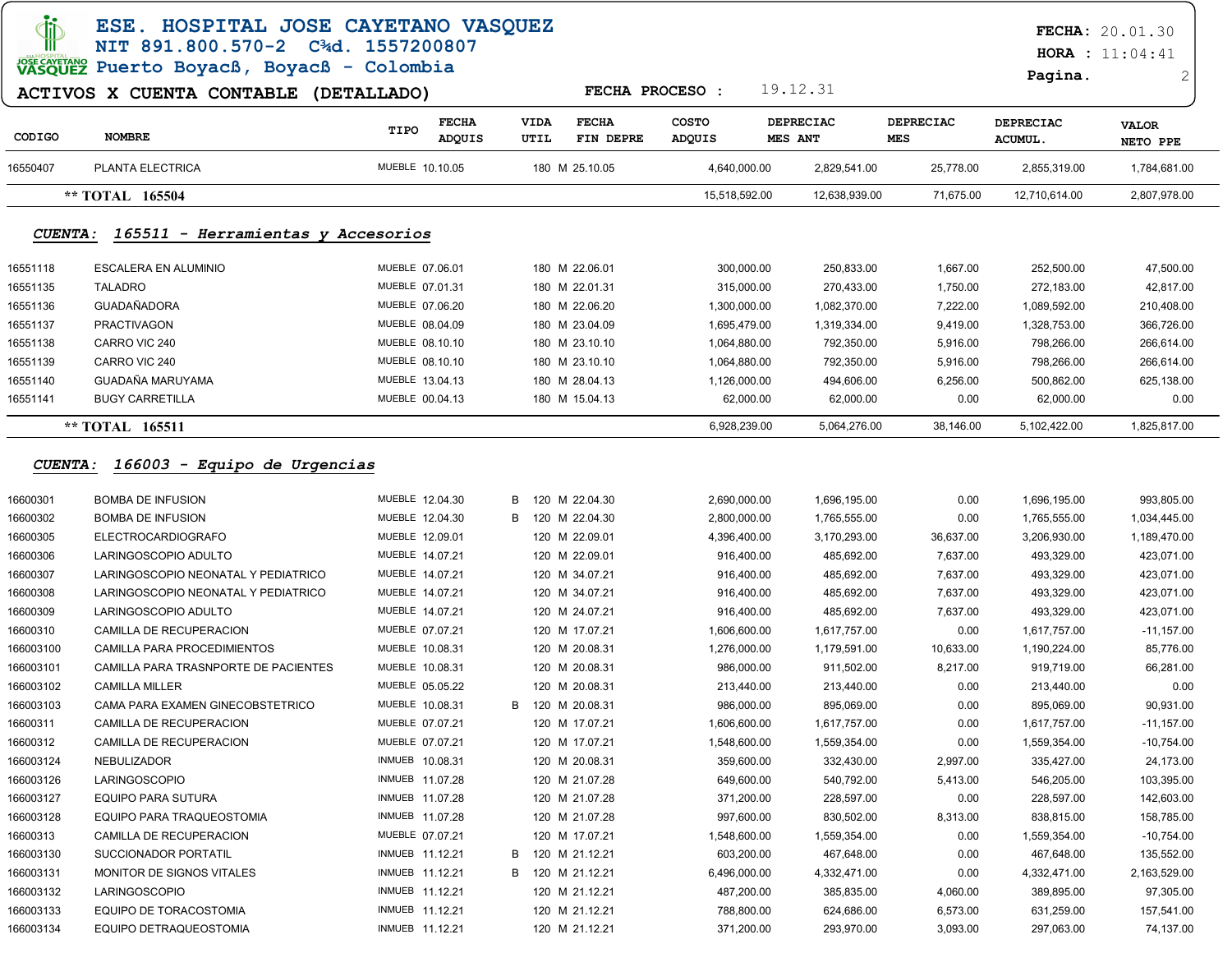**JD** 

ESE. HOSPITAL JOSE CAYETANO VASQUEZ

### NIT 891.800.570-2 C¾d. 1557200807 JOSE CAVERANO<br>VASQUEZ Puerto Boyacß, Boyacß - Colombia

### ACTIVOS X CUENTA CONTABLE (DETALLADO)

FECHA: 20.01.30

 $HORA : 11:04:41$ 

#### Pagina. 3

| CODIGO    | <b>NOMBRE</b>                      | TIPO            | <b>FECHA</b><br>ADQUIS |   | VIDA<br>UTIL | <b>FECHA</b><br>FIN DEPRE | <b>COSTO</b><br>ADQUIS | DEPRECIAC<br><b>MES ANT</b> | <b>DEPRECIAC</b><br><b>MES</b> | <b>DEPRECIAC</b><br><b>ACUMUL.</b> | <b>VALOR</b><br>NETO PPE |
|-----------|------------------------------------|-----------------|------------------------|---|--------------|---------------------------|------------------------|-----------------------------|--------------------------------|------------------------------------|--------------------------|
| 166003135 | EQUIPO DE ORGANOS DE LOS SENTIDOS  | INMUEB 11.12.21 |                        |   |              | B 120 M 21.12.21          | 556,800.00             | 371,355.00                  | 0.00                           | 371,355.00                         | 185,445.00               |
| 166003136 | ATRILPARA BOMBA DE INFUSION        | INMUEB 15.08.12 |                        |   |              | 12 M 25.08.12             | 300,000.00             | 216,810.00                  | 0.00                           | 216,810.00                         | 83,190.00                |
| 166003137 | ATRIL PARA BOMBA DE INFUSION       | INMUEB 15.08.12 |                        |   |              | 12 M 25.08.12             | 300,000.00             | 216,810.00                  | 0.00                           | 216,810.00                         | 83,190.00                |
| 166003138 | ATRIL PARA BOMBA DE INFUSION       | INMUEB 15.08.12 |                        |   |              | 12 M 25.08.12             | 300,000.00             | 216,810.00                  | 0.00                           | 216,810.00                         | 83,190.00                |
| 166003139 | <b>DESFIBRILADOR</b>               | INMUEB 16.05.18 |                        |   |              | 120 M 26.05.18            | 36,609,600.00          | 12,508,280.00               | 305,080.00                     | 12,813,360.00                      | 23,796,240.00            |
| 16600314  | CAMILLA DE RECUPERACION            | MUEBLE 07.07.21 |                        |   |              | 120 M 17.07.21            | 1,548,600.00           | 1,559,354.00                | 0.00                           | 1,559,354.00                       | $-10,754.00$             |
| 16600315  | CAMILLA DE RECUPERACION            | MUEBLE 07.07.21 |                        |   |              | 120 M 17.07.21            | 1,548,600.00           | 1,559,354.00                | 0.00                           | 1,559,354.00                       | $-10,754.00$             |
| 16600316  | CAMILLA DE RECUPERACION            | MUEBLE 07.07.21 |                        |   |              | 120 M 17.07.21            | 1,044,000.00           | 1,051,250.00                | 0.00                           | 1,051,250.00                       | $-7,250.00$              |
| 16600317  | CAMILLA DE RECUPERACION            | MUEBLE 07.07.21 |                        |   |              | 120 M 17.07.21            | 1,044,000.00           | 1,051,250.00                | 0.00                           | 1,051,250.00                       | $-7,250.00$              |
| 16600318  | CAMILLA DE RECUPERACION            | MUEBLE 07.07.21 |                        |   |              | 120 M 17.07.21            | 1,044,000.00           | 1,051,250.00                | 0.00                           | 1,051,250.00                       | $-7,250.00$              |
| 16600319  | CARRO DE PARO                      | MUEBLE 07.07.21 |                        |   |              | 120 M 17.07.21            | 2,990,000.00           | 3,010,764.00                | 0.00                           | 3,010,764.00                       | $-20,764.00$             |
| 16600320  | FONENDOSCOPIO DE DOS SERVICIOS     | MUEBLE 14.03.10 |                        | B |              | 120 M 24.03.10            | 428,040.00             | 235,541.00                  | 0.00                           | 235,541.00                         | 192,499.00               |
| 16600321  | <b>CARRO PARA MEDICAMENTOS</b>     | MUEBLE 07.03.10 |                        |   |              | 120 M 17.03.10            | 1,128,912.00           | 1,150,236.00                | 0.00                           | 1,150,236.00                       | $-21,324.00$             |
| 16600322  | MESA DE MAYO                       | MUEBLE 07.03.10 |                        |   |              | 120 M 17.03.10            | 454,720.00             | 463,309.00                  | 0.00                           | 463,309.00                         | $-8,589.00$              |
| 16600323  | PESA BEBE                          | MUEBLE 15.12.31 |                        |   |              | 36 M 14.03.01             | 97,000.00              | 94,305.00                   | 0.00                           | 94,305.00                          | 2,695.00                 |
| 16600324  | MESA DE MAYO                       | MUEBLE 07.03.10 |                        |   |              | 120 M 17.03.10            | 454,720.00             | 463,309.00                  | 0.00                           | 463,309.00                         | $-8,589.00$              |
| 16600325  | MESA DE MAYO                       | MUEBLE 07.03.10 |                        |   |              | 120 M 17.03.10            | 454,720.00             | 463,309.00                  | 0.00                           | 463,309.00                         | $-8,589.00$              |
| 16600326  | SUCCIONADOR PORTATIL               | MUEBLE 15.12.31 |                        | B |              | 24 M 14.03.01             | 190,000.00             | 182,083.00                  | 0.00                           | 182,083.00                         | 7,917.00                 |
| 16600327  | EQUIPO ORGANOS DE LOS SENTIDOS     | MUEBLE 15.12.31 |                        | В |              | 12 M 14.03.01             | 120,000.00             | 120,000.00                  | 0.00                           | 120,000.00                         | 0.00                     |
| 16600328  | LARINGOSCOPIO                      | MUEBLE 15.12.31 |                        |   |              | 36 M 14.03.01             | 690,000.00             | 670,833.00                  | 0.00                           | 670,833.00                         | 19,167.00                |
| 1660033   | <b>TENSIOMETRO DE PARED</b>        | MUEBLE 15.12.31 |                        | В |              | 12 M 14.03.01             | 392,000.00             | 392,000.00                  | 0.00                           | 392,000.00                         | 0.00                     |
| 16600330  | <b>LARINGOSCOPIO</b>               | MUEBLE 15.12.31 |                        |   |              | 24 M 14.03.01             | 950,000.00             | 910,417.00                  | 0.00                           | 910,417.00                         | 39,583.00                |
| 16600331  | <b>LARINGOSCOPIO</b>               | MUEBLE 15.12.31 |                        |   |              | 24 M 14.03.01             | 950,000.00             | 910,417.00                  | 0.00                           | 910,417.00                         | 39,583.00                |
| 16600332  | <b>TENSIOMETRO DE PARED</b>        | MUEBLE 07.06.09 |                        | В |              | 120 M 17.06.09            | 477,282.00             | 486,165.00                  | 0.00                           | 486,165.00                         | $-8,883.00$              |
| 16600333  | <b>TENSIOMETRO DE PARED</b>        | MUEBLE 07.06.09 |                        | в |              | 120 M 17.06.09            | 477,282.00             | 486,165.00                  | 0.00                           | 486,165.00                         | $-8,883.00$              |
| 16600334  | <b>TENSIOMETRO DE PARED</b>        | MUEBLE 07.06.09 |                        | B |              | 120 M 17.06.09            | 477,282.00             | 486,165.00                  | 0.00                           | 486,165.00                         | $-8,883.00$              |
| 16600335  | <b>TENSIOMETRO DE PARED</b>        | MUEBLE 07.06.09 |                        | в |              | 120 M 17.06.09            | 477,282.00             | 486,165.00                  | 0.00                           | 486,165.00                         | $-8,883.00$              |
| 16600336  | SILLA DE RUEDAS                    | MUEBLE 07.06.09 |                        |   |              | 120 M 17.06.09            | 445,000.00             | 453,282.00                  | 0.00                           | 453,282.00                         | $-8,282.00$              |
| 16600337  | MONITOR DE SIGNOS VITALES          | MUEBLE 07.08.03 |                        | B |              | 120 M 17.08.03            | 8,100,000.00           | 8,194,500.00                | 0.00                           | 8,194,500.00                       | $-94,500.00$             |
| 16600338  | SILLA DE RUEDAS                    | MUEBLE 07.06.09 |                        |   |              | 120 M 17.06.09            | 445,000.00             | 453,282.00                  | 0.00                           | 453,282.00                         | $-8,282.00$              |
| 16600339  | <b>DESFIBRILADOR</b>               | MUEBLE 07.11.29 |                        |   |              | 120 M 17.11.29            | 23,200,000.00          | 23,290,222.00               | 0.00                           | 23,290,222.00                      | $-90,222.00$             |
| 16600341  | EQUIPO PORTATIL DE OXIGENO TERAPIA | MUEBLE 08.03.08 |                        |   |              | 120 M 18.03.08            | 493,000.00             | 497,656.00                  | 0.00                           | 497,656.00                         | $-4,656.00$              |
| 16600342  | EQUIPO PORTATIL DE OXIGENO TERAPIA | MUEBLE 08.03.08 |                        |   |              | 120 M 18.03.08            | 493,000.00             | 497,656.00                  | 0.00                           | 497,656.00                         | $-4,656.00$              |
| 16600343  | EQUIPO PORTATIL DE OXIGENO TERAPIA | MUEBLE 08.03.08 |                        |   |              | 120 M 18.03.08            | 493,000.00             | 497,656.00                  | 0.00                           | 497,656.00                         | $-4,656.00$              |
| 16600344  | <b>BOMBA DE INFUSION</b>           | MUEBLE 08.10.08 |                        | В |              | 120 M 18.10.08            | 3,937,500.00           | 3,904,688.00                | 0.00                           | 3,904,688.00                       | 32,812.00                |
| 16600345  | CILINDRO EN ALUMINIO               | MUEBLE 08.10.08 |                        | В |              | 120 M 18.10.08            | 440,800.00             | 437,127.00                  | 0.00                           | 437,127.00                         | 3,673.00                 |
| 16600346  | CILINDRO EN ALUMINIO               | MUEBLE 08.10.08 |                        | В |              | 120 M 18.10.08            | 440,800.00             | 437,127.00                  | 0.00                           | 437,127.00                         | 3,673.00                 |
| 16600347  | CILINDRO EN ALUMINIO               | MUEBLE 08.10.08 |                        | В |              | 120 M 18.10.08            | 440,800.00             | 437,127.00                  | 0.00                           | 437,127.00                         | 3,673.00                 |
| 16600348  | CILINDRO EN ALUMINIO               | MUEBLE 08.10.08 |                        | В |              | 120 M 18.10.08            | 440,800.00             | 437,127.00                  | 0.00                           | 437,127.00                         | 3,673.00                 |
| 16600349  | CILINDRO EN ALUMINIO               | MUEBLE 08.10.08 |                        | В |              | 120 M 18.10.08            | 440,800.00             | 437,127.00                  | 0.00                           | 437,127.00                         | 3,673.00                 |
| 16600350  | CILINDRO EN ALUMINIO               | MUEBLE 08.10.08 |                        | В |              | 120 M 18.10.08            | 440,800.00             | 437,127.00                  | 0.00                           | 437,127.00                         | 3,673.00                 |
| 16600351  | CILINDRO EN ALUMINIO               | MUEBLE 08.10.08 |                        | B |              | 120 M 18.10.08            | 440,800.00             | 437,127.00                  | 0.00                           | 437,127.00                         | 3,673.00                 |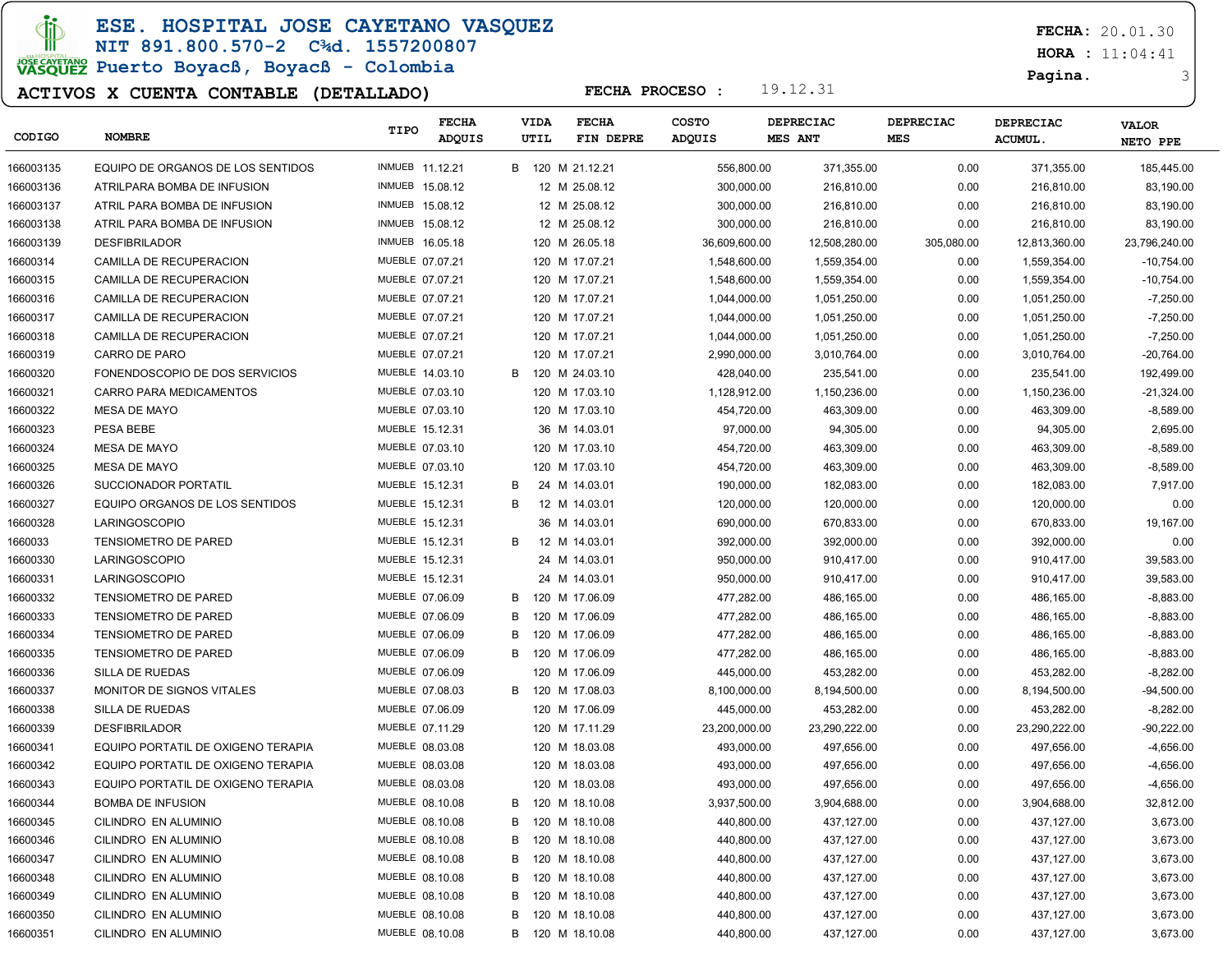**JD** 

ESE. HOSPITAL JOSE CAYETANO VASQUEZ

# NIT 891.800.570-2 C¾d. 1557200807

JOSE CAVERANO<br>VASQUEZ Puerto Boyacß, Boyacß - Colombia

### ACTIVOS X CUENTA CONTABLE (DETALLADO)

FECHA: 20.01.30

 $HORA : 11:04:41$ 

Pagina. 4

| CODIGO   | <b>NOMBRE</b>                   | TIPO            | <b>FECHA</b><br>ADQUIS |   | <b>VIDA</b><br>UTIL | <b>FECHA</b><br>FIN DEPRE | <b>COSTO</b><br>ADQUIS | <b>DEPRECIAC</b><br><b>MES ANT</b> | <b>DEPRECIAC</b><br><b>MES</b> | <b>DEPRECIAC</b><br><b>ACUMUL</b> | <b>VALOR</b><br>NETO PPE |
|----------|---------------------------------|-----------------|------------------------|---|---------------------|---------------------------|------------------------|------------------------------------|--------------------------------|-----------------------------------|--------------------------|
| 16600352 | <b>VENTILADOR PULMONAR</b>      | MUEBLE 08.09.23 |                        |   |                     | 120 M 18.09.23            | 11,368,000.00          | 11,415,367.00                      | 0.00                           | 11,415,367.00                     | -47,367.00               |
| 16600353 | SILLA DE RUEDAS                 | MUEBLE 07.06.09 |                        |   |                     | 120 M 17.06.09            | 445,000.00             | 453,282.00                         | 0.00                           | 453,282.00                        | $-8,282.00$              |
| 16600354 | SILLA DE RUEDAS                 | MUEBLE 07.06.09 |                        |   |                     | 120 M 17.06.09            | 445,000.00             | 453,282.00                         | 0.00                           | 453,282.00                        | $-8,282.00$              |
| 16600355 | SILLA DE RUEDAS                 | MUEBLE 07.06.09 |                        |   |                     | 120 M 17.06.09            | 445,000.00             | 453,282.00                         | 0.00                           | 453,282.00                        | $-8,282.00$              |
| 16600356 | SILLA PARA BAÑAR PACIENTES      | MUEBLE 07.06.09 |                        |   |                     | 120 M 17.06.09            | 387,000.00             | 394,203.00                         | 0.00                           | 394,203.00                        | $-7,203.00$              |
| 16600357 | DIVAN PARA EXAMEN               | MUEBLE 07.06.09 |                        | B |                     | 120 M 17.06.09            | 392,776.00             | 400,086.00                         | 0.00                           | 400,086.00                        | $-7,310.00$              |
| 16600358 | DIVAN PARA EXAMEN               | MUEBLE 07.06.09 |                        | B |                     | 120 M 17.06.09            | 392,776.00             | 400,086.00                         | 0.00                           | 400,086.00                        | $-7,310.00$              |
| 16600359 | DIVAN PARA EXAMEN               | MUEBLE 07.06.09 |                        |   |                     | 120 M 17.06.09            | 392,776.00             | 400,086.00                         | 0.00                           | 400,086.00                        | $-7,310.00$              |
| 16600360 | DIVAN PARA EXAMEN               | MUEBLE 07.06.09 |                        |   |                     | 120 M 17.06.09            | 392,776.00             | 400,086.00                         | 0.00                           | 400,086.00                        | $-7,310.00$              |
| 16600361 | DIVAN PARA EXAMEN               | MUEBLE 07.06.09 |                        |   |                     | 120 M 17.06.09            | 392,776.00             | 400,086.00                         | 0.00                           | 400,086.00                        | $-7,310.00$              |
| 16600362 | DIVAN PARA EXAMEN               | MUEBLE 07.06.09 |                        |   |                     | 120 M 17.06.09            | 392,776.00             | 400,086.00                         | 0.00                           | 400,086.00                        | $-7,310.00$              |
| 16600363 | DIVAN PARA EXAMEN               | MUEBLE 07.06.09 |                        |   |                     | 120 M 17.06.09            | 392,776.00             | 400,086.00                         | 0.00                           | 400,086.00                        | $-7,310.00$              |
| 16600364 | <b>CUNA DE LEVANTE</b>          | MUEBLE 10.08.31 |                        |   |                     | 120 M 20.08.31            | 939,600.00             | 868,608.00                         | 7,830.00                       | 876,438.00                        | 63,162.00                |
| 16600365 | <b>CUNA DE LEVANTE</b>          | MUEBLE 10.08.31 |                        |   |                     | 120 M 20.08.31            | 939,600.00             | 868,608.00                         | 7,830.00                       | 876,438.00                        | 63,162.00                |
| 16600366 | <b>CUNA DE LEVANTE</b>          | MUEBLE 10.08.31 |                        |   |                     | 120 M 20.08.31            | 939,600.00             | 868,608.00                         | 7,830.00                       | 876,438.00                        | 63,162.00                |
| 16600367 | <b>ESCALERILLA DE DOS PASOS</b> | MUEBLE 08.11.08 |                        | В |                     | 120 M 18.11.08            | 133,400.00             | 133,400.00                         | 0.00                           | 133,400.00                        | 0.00                     |
| 16600368 | <b>CUNA DE LEVANTE</b>          | MUEBLE 10.08.31 |                        |   |                     | 120 M 20.08.31            | 559,120.00             | 516,875.00                         | 4,659.00                       | 521,534.00                        | 37,586.00                |
| 16600369 | LAMPARA AUXILIAR                | MUEBLE 15.12.31 |                        | B |                     | 60 M 15.11.08             | 7,214,922.00           | 3,727,710.00                       | 0.00                           | 3,727,710.00                      | 3,487,212.00             |
| 16600370 | DOPPER FETAL                    | MUEBLE 09.07.31 |                        | B |                     | 120 M 19.07.31            | 1,032,400.00           | 938,910.00                         | 0.00                           | 938,910.00                        | 93,490.00                |
| 16600371 | MONITOR DE SIGNOS VITALES       | MUEBLE 09.07.31 |                        |   |                     | 120 M 19.07.31            | 10,242,800.00          | 10,254,181.00                      | 0.00                           | 10,254,181.00                     | $-11,381.00$             |
| 16600373 | <b>TENSIOMETRO DE PARED</b>     | MUEBLE 09.07.31 |                        | В |                     | 120 M 19.07.31            | 475,600.00             | 432,532.00                         | 0.00                           | 432,532.00                        | 43,068.00                |
| 16600374 | <b>BALANZA</b>                  | MUEBLE 09.07.31 |                        |   |                     | 120 M 19.07.31            | 269,120.00             | 269,419.00                         | 0.00                           | 269,419.00                        | $-299.00$                |
| 16600375 | <b>BALANZA</b>                  | MUEBLE 09.07.31 |                        |   |                     | 120 M 19.07.31            | 269,120.00             | 269,419.00                         | 0.00                           | 269,419.00                        | $-299.00$                |
| 16600376 | <b>BALANZA</b>                  | MUEBLE 09.07.31 |                        |   |                     | 120 M 19.07.31            | 269,120.00             | 269,419.00                         | 0.00                           | 269,419.00                        | $-299.00$                |
| 16600377 | EQUIPO DE ORGANOS               | MUEBLE 09.07.31 |                        | В |                     | 120 M 19.07.31            | 2,318,840.00           | 2,108,856.00                       | 0.00                           | 2,108,856.00                      | 209,984.00               |
| 16600378 | EQUIPO DE ORGANOS               | MUEBLE 09.07.31 |                        | B |                     | 120 M 19.07.31            | 2,318,840.00           | 2,108,856.00                       | 0.00                           | 2,108,856.00                      | 209,984.00               |
| 16600379 | EQUIPO DE ORGANOS               | MUEBLE 09.07.31 |                        |   |                     | 120 M 19.07.31            | 2,318,840.00           | 2,321,417.00                       | 0.00                           | 2,321,417.00                      | $-2,577.00$              |
| 16600380 | <b>BOMBA DE INFUSION</b>        | MUEBLE 09.07.31 |                        | B |                     | 120 M 19.07.31            | 4,315,200.00           | 3,924,435.00                       | 0.00                           | 3,924,435.00                      | 390,765.00               |
| 16600382 | <b>CUNA DE LEVANTE</b>          | MUEBLE 10.08.31 |                        |   |                     | 120 M 20.08.31            | 559,120.00             | 516,875.00                         | 4,659.00                       | 521,534.00                        | 37,586.00                |
| 16600383 | <b>CUNA DE LEVANTE</b>          | MUEBLE 10.08.31 |                        |   |                     | 120 M 20.08.31            | 559,120.00             | 516,875.00                         | 4,659.00                       | 521,534.00                        | 37,586.00                |
| 16600384 | ATRIL PARA BOMBA DE INFUSION    | MUEBLE 10.08.31 |                        |   |                     | 120 M 20.08.31            | 290,000.00             | 268,089.00                         | 2,417.00                       | 270,506.00                        | 19,494.00                |
| 16600385 | ATRIL PARA BOMBA DE INFUSION    | MUEBLE 10.08.31 |                        |   |                     | 120 M 20.08.31            | 290,000.00             | 268,089.00                         | 2,417.00                       | 270,506.00                        | 19,494.00                |
| 16600386 | ATRIL PARA BOMBA DE INFUSION    | MUEBLE 10.08.31 |                        |   |                     | 120 M 20.08.31            | 290,000.00             | 268,089.00                         | 2,417.00                       | 270,506.00                        | 19,494.00                |
| 16600387 | <b>CAMILLA PARA PACIENTES</b>   | MUEBLE 10.08.31 |                        | B |                     | 120 M 20.08.31            | 1,276,000.00           | 1,020,091.00                       | 0.00                           | 1,020,091.00                      | 255,909.00               |
| 16600388 | <b>CAMILLA PARA PACIENTES</b>   | MUEBLE 10.08.31 |                        |   |                     | 120 M 20.08.31            | 1,276,000.00           | 1,179,591.00                       | 10,633.00                      | 1,190,224.00                      | 85,776.00                |
| 16600389 | CAMILLA PARA PACIENTES          | MUEBLE 10.08.31 |                        |   |                     | 120 M 20.08.31            | 1,276,000.00           | 1,179,591.00                       | 10,633.00                      | 1,190,224.00                      | 85,776.00                |
| 16600390 | CAMILLA PARA PACIENTES          | MUEBLE 10.08.31 |                        |   |                     | 120 M 20.08.31            | 1,276,000.00           | 1,179,591.00                       | 10,633.00                      | 1,190,224.00                      | 85,776.00                |
| 16600391 | CAMILLA PARA PACIENTES          | MUEBLE 10.08.31 |                        |   |                     | 120 M 20.08.31            | 1,276,000.00           | 1,179,591.00                       | 10,633.00                      | 1,190,224.00                      | 85,776.00                |
| 16600392 | <b>CAMILLA PARA PACIENTES</b>   | MUEBLE 10.08.31 |                        |   |                     | 120 M 20.08.31            | 1,276,000.00           | 1,179,591.00                       | 10,633.00                      | 1,190,224.00                      | 85,776.00                |
| 16600393 | CAMILLA PARA PACIENTES          | MUEBLE 10.08.31 |                        |   |                     | 120 M 20.08.31            | 1,276,000.00           | 1,179,591.00                       | 10,633.00                      | 1,190,224.00                      | 85,776.00                |
| 16600394 | CAMILLA PARA PACIENTES          | MUEBLE 10.08.31 |                        |   |                     | 120 M 20.08.31            | 1,276,000.00           | 1,179,591.00                       | 10,633.00                      | 1,190,224.00                      | 85,776.00                |
| 16600395 | CAMILLA PARA REANIMACION        | MUEBLE 10.08.31 |                        |   |                     | 120 M 20.08.31            | 1,740,000.00           | 1,608,533.00                       | 14,500.00                      | 1,623,033.00                      | 116,967.00               |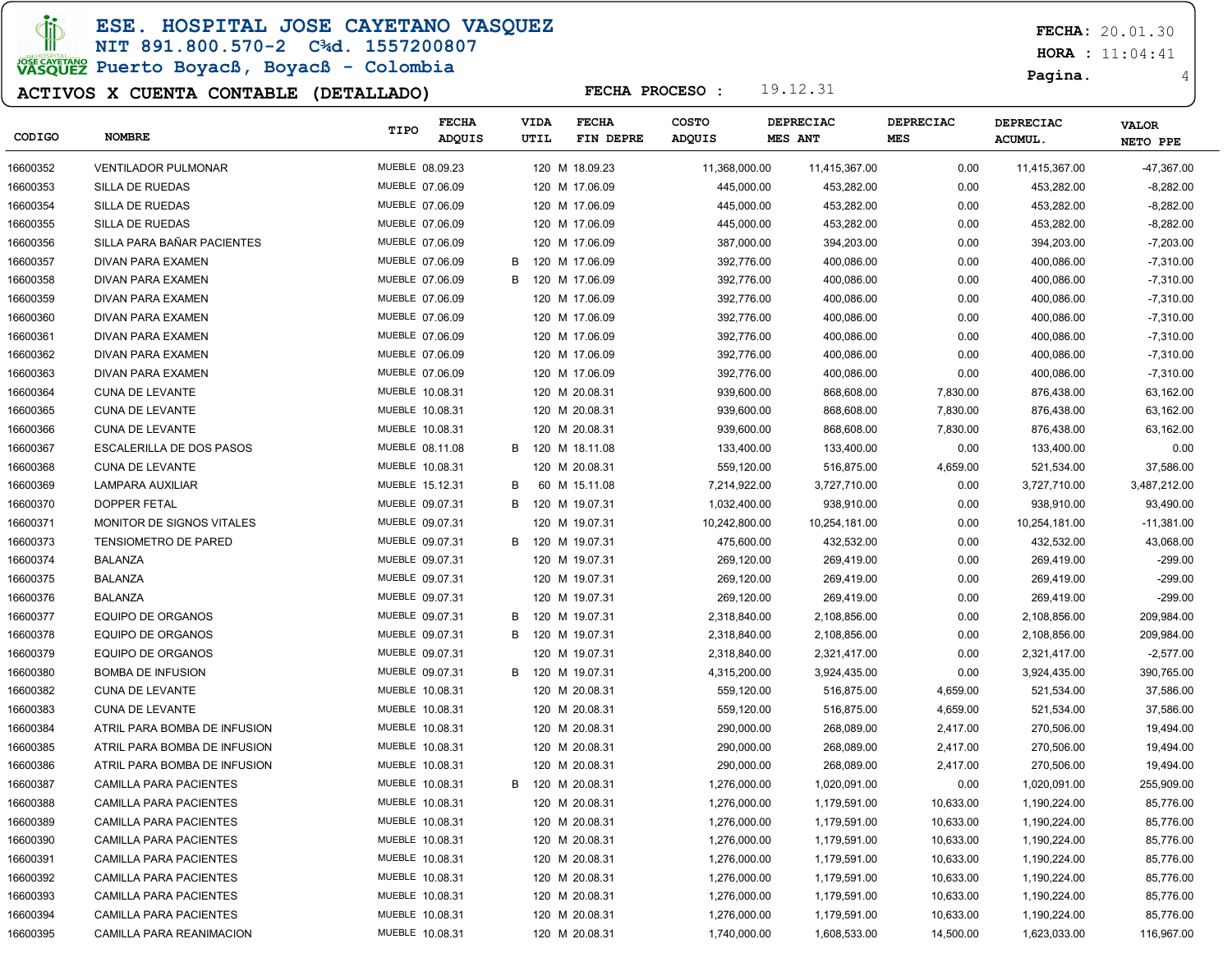### ESE. HOSPITAL JOSE CAYETANO VASQUEZ NIT 891.800.570-2 C¾d. 1557200807

# JOSE CAVETARY Puerto Boyacß, Boyacß - Colombia

### ACTIVOS X CUENTA CONTABLE (DETALLADO)

 $HORA : 11:04:41$ 

```
Pagina. 5
```

| CODIGO   | <b>NOMBRE</b>               | TIPO            | <b>FECHA</b><br><b>ADQUIS</b> | <b>VIDA</b><br>UTIL | <b>FECHA</b><br>FIN DEPRE | <b>COSTO</b><br>ADQUIS | <b>MES ANT</b> | <b>DEPRECIAC</b> | <b>DEPRECIAC</b><br><b>MES</b> | <b>DEPRECIAC</b><br><b>ACUMUL.</b> | <b>VALOR</b><br>NETO PPE |
|----------|-----------------------------|-----------------|-------------------------------|---------------------|---------------------------|------------------------|----------------|------------------|--------------------------------|------------------------------------|--------------------------|
| 16600396 | CAMILLA PARA REANIMACION    | MUEBLE 10.08.31 |                               |                     | 120 M 20.08.31            |                        | 1,740,000.00   | 1,608,533.00     | 14.500.00                      | 1,623,033.00                       | 116,967.00               |
| 16600397 | CAMILLA PARA REANIMACION    | MUEBLE 10.08.31 |                               |                     | 120 M 20.08.31            |                        | 1,740,000.00   | 1,608,533.00     | 14.500.00                      | 1,623,033.00                       | 116,967.00               |
| 16600398 | CAMILLA PARA PROCEDIMIENTOS | MUEBLE 10.08.31 |                               |                     | 120 M 20.08.31            |                        | ,276,000.00    | 1,179,591.00     | 10,633.00                      | 1,190,224.00                       | 85,776.00                |
| 16600399 | CAMILLA PARA PROCEDIMIENTOS | MUEBLE 10.08.31 |                               |                     | 120 M 20.08.31            |                        | .276.000.00    | 1.179.591.00     | 10.633.00                      | 1,190,224.00                       | 85,776.00                |
|          | 166003<br>** TOTAL          |                 |                               |                     |                           | 201,008,974.00         |                | 161.979.400.00   | 605.479.00                     | 162,584,879.00                     | 38,424,095.00            |

FECHA PROCESO : 19.12.31

#### CUENTA: 166005 - Equipo de Hospitalizaci¢n e In

| 16600501  | OXIMETRO DE PULSO          | MUEBLE 12.09.17 | В | 120 M 22.09.17   | 1,972,000.00  | 1,166,767.00  | 0.00       | 1,166,767.00  | 805,233.00    |
|-----------|----------------------------|-----------------|---|------------------|---------------|---------------|------------|---------------|---------------|
| 16600502  | OXIMETRO DE PULSO          | MUEBLE 15.02.25 | в | 120 M 22.09.17   | 1,500,000.00  | 678,750.00    | 0.00       | 678,750.00    | 821,250.00    |
| 16600510  | <b>BALANZA PARA BEBES</b>  | MUEBLE 15.12.31 |   | 24 M 15.02.01    | 290,000.00    | 277,917.00    | 0.00       | 277,917.00    | 12,083.00     |
| 166005100 | LAMPARA PARA FOTOTERAPIA   | MUEBLE 11.12.31 |   | 120 M 21.12.31   | 1,900,000.00  | 1,499,417.00  | 15,833.00  | 1,515,250.00  | 384,750.00    |
| 166005101 | <b>VENTILADOR PULMONAR</b> | MUEBLE 11.12.31 | в | 120 M 21.12.31   | 45,000,000.00 | 34,762,500.00 | 0.00       | 34,762,500.00 | 10,237,500.00 |
| 166005102 | <b>VENTILADOR PULMONAR</b> | MUEBLE 11.12.31 | в | 120 M 21.12.31   | 45,000,000.00 | 34,762,500.00 | 0.00       | 34,762,500.00 | 10,237,500.00 |
| 166005103 | <b>INCUBADORA CERRADA</b>  | MUEBLE 11.12.31 |   | 120 M 21.12.31   | 17,300,000.00 | 13,652,583.00 | 144,167.00 | 13,796,750.00 | 3,503,250.00  |
| 166005104 | <b>INCUBADORA CERRADA</b>  | MUEBLE 11.12.31 |   | 120 M 21.12.31   | 17,300,000.00 | 13,652,583.00 | 144,167.00 | 13,796,750.00 | 3,503,250.00  |
| 166005105 | BASCULA NEONATAL DIGITAL   | MUEBLE 11.12.31 |   | 120 M 21.12.31   | 1,300,000.00  | 1,025,917.00  | 10,833.00  | 1,036,750.00  | 263,250.00    |
| 166005106 | CAMILLA PARA RECUPERACION  | MUEBLE 11.06.28 |   | 120 M 21.06.28   | 1,276,000.00  | 796,437.00    | 0.00       | 796,437.00    | 479,563.00    |
| 166005107 | CAMILLA PARA RECUPERACION  | MUEBLE 11.06.28 |   | 120 M 21.06.28   | 1,276,000.00  | 1,072,903.00  | 10,633.00  | 1,083,536.00  | 192,464.00    |
| 166005108 | CAMILLA PARA RECUPERACION  | MUEBLE 11.06.28 |   | 120 M 21.06.28   | 1,276,000.00  | 1,072,903.00  | 10,633.00  | 1,083,536.00  | 192,464.00    |
| 166005109 | CAMILLA PARA RECUPERACION  | MUEBLE 11.06.28 |   | 120 M 21.06.28   | 1,276,000.00  | 1,072,903.00  | 10,633.00  | 1,083,536.00  | 192,464.00    |
| 16600511  | <b>LARINGOSCOPIO</b>       | MUEBLE 15.12.31 |   | 24 M 15.02.01    | 111,183.00    | 106,550.00    | 0.00       | 106,550.00    | 4,633.00      |
| 166005110 | CAMILLA PARA RECUPERACION  | MUEBLE 11.06.28 |   | 120 M 21.06.28   | 1,276,000.00  | 1,072,903.00  | 10,633.00  | 1,083,536.00  | 192,464.00    |
| 166005111 | CAMILLA PARA RECUPERACION  | MUEBLE 11.06.28 |   | 120 M 21.06.28   | 1,276,000.00  | 1,072,903.00  | 10,633.00  | 1,083,536.00  | 192,464.00    |
| 166005112 | ESCALERILLA DE DOS PASOS   | MUEBLE 11.06.28 | B | 120 M 21.06.28   | 156,600.00    | 156,599.00    | 0.00       | 156,599.00    | 1.00          |
| 166005113 | ESCALERILLA DE DOS PASOS   | MUEBLE 11.06.28 | B | 120 M 21.06.28   | 156,600.00    | 156,599.00    | 0.00       | 156,599.00    | 1.00          |
| 166005114 | ESCALERILLA DE DOS PASOS   | MUEBLE 11.06.28 | B | 120 M 21.06.28   | 156,600.00    | 156,599.00    | 0.00       | 156,599.00    | 1.00          |
| 166005115 | ESCALERILLA DE DOS PASOS   | MUEBLE 11.06.28 | B | 120 M 21.06.28   | 156,600.00    | 156,599.00    | 0.00       | 156,599.00    | 1.00          |
| 166005116 | ESCALERILLA DE DOS PASOS   | MUEBLE 11.06.28 | в | 120 M 21.06.28   | 156,600.00    | 156,599.00    | 0.00       | 156,599.00    | 1.00          |
| 166005117 | ESCALERILLA DE DOS PASOS   | MUEBLE 11.06.28 | B | 120 M 21.06.28   | 156,600.00    | 156,599.00    | 0.00       | 156,599.00    | 1.00          |
| 166005118 | OXIMETRO DE PULSO          | MUEBLE 11.06.28 | в | 120 M 21.06.28   | 1,114,723.00  | 797,956.00    | 0.00       | 797,956.00    | 316,767.00    |
| 166005119 | DETECTOR DE RUIDOS FETALES | MUEBLE 11.06.28 | в | 120 M 21.06.28   | 1,279,037.00  | 915,577.00    | 0.00       | 915,577.00    | 363,460.00    |
| 166005120 | DETECTOR DE RUIDOS FETALES | MUEBLE 11.06.28 | В | 120 M 21.06.28   | 1,279,037.00  | 915,577.00    | 0.00       | 915,577.00    | 363,460.00    |
| 166005121 | <b>DESFRIBRILADOR</b>      | MUEBLE 12.04.30 | В | 120 M 22.04.30   | 22,504,000.00 | 14,190,022.00 | 0.00       | 14,190,022.00 | 8,313,978.00  |
| 166005122 | <b>MONITOR FETAL</b>       | MUEBLE 15.09.07 |   | 120 M 25.09.07   | 9,500,000.00  | 3,945,139.00  | 79,167.00  | 4,024,306.00  | 5,475,694.00  |
| 166005123 | <b>ELECTROCARDIOGRAFO</b>  | MUEBLE 15.09.07 |   | 120 M 25.09.07   | 7,500,000.00  | 3,114,583.00  | 62,500.00  | 3,177,083.00  | 4,322,917.00  |
| 166005125 | <b>DOPPLER</b>             | MUEBLE 17.02.15 |   | B 120 M 25.09.07 | 773,500.00    | 109,579.00    | 0.00       | 109,579.00    | 663,921.00    |
| 166005126 | <b>DOPPLER</b>             | MUEBLE 17.02.15 |   | 120 M 25.09.07   | 773,500.00    | 206,267.00    | 6,446.00   | 212,713.00    | 560,787.00    |
| 166005127 | <b>DOPPLER</b>             | MUEBLE 15.02.15 | B | 120 M 25.09.07   | 773,500.00    | 570,904.00    | 0.00       | 570,904.00    | 202,596.00    |
| 166005128 | <b>DOPPLER</b>             | MUEBLE 17.02.15 | B | 120 M 25.09.07   | 773,500.00    | 654,700.00    | 0.00       | 654,700.00    | 118,800.00    |
| 166005129 | <b>MONITOR FETAL</b>       | MUEBLE 19.04.12 |   | 60 M 24.04.12    | 4,343,500.00  | 506,742.00    | 72,392.00  | 579,134.00    | 3,764,366.00  |
| 16600521  | <b>CUNAS PEDIATRICAS</b>   | MUEBLE 15.12.31 |   | 24 M 15.02.01    | 332,920.00    | 319,048.00    | 0.00       | 319,048.00    | 13,872.00     |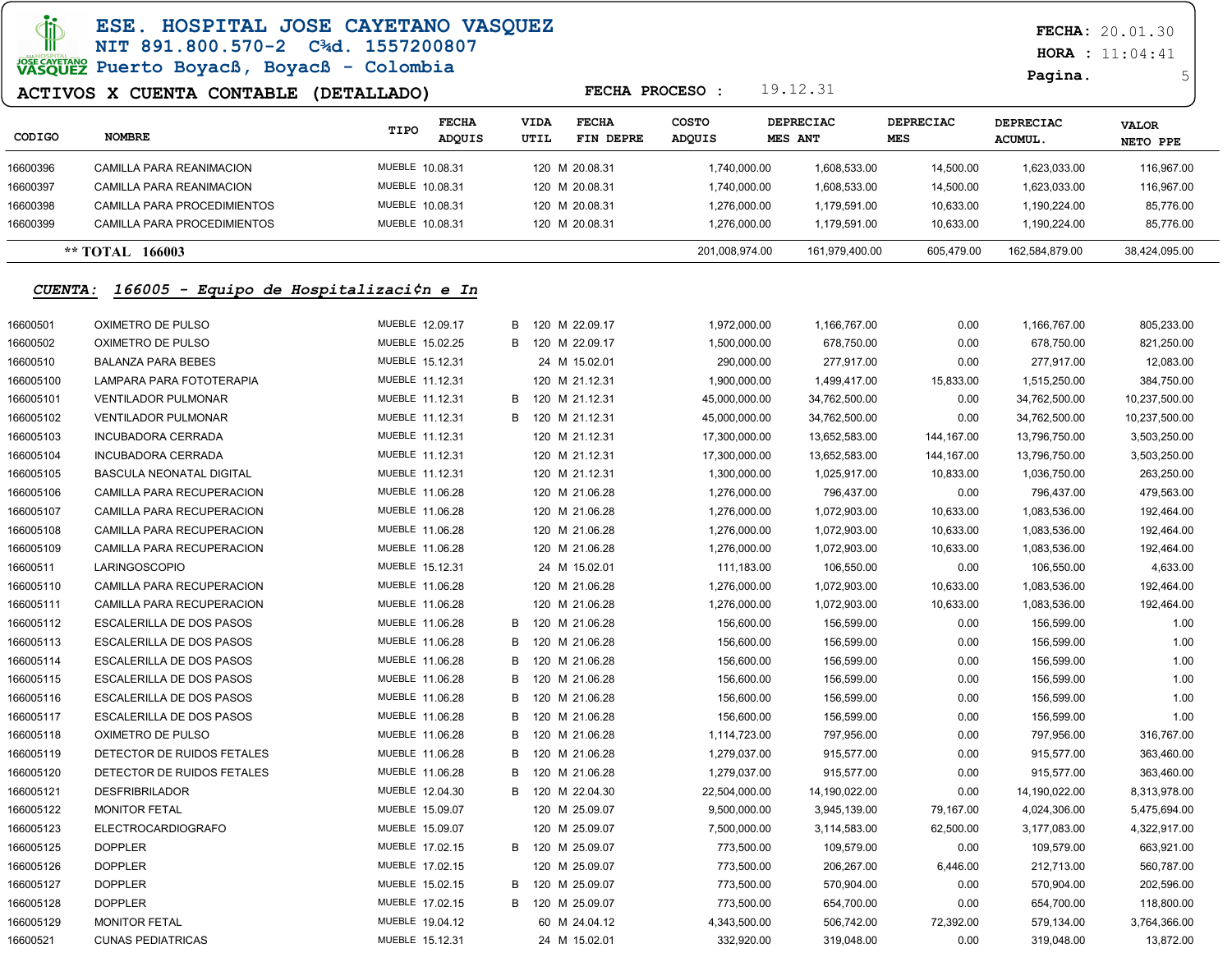**JD** 

ESE. HOSPITAL JOSE CAYETANO VASQUEZ

### NIT 891.800.570-2 C¾d. 1557200807

# JOSE CAVERANO<br>VASQUEZ Puerto Boyacß, Boyacß - Colombia

### ACTIVOS X CUENTA CONTABLE (DETALLADO)

FECHA: 20.01.30

 $HORA : 11:04:41$ 

Pagina. 6

| CODIGO   | <b>NOMBRE</b>                    | TIPO            | <b>FECHA</b><br>ADQUIS |   | <b>VIDA</b><br>UTIL | <b>FECHA</b><br>FIN DEPRE | <b>COSTO</b><br><b>ADQUIS</b> | <b>DEPRECIAC</b><br>MES ANT | <b>DEPRECIAC</b><br><b>MES</b> | <b>DEPRECIAC</b><br>ACUMUL. | <b>VALOR</b><br>NETO PPE |
|----------|----------------------------------|-----------------|------------------------|---|---------------------|---------------------------|-------------------------------|-----------------------------|--------------------------------|-----------------------------|--------------------------|
| 16600522 | <b>CUNAS PEDIATRICAS</b>         | MUEBLE 15.12.31 |                        |   |                     | 24 M 15.02.01             | 332,920.00                    | 319,048.00                  | 0.00                           | 319,048.00                  | 13,872.00                |
| 16600523 | <b>CUNAS PEDIATRICAS</b>         | MUEBLE 15.12.31 |                        | B |                     | 24 M 15.02.01             | 332,920.00                    | 319,048.00                  | 0.00                           | 319,048.00                  | 13,872.00                |
| 16600524 | <b>CUNAS PEDIATRICAS</b>         | MUEBLE 15.12.31 |                        | B |                     | 24 M 15.02.01             | 332,920.00                    | 319,048.00                  | 0.00                           | 319,048.00                  | 13,872.00                |
| 16600525 | <b>CUNAS PEDIATRICAS</b>         | MUEBLE 15.12.31 |                        | B |                     | 24 M 15.02.01             | 332,920.00                    | 319,048.00                  | 0.00                           | 319,048.00                  | 13,872.00                |
| 16600526 | <b>CUNAS PEDIATRICAS</b>         | MUEBLE 15.12.31 |                        | B |                     | 24 M 15.02.01             | 332,920.00                    | 319,048.00                  | 0.00                           | 319,048.00                  | 13,872.00                |
| 16600527 | <b>CUNAS PEDIATRICAS</b>         | MUEBLE 15.12.31 |                        | B |                     | 24 M 15.02.01             | 332,920.00                    | 319,048.00                  | 0.00                           | 319,048.00                  | 13,872.00                |
| 16600528 | <b>CUNAS PEDIATRICAS</b>         | MUEBLE 15.12.31 |                        | B |                     | 24 M 15.02.01             | 332,920.00                    | 319,048.00                  | 0.00                           | 319,048.00                  | 13,872.00                |
| 16600529 | <b>CUNAS PEDIATRICAS</b>         | MUEBLE 15.12.31 |                        | B |                     | 24 M 15.02.01             | 332,920.00                    | 319,048.00                  | 0.00                           | 319,048.00                  | 13,872.00                |
| 16600530 | <b>CUNAS PEDIATRICAS</b>         | MUEBLE 15.12.31 |                        |   |                     | 24 M 15.02.01             | 332,920.00                    | 319,048.00                  | 0.00                           | 319,048.00                  | 13,872.00                |
| 16600531 | CAMA CUNA DE LEVANTE             | MUEBLE 15.12.31 |                        |   |                     | 24 M 15.02.01             | 676,396.00                    | 648,213.00                  | 0.00                           | 648,213.00                  | 28,183.00                |
| 16600532 | CAMA CUNA DE LEVANTE             | MUEBLE 15.12.31 |                        |   |                     | 24 M 15.02.01             | 676,396.00                    | 648,213.00                  | 0.00                           | 648,213.00                  | 28,183.00                |
| 16600533 | CAMA CUNA DE LEVANTE             | MUEBLE 15.12.31 |                        |   |                     | 24 M 15.02.01             | 676,396.00                    | 648,213.00                  | 0.00                           | 648,213.00                  | 28,183.00                |
| 16600534 | CAMA CUNA DE LEVANTE             | MUEBLE 15.12.31 |                        | B |                     | 24 M 15.02.01             | 676,396.00                    | 648,213.00                  | 0.00                           | 648,213.00                  | 28,183.00                |
| 16600535 | CAMA CUNA DE LEVANTE             | MUEBLE 15.12.31 |                        | B |                     | 24 M 15.02.01             | 676,396.00                    | 648,213.00                  | 0.00                           | 648,213.00                  | 28,183.00                |
| 16600537 | CARRO AUXILIAR DE PARO           | MUEBLE 15.12.31 |                        |   |                     | 24 M 15.02.01             | 400,000.00                    | 383,333.00                  | 0.00                           | 383,333.00                  | 16,667.00                |
| 16600538 | CARRO AUXILIAR DE PARO           | MUEBLE 15.12.31 |                        |   |                     | 24 M 15.02.01             | 400,000.00                    | 383,333.00                  | 0.00                           | 383,333.00                  | 16,667.00                |
| 16600539 | <b>BOMBA DE INFUSION</b>         | MUEBLE 07.07.25 |                        | В |                     | 120 M 17.07.25            | 3,500,000.00                  | 3,520,417.00                | 0.00                           | 3,520,417.00                | $-20,417.00$             |
| 16600540 | <b>BOMBA DE INFUSION</b>         | MUEBLE 07.07.25 |                        | В |                     | 120 M 17.07.25            | 3,500,000.00                  | 3,520,417.00                | 0.00                           | 3,520,417.00                | $-20,417.00$             |
| 16600541 | <b>SILLA DE RUEDAS</b>           | MUEBLE 07.08.09 |                        |   |                     | 120 M 17.07.25            | 574,200.00                    | 579,942.00                  | 0.00                           | 579,942.00                  | $-5,742.00$              |
| 16600542 | LAMPARA PARA FOTOTERAPIA         | MUEBLE 07.08.09 |                        | В |                     | 120 M 17.08.09            | 1,856,000.00                  | 1,874,560.00                | 0.00                           | 1,874,560.00                | $-18,560.00$             |
| 16600543 | INCUBADORA DE TRANSPORTE         | MUEBLE 08.01.10 |                        |   |                     | 120 M 18.01.10            | 46,400,000.00                 | 46,812,445.00               | 0.00                           | 46,812,445.00               | -412,445.00              |
| 16600544 | <b>MONITOR DE SIGNOS VITALES</b> | MUEBLE 07.03.10 |                        |   |                     | 120 M 17.03.10            | 9,048,000.00                  | 9,218,907.00                | 0.00                           | 9,218,907.00                | -170,907.00              |
| 16600545 | MONITOR DE SIGNOS VITALES        | MUEBLE 07.03.10 |                        |   |                     | 120 M 17.03.10            | 9,048,000.00                  | 9,218,907.00                | 0.00                           | 9,218,907.00                | -170,907.00              |
| 16600546 | CAMA LEVANTE                     | MUEBLE 08.09.15 |                        |   |                     | 120 M 18.09.15            | 1,831,999.80                  | 1,843,704.00                | 0.00                           | 1,843,704.00                | -11,704.20               |
| 16600547 | CAMA LEVANTE                     | MUEBLE 08.09.15 |                        |   |                     | 120 M 18.09.15            | 1,831,999.80                  | 1,843,704.00                | 0.00                           | 1,843,704.00                | -11,704.20               |
| 16600548 | CAMA LEVANTE                     | MUEBLE 08.09.15 |                        |   |                     | 120 M 18.09.15            | 1,831,999.80                  | 1,843,704.00                | 0.00                           | 1,843,704.00                | -11,704.20               |
| 16600549 | CAMA LEVANTE                     | MUEBLE 08.09.15 |                        |   |                     | 120 M 18.09.15            | 1,831,999.80                  | 1,843,704.00                | 0.00                           | 1,843,704.00                | -11,704.20               |
| 16600550 | CAMA LEVANTE                     | MUEBLE 08.09.15 |                        |   |                     | 120 M 18.09.15            | 1,831,999.80                  | 1,843,704.00                | 0.00                           | 1,843,704.00                | -11,704.20               |
| 16600551 | <b>CAMA LEVANTE</b>              | MUEBLE 08.09.15 |                        |   |                     | 120 M 18.09.15            | 1,831,999.80                  | 1,843,704.00                | 0.00                           | 1,843,704.00                | -11,704.20               |
| 16600552 | <b>CAMA LEVANTE</b>              | MUEBLE 08.09.15 |                        |   |                     | 120 M 18.09.15            | 1,831,999.80                  | 1,843,704.00                | 0.00                           | 1,843,704.00                | -11,704.20               |
| 16600553 | MESA DE NOCHE                    | MUEBLE 08.09.15 |                        |   |                     | 120 M 18.09.15            | 484,999.42                    | 488,098.00                  | 0.00                           | 488,098.00                  | $-3,098.58$              |
| 16600554 | MESA DE NOCHE                    | MUEBLE 08.09.15 |                        |   |                     | 120 M 18.09.15            | 484,999.42                    | 488,098.00                  | 0.00                           | 488,098.00                  | $-3,098.58$              |
| 16600555 | MESA DE NOCHE                    | MUEBLE 08.09.15 |                        |   |                     | 120 M 18.09.15            | 484,999.42                    | 488,098.00                  | 0.00                           | 488,098.00                  | $-3,098.58$              |
| 16600556 | <b>MESA DE NOCHE</b>             | MUEBLE 08.09.15 |                        |   |                     | 120 M 18.09.15            | 484,999.42                    | 488,098.00                  | 0.00                           | 488,098.00                  | $-3,098.58$              |
| 16600557 | <b>MESA DE NOCHE</b>             | MUEBLE 08.09.15 |                        |   |                     | 120 M 18.09.15            | 484,999.42                    | 488,098.00                  | 0.00                           | 488,098.00                  | $-3,098.58$              |
| 16600558 | MESA DE NOCHE                    | MUEBLE 08.09.15 |                        |   |                     | 120 M 18.09.15            | 484,999.42                    | 488,098.00                  | 0.00                           | 488,098.00                  | $-3,098.58$              |
| 16600559 | MESA DE NOCHE                    | MUEBLE 08.09.15 |                        |   |                     | 120 M 18.09.15            | 484,999.42                    | 488,098.00                  | 0.00                           | 488,098.00                  | $-3,098.58$              |
| 16600560 | MESA DE PUENTE GRADUABLE         | MUEBLE 08.09.15 |                        |   |                     | 120 M 18.09.15            | 480,000.00                    | 483,067.00                  | 0.00                           | 483,067.00                  | $-3,067.00$              |
| 16600561 | MESA DE PUENTE GRADUABLE         | MUEBLE 08.09.15 |                        |   |                     | 120 M 18.09.15            | 480,000.00                    | 483,067.00                  | 0.00                           | 483,067.00                  | $-3,067.00$              |
| 16600562 | MESA DE PUENTE GRADUABLE         | MUEBLE 08.09.15 |                        |   |                     | 120 M 18.09.15            | 480,000.00                    | 483,067.00                  | 0.00                           | 483,067.00                  | $-3,067.00$              |
| 16600563 | MESA DE PUENTE GRADUABLE         | MUEBLE 08.09.15 |                        |   |                     | 120 M 18.09.15            | 480,000.00                    | 483,067.00                  | 0.00                           | 483,067.00                  | $-3,067.00$              |
| 16600564 | MESA DE PUENTE GRADUABLE         | MUEBLE 08.09.15 |                        |   |                     | 120 M 18.09.15            | 480,000.00                    | 483,067.00                  | 0.00                           | 483,067.00                  | $-3,067.00$              |
|          |                                  |                 |                        |   |                     |                           |                               |                             |                                |                             |                          |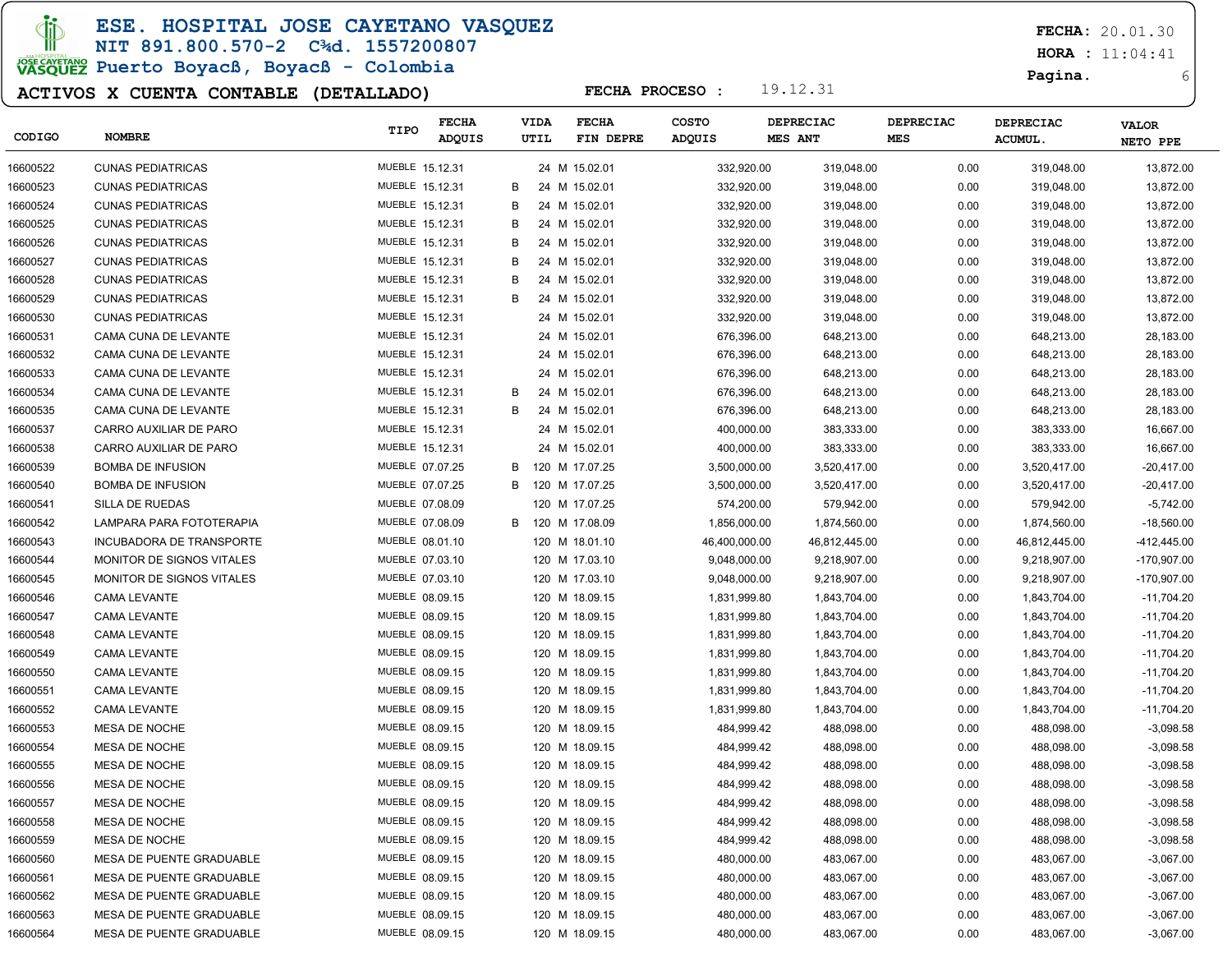di

ESE. HOSPITAL JOSE CAYETANO VASQUEZ

### NIT 891.800.570-2 C¾d. 1557200807 JOSE CAVETARIO<br>VASQUEZ Puerto Boyacß, Boyacß - Colombia

#### ACTIVOS X CUENTA CONTABLE (DETALLADO)

 $HORA : 11:04:41$ 

Pagina. 7

| CODIGO         | <b>NOMBRE</b>                           | TIPO            | <b>FECHA</b><br><b>ADQUIS</b> | VIDA<br>UTIL | <b>FECHA</b><br>FIN DEPRE | COSTO<br><b>ADQUIS</b> |              | DEPRECIAC<br><b>MES ANT</b> | <b>DEPRECIAC</b><br>MES | <b>DEPRECIAC</b><br>ACUMUL. | <b>VALOR</b><br>NETO PPE |
|----------------|-----------------------------------------|-----------------|-------------------------------|--------------|---------------------------|------------------------|--------------|-----------------------------|-------------------------|-----------------------------|--------------------------|
| 16600565       | <b>MESA DE PUENTE GRADUABLE</b>         | MUEBLE 08.09.15 |                               |              | 120 M 18.09.15            |                        | 480,000.00   | 483,067.00                  | 0.00                    | 483,067.00                  | $-3,067.00$              |
| 16600566       | <b>MESA DE PUENTE GRADUABLE</b>         | MUEBLE 08.09.15 |                               |              | 120 M 18.09.15            |                        | 480.000.00   | 483,067.00                  | 0.00                    | 483,067.00                  | $-3,067.00$              |
| 16600567       | <b>BOMBA DE INFUSION</b>                | MUEBLE 08.10.29 |                               | В            | 120 M 18.10.29            |                        | 3,937,500.00 | 3,881,719.00                | 0.00                    | 3,881,719.00                | 55,781.00                |
| 16600568       | MONITOR DE SIGNOS VITALES               | MUEBLE 08.09.15 |                               |              | 120 M 18.09.15            |                        | 9,048,000.00 | 9,105,807.00                | 0.00                    | 9,105,807.00                | $-57,807.00$             |
| 16600569       | MONITOR DE SIGNOS VITALES               | MUEBLE 08.09.15 |                               |              | 120 M 18.09.15            |                        | 9,048,000.00 | 9,105,807.00                | 0.00                    | 9,105,807.00                | $-57,807.00$             |
| 16600577       | OXIMETRO DE PULSO                       | MUEBLE 15.12.31 |                               | В            | 12 M 15.01.05             |                        | 500,000.00   | 500,000.00                  | 0.00                    | 500,000.00                  | 0.00                     |
| 16600579       | <b>DOPPLER FETAL</b>                    | MUEBLE 09.07.31 |                               | В            | 120 M 19.07.31            |                        | 1,032,400.00 | 938,910.00                  | 0.00                    | 938,910.00                  | 93,490.00                |
| 16600580       | <b>LARINGOSCOPIO</b>                    | MUEBLE 09.07.31 |                               |              | 120 M 19.07.31            |                        | 1,276,000.00 | 1,277,418.00                | 0.00                    | 1,277,418.00                | $-1,418.00$              |
| 16600581       | <b>LARINGOSCOPIO</b>                    | MUEBLE 09.07.31 |                               |              | 120 M 19.07.31            |                        | 1,276,000.00 | 1,277,418.00                | 0.00                    | 1.277.418.00                | $-1,418.00$              |
| 16600582       | PULSO OXIMETRO                          | MUEBLE 09.07.31 |                               | В            | 120 M 19.07.31            |                        | 3,190,000.00 | 2,901,128.00                | 0.00                    | 2,901,128.00                | 288,872.00               |
| 16600583       | <b>BOMBA DE INFUSION</b>                | MUEBLE 09.07.31 |                               | В<br>120     | M 19.07.31                |                        | 4,315,200.00 | 3,924,435.00                | 0.00                    | 3,924,435.00                | 390,765.00               |
| 16600584       | <b>INCUBADORA</b>                       | MUEBLE 10.12.31 |                               |              | 120 M 19.07.31            | 19,604,000.00          |              | 17,458,451.00               | 163,367.00              | 17,621,818.00               | 1,982,182.00             |
| 16600585       | <b>CAMA MECANICA</b>                    | MUEBLE 11.12.21 |                               |              | 120 M 21.12.21            |                        | 1,647,200.00 | 1,304,491.00                | 13,727.00               | 1,318,218.00                | 328,982.00               |
| 16600586       | CARRO DE PARO                           | MUEBLE 08.11.05 |                               |              | 120 M 18.11.05            |                        | 2,650,600.00 | 2,674,161.00                | 0.00                    | 2,674,161.00                | $-23,561.00$             |
| 16600587       | MONITOR DE SIGNOS VITALES               | MUEBLE 11.12.21 |                               |              | 120 M 21.12.21            | 6,148,000.00           |              | 4,868,874.00                | 51,233.00               | 4,920,107.00                | 1,227,893.00             |
| 16600588       | <b>MONITOR DE SIGNOS VITALES</b>        | MUEBLE 11.12.21 |                               |              | 120 M 21.12.21            |                        | 6,148,000.00 | 4,868,874.00                | 51,233.00               | 4,920,107.00                | 1,227,893.00             |
| 16600589       | <b>MONITOR DE SIGNOS VITALES</b>        | MUEBLE 11.12.31 |                               | В            | 120 M 21.12.31            | 11,200,000.00          |              | 8,652,000.00                | 0.00                    | 8,652,000.00                | 2,548,000.00             |
| 16600590       | <b>MONITOR DE SIGNOS VITALES</b>        | MUEBLE 11.12.31 |                               |              | 120 M 21.12.31            | 11,200,000.00          |              | 8,838,667.00                | 93,333.00               | 8,932,000.00                | 2,268,000.00             |
| 16600591       | <b>MONITOR DE SIGNOS VITALES</b>        | MUEBLE 11.12.31 |                               |              | 120 M 21.12.31            | 11,200,000.00          |              | 8,838,667.00                | 93,333.00               | 8,932,000.00                | 2,268,000.00             |
| 16600592       | MONITOR DE SIGNOS VITALES               | MUEBLE 11.12.31 |                               |              | 120 M 21.12.31            | 11,200,000.00          |              | 8,838,667.00                | 93,333.00               | 8,932,000.00                | 2,268,000.00             |
| 16600593       | MONITOR DE SIGNOS VITALES               | MUEBLE 11.12.31 |                               |              | 120 M 21.12.31            | 17,800,000.00          |              | 14,047,167.00               | 148,333.00              | 14,195,500.00               | 3,604,500.00             |
| 16600594       | MONITOR DE SIGNOS VITALES               | MUEBLE 11.12.31 |                               |              | 120 M 21.12.31            | 17,800,000.00          |              | 14,047,167.00               | 148,333.00              | 14,195,500.00               | 3,604,500.00             |
| 16600595       | <b>SUCCIONADOR</b>                      | MUEBLE 11.12.31 |                               |              | 120 M 21.12.31            |                        | 800,000.00   | 631,333.00                  | 6,667.00                | 638,000.00                  | 162,000.00               |
| 16600596       | <b>SUCCIONADOR</b>                      | MUEBLE 11.12.31 |                               |              | 120 M 21.12.31            |                        | 800,000.00   | 631,333.00                  | 6,667.00                | 638,000.00                  | 162,000.00               |
| 16600597       | <b>SUCCIONADOR</b>                      | MUEBLE 11.12.31 |                               |              | 120 M 21.12.31            |                        | 800,000.00   | 631,333.00                  | 6,667.00                | 638,000.00                  | 162,000.00               |
| 16600598       | SERVOCUNA INCUBADORA ABIERTA            | MUEBLE 11.12.31 |                               |              | 120 M 21.12.31            | 18,000,000.00          |              | 14,205,000.00               | 150,000.00              | 14,355,000.00               | 3,645,000.00             |
| 16600599       | SERVOCUNA INCUBADORA ABIERTA            | MUEBLE 11.12.31 |                               |              | 120 M 21.12.31            | 18,000,000.00          |              | 14,205,000.00               | 150,000.00              | 14,355,000.00               | 3,645,000.00             |
|                | ** TOTAL 166005                         |                 |                               |              |                           | 480,520,354.54         |              | 393,914,792.00              | 1,764,896.00            | 395,679,688.00              | 84,840,666.54            |
| <b>CUENTA:</b> | 166006 - Equipo de Quir¢fanos y Salas d |                 |                               |              |                           |                        |              |                             |                         |                             |                          |
| 16600601       | PINZA SCHUBERT CURVA                    | MUEBLE 13.02.18 |                               |              | 120 M 23.02.18            |                        | 418,760.00   | 282.198.00                  | 3,490.00                | 285,688.00                  | 133,072.00               |
| 16600602       | PINZA SCHUBERT CURVA                    | MUEBLE 13.02.18 |                               |              | 120 M 23.02.18            |                        | 418,760.00   | 282.198.00                  | 3,490.00                | 285,688.00                  | 133,072.00               |
| 16600603       | PINZA SCHUBERT CURVA                    | MUEBLE 13.02.18 |                               |              | 120 M 23.02.18            |                        | 418,760.00   | 282,198.00                  | 3,490.00                | 285,688.00                  | 133,072.00               |
| 16600604       | PINZA SCHUBERT CURVA                    | MUEBLE 13.02.18 |                               |              | 120 M 23.02.18            |                        | 418,760.00   | 282,198.00                  | 3,490.00                | 285,688.00                  | 133,072.00               |
| 16600605       | PINZA SCHUBERT CURVA                    | MUEBLE 13.02.18 |                               |              | 120 M 23.02.18            |                        | 418,760.00   | 282,198.00                  | 3,490.00                | 285,688.00                  | 133,072.00               |
| 16600606       | <b>DOPPLER</b>                          | MUEBLE 15.02.25 |                               |              | 120 M 25.02.25            |                        | 1,200,000.00 | 563,000.00                  | 10,000.00               | 573,000.00                  | 627,000.00               |
| 166006102      | <b>LARINGOSCOPIO</b>                    | INMUEB 15.12.31 |                               |              | 24 M 14.01.04             |                        | 1,000,000.00 | 958,333.00                  | 0.00                    | 958,333.00                  | 41,667.00                |
| 166006106      | CAMILLA TRANSPORTE DE PACIENTES         | INMUEB 07.06.30 |                               |              | 120 M 17.06.30            |                        | 574,200.00   | 581,537.00                  | 0.00                    | 581,537.00                  | $-7,337.00$              |
| 166006110      | CARRO AUXILIAR DE PARO                  | INMUEB 07.06.30 |                               |              | 120 M 17.06.30            |                        | 574,200.00   | 581,537.00                  | 0.00                    | 581,537.00                  | $-7,337.00$              |
| 166006111      | CARRO AUXILIAR DE PARO                  | INMUEB 15.12.31 |                               |              | 24 M 17.06.30             |                        | 400,000.00   | 383,333.00                  | 0.00                    | 383,333.00                  | 16,667.00                |

166006113 GAFA PROTECTORA RX INMUEB 07.07.19 120 M 17.07.19 769,080.00 774,848.00 0.00 774,848.00 -5,768.00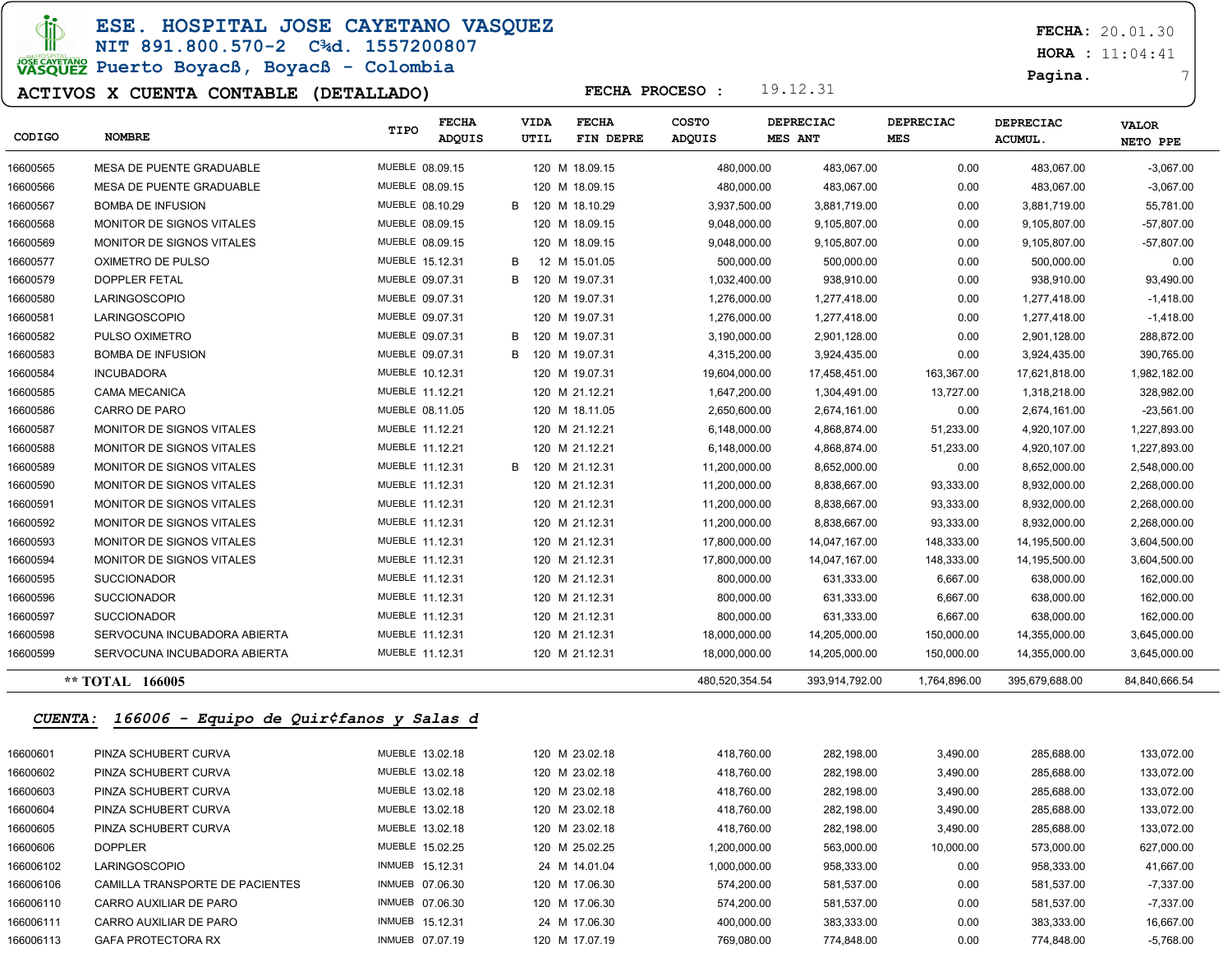**JD** 

### ESE. HOSPITAL JOSE CAYETANO VASQUEZ

# NIT 891.800.570-2 C¾d. 1557200807

# JOSE CAVERANO<br>VASQUEZ Puerto Boyacß, Boyacß - Colombia

### ACTIVOS X CUENTA CONTABLE (DETALLADO)

FECHA: 20.01.30

 $HORA : 11:04:42$ 

Pagina. 8

| CODIGO    | <b>NOMBRE</b>                  | TIPO            | <b>FECHA</b><br><b>ADQUIS</b> |   | <b>VIDA</b><br>UTIL | <b>FECHA</b><br>FIN DEPRE | <b>COSTO</b><br>ADQUIS | DEPRECIAC<br>MES ANT | <b>DEPRECIAC</b><br><b>MES</b> | DEPRECIAC<br><b>ACUMUL.</b> | <b>VALOR</b><br>NETO PPE |
|-----------|--------------------------------|-----------------|-------------------------------|---|---------------------|---------------------------|------------------------|----------------------|--------------------------------|-----------------------------|--------------------------|
| 166006114 | DELANTAL PLOMADO               | INMUEB 07.07.19 |                               | В |                     | 120 M 17.07.19            | 581,299.00             | 585,659.00           | 0.00                           | 585,659.00                  | $-4,360.00$              |
| 166006115 | <b>BOMBA DE INFUSION</b>       | INMUEB 07.07.25 |                               | в |                     | 120 M 17.07.25            | 3,500,000.00           | 3,520,417.00         | 0.00                           | 3,520,417.00                | $-20,417.00$             |
| 166006116 | LAMPARA RODABLE DE PENETRACION | INMUEB 07.12.06 |                               |   |                     | 120 M 17.12.06            | 12,133,600.00          | 12,258,306.00        | 0.00                           | 12,258,306.00               | $-124,706.00$            |
| 166006117 | AUTOCLAVE AUTOMATICO           | INMUEB 07.09.19 |                               |   |                     | 120 M 17.09.19            | 38,280,000.00          | 38,545,833.00        | 0.00                           | 38,545,833.00               | -265,833.00              |
| 166006118 | <b>DESFIBRILADOR</b>           | INMUEB 07.12.06 |                               |   |                     | 120 M 17.12.06            | 22,910,000.00          | 23,145,464.00        | 0.00                           | 23, 145, 464.00             | -235,464.00              |
| 166006119 | <b>MONITOR FETAL</b>           | INMUEB 07.12.06 |                               |   |                     | B 120 M 17.12.06          | 14,500,000.00          | 14,649,028.00        | 0.00                           | 14,649,028.00               | -149,028.00              |
| 166006120 | MONITOR MULTIPARAMETROS        | INMUEB 07.12.06 |                               |   |                     | 120 M 17.12.06            | 29,232,000.00          | 29,532,440.00        | 0.00                           | 29,532,440.00               | $-300,440.00$            |
| 166006121 | LAMPARA CIELITICA              | INMUEB 07.12.06 |                               |   |                     | 120 M 17.12.06            | 23,200,000.00          | 23,438,444.00        | 0.00                           | 23,438,444.00               | -238,444.00              |
| 166006122 | MAQUINA DE ANESTESIA           | INMUEB 07.12.19 |                               |   |                     | 120 M 17.12.19            | 71,920,000.00          | 72,399,467.00        | 0.00                           | 72,399,467.00               | -479,467.00              |
| 166006123 | <b>ELECTROBISTURY</b>          | INMUEB 07.12.19 |                               |   |                     | 120 M 17.12.19            | 25,500,000.00          | 25,670,000.00        | 0.00                           | 25,670,000.00               | $-170,000.00$            |
| 166006124 | <b>FLEBOESTRARTOR</b>          | INMUEB 08.04.24 |                               |   |                     | 120 M 18.04.24            | 619,580.00             | 622,506.00           | 0.00                           | 622,506.00                  | $-2,926.00$              |
| 166006125 | DETERTOR FETAL (DOPPLER)       | INMUEB 08.08.08 |                               | B |                     | 120 M 18.08.08            | 1,682,000.00           | 1,696,484.00         | 0.00                           | 1,696,484.00                | $-14,484.00$             |
| 166006126 | <b>DESFIBRILADOR</b>           | INMUEB 07.12.06 |                               |   |                     | 120 M 17.12.06            | 22,910,000.00          | 23,145,464.00        | 0.00                           | 23, 145, 464.00             | -235,464.00              |
| 166006128 | <b>NEGATOSCOPIO</b>            | INMUEB 08.11.05 |                               | в |                     | 120 M 18.11.05            | 404,260.00             | 397,747.00           | 0.00                           | 397,747.00                  | 6,513.00                 |
| 166006129 | MESA SEMI CURVA CROMADA        | INMUEB 08.11.05 |                               |   |                     | 120 M 18.11.05            | 562,600.00             | 567,601.00           | 0.00                           | 567,601.00                  | $-5,001.00$              |
| 166006130 | MESA SEMI CURVA CROMADA        | INMUEB 08.11.05 |                               |   |                     | 120 M 18.11.05            | 562,600.00             | 567,601.00           | 0.00                           | 567,601.00                  | $-5,001.00$              |
| 166006131 | MESA SEMI CURVA CROMADA        | INMUEB 08.11.05 |                               |   |                     | 120 M 18.11.05            | 562,600.00             | 567,601.00           | 0.00                           | 567,601.00                  | $-5,001.00$              |
| 166006132 | MESA DE MAYO CROMADA           | INMUEB 08.11.05 |                               |   |                     | 120 M 18.11.05            | 299,860.00             | 302,525.00           | 0.00                           | 302,525.00                  | $-2,665.00$              |
| 166006133 | MESA DE MAYO CROMADA           | INMUEB 08.11.05 |                               |   |                     | 120 M 18.11.05            | 299,860.00             | 302,525.00           | 0.00                           | 302,525.00                  | $-2,665.00$              |
| 166006135 | MESA PARA RECIEN NACIDO        | INMUEB 08.11.05 |                               |   |                     | 120 M 18.11.05            | 1,490,600.00           | 1,503,850.00         | 0.00                           | 1,503,850.00                | $-13,250.00$             |
| 166006136 | <b>MESA PARA CURACIONES</b>    | INMUEB 08.11.05 |                               |   |                     | 120 M 18.11.05            | 562,600.00             | 567,601.00           | 0.00                           | 567,601.00                  | $-5,001.00$              |
| 166006137 | <b>MESA PARA CURACIONES</b>    | INMUEB 08.11.05 |                               |   |                     | 120 M 18.11.05            | 562,600.00             | 567,601.00           | 0.00                           | 567,601.00                  | $-5,001.00$              |
| 166006138 | <b>MESA PARA CURACIONES</b>    | INMUEB 08.11.05 |                               |   |                     | 120 M 18.11.05            | 562,600.00             | 567,601.00           | 0.00                           | 567,601.00                  | $-5,001.00$              |
| 166006139 | <b>MESA PARA CURACIONES</b>    | INMUEB 08.11.05 |                               |   |                     | 120 M 18.11.05            | 261,580.00             | 263,905.00           | 0.00                           | 263,905.00                  | $-2,325.00$              |
| 166006140 | <b>MESA PARA CURACIONES</b>    | INMUEB 08.11.05 |                               |   |                     | 120 M 18.11.05            | 261,580.00             | 263,905.00           | 0.00                           | 263,905.00                  | $-2,325.00$              |
| 166006149 | CARRO PARA ELECTRO             | INMUEB 08.11.05 |                               |   |                     | 120 M 18.11.05            | 795,180.00             | 802,248.00           | 0.00                           | 802,248.00                  | $-7,068.00$              |
| 166006150 | CARRO PARA ELECTRO             | INMUEB 08.11.05 |                               |   |                     | 120 M 18.11.05            | 795,180.00             | 802,248.00           | 0.00                           | 802,248.00                  | $-7,068.00$              |
| 166006158 | CAMILLA DE RECUPERACION        | INMUEB 08.11.08 |                               |   |                     | 120 M 18.11.08            | 1,606,600.00           | 1,619,542.00         | 0.00                           | 1,619,542.00                | $-12,942.00$             |
| 166006159 | CAMA DE LEVANTE                | INMUEB 08.11.14 |                               |   |                     | 120 M 18.11.14            | 1,831,999.50           | 1,843,704.00         | 0.00                           | 1,843,704.00                | -11,704.50               |
| 166006160 | CAMA DE LEVANTE                | INMUEB 08.11.14 |                               |   |                     | 120 M 18.11.14            | 1,831,999.50           | 1,843,704.00         | 0.00                           | 1,843,704.00                | $-11,704.50$             |
| 166006161 | CAMA DE LEVANTE                | INMUEB 08.11.14 |                               |   |                     | 120 M 18.11.14            | 1,831,999.50           | 1,843,704.00         | 0.00                           | 1,843,704.00                | -11,704.50               |
| 166006162 | CAMA DE LEVANTE                | INMUEB 08.11.14 |                               |   |                     | 120 M 18.11.14            | 1,831,999.50           | 1,843,704.00         | 0.00                           | 1,843,704.00                | $-11,704.50$             |
| 166006163 | CAMA DE LEVANTE                | INMUEB 08.11.14 |                               |   |                     | 120 M 18.11.14            | 1,831,999.50           | 1,843,704.00         | 0.00                           | 1,843,704.00                | $-11,704.50$             |
| 166006164 | <b>MESA PARA CIRUGIA</b>       | MUEBLE 08.11.14 |                               |   |                     | 120 M 18.11.14            | 21,866,000.00          | 22,005,700.00        | 0.00                           | 22,005,700.00               | $-139,700.00$            |
| 166006166 | MONITOR DE SIGNOS VITALES      | MUEBLE 07.08.03 |                               |   |                     | 120 M 17.08.03            | 8,100,000.00           | 8,194,500.00         | 0.00                           | 8,194,500.00                | $-94,500.00$             |
| 166006167 | MONITOR DE SIGNOS VITALES      | MUEBLE 07.08.03 |                               |   |                     | 120 M 17.08.03            | 16,100,000.00          | 16,287,833.00        | 0.00                           | 16,287,833.00               | -187,833.00              |
| 166006168 | MONITOR DE SIGNOS VITALES      | MUEBLE 09.07.31 |                               |   |                     | 120 M 19.07.31            | 10,242,800.00          | 10,254,181.00        | 0.00                           | 10,254,181.00               | $-11,381.00$             |
| 166006169 | LARINGOSCOPIO                  | MUEBLE 09.07.31 |                               |   |                     | 120 M 19.07.31            | 1,276,000.00           | 1,277,418.00         | 0.00                           | 1,277,418.00                | $-1,418.00$              |
| 166006170 | LAMPARA CIELITICA              | MUEBLE 09.07.31 |                               |   |                     | 120 M 19.07.31            | 18,328,000.00          | 18,348,364.00        | 0.00                           | 18,348,364.00               | $-20,364.00$             |
| 166006171 | LAMPARA CIELITICA              | MUEBLE 09.07.31 |                               |   |                     | 120 M 19.07.31            | 18,328,000.00          | 18,348,364.00        | 0.00                           | 18,348,364.00               | $-20,364.00$             |
| 166006172 | <b>BOMBA DE INFUSION</b>       | MUEBLE 09.07.31 |                               |   |                     | B 120 M 19.07.31          | 4,315,200.00           | 3,924,435.00         | 0.00                           | 3,924,435.00                | 390,765.00               |
| 166006173 | <b>INCUBADORA ABIERTA</b>      | MUEBLE 09.07.31 |                               |   |                     | 120 M 19.07.31            | 5,788,400.00           | 5,794,832.00         | 0.00                           | 5,794,832.00                | $-6,432.00$              |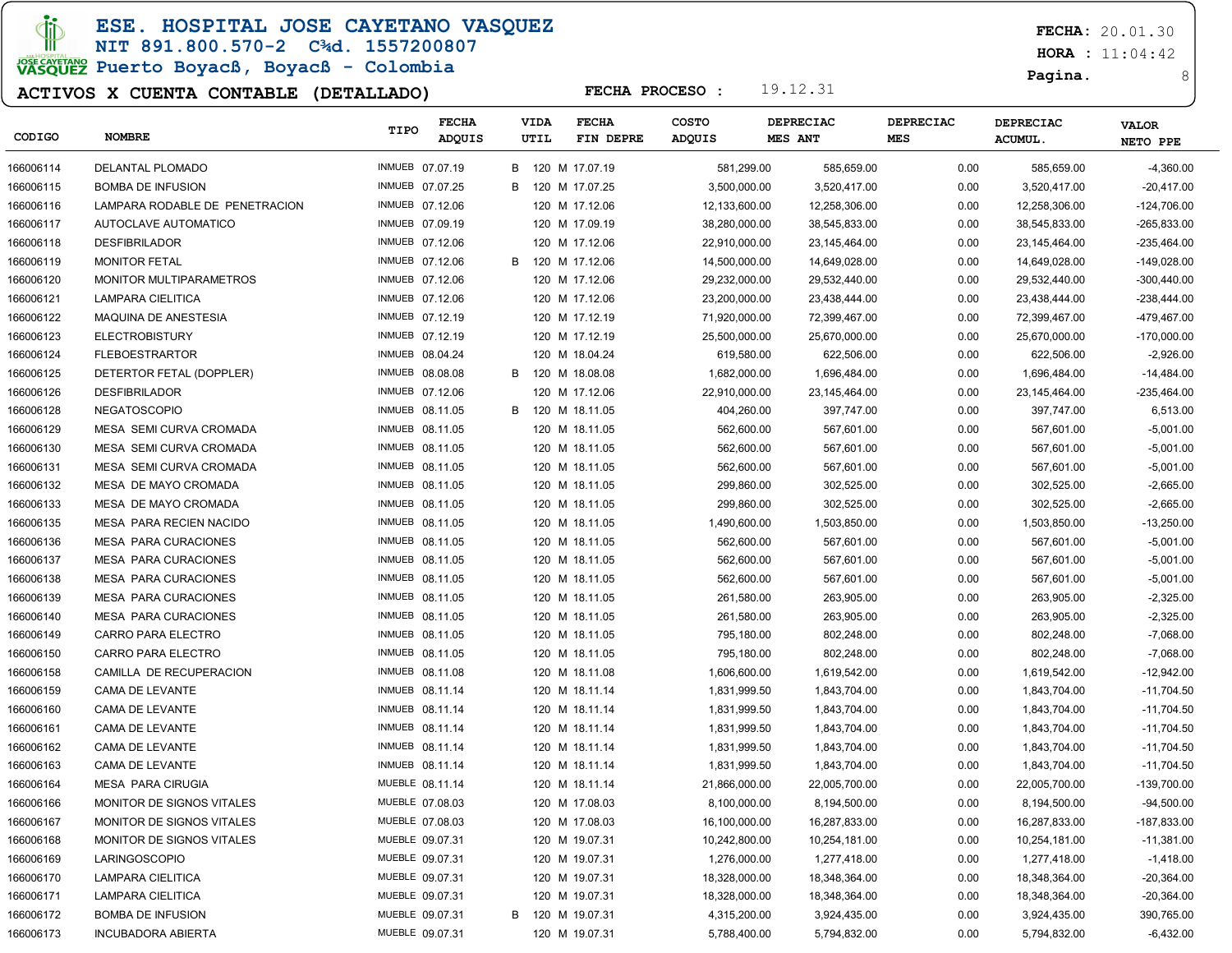$\Phi$ 

ESE. HOSPITAL JOSE CAYETANO VASQUEZ NIT 891.800.570-2 C¾d. 1557200807

### JOSE CAVETARIO PUERTO BOYACB, BOYACB - Colombia

#### ACTIVOS X CUENTA CONTABLE (DETALLADO)

FECHA: 20.01.30

 $HORA : 11:04:42$ 

Pagina. 9

| CODIGO         | <b>NOMBRE</b>                             | TIPO            | <b>FECHA</b><br>ADQUIS |   | VIDA<br>UTIL | <b>FECHA</b><br>FIN DEPRE | COSTO<br>ADQUIS  | <b>DEPRECIAC</b><br><b>MES ANT</b> | <b>DEPRECIAC</b><br>MES | DEPRECIAC<br><b>ACUMUL</b> | <b>VALOR</b><br>NETO PPE |
|----------------|-------------------------------------------|-----------------|------------------------|---|--------------|---------------------------|------------------|------------------------------------|-------------------------|----------------------------|--------------------------|
| 166006183      | CARRO DE PARO EN ACERO                    | MUEBLE 10.12.31 |                        |   |              | 120 M 20.12.31            | 2,088,000.00     | 1,859,480.00                       | 17,400.00               | 1,876,880.00               | 211,120.00               |
| 166006184      | CARRO PARA MEDICAMENTOS                   | MUEBLE 10.12.31 |                        |   |              | 120 M 20.12.31            | 1,113,600.00     | 991,723.00                         | 9,280.00                | 1,001,003.00               | 112,597.00               |
| 166006185      | <b>MESA PARA ATENCION DE PARTOS</b>       | MUEBLE 10.12.31 |                        |   |              | 120 M 20.12.31            | 9,695,432.00     | 8,634,321.00                       | 80,795.00               | 8,715,116.00               | 980,316.00               |
| 166006187      | <b>MESA PARA CIRUGIA GENERAL</b>          | MUEBLE 11.05.19 |                        |   |              | 120 M 21.05.19            | 26,770,000.00    | 22,806,553.00                      | 223,083.00              | 23,029,636.00              | 3,740,364.00             |
| 166006188      | INCUBADORA PARA CONTROL A VAPOR PARA      | MUEBLE 11.05.26 |                        | B |              | 120 M 21.05.26            | 2,111,200.00     | 1,530,620.00                       | 0.00                    | 1,530,620.00               | 580,580.00               |
| 166006191      | <b>SUCCIONADOR</b>                        | MUEBLE 11.12.21 |                        | B |              | 120 M 21.12.21            | 568,400.00       | 440,668.00                         | 0.00                    | 440,668.00                 | 127,732.00               |
| 166006192      | <b>SUCCIONADOR</b>                        | MUEBLE 11.12.21 |                        |   |              | 120 M 21.12.21            | 568,400.00       | 450,141.00                         | 4,737.00                | 454,878.00                 | 113,522.00               |
| 166006193      | <b>SUCCIONADOR</b>                        | MUEBLE 11.12.21 |                        |   |              | 120 M 21.12.21            | 568,400.00       | 450,141.00                         | 4,737.00                | 454,878.00                 | 113,522.00               |
| 166006194      | <b>SUCCIONADOR</b>                        | MUEBLE 11.12.21 |                        |   |              | 120 M 21.12.21            | 568,400.00       | 450,141.00                         | 4,737.00                | 454,878.00                 | 113,522.00               |
| 166006195      | SIERRA ELECTRICA PARA CORTAR YESOS        | MUEBLE 11.12.27 |                        |   |              | 120 M 21.12.27            | 3,011,560.00     | 2,379,969.00                       | 25,096.00               | 2,405,065.00               | 606,495.00               |
| 166006201      | RODILLO PARA INMOVILIZAR PACIENTES        | MUEBLE 15.12.09 |                        |   |              | 120 M 25.12.09            | 429,327.00       | 95,645.00                          | 3,578.00                | 99,223.00                  | 330,104.00               |
| 166006202      | MONITOR DE SIGNOS VITALES CON CAPNOGRAFIA | MUEBLE 16.05.18 |                        |   |              | 120 M 26.05.18            | 5,660,800.00     | 1,273,680.00                       | 47,173.00               | 1,320,853.00               | 4,339,947.00             |
| 166006203      | MONITOR DE SIGNOS VITALES CON CAPNOGRAFIA | MUEBLE 16.05.18 |                        |   |              | 120 M 26.05.18            | 5,660,800.00     | 1,273,680.00                       | 47,173.00               | 1,320,853.00               | 4,339,947.00             |
| 166006204      | MONITOR DE SIGNOS VITALES MULTIPARAMETROS | MUEBLE 16.05.18 |                        |   |              | 120 M 26.05.18            | 5,660,800.00     | 1,273,680.00                       | 47,173.00               | 1,320,853.00               | 4,339,947.00             |
| 166006205      | ARCO EN C                                 | MUEBLE 16.05.18 |                        |   |              | 120 M 26.05.18            | 571,408,000.00   | 128,566,800.00                     | 4,761,733.00            | 133,328,533.00             | 438,079,467.00           |
| 166006206      | PINZA KERN CREMALLERA X 21 CMS            | MUEBLE 16.09.01 |                        |   |              | 120 M 26.09.01            | 453,560.00       | 139,848.00                         | 3,780.00                | 143,628.00                 | 309,932.00               |
| 166006207      | PINZA KERN CREMALLERA X 21 CMS            | MUEBLE 16.09.01 |                        |   |              | 120 M 26.09.01            | 453,560.00       | 139,848.00                         | 3,780.00                | 143,628.00                 | 309,932.00               |
| 166006208      | PINZA GUBIA STILLER LUER RECTA            | MUEBLE 16.09.01 |                        |   |              | 120 M 26.09.01            | 698,900.00       | 215,494.00                         | 5,824.00                | 221,318.00                 | 477,582.00               |
| 166006209      | PINZA GUBIA STILLER LUER RECTA            | MUEBLE 16.09.01 |                        |   |              | 120 M 26.09.01            | 698,900.00       | 215,494.00                         | 5,824.00                | 221,318.00                 | 477,582.00               |
| 166006210      | PINZA VERBRUGER CIERRA ROSCA              | MUEBLE 16.09.01 |                        |   |              | 120 M 26.09.01            | 592,760.00       | 182,768.00                         | 4,940.00                | 187,708.00                 | 405,052.00               |
| 166006211      | PINZA VERBRUGER CIERRA ROSCA              | MUEBLE 16.09.01 |                        |   |              | 120 M 26.09.01            | 592,760.00       | 182,768.00                         | 4,940.00                | 187,708.00                 | 405,052.00               |
| 166006212      | ATORNILLADOR HEXAGONAL                    | MUEBLE 16.09.01 |                        | B |              | 120 M 26.09.01            | 328,280.00       | 0.00                               | 0.00                    | 0.00                       | 328,280.00               |
| 166006213      | ATORNILLADOR HEXAGONAL                    | MUEBLE 16.09.01 |                        |   |              | 120 M 26.09.01            | 328,280.00       | 101,220.00                         | 2,736.00                | 103,956.00                 | 224,324.00               |
| 166006214      | ALICATE ALAMBRE 3 HILOS DUROS             | MUEBLE 16.09.01 |                        |   |              | 120 M 26.09.01            | 957,000.00       | 295,075.00                         | 7,975.00                | 303,050.00                 | 653,950.00               |
| 166006215      | ALICATE ALAMBRE 3 HILOS DUROS             | MUEBLE 16.09.01 |                        |   |              | 120 M 26.09.01            | 957,000.00       | 295,075.00                         | 7,975.00                | 303,050.00                 | 653,950.00               |
| 16600662       | MAQUINA DE ANESTESIA                      | MUEBLE 15.12.31 |                        |   |              | 36 M 10.02.05             | 38,900,000.00    | 37,819,445.00                      | 0.00                    | 37,819,445.00              | 1,080,555.00             |
| 16600671       | ELECTRO BISTURI                           | MUEBLE 15.12.31 |                        | В |              | 24 M 06.05.10             | 5,100,000.00     | 4,887,500.00                       | 0.00                    | 4,887,500.00               | 212,500.00               |
| 16600672       | ELECTRO BISTURI                           | MUEBLE 15.12.31 |                        | B |              | 24 M 06.05.10             | 5,100,000.00     | 4,887,500.00                       | 0.00                    | 4,887,500.00               | 212,500.00               |
| 16600674       | <b>CITOSCOPIO</b>                         | MUEBLE 15.12.31 |                        |   |              | 12 M 09.01.04             | 3,000,000.00     | 3,000,000.00                       | 0.00                    | 3,000,000.00               | 0.00                     |
|                | ** TOTAL 166006                           |                 |                        |   |              |                           | 1,090,718,575.50 | 622,620,615.00                     | 5,351,919.00            | 627,972,534.00             | 462,746,041.50           |
| <b>CUENTA:</b> | 166007 - Equipo de Apoyo Diagn¢stico      |                 |                        |   |              |                           |                  |                                    |                         |                            |                          |
| 16600701       | PIPETA AUTOMATICA                         | MUEBLE 12.07.04 |                        |   |              | 120 M 22.07.04            | 706,144.00       | 520,781.00                         | 5,885.00                | 526,666.00                 | 179,478.00               |
| 16600702       | EQUIPO ULTRASONIDO PORTATIL 2004          | MUEBLE 14.06.26 |                        |   |              | B 120 M 22.10.08          | 12,006,000.00    | 4,945,805.00                       | 0.00                    | 4,945,805.00               | 7,060,195.00             |
| 16600703       | AGITADOR HEMATOLOGICO DE RODILLO          | MUEBLE 15.03.05 |                        |   |              | 120 M 25.03.05            | 1,020,680.00     | 476,601.00                         | 8,506.00                | 485,107.00                 | 535,573.00               |
| 16600704       | PIANO ELECTRICO (CONTADOR DE CELULAS)     | MUEBLE 15.03.05 |                        |   |              | 120 M 25.03.05            | 801,324.00       | 374,174.00                         | 6,678.00                | 380,852.00                 | 420,472.00               |
| 16600705       | <b>MICROSCOPIO</b>                        | MUEBLE 15.12.31 |                        | В |              | 12 M 10.03.05             | 50,000.00        | 50,000.00                          | 0.00                    | 50,000.00                  | 0.00                     |
| 16600706       | AGITADOR DE MANZINE                       | MUEBLE 15.12.31 |                        |   |              | 12 M 10.03.05             | 300,000.00       | 300,000.00                         | 0.00                    | 300,000.00                 | 0.00                     |
| 16600709       | BALANZA DE DOS BRAZOS                     | MUEBLE 15.12.31 |                        |   |              | 12 M 10.03.05             | 100,000.00       | 100,000.00                         | 0.00                    | 100,000.00                 | 0.00                     |
| 16600711       | ESTUFA BACTERIOLOGICA DE CULTIVOS         | MUEBLE 15.12.31 |                        |   |              | B 12 M 10.03.05           | 800,000.00       | 466,667.00                         | 0.00                    | 466,667.00                 | 333,333.00               |

16600712 ESTUFA BACTERIOLOGICA DE CULTIVOS MUEBLE 15.12.31 12 M 10.03.05 800,000.00 800,000.00 0.00 800,000.00 0.00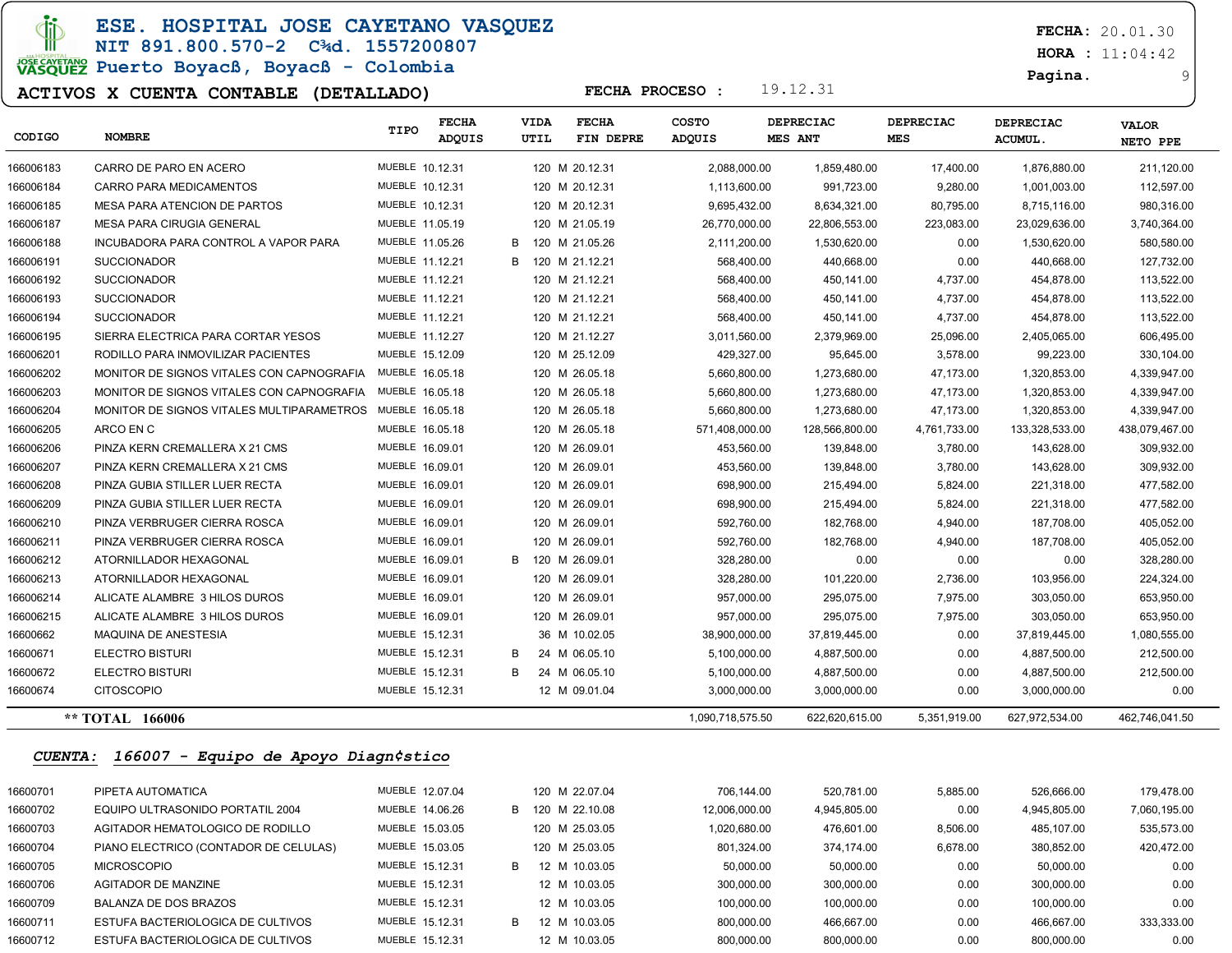ESE. HOSPITAL JOSE CAYETANO VASQUEZ

NIT 891.800.570-2 C¾d. 1557200807 JOSE CAVERANO<br>VASQUEZ Puerto Boyacß, Boyacß - Colombia

### ACTIVOS X CUENTA CONTABLE (DETALLADO)

FECHA: 20.01.30

 $HORA : 11:04:42$ 

Pagina. 10

| CODIGO   | <b>NOMBRE</b>                           | TIPO            | <b>FECHA</b><br>ADQUIS |   | VIDA<br>UTIL | <b>FECHA</b><br>FIN DEPRE | <b>COSTO</b><br>ADQUIS | <b>DEPRECIAC</b><br><b>MES ANT</b> | <b>DEPRECIAC</b><br><b>MES</b> | <b>DEPRECIAC</b><br><b>ACUMUL.</b> | <b>VALOR</b><br>NETO PPE |
|----------|-----------------------------------------|-----------------|------------------------|---|--------------|---------------------------|------------------------|------------------------------------|--------------------------------|------------------------------------|--------------------------|
|          |                                         |                 |                        |   |              |                           |                        |                                    |                                |                                    |                          |
| 16600713 | <b>OLLA AUTOCLAVE</b>                   | MUEBLE 15.12.31 |                        |   |              | 36 M 10.03.05             | 250,000.00             | 243,055.00                         | 0.00                           | 243,055.00                         | 6,945.00                 |
| 16600714 | ESTERILIZADOR DE MATERIAL DE VIDRIO     | MUEBLE 15.12.31 |                        | B |              | 12 M 10.03.05             | 1,000,000.00           | 1,000,000.00                       | 0.00                           | 1,000,000.00                       | 0.00                     |
| 16600715 | EQUIPO DE LABORATORIO PORTATIL          | MUEBLE 15.12.31 |                        |   |              | 12 M 10.03.05             | 50,000.00              | 50,000.00                          | 0.00                           | 50,000.00                          | 0.00                     |
| 16600723 | CHALECO PLOMADO                         | MUEBLE 15.12.31 |                        | B |              | 12 M 10.03.05             | 100,000.00             | 58,333.00                          | 0.00                           | 58,333.00                          | 41,667.00                |
| 16600728 | MICROSCOPIO BINOCULAR                   | MUEBLE 15.12.31 |                        |   |              | 36 M 10.03.05             | 4,500,000.00           | 4,375,000.00                       | 0.00                           | 4,375,000.00                       | 125,000.00               |
| 16600729 | PIPETA AUTOMATICA                       | MUEBLE          |                        |   |              | 12 M 10.03.05             | 100,000.00             | 321,050.00                         | 0.00                           | 321,050.00                         | $-221,050.00$            |
| 16600739 | EQUIPO DE RAYOS X PORTATIL              | MUEBLE 15.12.31 |                        |   |              | 24 M 10.03.05             | 10,000,000.00          | 9,583,333.00                       | 0.00                           | 9,583,333.00                       | 416,667.00               |
| 16600743 | <b>CHASIS CON PANTALLA</b>              | MUEBLE 07.06.09 |                        | B |              | 120 M 17.06.09            | 1,018,828.00           | 1,037,789.00                       | 0.00                           | 1,037,789.00                       | $-18,961.00$             |
| 16600744 | <b>CHASIS CON PANTALLA</b>              | MUEBLE 07.06.09 |                        | В |              | 120 M 17.06.09            | 976,720.00             | 994,898.00                         | 0.00                           | 994,898.00                         | $-18,178.00$             |
| 16600745 | <b>CHASIS CON PANTALLA</b>              | MUEBLE 07.06.09 |                        | В |              | 120 M 17.06.09            | 1,116,500.00           | 1,137,279.00                       | 0.00                           | 1,137,279.00                       | $-20,779.00$             |
| 16600746 | PROTECTOR DE GONADAS                    | MUEBLE 07.07.19 |                        |   |              | 120 M 17.07.19            | 501,120.00             | 504,878.00                         | 0.00                           | 504,878.00                         | $-3,758.00$              |
| 16600747 | PROTECTOR DE TIROIDES                   | MUEBLE 07.07.19 |                        |   |              | 120 M 17.07.19            | 230,840.00             | 232,571.00                         | 0.00                           | 232,571.00                         | $-1,731.00$              |
| 16600748 | PROTECTOR DE TIROIDES                   | MUEBLE 07.07.19 |                        |   |              | 120 M 17.07.19            | 230,840.00             | 232,571.00                         | 0.00                           | 232,571.00                         | $-1,731.00$              |
| 16600749 | DELANTAL PLOMADO                        | MUEBLE 07.07.19 |                        | В |              | 120 M 17.07.19            | 581,299.00             | 585,659.00                         | 0.00                           | 585,659.00                         | $-4,360.00$              |
| 16600750 | <b>REVELADORA</b>                       | MUEBLE 07.12.21 |                        | B |              | 120 M 17.12.21            | 17,282,000.00          | 17,387,612.00                      | 0.00                           | 17,387,612.00                      | $-105,612.00$            |
| 16600751 | EQUIPO DE RAYOS X                       | MUEBLE 07.12.21 |                        |   |              | 120 M 17.12.21            | 103,936,000.00         | 104,571,164.00                     | 0.00                           | 104,571,164.00                     | -635,164.00              |
| 16600752 | EQUIPO DE HEMATOLOGIA                   | MUEBLE 07.12.21 |                        |   |              | 120 M 17.12.21            | 26,680,000.00          | 26,843,044.00                      | 0.00                           | 26,843,044.00                      | -163,044.00              |
| 16600753 | NEVERA PARA DEPOSITAR SANGRE            | MUEBLE 07.12.21 |                        |   |              | 120 M 17.12.21            | 15,370,000.00          | 15,463,928.00                      | 0.00                           | 15,463,928.00                      | $-93,928.00$             |
| 16600754 | CHASIS PARA RAYOS X CON PANTALLA        | MUEBLE 10.09.15 |                        | В |              | 120 M 20.09.15            | 674.098.00             | 536,095.00                         | 0.00                           | 536,095.00                         | 138,003.00               |
| 16600755 | CHASIS PARA RAYOS X CON PANTALLA        | MUEBLE 10.09.15 |                        | В |              | 120 M 20.09.15            | 809,100.00             | 643,459.00                         | 0.00                           | 643,459.00                         | 165,641.00               |
| 16600756 | CHASIS PARA RAYOS X CON PANTALLA        | MUEBLE 10.09.15 |                        | B |              | 120 M 20.09.15            | 976,792.00             | 776.821.00                         | 0.00                           | 776,821.00                         | 199,971.00               |
| 16600757 | CHASIS PARA RAYOS X CON PANTALLA        | MUEBLE 10.09.15 |                        | B |              | 120 M 20.09.15            | 1,070,231.00           | 851,131.00                         | 0.00                           | 851,131.00                         | 219,100.00               |
| 16600758 | PROTECTOR PARA CUELLO ANTERIOR TIROIDES | MUEBLE 10.12.31 |                        |   |              | 120 M 20.12.31            | 113,680.00             | 101,238.00                         | 947.00                         | 102,185.00                         | 11,495.00                |
| 16600759 | PROTECTOR PARA CUELLO ANTERIOR TIROIDES | MUEBLE 10.12.31 |                        |   |              | 120 M 20.12.31            | 113,680.00             | 101,238.00                         | 947.00                         | 102,185.00                         | 11,495.00                |
| 16600760 | PROTECTOR PARA CUELLO ANTERIOR TIROIDES | MUEBLE 10.12.31 |                        |   |              | 120 M 20.12.31            | 113,680.00             | 101,238.00                         | 947.00                         | 102,185.00                         | 11,495.00                |
| 16600761 | GUANTES PARA SEGURIDAD RADIOLOGICA      | MUEBLE 10.12.31 |                        |   |              | 120 M 20.12.31            | 1,183,200.00           | 1,053,705.00                       | 9,860.00                       | 1,063,565.00                       | 119,635.00               |
| 16600762 | LENTES CON MONTURA PARA RAYOS X         | MUEBLE 10.12.31 |                        | B |              | 120 M 20.12.31            | 1,194,800.00           | 914,686.00                         | 0.00                           | 914,686.00                         | 280,114.00               |
| 16600763 | DELANTAL PARA PROTECCION RAYOS X        | MUEBLE 10.12.31 |                        |   |              | 120 M 20.12.31            | 835,200.00             | 743,792.00                         | 6,960.00                       | 750,752.00                         | 84,448.00                |
| 16600764 | DELANTAL PARA PROTECCION RAYOS X        | MUEBLE 10.12.31 |                        |   |              | 120 M 20.12.31            | 835,200.00             | 743,792.00                         | 6,960.00                       | 750,752.00                         | 84,448.00                |
| 16600765 | LENTES CON MONTURA PARA RAYOS X         | MUEBLE 10.12.31 |                        |   |              | 120 M 20.12.31            | 1,194,800.00           | 1,064,036.00                       | 9,957.00                       | 1,073,993.00                       | 120,807.00               |
| 16600767 | <b>MICROSCOPIO</b>                      | MUEBLE 12.10.22 |                        |   |              | 120 M 22.10.22            | 6,350,000.00           | 4,489,097.00                       | 52,917.00                      | 4,542,014.00                       | 1,807,986.00             |
| 16600768 | MESA PARA EXAMEN GINECOLOGICA           | MUEBLE 15.12.31 |                        |   |              | 24 M 10.02.20             | 300,000.00             | 287,500.00                         | 0.00                           | 287,500.00                         | 12,500.00                |
| 16600769 | <b>MICROPIPETA</b>                      | MUEBLE 16.06.02 |                        |   |              | 24 M 26.06.02             | 424,885.00             | 407,181.00                         | 0.00                           | 407,181.00                         | 17,704.00                |
| 16600770 | <b>MICROPIPETA</b>                      | MUEBLE 16.06.02 |                        |   |              | 24 M 26.06.02             | 424,885.00             | 334,332.00                         | 0.00                           | 334,332.00                         | 90,553.00                |
| 16600771 | CHALECO PLOMADO                         | MUEBLE 16.06.24 |                        |   |              | 24 M 26.06.24             | 881,600.00             | 844,867.00                         | 0.00                           | 844,867.00                         | 36,733.00                |
| 16600772 | CHALECO PLOMADO                         | MUEBLE 16.06.24 |                        |   |              | 24 M 26.06.24             | 881,600.00             | 844,867.00                         | 0.00                           | 844,867.00                         | 36,733.00                |
| 16600773 | CHALECO PLOMADO                         | MUEBLE 16.06.24 |                        |   |              | 24 M 26.06.24             | 881,600.00             | 844,867.00                         | 0.00                           | 844,867.00                         | 36,733.00                |
| 16600774 | CHALECO PLOMADO                         | MUEBLE 16.06.24 |                        |   |              | 24 M 26.06.24             | 881,600.00             | 844,867.00                         | 0.00                           | 844,867.00                         | 36,733.00                |
| 16600775 | <b>GENERADOR</b>                        | MUEBLE 18.07.19 |                        |   |              | 24 M 28.07.19             | 17,475,000.00          | 10,921,875.00                      | 728,125.00                     | 11,650,000.00                      | 5,825,000.00             |
| 16600776 | <b>CENTRIFUGA</b>                       | MUEBLE 18.11.19 |                        |   |              | 120 M 28.11.19            | 2,142,000.00           | 214,200.00                         | 17,850.00                      | 232,050.00                         | 1,909,950.00             |
| 16600777 | <b>CENTRIFUGA</b>                       | MUEBLE 18.12.03 |                        |   |              | 120 M 28.11.19            | 2,142,000.00           | 196,350.00                         | 17,850.00                      | 214,200.00                         | 1,927,800.00             |
|          |                                         | MUEBLE 18.12.03 |                        |   |              |                           |                        |                                    |                                |                                    |                          |
| 16600778 | <b>BAÑO SEROLOGIA</b>                   |                 |                        |   |              | 120 M 28.12.03            | 928,200.00             | 85,085.00                          | 7,735.00                       | 92,820.00                          | 835,380.00               |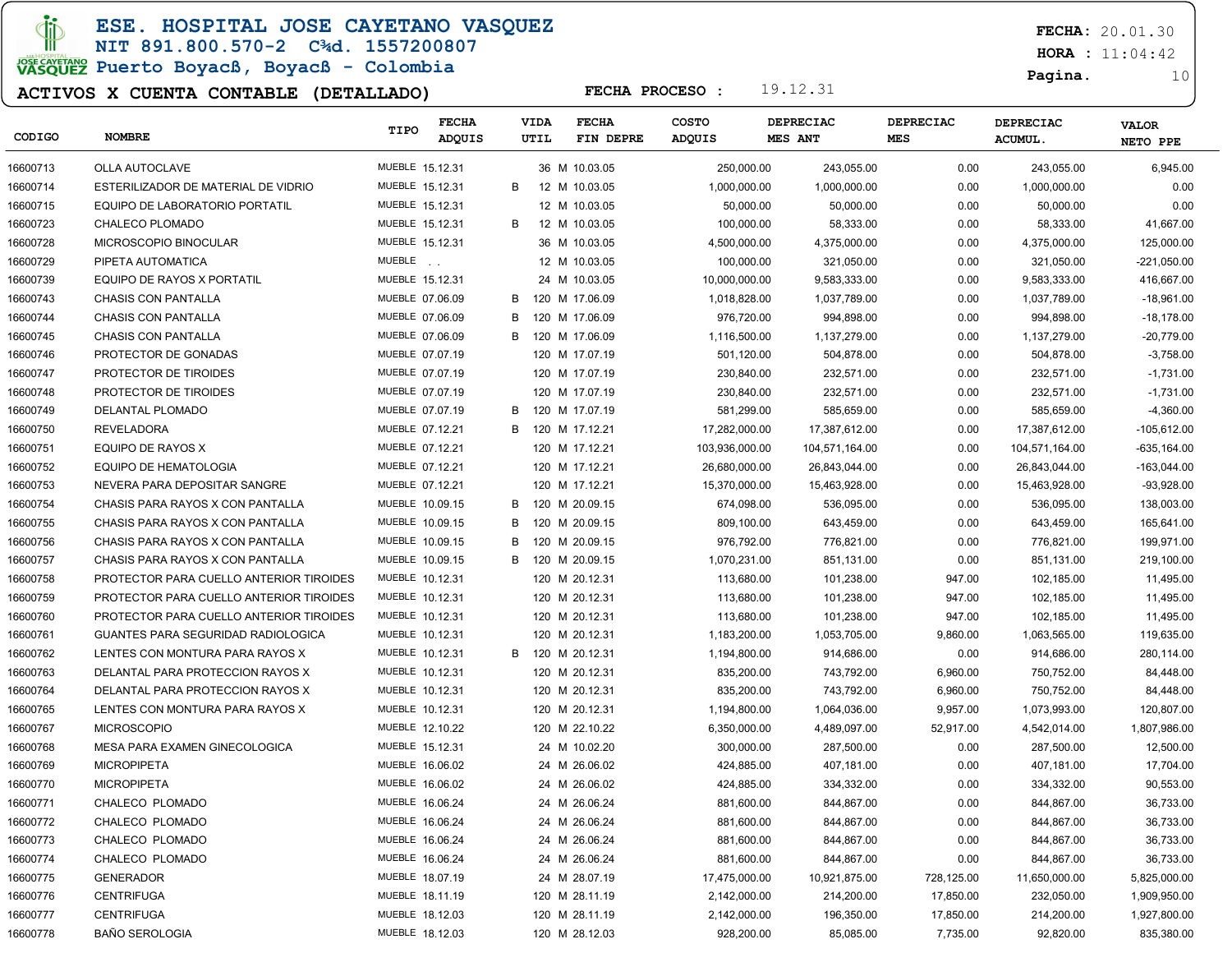|                                                                                                                                                                                                                                                                                                                                                                                                                                                                                                                                                                                                                                                                                                                                                                                                                                                                                                                                                                                                                                                                                                                                                                                                                                                                                                                                                                                                                                                                                                                                                                                                                                                                                                                                                                                                                                                                                                                                                                                                                                                                                                                                                                                                                                                                                                                                                                                                                                                                                                                                                                                                                                                                                                                                                                                                                                                                                                                                                                                                                                                                                                                                                                                                                                                                                                                                                                                                                                                                                                                                                                                                                                                                                                                                                                                                                                                                                                                                                                                                                                                                                                                                                                                                                                                                                                                                                                                                                                                                                                                                                                                                                                                                                                                                                                                                                                                                                                                                                                                                                                                               |                       |                                |                                     |                        |                             |                         | Pagina.                     | 11                       |
|---------------------------------------------------------------------------------------------------------------------------------------------------------------------------------------------------------------------------------------------------------------------------------------------------------------------------------------------------------------------------------------------------------------------------------------------------------------------------------------------------------------------------------------------------------------------------------------------------------------------------------------------------------------------------------------------------------------------------------------------------------------------------------------------------------------------------------------------------------------------------------------------------------------------------------------------------------------------------------------------------------------------------------------------------------------------------------------------------------------------------------------------------------------------------------------------------------------------------------------------------------------------------------------------------------------------------------------------------------------------------------------------------------------------------------------------------------------------------------------------------------------------------------------------------------------------------------------------------------------------------------------------------------------------------------------------------------------------------------------------------------------------------------------------------------------------------------------------------------------------------------------------------------------------------------------------------------------------------------------------------------------------------------------------------------------------------------------------------------------------------------------------------------------------------------------------------------------------------------------------------------------------------------------------------------------------------------------------------------------------------------------------------------------------------------------------------------------------------------------------------------------------------------------------------------------------------------------------------------------------------------------------------------------------------------------------------------------------------------------------------------------------------------------------------------------------------------------------------------------------------------------------------------------------------------------------------------------------------------------------------------------------------------------------------------------------------------------------------------------------------------------------------------------------------------------------------------------------------------------------------------------------------------------------------------------------------------------------------------------------------------------------------------------------------------------------------------------------------------------------------------------------------------------------------------------------------------------------------------------------------------------------------------------------------------------------------------------------------------------------------------------------------------------------------------------------------------------------------------------------------------------------------------------------------------------------------------------------------------------------------------------------------------------------------------------------------------------------------------------------------------------------------------------------------------------------------------------------------------------------------------------------------------------------------------------------------------------------------------------------------------------------------------------------------------------------------------------------------------------------------------------------------------------------------------------------------------------------------------------------------------------------------------------------------------------------------------------------------------------------------------------------------------------------------------------------------------------------------------------------------------------------------------------------------------------------------------------------------------------------------------------------------------------------------------------|-----------------------|--------------------------------|-------------------------------------|------------------------|-----------------------------|-------------------------|-----------------------------|--------------------------|
|                                                                                                                                                                                                                                                                                                                                                                                                                                                                                                                                                                                                                                                                                                                                                                                                                                                                                                                                                                                                                                                                                                                                                                                                                                                                                                                                                                                                                                                                                                                                                                                                                                                                                                                                                                                                                                                                                                                                                                                                                                                                                                                                                                                                                                                                                                                                                                                                                                                                                                                                                                                                                                                                                                                                                                                                                                                                                                                                                                                                                                                                                                                                                                                                                                                                                                                                                                                                                                                                                                                                                                                                                                                                                                                                                                                                                                                                                                                                                                                                                                                                                                                                                                                                                                                                                                                                                                                                                                                                                                                                                                                                                                                                                                                                                                                                                                                                                                                                                                                                                                                               |                       |                                |                                     |                        |                             |                         |                             |                          |
| CODIGO                                                                                                                                                                                                                                                                                                                                                                                                                                                                                                                                                                                                                                                                                                                                                                                                                                                                                                                                                                                                                                                                                                                                                                                                                                                                                                                                                                                                                                                                                                                                                                                                                                                                                                                                                                                                                                                                                                                                                                                                                                                                                                                                                                                                                                                                                                                                                                                                                                                                                                                                                                                                                                                                                                                                                                                                                                                                                                                                                                                                                                                                                                                                                                                                                                                                                                                                                                                                                                                                                                                                                                                                                                                                                                                                                                                                                                                                                                                                                                                                                                                                                                                                                                                                                                                                                                                                                                                                                                                                                                                                                                                                                                                                                                                                                                                                                                                                                                                                                                                                                                                        | <b>NOMBRE</b>         | <b>FECHA</b><br>TIPO<br>ADQUIS | <b>VIDA</b><br><b>FECHA</b><br>UTIL | <b>COSTO</b><br>ADQUIS | <b>DEPRECIAC</b><br>MES ANT | <b>DEPRECIAC</b><br>MES | DEPRECIAC<br><b>ACUMUL.</b> | <b>VALOR</b><br>NETO PPE |
| ESE. HOSPITAL JOSE CAYETANO VASQUEZ<br><b>FECHA: 20.01.30</b><br>NIT 891.800.570-2 C3d. 1557200807<br>HORA : $11:04:42$<br>VASQUEZ Puerto Boyacß, Boyacß - Colombia<br>19.12.31<br><b>FECHA PROCESO:</b><br>ACTIVOS X CUENTA CONTABLE (DETALLADO)<br>FIN DEPRE<br>** TOTAL 166007<br>243,336,126.00<br>220,602,511.00<br>882,124.00<br>221,484,635.00<br><i><b>CUENTA :</b></i><br>166008 - Equipo de Apoyo Terap, utico<br><b>LUCES INFRAROJAS</b><br>16600810<br>MUEBLE 15.12.31<br>24 M 10.02.22<br>201,729.00<br>193,324.00<br>0.00<br>193,324.00<br>16600811<br>ELECTRO ESTIMULADOR<br>MUEBLE 15.12.31<br>24 M 10.02.22<br>243,455.00<br>0.00<br>243,455.00<br>B<br>254,040.00<br>16600813<br>VIBRADOR ALTA FRECUENCIA 2 VELOCIDADES<br>MUEBLE 15.12.31<br>12 M 10.02.22<br>142,999.00<br>142,999.00<br>0.00<br>142,999.00<br>16600815<br>TENS CLINICO ESTIMULADOR<br>MUEBLE 15.12.31<br>12 M 10.02.22<br>1,133,000.00<br>0.00<br>1,133,000.00<br>В<br>1,133,000.00<br>16600816<br>EQUIPO ULTRASONIDO<br>MUEBLE 15.12.31<br>12 M 10.02.22<br>1,299,200.00<br>0.00<br>1,299,200.00<br>1,299,200.00<br>в<br>16600817<br>ESTIMULADOR REEDUCADRO TENS<br>MUEBLE 07.02.27<br>120 M 17.02.27<br>1,337,967.00<br>0.00<br>1,337,967.00<br>в<br>1,320,000.00<br>16600818<br><b>CAMILLA FIJA STANDAR</b><br>MUEBLE 07.02.27<br>120 M 17.02.27<br>212,858.00<br>0.00<br>212,858.00<br>210,000.00<br>16600819<br><b>CAMILLA FIJA STANDAR</b><br>MUEBLE 07.02.27<br>120 M 17.02.27<br>210,000.00<br>212,858.00<br>0.00<br>212,858.00<br>$-2,858.00$<br>16600820<br><b>CAMILLA FIJA STANDAR</b><br>MUEBLE 07.02.27<br>120 M 17.02.27<br>212,858.00<br>0.00<br>212,858.00<br>210,000.00<br>16600821<br><b>MESA ESTACION DE TRABAJO</b><br>MUEBLE 07.02.27<br>120 M 17.02.27<br>2,749,999.00<br>2,787,430.00<br>0.00<br>2,787,430.00<br>16600822<br>TANQUE PARA PAQUETES FRIOS<br>MUEBLE 07.02.27<br>120 M 17.02.27<br>2,787,430.00<br>0.00<br>2,787,430.00<br>$-37,431.00$<br>2,749,999.00<br>16600823<br>TENS<br>MUEBLE 07.02.27<br>120 M 17.02.27<br>2,128,582.00<br>0.00<br>2,128,582.00<br>$-28,583.00$<br>B<br>2,099,999.00<br>16600824<br><b>NEBULIZADOR</b><br>MUEBLE 07.02.27<br>120 M 17.02.27<br>262,019.00<br>0.00<br>262,019.00<br>$-3,519.00$<br>258,500.00<br>16600825<br><b>VIBRADOR</b><br>MUEBLE 07.02.27<br>120 M 17.02.27<br>111,496.00<br>0.00<br>111,496.00<br>$-1,497.00$<br>109,999.00<br>16600826<br><b>MESA PORTA EQUIPO</b><br>MUEBLE 07.02.27<br>120 M 17.02.27<br>0.00<br>116,000.00<br>117,579.00<br>117,579.00<br>16600827<br><b>MESA PORTA EQUIPO</b><br>MUEBLE 07.02.27<br>120 M 17.02.27<br>117,579.00<br>0.00<br>117,579.00<br>$-1,579.00$<br>116,000.00<br>16600828<br><b>BICICLETA STATICA STANDAR</b><br>MUEBLE 07.02.27<br>120 M 17.02.27<br>1,250,000.00<br>1,267,014.00<br>0.00<br>1,267,014.00<br>$-17,014.00$<br>B<br>16600829<br><b>BICICLETA STATICA STANDAR</b><br>MUEBLE 16.01.12<br>375,000.00<br>8,333.00<br>383,333.00<br>616,666.00<br>120 M 26.01.12<br>999,999.00<br>16600830<br>CAMINADORA<br>MUEBLE 16.01.12<br>120 M 26.01.12<br>7,499.00<br>344,962.00<br>899,900.00<br>337,463.00<br>554,938.00<br><b>ELIPTICA</b><br>16600831<br>MUEBLE 16.01.12<br>120 M 26.01.12<br>300,000.00<br>112,500.00<br>2,500.00<br>115,000.00<br>18,332.00<br>** TOTAL 166008<br>16,631,363.00<br>15,392,611.00<br>15,410,943.00<br><b>CUENTA:</b><br>166009 - Equipo de Servicios Ambulator<br>MUEBLE 12.10.05<br>120 M 22.10.05<br>7,917,000.00<br>5,634,265.00<br>65,975.00<br>5,700,240.00<br>16600901<br>REFRIGERADOR HORIZONTAL PARA VACUNAS<br>16600902<br>BASE EN ALUMINIO FORMA L 3*61/2 CM<br>MUEBLE 12.10.05<br>120 M 22.10.05<br>412,600.00<br>293,634.00<br>297,072.00<br>3,438.00<br>16600903<br>MUEBLE 12.10.05<br>TERMO TRASNPORTADOR DE VACUNAS<br>120 M 22.10.05<br>426,300.00<br>303,384.00<br>3,553.00<br>306,937.00<br>16600904<br>TERMO TRASNPORTADOR DE VACUNAS<br>MUEBLE 12.10.05<br>120 M 22.10.05<br>426,300.00<br>303,384.00<br>3,553.00<br>306,937.00<br>16600905<br>TERMO TRASNPORTADOR DE VACUNAS<br>MUEBLE 12.10.05<br>120 M 22.10.05<br>426,300.00<br>303,384.00<br>3,553.00<br>306,937.00<br>16600906<br><b>CAJA FRIA</b><br>MUEBLE 12.10.05<br>120 M 22.10.05<br>3,532,200.00<br>2,513,749.00<br>29,435.00<br>2,543,184.00<br>MUEBLE 12.10.05<br>16600907<br><b>CAJA FRIA</b><br>120 M 22.10.05<br>3,532,200.00<br>2,513,749.00<br>29,435.00<br>2,543,184.00<br>16600908<br>NEVERA<br>MUEBLE 12.10.05<br>120 M 22.10.05<br>670,000.00<br>476,817.00<br>5,583.00<br>482,400.00<br>16600909<br>POCETA EN ACERO<br>MUEBLE 12.10.05<br>120 M 22.10.05<br>550,000.00<br>391,417.00<br>4,583.00<br>396,000.00<br>MUEBLE 12.10.05<br>16600910<br>POCETA EN ACERO<br>120 M 22.10.05<br>550,000.00<br>391,417.00<br>4,583.00<br>396,000.00<br>166009100<br><b>CAJA TERMICA</b><br>MUEBLE 13.09.05<br>120 M 23.09.05<br>278,786.00<br>172,460.00<br>2,323.00<br>174,783.00<br>166009101<br>MUEBLE 13.09.05<br>53,819.00<br><b>TERMOMETRO DIGITAL</b><br>120 M 23.09.05<br>87,000.00<br>725.00<br>54,544.00 |                       |                                |                                     | 21,851,491.00          |                             |                         |                             |                          |
|                                                                                                                                                                                                                                                                                                                                                                                                                                                                                                                                                                                                                                                                                                                                                                                                                                                                                                                                                                                                                                                                                                                                                                                                                                                                                                                                                                                                                                                                                                                                                                                                                                                                                                                                                                                                                                                                                                                                                                                                                                                                                                                                                                                                                                                                                                                                                                                                                                                                                                                                                                                                                                                                                                                                                                                                                                                                                                                                                                                                                                                                                                                                                                                                                                                                                                                                                                                                                                                                                                                                                                                                                                                                                                                                                                                                                                                                                                                                                                                                                                                                                                                                                                                                                                                                                                                                                                                                                                                                                                                                                                                                                                                                                                                                                                                                                                                                                                                                                                                                                                                               |                       |                                |                                     |                        |                             |                         |                             |                          |
|                                                                                                                                                                                                                                                                                                                                                                                                                                                                                                                                                                                                                                                                                                                                                                                                                                                                                                                                                                                                                                                                                                                                                                                                                                                                                                                                                                                                                                                                                                                                                                                                                                                                                                                                                                                                                                                                                                                                                                                                                                                                                                                                                                                                                                                                                                                                                                                                                                                                                                                                                                                                                                                                                                                                                                                                                                                                                                                                                                                                                                                                                                                                                                                                                                                                                                                                                                                                                                                                                                                                                                                                                                                                                                                                                                                                                                                                                                                                                                                                                                                                                                                                                                                                                                                                                                                                                                                                                                                                                                                                                                                                                                                                                                                                                                                                                                                                                                                                                                                                                                                               |                       |                                |                                     |                        |                             |                         |                             | 8,405.00                 |
|                                                                                                                                                                                                                                                                                                                                                                                                                                                                                                                                                                                                                                                                                                                                                                                                                                                                                                                                                                                                                                                                                                                                                                                                                                                                                                                                                                                                                                                                                                                                                                                                                                                                                                                                                                                                                                                                                                                                                                                                                                                                                                                                                                                                                                                                                                                                                                                                                                                                                                                                                                                                                                                                                                                                                                                                                                                                                                                                                                                                                                                                                                                                                                                                                                                                                                                                                                                                                                                                                                                                                                                                                                                                                                                                                                                                                                                                                                                                                                                                                                                                                                                                                                                                                                                                                                                                                                                                                                                                                                                                                                                                                                                                                                                                                                                                                                                                                                                                                                                                                                                               |                       |                                |                                     |                        |                             |                         |                             | 10,585.00                |
|                                                                                                                                                                                                                                                                                                                                                                                                                                                                                                                                                                                                                                                                                                                                                                                                                                                                                                                                                                                                                                                                                                                                                                                                                                                                                                                                                                                                                                                                                                                                                                                                                                                                                                                                                                                                                                                                                                                                                                                                                                                                                                                                                                                                                                                                                                                                                                                                                                                                                                                                                                                                                                                                                                                                                                                                                                                                                                                                                                                                                                                                                                                                                                                                                                                                                                                                                                                                                                                                                                                                                                                                                                                                                                                                                                                                                                                                                                                                                                                                                                                                                                                                                                                                                                                                                                                                                                                                                                                                                                                                                                                                                                                                                                                                                                                                                                                                                                                                                                                                                                                               |                       |                                |                                     |                        |                             |                         |                             | 0.00                     |
|                                                                                                                                                                                                                                                                                                                                                                                                                                                                                                                                                                                                                                                                                                                                                                                                                                                                                                                                                                                                                                                                                                                                                                                                                                                                                                                                                                                                                                                                                                                                                                                                                                                                                                                                                                                                                                                                                                                                                                                                                                                                                                                                                                                                                                                                                                                                                                                                                                                                                                                                                                                                                                                                                                                                                                                                                                                                                                                                                                                                                                                                                                                                                                                                                                                                                                                                                                                                                                                                                                                                                                                                                                                                                                                                                                                                                                                                                                                                                                                                                                                                                                                                                                                                                                                                                                                                                                                                                                                                                                                                                                                                                                                                                                                                                                                                                                                                                                                                                                                                                                                               |                       |                                |                                     |                        |                             |                         |                             | 0.00                     |
|                                                                                                                                                                                                                                                                                                                                                                                                                                                                                                                                                                                                                                                                                                                                                                                                                                                                                                                                                                                                                                                                                                                                                                                                                                                                                                                                                                                                                                                                                                                                                                                                                                                                                                                                                                                                                                                                                                                                                                                                                                                                                                                                                                                                                                                                                                                                                                                                                                                                                                                                                                                                                                                                                                                                                                                                                                                                                                                                                                                                                                                                                                                                                                                                                                                                                                                                                                                                                                                                                                                                                                                                                                                                                                                                                                                                                                                                                                                                                                                                                                                                                                                                                                                                                                                                                                                                                                                                                                                                                                                                                                                                                                                                                                                                                                                                                                                                                                                                                                                                                                                               |                       |                                |                                     |                        |                             |                         |                             | 0.00                     |
|                                                                                                                                                                                                                                                                                                                                                                                                                                                                                                                                                                                                                                                                                                                                                                                                                                                                                                                                                                                                                                                                                                                                                                                                                                                                                                                                                                                                                                                                                                                                                                                                                                                                                                                                                                                                                                                                                                                                                                                                                                                                                                                                                                                                                                                                                                                                                                                                                                                                                                                                                                                                                                                                                                                                                                                                                                                                                                                                                                                                                                                                                                                                                                                                                                                                                                                                                                                                                                                                                                                                                                                                                                                                                                                                                                                                                                                                                                                                                                                                                                                                                                                                                                                                                                                                                                                                                                                                                                                                                                                                                                                                                                                                                                                                                                                                                                                                                                                                                                                                                                                               |                       |                                |                                     |                        |                             |                         |                             | $-17,967.00$             |
|                                                                                                                                                                                                                                                                                                                                                                                                                                                                                                                                                                                                                                                                                                                                                                                                                                                                                                                                                                                                                                                                                                                                                                                                                                                                                                                                                                                                                                                                                                                                                                                                                                                                                                                                                                                                                                                                                                                                                                                                                                                                                                                                                                                                                                                                                                                                                                                                                                                                                                                                                                                                                                                                                                                                                                                                                                                                                                                                                                                                                                                                                                                                                                                                                                                                                                                                                                                                                                                                                                                                                                                                                                                                                                                                                                                                                                                                                                                                                                                                                                                                                                                                                                                                                                                                                                                                                                                                                                                                                                                                                                                                                                                                                                                                                                                                                                                                                                                                                                                                                                                               |                       |                                |                                     |                        |                             |                         |                             | $-2,858.00$              |
|                                                                                                                                                                                                                                                                                                                                                                                                                                                                                                                                                                                                                                                                                                                                                                                                                                                                                                                                                                                                                                                                                                                                                                                                                                                                                                                                                                                                                                                                                                                                                                                                                                                                                                                                                                                                                                                                                                                                                                                                                                                                                                                                                                                                                                                                                                                                                                                                                                                                                                                                                                                                                                                                                                                                                                                                                                                                                                                                                                                                                                                                                                                                                                                                                                                                                                                                                                                                                                                                                                                                                                                                                                                                                                                                                                                                                                                                                                                                                                                                                                                                                                                                                                                                                                                                                                                                                                                                                                                                                                                                                                                                                                                                                                                                                                                                                                                                                                                                                                                                                                                               |                       |                                |                                     |                        |                             |                         |                             |                          |
|                                                                                                                                                                                                                                                                                                                                                                                                                                                                                                                                                                                                                                                                                                                                                                                                                                                                                                                                                                                                                                                                                                                                                                                                                                                                                                                                                                                                                                                                                                                                                                                                                                                                                                                                                                                                                                                                                                                                                                                                                                                                                                                                                                                                                                                                                                                                                                                                                                                                                                                                                                                                                                                                                                                                                                                                                                                                                                                                                                                                                                                                                                                                                                                                                                                                                                                                                                                                                                                                                                                                                                                                                                                                                                                                                                                                                                                                                                                                                                                                                                                                                                                                                                                                                                                                                                                                                                                                                                                                                                                                                                                                                                                                                                                                                                                                                                                                                                                                                                                                                                                               |                       |                                |                                     |                        |                             |                         |                             | $-2,858.00$              |
|                                                                                                                                                                                                                                                                                                                                                                                                                                                                                                                                                                                                                                                                                                                                                                                                                                                                                                                                                                                                                                                                                                                                                                                                                                                                                                                                                                                                                                                                                                                                                                                                                                                                                                                                                                                                                                                                                                                                                                                                                                                                                                                                                                                                                                                                                                                                                                                                                                                                                                                                                                                                                                                                                                                                                                                                                                                                                                                                                                                                                                                                                                                                                                                                                                                                                                                                                                                                                                                                                                                                                                                                                                                                                                                                                                                                                                                                                                                                                                                                                                                                                                                                                                                                                                                                                                                                                                                                                                                                                                                                                                                                                                                                                                                                                                                                                                                                                                                                                                                                                                                               |                       |                                |                                     |                        |                             |                         |                             | $-37,431.00$             |
|                                                                                                                                                                                                                                                                                                                                                                                                                                                                                                                                                                                                                                                                                                                                                                                                                                                                                                                                                                                                                                                                                                                                                                                                                                                                                                                                                                                                                                                                                                                                                                                                                                                                                                                                                                                                                                                                                                                                                                                                                                                                                                                                                                                                                                                                                                                                                                                                                                                                                                                                                                                                                                                                                                                                                                                                                                                                                                                                                                                                                                                                                                                                                                                                                                                                                                                                                                                                                                                                                                                                                                                                                                                                                                                                                                                                                                                                                                                                                                                                                                                                                                                                                                                                                                                                                                                                                                                                                                                                                                                                                                                                                                                                                                                                                                                                                                                                                                                                                                                                                                                               |                       |                                |                                     |                        |                             |                         |                             |                          |
|                                                                                                                                                                                                                                                                                                                                                                                                                                                                                                                                                                                                                                                                                                                                                                                                                                                                                                                                                                                                                                                                                                                                                                                                                                                                                                                                                                                                                                                                                                                                                                                                                                                                                                                                                                                                                                                                                                                                                                                                                                                                                                                                                                                                                                                                                                                                                                                                                                                                                                                                                                                                                                                                                                                                                                                                                                                                                                                                                                                                                                                                                                                                                                                                                                                                                                                                                                                                                                                                                                                                                                                                                                                                                                                                                                                                                                                                                                                                                                                                                                                                                                                                                                                                                                                                                                                                                                                                                                                                                                                                                                                                                                                                                                                                                                                                                                                                                                                                                                                                                                                               |                       |                                |                                     |                        |                             |                         |                             |                          |
|                                                                                                                                                                                                                                                                                                                                                                                                                                                                                                                                                                                                                                                                                                                                                                                                                                                                                                                                                                                                                                                                                                                                                                                                                                                                                                                                                                                                                                                                                                                                                                                                                                                                                                                                                                                                                                                                                                                                                                                                                                                                                                                                                                                                                                                                                                                                                                                                                                                                                                                                                                                                                                                                                                                                                                                                                                                                                                                                                                                                                                                                                                                                                                                                                                                                                                                                                                                                                                                                                                                                                                                                                                                                                                                                                                                                                                                                                                                                                                                                                                                                                                                                                                                                                                                                                                                                                                                                                                                                                                                                                                                                                                                                                                                                                                                                                                                                                                                                                                                                                                                               |                       |                                |                                     |                        |                             |                         |                             |                          |
|                                                                                                                                                                                                                                                                                                                                                                                                                                                                                                                                                                                                                                                                                                                                                                                                                                                                                                                                                                                                                                                                                                                                                                                                                                                                                                                                                                                                                                                                                                                                                                                                                                                                                                                                                                                                                                                                                                                                                                                                                                                                                                                                                                                                                                                                                                                                                                                                                                                                                                                                                                                                                                                                                                                                                                                                                                                                                                                                                                                                                                                                                                                                                                                                                                                                                                                                                                                                                                                                                                                                                                                                                                                                                                                                                                                                                                                                                                                                                                                                                                                                                                                                                                                                                                                                                                                                                                                                                                                                                                                                                                                                                                                                                                                                                                                                                                                                                                                                                                                                                                                               |                       |                                |                                     |                        |                             |                         |                             |                          |
|                                                                                                                                                                                                                                                                                                                                                                                                                                                                                                                                                                                                                                                                                                                                                                                                                                                                                                                                                                                                                                                                                                                                                                                                                                                                                                                                                                                                                                                                                                                                                                                                                                                                                                                                                                                                                                                                                                                                                                                                                                                                                                                                                                                                                                                                                                                                                                                                                                                                                                                                                                                                                                                                                                                                                                                                                                                                                                                                                                                                                                                                                                                                                                                                                                                                                                                                                                                                                                                                                                                                                                                                                                                                                                                                                                                                                                                                                                                                                                                                                                                                                                                                                                                                                                                                                                                                                                                                                                                                                                                                                                                                                                                                                                                                                                                                                                                                                                                                                                                                                                                               |                       |                                |                                     |                        |                             |                         |                             | $-1,579.00$              |
|                                                                                                                                                                                                                                                                                                                                                                                                                                                                                                                                                                                                                                                                                                                                                                                                                                                                                                                                                                                                                                                                                                                                                                                                                                                                                                                                                                                                                                                                                                                                                                                                                                                                                                                                                                                                                                                                                                                                                                                                                                                                                                                                                                                                                                                                                                                                                                                                                                                                                                                                                                                                                                                                                                                                                                                                                                                                                                                                                                                                                                                                                                                                                                                                                                                                                                                                                                                                                                                                                                                                                                                                                                                                                                                                                                                                                                                                                                                                                                                                                                                                                                                                                                                                                                                                                                                                                                                                                                                                                                                                                                                                                                                                                                                                                                                                                                                                                                                                                                                                                                                               |                       |                                |                                     |                        |                             |                         |                             |                          |
|                                                                                                                                                                                                                                                                                                                                                                                                                                                                                                                                                                                                                                                                                                                                                                                                                                                                                                                                                                                                                                                                                                                                                                                                                                                                                                                                                                                                                                                                                                                                                                                                                                                                                                                                                                                                                                                                                                                                                                                                                                                                                                                                                                                                                                                                                                                                                                                                                                                                                                                                                                                                                                                                                                                                                                                                                                                                                                                                                                                                                                                                                                                                                                                                                                                                                                                                                                                                                                                                                                                                                                                                                                                                                                                                                                                                                                                                                                                                                                                                                                                                                                                                                                                                                                                                                                                                                                                                                                                                                                                                                                                                                                                                                                                                                                                                                                                                                                                                                                                                                                                               |                       |                                |                                     |                        |                             |                         |                             |                          |
|                                                                                                                                                                                                                                                                                                                                                                                                                                                                                                                                                                                                                                                                                                                                                                                                                                                                                                                                                                                                                                                                                                                                                                                                                                                                                                                                                                                                                                                                                                                                                                                                                                                                                                                                                                                                                                                                                                                                                                                                                                                                                                                                                                                                                                                                                                                                                                                                                                                                                                                                                                                                                                                                                                                                                                                                                                                                                                                                                                                                                                                                                                                                                                                                                                                                                                                                                                                                                                                                                                                                                                                                                                                                                                                                                                                                                                                                                                                                                                                                                                                                                                                                                                                                                                                                                                                                                                                                                                                                                                                                                                                                                                                                                                                                                                                                                                                                                                                                                                                                                                                               |                       |                                |                                     |                        |                             |                         |                             |                          |
|                                                                                                                                                                                                                                                                                                                                                                                                                                                                                                                                                                                                                                                                                                                                                                                                                                                                                                                                                                                                                                                                                                                                                                                                                                                                                                                                                                                                                                                                                                                                                                                                                                                                                                                                                                                                                                                                                                                                                                                                                                                                                                                                                                                                                                                                                                                                                                                                                                                                                                                                                                                                                                                                                                                                                                                                                                                                                                                                                                                                                                                                                                                                                                                                                                                                                                                                                                                                                                                                                                                                                                                                                                                                                                                                                                                                                                                                                                                                                                                                                                                                                                                                                                                                                                                                                                                                                                                                                                                                                                                                                                                                                                                                                                                                                                                                                                                                                                                                                                                                                                                               |                       |                                |                                     |                        |                             |                         |                             |                          |
|                                                                                                                                                                                                                                                                                                                                                                                                                                                                                                                                                                                                                                                                                                                                                                                                                                                                                                                                                                                                                                                                                                                                                                                                                                                                                                                                                                                                                                                                                                                                                                                                                                                                                                                                                                                                                                                                                                                                                                                                                                                                                                                                                                                                                                                                                                                                                                                                                                                                                                                                                                                                                                                                                                                                                                                                                                                                                                                                                                                                                                                                                                                                                                                                                                                                                                                                                                                                                                                                                                                                                                                                                                                                                                                                                                                                                                                                                                                                                                                                                                                                                                                                                                                                                                                                                                                                                                                                                                                                                                                                                                                                                                                                                                                                                                                                                                                                                                                                                                                                                                                               |                       |                                |                                     |                        |                             |                         |                             | 185,000.00               |
|                                                                                                                                                                                                                                                                                                                                                                                                                                                                                                                                                                                                                                                                                                                                                                                                                                                                                                                                                                                                                                                                                                                                                                                                                                                                                                                                                                                                                                                                                                                                                                                                                                                                                                                                                                                                                                                                                                                                                                                                                                                                                                                                                                                                                                                                                                                                                                                                                                                                                                                                                                                                                                                                                                                                                                                                                                                                                                                                                                                                                                                                                                                                                                                                                                                                                                                                                                                                                                                                                                                                                                                                                                                                                                                                                                                                                                                                                                                                                                                                                                                                                                                                                                                                                                                                                                                                                                                                                                                                                                                                                                                                                                                                                                                                                                                                                                                                                                                                                                                                                                                               |                       |                                |                                     |                        |                             |                         |                             | 1,220,420.00             |
|                                                                                                                                                                                                                                                                                                                                                                                                                                                                                                                                                                                                                                                                                                                                                                                                                                                                                                                                                                                                                                                                                                                                                                                                                                                                                                                                                                                                                                                                                                                                                                                                                                                                                                                                                                                                                                                                                                                                                                                                                                                                                                                                                                                                                                                                                                                                                                                                                                                                                                                                                                                                                                                                                                                                                                                                                                                                                                                                                                                                                                                                                                                                                                                                                                                                                                                                                                                                                                                                                                                                                                                                                                                                                                                                                                                                                                                                                                                                                                                                                                                                                                                                                                                                                                                                                                                                                                                                                                                                                                                                                                                                                                                                                                                                                                                                                                                                                                                                                                                                                                                               |                       |                                |                                     |                        |                             |                         |                             |                          |
|                                                                                                                                                                                                                                                                                                                                                                                                                                                                                                                                                                                                                                                                                                                                                                                                                                                                                                                                                                                                                                                                                                                                                                                                                                                                                                                                                                                                                                                                                                                                                                                                                                                                                                                                                                                                                                                                                                                                                                                                                                                                                                                                                                                                                                                                                                                                                                                                                                                                                                                                                                                                                                                                                                                                                                                                                                                                                                                                                                                                                                                                                                                                                                                                                                                                                                                                                                                                                                                                                                                                                                                                                                                                                                                                                                                                                                                                                                                                                                                                                                                                                                                                                                                                                                                                                                                                                                                                                                                                                                                                                                                                                                                                                                                                                                                                                                                                                                                                                                                                                                                               |                       |                                |                                     |                        |                             |                         |                             | 2,216,760.00             |
|                                                                                                                                                                                                                                                                                                                                                                                                                                                                                                                                                                                                                                                                                                                                                                                                                                                                                                                                                                                                                                                                                                                                                                                                                                                                                                                                                                                                                                                                                                                                                                                                                                                                                                                                                                                                                                                                                                                                                                                                                                                                                                                                                                                                                                                                                                                                                                                                                                                                                                                                                                                                                                                                                                                                                                                                                                                                                                                                                                                                                                                                                                                                                                                                                                                                                                                                                                                                                                                                                                                                                                                                                                                                                                                                                                                                                                                                                                                                                                                                                                                                                                                                                                                                                                                                                                                                                                                                                                                                                                                                                                                                                                                                                                                                                                                                                                                                                                                                                                                                                                                               |                       |                                |                                     |                        |                             |                         |                             | 115,528.00               |
|                                                                                                                                                                                                                                                                                                                                                                                                                                                                                                                                                                                                                                                                                                                                                                                                                                                                                                                                                                                                                                                                                                                                                                                                                                                                                                                                                                                                                                                                                                                                                                                                                                                                                                                                                                                                                                                                                                                                                                                                                                                                                                                                                                                                                                                                                                                                                                                                                                                                                                                                                                                                                                                                                                                                                                                                                                                                                                                                                                                                                                                                                                                                                                                                                                                                                                                                                                                                                                                                                                                                                                                                                                                                                                                                                                                                                                                                                                                                                                                                                                                                                                                                                                                                                                                                                                                                                                                                                                                                                                                                                                                                                                                                                                                                                                                                                                                                                                                                                                                                                                                               |                       |                                |                                     |                        |                             |                         |                             | 119,363.00               |
|                                                                                                                                                                                                                                                                                                                                                                                                                                                                                                                                                                                                                                                                                                                                                                                                                                                                                                                                                                                                                                                                                                                                                                                                                                                                                                                                                                                                                                                                                                                                                                                                                                                                                                                                                                                                                                                                                                                                                                                                                                                                                                                                                                                                                                                                                                                                                                                                                                                                                                                                                                                                                                                                                                                                                                                                                                                                                                                                                                                                                                                                                                                                                                                                                                                                                                                                                                                                                                                                                                                                                                                                                                                                                                                                                                                                                                                                                                                                                                                                                                                                                                                                                                                                                                                                                                                                                                                                                                                                                                                                                                                                                                                                                                                                                                                                                                                                                                                                                                                                                                                               |                       |                                |                                     |                        |                             |                         |                             | 119,363.00               |
|                                                                                                                                                                                                                                                                                                                                                                                                                                                                                                                                                                                                                                                                                                                                                                                                                                                                                                                                                                                                                                                                                                                                                                                                                                                                                                                                                                                                                                                                                                                                                                                                                                                                                                                                                                                                                                                                                                                                                                                                                                                                                                                                                                                                                                                                                                                                                                                                                                                                                                                                                                                                                                                                                                                                                                                                                                                                                                                                                                                                                                                                                                                                                                                                                                                                                                                                                                                                                                                                                                                                                                                                                                                                                                                                                                                                                                                                                                                                                                                                                                                                                                                                                                                                                                                                                                                                                                                                                                                                                                                                                                                                                                                                                                                                                                                                                                                                                                                                                                                                                                                               |                       |                                |                                     |                        |                             |                         |                             | 119,363.00               |
|                                                                                                                                                                                                                                                                                                                                                                                                                                                                                                                                                                                                                                                                                                                                                                                                                                                                                                                                                                                                                                                                                                                                                                                                                                                                                                                                                                                                                                                                                                                                                                                                                                                                                                                                                                                                                                                                                                                                                                                                                                                                                                                                                                                                                                                                                                                                                                                                                                                                                                                                                                                                                                                                                                                                                                                                                                                                                                                                                                                                                                                                                                                                                                                                                                                                                                                                                                                                                                                                                                                                                                                                                                                                                                                                                                                                                                                                                                                                                                                                                                                                                                                                                                                                                                                                                                                                                                                                                                                                                                                                                                                                                                                                                                                                                                                                                                                                                                                                                                                                                                                               |                       |                                |                                     |                        |                             |                         |                             | 989,016.00               |
|                                                                                                                                                                                                                                                                                                                                                                                                                                                                                                                                                                                                                                                                                                                                                                                                                                                                                                                                                                                                                                                                                                                                                                                                                                                                                                                                                                                                                                                                                                                                                                                                                                                                                                                                                                                                                                                                                                                                                                                                                                                                                                                                                                                                                                                                                                                                                                                                                                                                                                                                                                                                                                                                                                                                                                                                                                                                                                                                                                                                                                                                                                                                                                                                                                                                                                                                                                                                                                                                                                                                                                                                                                                                                                                                                                                                                                                                                                                                                                                                                                                                                                                                                                                                                                                                                                                                                                                                                                                                                                                                                                                                                                                                                                                                                                                                                                                                                                                                                                                                                                                               |                       |                                |                                     |                        |                             |                         |                             | 989,016.00               |
|                                                                                                                                                                                                                                                                                                                                                                                                                                                                                                                                                                                                                                                                                                                                                                                                                                                                                                                                                                                                                                                                                                                                                                                                                                                                                                                                                                                                                                                                                                                                                                                                                                                                                                                                                                                                                                                                                                                                                                                                                                                                                                                                                                                                                                                                                                                                                                                                                                                                                                                                                                                                                                                                                                                                                                                                                                                                                                                                                                                                                                                                                                                                                                                                                                                                                                                                                                                                                                                                                                                                                                                                                                                                                                                                                                                                                                                                                                                                                                                                                                                                                                                                                                                                                                                                                                                                                                                                                                                                                                                                                                                                                                                                                                                                                                                                                                                                                                                                                                                                                                                               |                       |                                |                                     |                        |                             |                         |                             | 187,600.00               |
|                                                                                                                                                                                                                                                                                                                                                                                                                                                                                                                                                                                                                                                                                                                                                                                                                                                                                                                                                                                                                                                                                                                                                                                                                                                                                                                                                                                                                                                                                                                                                                                                                                                                                                                                                                                                                                                                                                                                                                                                                                                                                                                                                                                                                                                                                                                                                                                                                                                                                                                                                                                                                                                                                                                                                                                                                                                                                                                                                                                                                                                                                                                                                                                                                                                                                                                                                                                                                                                                                                                                                                                                                                                                                                                                                                                                                                                                                                                                                                                                                                                                                                                                                                                                                                                                                                                                                                                                                                                                                                                                                                                                                                                                                                                                                                                                                                                                                                                                                                                                                                                               |                       |                                |                                     |                        |                             |                         |                             | 154,000.00               |
|                                                                                                                                                                                                                                                                                                                                                                                                                                                                                                                                                                                                                                                                                                                                                                                                                                                                                                                                                                                                                                                                                                                                                                                                                                                                                                                                                                                                                                                                                                                                                                                                                                                                                                                                                                                                                                                                                                                                                                                                                                                                                                                                                                                                                                                                                                                                                                                                                                                                                                                                                                                                                                                                                                                                                                                                                                                                                                                                                                                                                                                                                                                                                                                                                                                                                                                                                                                                                                                                                                                                                                                                                                                                                                                                                                                                                                                                                                                                                                                                                                                                                                                                                                                                                                                                                                                                                                                                                                                                                                                                                                                                                                                                                                                                                                                                                                                                                                                                                                                                                                                               |                       |                                |                                     |                        |                             |                         |                             | 154,000.00               |
|                                                                                                                                                                                                                                                                                                                                                                                                                                                                                                                                                                                                                                                                                                                                                                                                                                                                                                                                                                                                                                                                                                                                                                                                                                                                                                                                                                                                                                                                                                                                                                                                                                                                                                                                                                                                                                                                                                                                                                                                                                                                                                                                                                                                                                                                                                                                                                                                                                                                                                                                                                                                                                                                                                                                                                                                                                                                                                                                                                                                                                                                                                                                                                                                                                                                                                                                                                                                                                                                                                                                                                                                                                                                                                                                                                                                                                                                                                                                                                                                                                                                                                                                                                                                                                                                                                                                                                                                                                                                                                                                                                                                                                                                                                                                                                                                                                                                                                                                                                                                                                                               |                       |                                |                                     |                        |                             |                         |                             | 104,003.00               |
|                                                                                                                                                                                                                                                                                                                                                                                                                                                                                                                                                                                                                                                                                                                                                                                                                                                                                                                                                                                                                                                                                                                                                                                                                                                                                                                                                                                                                                                                                                                                                                                                                                                                                                                                                                                                                                                                                                                                                                                                                                                                                                                                                                                                                                                                                                                                                                                                                                                                                                                                                                                                                                                                                                                                                                                                                                                                                                                                                                                                                                                                                                                                                                                                                                                                                                                                                                                                                                                                                                                                                                                                                                                                                                                                                                                                                                                                                                                                                                                                                                                                                                                                                                                                                                                                                                                                                                                                                                                                                                                                                                                                                                                                                                                                                                                                                                                                                                                                                                                                                                                               |                       |                                |                                     |                        |                             |                         |                             | 32,456.00                |
| 166009102                                                                                                                                                                                                                                                                                                                                                                                                                                                                                                                                                                                                                                                                                                                                                                                                                                                                                                                                                                                                                                                                                                                                                                                                                                                                                                                                                                                                                                                                                                                                                                                                                                                                                                                                                                                                                                                                                                                                                                                                                                                                                                                                                                                                                                                                                                                                                                                                                                                                                                                                                                                                                                                                                                                                                                                                                                                                                                                                                                                                                                                                                                                                                                                                                                                                                                                                                                                                                                                                                                                                                                                                                                                                                                                                                                                                                                                                                                                                                                                                                                                                                                                                                                                                                                                                                                                                                                                                                                                                                                                                                                                                                                                                                                                                                                                                                                                                                                                                                                                                                                                     | AMALGAMADOR AMERICANO | MUEBLE 15.12.31                | 12 M 10.09.05                       | 150,000.00             | 150,000.00                  | 0.00                    | 150,000.00                  | 0.00                     |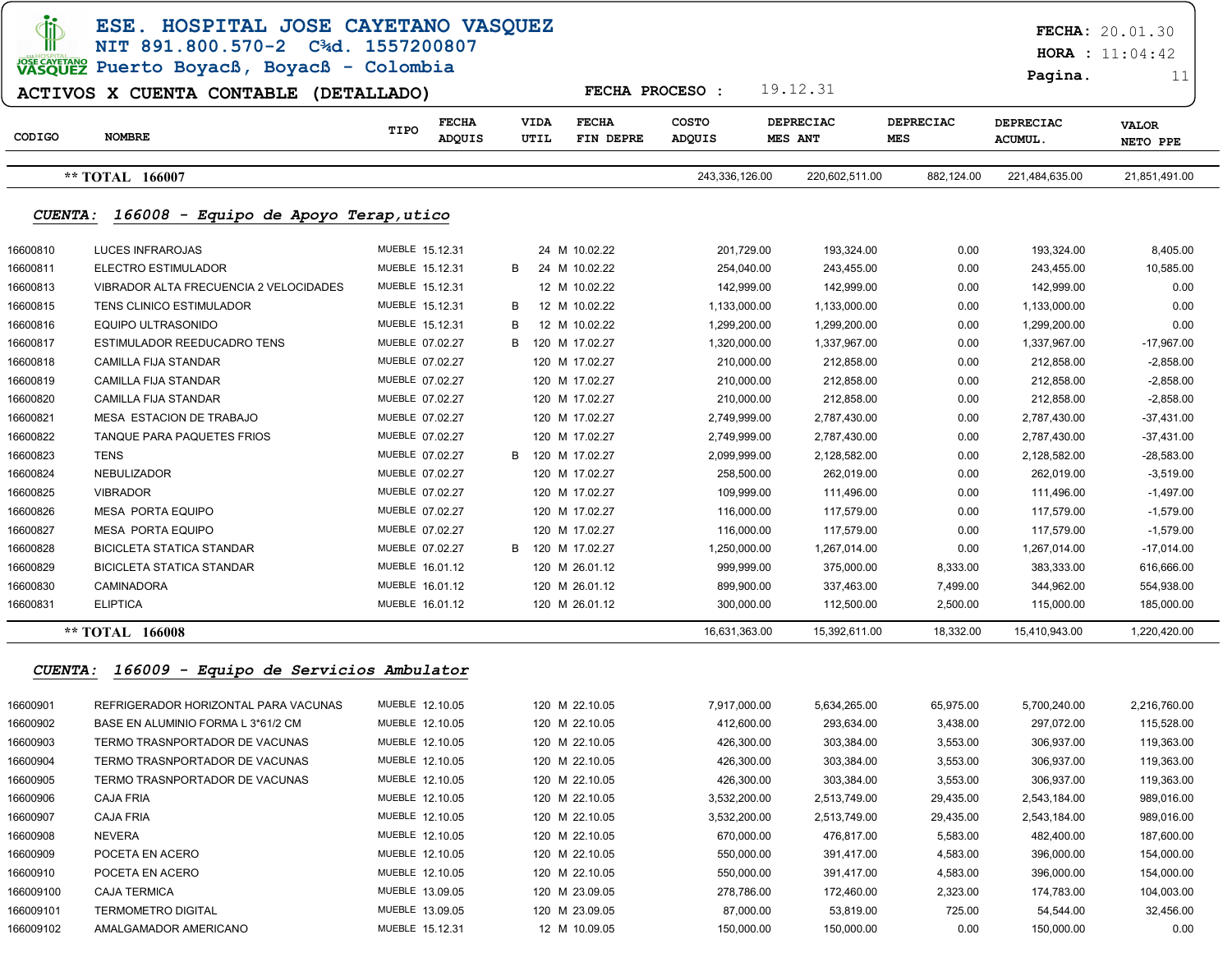ESE. HOSPITAL JOSE CAYETANO VASQUEZ

### NIT 891.800.570-2 C¾d. 1557200807 JOSE CAVERANO<br>VASQUEZ Puerto Boyacß, Boyacß - Colombia

### ACTIVOS X CUENTA CONTABLE (DETALLADO)

FECHA: 20.01.30

 $HORA : 11:04:42$ 

#### Pagina. 12

| CODIGO    | <b>NOMBRE</b>                                             | TIPO            | FECHA<br>ADQUIS | VIDA<br>UTIL | <b>FECHA</b><br>FIN DEPRE | COSTO<br><b>ADQUIS</b> | DEPRECIAC<br><b>MES ANT</b> | <b>DEPRECIAC</b><br><b>MES</b> | <b>DEPRECIAC</b><br><b>ACUMUL.</b> | <b>VALOR</b><br>NETO PPE |
|-----------|-----------------------------------------------------------|-----------------|-----------------|--------------|---------------------------|------------------------|-----------------------------|--------------------------------|------------------------------------|--------------------------|
| 16600911  | <b>CAMILLA FIJA AZUL</b>                                  | MUEBLE 07.10.05 |                 |              | 120 M 17.10.05            | 202,999.00             | 205,198.00                  | 0.00                           | 205,198.00                         | $-2,199.00$              |
| 166009112 | <b>NEVERA</b>                                             | MUEBLE 15.12.31 |                 |              | 24 M 10.02.02             | 500,000.00             | 479,167.00                  | 0.00                           | 479,167.00                         | 20,833.00                |
| 166009113 | AUTOCLAVE AUTOMATICO                                      | MUEBLE 11.12.21 |                 |              | 120 M 21.12.21            | 4,541,400.00           | 3,596,537.00                | 37,845.00                      | 3,634,382.00                       | 907,018.00               |
| 16600912  | <b>DERMATOSCOPIO</b>                                      | MUEBLE 13.09.13 |                 |              | 120 M 23.09.13            | 2,787,783.00           | 1,718,359.00                | 23,232.00                      | 1,741,591.00                       | 1,046,192.00             |
| 16600913  | <b>ELECTROCARDIOGRAFO</b>                                 | MUEBLE 13.09.13 |                 |              | 120 M 23.09.13            | 7,193,261.00           | 4,433,846.00                | 59,944.00                      | 4,493,790.00                       | 2,699,471.00             |
| 16600914  | <b>IRISCOPIO</b>                                          | MUEBLE 13.09.13 |                 |              | 120 M 23.09.13            | 3,041,217.00           | 1,874,573.00                | 25,343.00                      | 1,899,916.00                       | 1,141,301.00             |
| 16600915  | MONITOR MULTIPARAMETRO                                    | MUEBLE 13.09.13 |                 |              | 120 M 23.09.13            | 9,842,348.00           | 6,066,714.00                | 82,020.00                      | 6,148,734.00                       | 3,693,614.00             |
| 16600916  | OTOSCOPIO DIGITAL                                         | MUEBLE 13.09.13 |                 |              | 120 M 23.09.13            | 7,300,434.00           | 4,499,906.00                | 60,837.00                      | 4,560,743.00                       | 2,739,691.00             |
| 16600917  | TRANSDUCTOR PARA ULTRASONIDO ABDOMINAL                    | MUEBLE 13.09.13 |                 |              | 120 M 23.09.13            | 39,098,305.00          | 24,099,761.00               | 325,819.00                     | 24,425,580.00                      | 14,672,725.00            |
| 16600918  | TRANSDUCTOR PARA ULTRASONIDO VASCULAR                     | MUEBLE 13.09.13 |                 |              | 120 M 23.09.13            | 33,508,870.00          | 20,654,495.00               | 279,241.00                     | 20,933,736.00                      | 12,575,134.00            |
| 166009184 | EQUIPO ORGANOS DE LOS SENTIDOS                            | MUEBLE 09.07.31 |                 |              | 120 M 19.07.31            | 2,318,840.00           | 2,321,417.00                | 0.00                           | 2,321,417.00                       | $-2,577.00$              |
| 166009187 | AMALGAMADOR DISPENSADOR                                   | MUEBLE 15.12.31 |                 | B            | 12 M 10.12.21             | 500,000.00             | 500,000.00                  | 0.00                           | 500,000.00                         | 0.00                     |
| 166009189 | <b>DOPPLER FETAL</b>                                      | MUEBLE 08.08.08 |                 |              | 120 M 18.08.08            | 1,682,000.00           | 1,696,484.00                | 0.00                           | 1,696,484.00                       | $-14,484.00$             |
| 16600919  | TRANSDUCTOR CONVEXO                                       | MUEBLE 14.10.06 |                 |              | 120 M 24.10.06            | 4,988,000.00           | 2,536,952.00                | 41,567.00                      | 2,578,519.00                       | 2,409,481.00             |
| 166009190 | LAMPARA CUELLO DE CISNE                                   | MUEBLE 07.06.09 |                 |              | 120 M 17.06.09            | 121.800.00             | 124,067.00                  | 0.00                           | 124,067.00                         | $-2,267.00$              |
| 166009191 | LAMPARA CUELLO DE CISNE                                   | MUEBLE 07.06.09 |                 |              | 120 M 17.06.09            | 121,800.00             | 124,067.00                  | 0.00                           | 124,067.00                         | $-2,267.00$              |
| 166009192 | CAMILLA FIJA AZUL                                         | MUEBLE 07.10.05 |                 |              | 120 M 17.10.05            | 202,999.00             | 205,198.00                  | 0.00                           | 205,198.00                         | $-2,199.00$              |
| 166009193 | <b>MONITOR FETAL</b>                                      | MUEBLE 07.10.05 |                 | B            | 120 M 17.10.05            | 14,500,000.00          | 14,657,083.00               | 0.00                           | 14,657,083.00                      | $-157,083.00$            |
| 166009194 | <b>ELECTROCARDIOGRAFO</b>                                 | MUEBLE 07.10.05 |                 |              | 120 M 17.10.05            | 3,886,000.00           | 3,928,098.00                | 0.00                           | 3,928,098.00                       | -42,098.00               |
| 166009195 | <b>BASCULA</b>                                            | MUEBLE 07.10.05 |                 |              | 120 M 17.10.05            | 269,120.00             | 272,036.00                  | 0.00                           | 272,036.00                         | $-2,916.00$              |
| 166009196 | NEVERA PLASTI CA                                          | MUEBLE 15.12.31 |                 |              | 120 M 17.10.05            | 331,760.00             | 335,354.00                  | 0.00                           | 335,354.00                         | $-3,594.00$              |
| 166009197 | EQUIPO ORGANO DE LOS SENTIDOS                             | MUEBLE 09.07.31 |                 |              | 120 M 19.07.31            | 2,318,840.00           | 2,321,417.00                | 0.00                           | 2,321,417.00                       | $-2,577.00$              |
| 166009198 | EQUIPO ORGANO DE LOS SENTIDOS                             | MUEBLE 09.07.31 |                 |              | 120 M 19.07.31            | 2,318,840.00           | 2,321,417.00                | 0.00                           | 2,321,417.00                       | $-2,577.00$              |
| 166009199 | EQUIPO ORGANO DE LOS SENTIDOS                             | MUEBLE 09.07.31 |                 |              | 120 M 19.07.31            | 2,318,840.00           | 2,321,417.00                | 0.00                           | 2,321,417.00                       | $-2,577.00$              |
| 16600920  | COMPRESOR PARA UNIDAD ODONTOLOGICA                        | MUEBLE 14.10.06 |                 |              | 120 M 24.10.06            | 3,132,000.00           | 1,592,970.00                | 26,100.00                      | 1,619,070.00                       | 1,512,930.00             |
| 166009200 | <b>TENSIOMETRO DE PARED</b>                               | MUEBLE 05.03.23 |                 |              | 120 M 15.03.23            | 475,600.00             | 475,600.00                  | 0.00                           | 475,600.00                         | 0.00                     |
| 166009205 | EQUIPO DE ORGANOS DE MANO                                 | MUEBLE 15.12.31 |                 | B            | 12 M 17.06.09             | 300,000.00             | 300,000.00                  | 0.00                           | 300,000.00                         | 0.00                     |
| 166009209 | LAMPARA DE FOTOCURADO                                     | MUEBLE 07.06.09 |                 |              | 120 M 17.06.09            | 600,000.00             | 611,167.00                  | 0.00                           | 611,167.00                         | $-11,167.00$             |
| 16600921  | TRANSDUCTOR TRANSVAGINAL                                  | MUEBLE 15.02.09 |                 |              | 120 M 25.02.09            | 6,960,000.00           | 3,296,333.00                | 58,000.00                      | 3,354,333.00                       | 3,605,667.00             |
| 166009210 | AMALGAMADOR AMERICANO CAPSULA                             | MUEBLE 07.06.09 |                 | B            | 120 M 17.06.09            | 490,000.00             | 499,119.00                  | 0.00                           | 499,119.00                         | $-9,119.00$              |
| 166009211 | LAMPARA DE FOTOCURADO                                     | MUEBLE 07.06.09 |                 |              | 120 M 17.06.09            | 490,000.00             | 499,119.00                  | 0.00                           | 499,119.00                         | $-9,119.00$              |
| 166009212 | LAMPARA DE FOTOCURADO                                     | MUEBLE 10.06.09 |                 |              | 120 M 20.06.09            | 672,000.00             | 636,720.00                  | 5,600.00                       | 642,320.00                         | 29,680.00                |
| 166009213 | <b>NEVERA</b>                                             | MUEBLE 10.06.09 |                 |              | 120 M 20.06.09            | 690,000.00             | 653,775.00                  | 5,750.00                       | 659,525.00                         | 30,475.00                |
| 166009214 | <b>COMPRESOR</b>                                          | MUEBLE 14.10.06 |                 | B            | 120 M 24.10.06            | 3,132,000.00           | 1,540,770.00                | 0.00                           | 1,540,770.00                       | 1,591,230.00             |
| 166009215 | UNIDAD ODONTOLOGICA                                       | MUEBLE 15.07.15 |                 |              | 120 M 25.07.15            | 2,262,000.00           | 973.288.00                  | 18,850.00                      | 992,138.00                         | 1,269,862.00             |
| 166009216 | PULSO OXIMETRO                                            | MUEBLE 15.07.15 |                 |              | 120 M 25.07.15            | 2,122,800.00           | 913,394.00                  | 17,690.00                      | 931,084.00                         | 1,191,716.00             |
| 166009217 | PULSO OXIMETRO                                            | MUEBLE 15.07.15 |                 |              | 120 M 25.07.15            | 2,122,800.00           | 913,394.00                  | 17,690.00                      | 931,084.00                         | 1,191,716.00             |
| 166009218 | PULSO OXIMETRO                                            | MUEBLE 15.07.15 |                 |              | 120 M 25.07.15            | 2,122,800.00           | 913,394.00                  | 17,690.00                      | 931,084.00                         | 1,191,716.00             |
| 166009219 | GLUCOMETRO (EQUIPO DE TAMIZAJE DE GLUCOSA MUEBLE 15.07.15 |                 |                 |              | 120 M 25.07.15            | 1,705,200.00           | 733,710.00                  | 14,210.00                      | 747,920.00                         | 957,280.00               |
| 16600922  | UNIDAD ODONTOLOGICA PORTATIL                              | MUEBLE 15.03.23 |                 |              | 120 M 25.03.23            | 3,000,000.00           | 1,385,833.00                | 25,000.00                      | 1,410,833.00                       | 1,589,167.00             |
| 166009220 | EQUIPO DE ORGANOS DE LOS SENTIDOS DE MANO MUEBLE 15.07.15 |                 |                 |              | 120 M 25.07.15            | 1,705,200.00           | 653,660.00                  | 14,210.00                      | 667,870.00                         | 1,037,330.00             |
| 166009221 | EQUIPO DE ORGANOS DE LOS SENTIDOS DE MANO MUEBLE 15.07.15 |                 |                 |              | 120 M 25.07.15            | 1,705,200.00           | 653,660.00                  | 14,210.00                      | 667,870.00                         | 1,037,330.00             |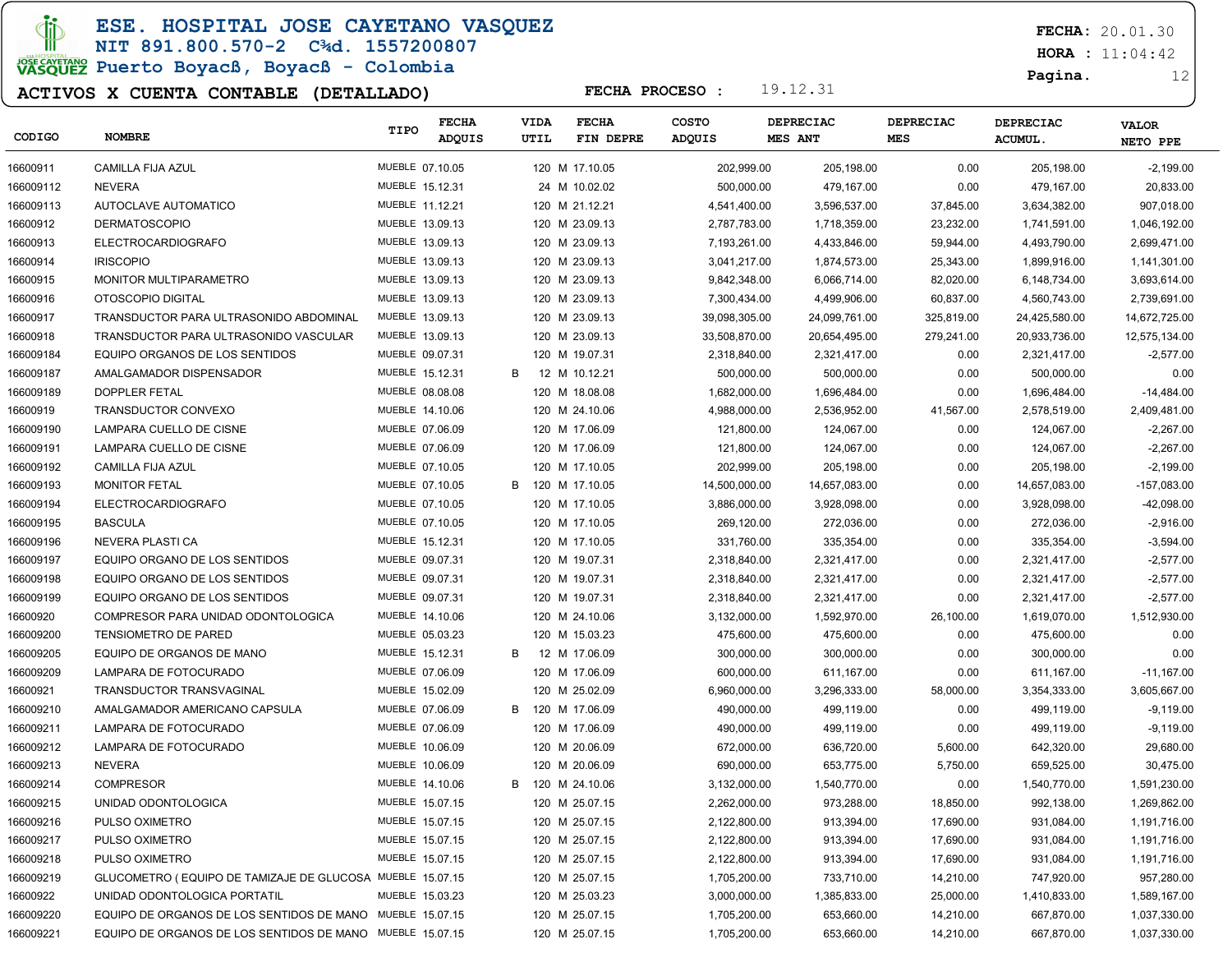ESE. HOSPITAL JOSE CAYETANO VASQUEZ

### NIT 891.800.570-2 C¾d. 1557200807 JOSE CAVERANO<br>VASQUEZ Puerto Boyacß, Boyacß - Colombia

### ACTIVOS X CUENTA CONTABLE (DETALLADO)

FECHA: 20.01.30

 $HORA : 11:04:42$ 

Pagina. 13

| CODIGO    | <b>NOMBRE</b>                                             | TIPO            | <b>FECHA</b><br>ADQUIS | <b>VIDA</b><br>UTIL | <b>FECHA</b><br>FIN DEPRE | <b>COSTO</b><br>ADQUIS | <b>DEPRECIAC</b><br><b>MES ANT</b> | DEPRECIAC<br><b>MES</b> | DEPRECIAC<br>ACUMUL. | <b>VALOR</b><br>NETO PPE |
|-----------|-----------------------------------------------------------|-----------------|------------------------|---------------------|---------------------------|------------------------|------------------------------------|-------------------------|----------------------|--------------------------|
| 166009222 | EQUIPO DE ORGANOS DE LOS SENTIDOS DE MANO MUEBLE 15.07.15 |                 |                        |                     | 120 M 25.07.15            | 1,705,200.00           | 653,660.00                         | 14,210.00               | 667,870.00           | 1,037,330.00             |
| 166009223 | PIEZA DE MANO                                             | MUEBLE 17.04.10 |                        |                     | 120 M 27.04.10            | 476,000.00             | 119,000.00                         | 3,967.00                | 122,967.00           | 353,033.00               |
| 166009224 | PIEZA DE MANO                                             | MUEBLE 17.04.10 |                        |                     | 120 M 27.04.10            | 476,000.00             | 119,000.00                         | 3,967.00                | 122,967.00           | 353,033.00               |
| 166009225 | PIEZA DE MANO                                             | MUEBLE 17.04.10 |                        |                     | 120 M 27.04.10            | 476.000.00             | 119,000.00                         | 3,967.00                | 122,967.00           | 353,033.00               |
| 166009226 | PIEZA DE MANO                                             | MUEBLE 17.04.10 |                        |                     | 0 M 27.04.10              | 476,000.00             | 0.00                               | 0.00                    | 0.00                 | 476,000.00               |
| 166009227 | <b>ECOGRAFO</b>                                           | MUEBLE 17.08.16 |                        |                     | 0 M 27.08.16              | 166,544,308.00         | 0.00                               | 0.00                    | 0.00                 | 166,544,308.00           |
| 166009228 | TRANSDUCTOR PARA MONITOR FETAL                            | MUEBLE 17.08.23 |                        |                     | 0 A 37.08.23              | 1,474,291.00           | 0.00                               | 0.00                    | 0.00                 | 1,474,291.00             |
| 166009229 | <b>TRANSDUCTOR PARA MONITOR FETAL</b>                     | MUEBLE 17.08.23 |                        |                     | 0 A 37.08.23              | 3,260,310.00           | 0.00                               | 0.00                    | 0.00                 | 3,260,310.00             |
| 166009230 | <b>SCALER NSK</b>                                         | MUEBLE 17.11.07 |                        | B                   | 60 M 22.11.07             | 785,400.00             | 287,980.00                         | 0.00                    | 287,980.00           | 497,420.00               |
| 166009231 | TRANSDUCTOR TRANSVAGINAL                                  | MUEBLE 18.10.04 |                        |                     | 36 M 21.10.04             | 7,000,000.00           | 2,527,778.00                       | 194,444.00              | 2,722,222.00         | 4,277,778.00             |
| 166009232 | TRANSDUCTOR CONVEX MULTIFRECUENCIA                        | MUEBLE 18.10.04 |                        |                     | 36 M 21.10.04             | 5,000,000.00           | 1,805,556.00                       | 138,889.00              | 1,944,445.00         | 3,055,555.00             |
| 16600924  | <b>CAMILLA FIJA</b>                                       | MUEBLE 07.02.27 |                        |                     | 120 M 17.02.27            | 202,999.00             | 205,762.00                         | 0.00                    | 205,762.00           | $-2,763.00$              |
| 16600925  | <b>CAMILLA FIJA</b>                                       | MUEBLE 07.02.27 |                        |                     | 120 M 17.02.27            | 202,999.00             | 205,762.00                         | 0.00                    | 205,762.00           | $-2,763.00$              |
| 16600926  | <b>CAMILLA FIJA</b>                                       | MUEBLE 07.02.27 |                        |                     | 120 M 17.02.27            | 202,999.00             | 205,762.00                         | 0.00                    | 205,762.00           | $-2,763.00$              |
| 16600927  | EQUIPO ORGANO DE LOS SENTIDOS                             | MUEBLE 09.07.31 |                        |                     | 120 M 19.07.31            | 2,318,840.00           | 2,321,417.00                       | 0.00                    | 2,321,417.00         | $-2,577.00$              |
| 16600928  | EQUIPO ORGANO DE LOS SENTIDOS                             | MUEBLE 09.07.31 |                        |                     | 120 M 19.07.31            | 2,318,840.00           | 2,321,417.00                       | 0.00                    | 2,321,417.00         | $-2,577.00$              |
| 16600929  | EQUIPO ORGANO DE LOS SENTIDOS                             | MUEBLE 09.07.31 |                        |                     | 120 M 19.07.31            | 2,318,840.00           | 2,321,417.00                       | 0.00                    | 2,321,417.00         | $-2,577.00$              |
| 16600930  | EQUIPO ORGANO DE LOS SENTIDOS                             | MUEBLE 09.07.31 |                        |                     | 120 M 15.03.23            | 2,318,840.00           | 2,321,417.00                       | 0.00                    | 2,321,417.00         | $-2,577.00$              |
| 16600931  | <b>BASCULA PESA BEBE</b>                                  | MUEBLE 05.03.23 |                        |                     | 120 M 15.03.23            | 284,200.00             | 284.200.00                         | 0.00                    | 284,200.00           | 0.00                     |
| 16600932  | <b>BASCULA PESA BEBE</b>                                  | MUEBLE 05.03.23 |                        |                     | 120 M 15.03.23            | 284,200.00             | 284.200.00                         | 0.00                    | 284,200.00           | 0.00                     |
| 16600933  | <b>BASCULA PARA ADULTO</b>                                | MUEBLE 15.12.31 |                        |                     | 12 M 15.03.23             | 100,000.00             | 100,000.00                         | 0.00                    | 100,000.00           | 0.00                     |
| 16600934  | <b>BASCULA PARA ADULTO</b>                                | MUEBLE 15.12.31 |                        |                     | 12 M 15.03.23             | 100,000.00             | 100,000.00                         | 0.00                    | 100,000.00           | 0.00                     |
| 16600935  | <b>BASCULA PARA ADULTO</b>                                | MUEBLE 15.12.31 |                        |                     | 12 M 15.03.23             | 100,000.00             | 100,000.00                         | 0.00                    | 100,000.00           | 0.00                     |
| 16600936  | <b>BASCULA PARA ADULTO</b>                                | MUEBLE 05.03.23 |                        |                     | 120 M 15.03.23            | 269,120.00             | 269,120.00                         | 0.00                    | 269,120.00           | 0.00                     |
| 16600937  | <b>BASCULA PARA ADULTO</b>                                | MUEBLE 15.12.31 |                        |                     | 12 M 15.03.23             | 100,000.00             | 100,000.00                         | 0.00                    | 100,000.00           | 0.00                     |
| 16600938  | <b>TENSIOMETRO DE PARED</b>                               | MUEBLE 15.12.31 |                        |                     | 12 M 15.03.23             | 100,000.00             | 100,000.00                         | 0.00                    | 100,000.00           | 0.00                     |
| 16600939  | <b>TENSIOMETRO DE PARED</b>                               | MUEBLE 15.12.31 |                        |                     | 12 M 15.03.23             | 100,000.00             | 100,000.00                         | 0.00                    | 100,000.00           | 0.00                     |
| 16600940  | <b>TENSIOMETRO DE PARED</b>                               | MUEBLE 15.12.31 |                        |                     | 12 M 15.03.23             | 100,000.00             | 100,000.00                         | 0.00                    | 100,000.00           | 0.00                     |
| 16600941  | <b>TENSIOMETRO DE PARED</b>                               | MUEBLE 05.03.23 |                        |                     | 120 M 15.03.23            | 475,600.00             | 475,600.00                         | 0.00                    | 475,600.00           | 0.00                     |
| 16600942  | CAMILLA FIJA AZUL                                         | MUEBLE 07.10.05 |                        |                     | 120 M 17.10.05            | 202,999.00             | 205,198.00                         | 0.00                    | 205,198.00           | $-2,199.00$              |
| 16600943  | CAMILLA FIJA AZUL                                         | MUEBLE 07.10.05 |                        |                     | 120 M 17.10.05            | 202,999.00             | 205,198.00                         | 0.00                    | 205,198.00           | $-2,199.00$              |
| 16600944  | CAMILLA FIJA AZUL                                         | MUEBLE 07.10.05 |                        |                     | 120 M 17.10.05            | 202,999.00             | 205,198.00                         | 0.00                    | 205,198.00           | $-2,199.00$              |
| 16600945  | <b>CAMILLA FIJA AZUL</b>                                  | MUEBLE 07.10.05 |                        |                     | 120 M 17.10.05            | 202,999.00             | 205,198.00                         | 0.00                    | 205,198.00           | $-2,199.00$              |
| 16600947  | <b>MESA PARA EQUIPO</b>                                   | MUEBLE 07.04.27 |                        |                     | 120 M 17.04.27            | 116,000.00             | 117,611.00                         | 0.00                    | 117,611.00           | $-1,611.00$              |
| 16600948  | <b>MESA PARA EQUIPO</b>                                   | MUEBLE 07.04.27 |                        |                     | 120 M 17.04.27            | 116,000.00             | 117,611.00                         | 0.00                    | 117,611.00           | $-1,611.00$              |
| 16600949  | <b>MESA PARA EQUIPO</b>                                   | MUEBLE 07.04.27 |                        |                     | 120 M 17.04.27            | 116,000.00             | 117,611.00                         | 0.00                    | 117,611.00           | $-1,611.00$              |
| 16600950  | <b>MESA PARA EQUIPO</b>                                   | MUEBLE 07.04.27 |                        |                     | 120 M 17.04.27            | 116,000.00             | 117,611.00                         | 0.00                    | 117,611.00           | $-1,611.00$              |
| 16600951  | <b>MESA PARA EQUIPO</b>                                   | MUEBLE 07.04.27 |                        |                     | 120 M 17.04.27            | 116,000.00             | 117,611.00                         | 0.00                    | 117,611.00           | $-1,611.00$              |
| 16600952  | <b>MESA PARA EQUIPO</b>                                   | MUEBLE 07.04.27 |                        |                     | 120 M 17.04.27            | 116,000.00             | 117,611.00                         | 0.00                    | 117,611.00           | $-1,611.00$              |
| 16600953  | <b>BASCULA PARA ADULTO</b>                                | MUEBLE 09.07.31 |                        |                     | B 120 M 19.07.31          | 269,120.00             | 269,419.00                         | 0.00                    | 269,419.00           | $-299.00$                |
| 16600954  | <b>BASCULA PARA ADULTO</b>                                | MUEBLE 09.07.31 |                        |                     | 120 M 19.07.31            | 269,120.00             | 269,419.00                         | 0.00                    | 269,419.00           | $-299.00$                |
| 16600955  | <b>BASCULA PARA ADULTO</b>                                | MUEBLE 09.07.31 |                        |                     | B 120 M 19.07.31          | 269,120.00             | 269,419.00                         | 0.00                    | 269,419.00           | $-299.00$                |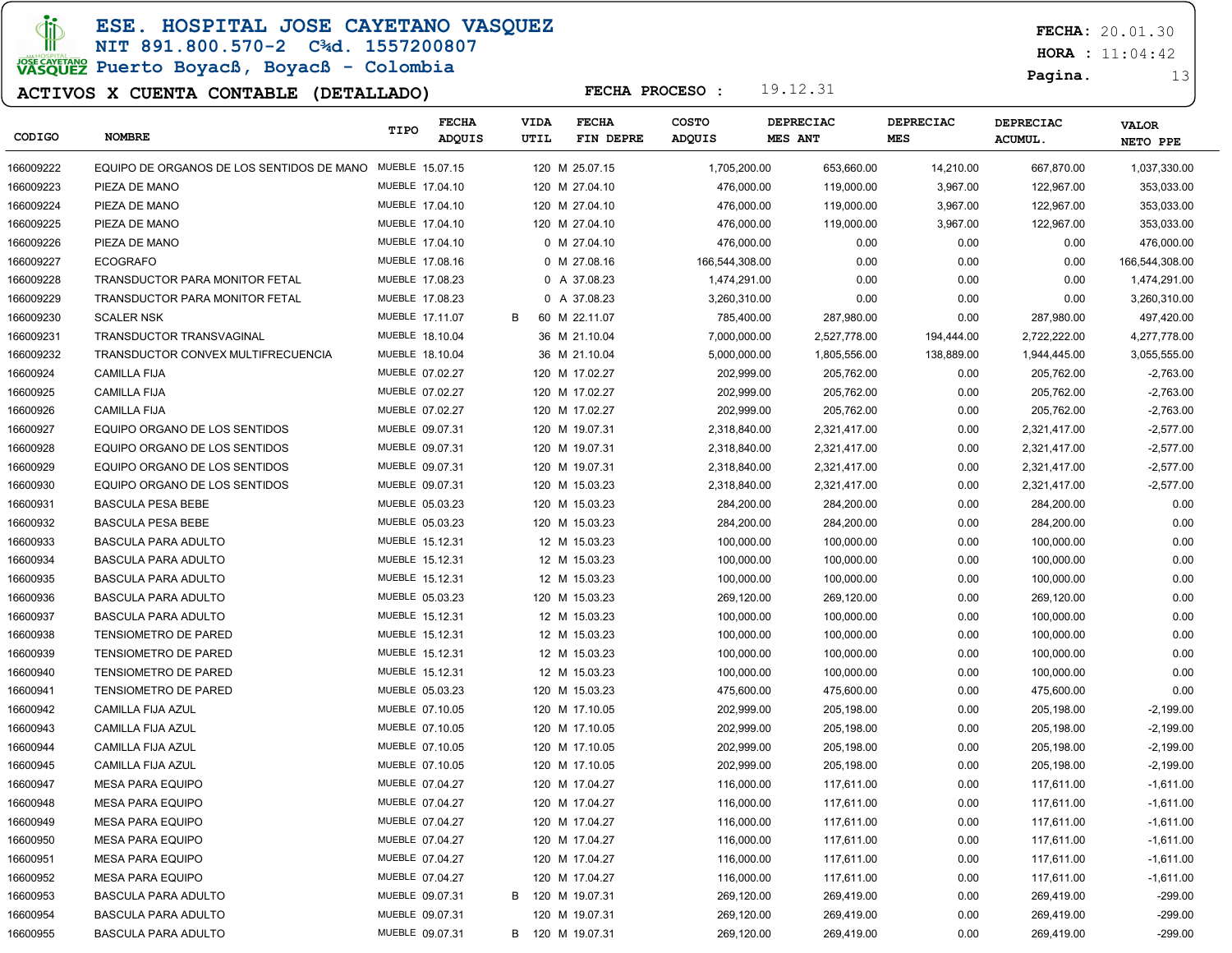**Ci** Ш

ESE. HOSPITAL JOSE CAYETANO VASQUEZ

## NIT 891.800.570-2 C¾d. 1557200807

# JOSE CAVETARY Puerto Boyacß, Boyacß - Colombia

#### ACTIVOS X CUENTA CONTABLE (DETALLADO)

FECHA: 20.01.30

 $HORA : 11:04:42$ 

Pagina. 14

| CODIGO   | <b>NOMBRE</b>                      | TIPO            | <b>FECHA</b><br>ADQUIS |   | <b>VIDA</b><br>UTIL | <b>FECHA</b><br>FIN DEPRE | <b>COSTO</b><br>ADQUIS |              | <b>DEPRECIAC</b><br>MES ANT | <b>DEPRECIAC</b><br><b>MES</b> | <b>DEPRECIAC</b><br><b>ACUMUL</b> | <b>VALOR</b><br>NETO PPE |
|----------|------------------------------------|-----------------|------------------------|---|---------------------|---------------------------|------------------------|--------------|-----------------------------|--------------------------------|-----------------------------------|--------------------------|
| 16600956 | <b>BASCULA PARA ADULTO</b>         | MUEBLE 09.07.31 |                        |   |                     | B 120 M 19.07.31          |                        | 269,120.00   | 269,419.00                  | 0.00                           | 269,419.00                        | $-299.00$                |
| 16600957 | <b>BASCULA PARA ADULTO</b>         | MUEBLE 09.07.31 |                        |   |                     | 120 M 19.07.31            |                        | 269,120.00   | 269,419.00                  | 0.00                           | 269,419.00                        | $-299.00$                |
| 16600958 | BASCULA DIGITAL PESA BEBE          | MUEBLE 08.08.30 |                        |   |                     | 120 M 18.08.30            |                        | 1,600,800.00 | 1,604,802.00                | 0.00                           | 1,604,802.00                      | $-4,002.00$              |
| 16600959 | <b>BASCULA DIGITAL PESA BEBE</b>   | MUEBLE 11.06.30 |                        |   |                     | 120 M 21.06.30            |                        | 1,092,000.00 | 917.583.00                  | 9,100.00                       | 926,683.00                        | 165,317.00               |
| 1660096  | LAMPARA DE FOTOCURADO              | MUEBLE 15.12.31 |                        | B |                     | 12 M 10.06.30             |                        | 300,000.00   | 175,000.00                  | 0.00                           | 175,000.00                        | 125,000.00               |
| 16600960 | <b>BASCULA DIGITAL PESA BEBE</b>   | MUEBLE 11.06.30 |                        | B |                     | 120 M 21.06.30            |                        | 1,092,000.00 | 899,383.00                  | 0.00                           | 899,383.00                        | 192,617.00               |
| 16600962 | <b>CAMILLA GINECOLOGICO</b>        | MUEBLE 15.12.31 |                        |   |                     | 12 M 10.06.30             |                        | 100,000.00   | 100,000.00                  | 0.00                           | 100,000.00                        | 0.00                     |
| 16600963 | CAMILLA GINECOLOGICA               | MUEBLE 15.12.31 |                        |   |                     | 24 M 10.06.30             |                        | 150,000.00   | 143,750.00                  | 0.00                           | 143,750.00                        | 6,250.00                 |
| 16600966 | EQUIPO DE RAYOS X                  | MUEBLE 15.12.31 |                        |   |                     | 12 M 10.06.30             |                        | 1,000,000.00 | 1,000,000.00                | 0.00                           | 1,000,000.00                      | 0.00                     |
| 16600967 | AMALGAMADOR DISPENSADOR            | MUEBLE 15.12.31 |                        |   |                     | 12 M 10.06.30             |                        | 500,000.00   | 500.000.00                  | 0.00                           | 500,000.00                        | 0.00                     |
| 16600970 | LAMPARA DE FOTOCUADO               | MUEBLE 15.12.31 |                        |   |                     | 12 M 10.06.30             |                        | 300,000.00   | 300,000.00                  | 0.00                           | 300,000.00                        | 0.00                     |
| 16600975 | PIEZA DE MANO                      | MUEBLE 15.12.31 |                        |   |                     | 12 M 10.06.30             |                        | 300,000.00   | 300,000.00                  | 0.00                           | 300,000.00                        | 0.00                     |
| 16600976 | PIEZA DE MANO                      | MUEBLE 15.12.31 |                        |   |                     | 12 M 10.06.30             |                        | 300,000.00   | 300,000.00                  | 0.00                           | 300,000.00                        | 0.00                     |
| 16600977 | LAMPARA DE FOTOCURADO              | MUEBLE 15.12.31 |                        |   |                     | 12 M 10.06.30             |                        | 300,000.00   | 300,000.00                  | 0.00                           | 300,000.00                        | 0.00                     |
| 16600978 | LAMPARA DE FOTOCURADO              | MUEBLE 15.12.31 |                        |   |                     | 12 M 10.06.30             |                        | 300,000.00   | 300,000.00                  | 0.00                           | 300,000.00                        | 0.00                     |
| 16600979 | UNIDAD ODONTOLOGICA                | MUEBLE 07.12.17 |                        |   |                     | 120 M 17.12.17            |                        | 6,496,000.00 | 6,542,915.00                | 0.00                           | 6,542,915.00                      | $-46,915.00$             |
| 16600980 | UNIDAD ODONTOLOGICA                | MUEBLE 07.12.17 |                        |   |                     | 120 M 17.12.17            |                        | 6,496,000.00 | 6,542,915.00                | 0.00                           | 6,542,915.00                      | $-46,915.00$             |
| 16600981 | UNIDAD ODONTOLOGICA                | MUEBLE 07.12.17 |                        |   |                     | 120 M 17.12.17            |                        | 5,380,000.00 | 5,418,855.00                | 0.00                           | 5,418,855.00                      | $-38,855.00$             |
| 16600982 | COMPRESOR PARA UNIDAD ODONTOLOGICA | MUEBLE 07.12.31 |                        |   |                     | 120 M 17.12.31            |                        | 1,700,000.00 | 1,705,667.00                | 0.00                           | 1,705,667.00                      | $-5,667.00$              |
| 16600983 | COMPRESOR PARA UNIDAD ODONTOLOGICA | MUEBLE 07.12.31 |                        |   |                     | 120 M 17.12.31            |                        | 1,700,000.00 | 1,705,667.00                | 0.00                           | 1,705,667.00                      | $-5,667.00$              |
| 16600984 | <b>NEVERA</b>                      | MUEBLE 07.12.31 |                        |   |                     | 120 M 17.12.31            |                        | 1,080,000.00 | 1,083,600.00                | 0.00                           | 1,083,600.00                      | $-3,600.00$              |
| 16600985 | <b>MESA PORTA EQUIPOS</b>          | MUEBLE 07.04.27 |                        |   |                     | 120 M 17.04.27            |                        | 116,000.00   | 117,611.00                  | 0.00                           | 117,611.00                        | $-1,611.00$              |
| 16600986 | <b>MESA PORTA EQUIPOS</b>          | MUEBLE 07.04.27 |                        |   |                     | 120 M 17.04.27            |                        | 116,000.00   | 117.611.00                  | 0.00                           | 117,611.00                        | $-1,611.00$              |
| 16600987 | <b>ECOGRAFO</b>                    | MUEBLE 07.12.22 |                        |   |                     | 120 M 17.12.22            | 58,000,000.00          |              | 58,338,333.00               | 0.00                           | 58,338,333.00                     | -338,333.00              |
| 16600988 | <b>LAMPARA DE HENDIDURA</b>        | MUEBLE 07.12.22 |                        |   |                     | 120 M 17.12.22            | 13,920,000.00          |              | 14,001,200.00               | 0.00                           | 14,001,200.00                     | $-81,200.00$             |
| 16600989 | UNIDAD PARA OPTOMETRIA             | MUEBLE 07.12.22 |                        |   |                     | 120 M 17.12.22            |                        | 8,120,000.00 | 8,167,367.00                | 0.00                           | 8,167,367.00                      | -47,367.00               |
| 16600990 | QUERATOMETRO                       | MUEBLE 08.03.04 |                        |   |                     | 120 M 18.03.04            |                        | 4,640,000.00 | 4,688,978.00                | 0.00                           | 4,688,978.00                      | $-48,978.00$             |
| 16600991 | <b>MESA ELECTRICA</b>              | MUEBLE 08.03.04 |                        |   |                     | 120 M 18.03.04            |                        | 1,276,000.00 | 1,289,469.00                | 0.00                           | 1,289,469.00                      | $-13,469.00$             |
| 16600992 | <b>CAMILLA PARA EXAMEN</b>         | MUEBLE 15.12.31 |                        |   |                     | 24 M 10.02.04             |                        | 100.000.00   | 95.833.00                   | 0.00                           | 95,833.00                         | 4,167.00                 |
| 16600993 | <b>LENSOMETRO</b>                  | MUEBLE 11.11.22 |                        |   |                     | 120 M 21.11.22            |                        | 1,566,000.00 | 1,252,800.00                | 13,050.00                      | 1,265,850.00                      | 300,150.00               |
| 16600994 | <b>TONOMETRO</b>                   | MUEBLE 11.11.22 |                        |   |                     | 120 M 21.11.22            |                        | 6,264,000.00 | 5,011,200.00                | 52,200.00                      | 5,063,400.00                      | 1.200.600.00             |
| 16600995 | <b>CAMILLA PARA EXAMEN</b>         | MUEBLE 15.12.31 |                        |   |                     | 24 M 10.11.22             |                        | 100,000.00   | 95,833.00                   | 0.00                           | 95,833.00                         | 4,167.00                 |
| 16600996 | REFRIGERADOR HORIZONTAL            | MUEBLE 09.03.16 |                        |   |                     | 120 M 19.03.16            |                        | 5,491,661.00 | 5,523,696.00                | 0.00                           | 5,523,696.00                      | $-32,035.00$             |
| 16600997 | <b>ESTABILIZADOR</b>               | MUEBLE 09.03.16 |                        |   |                     | 120 M 19.03.16            |                        | 290,000.00   | 291,692.00                  | 0.00                           | 291,692.00                        | $-1,692.00$              |
| 16600998 | CONGELADOR VERTICAL                | MUEBLE 11.05.19 |                        |   |                     | 120 M 21.05.19            |                        | 1,624,000.00 | 1,383,558.00                | 13,533.00                      | 1,397,091.00                      | 226,909.00               |
| 16600999 | <b>REFRIGERADOR</b>                | MUEBLE 13.09.05 |                        |   |                     | 120 M 23.09.05            |                        | 1,985,775.60 | 1,228,423.00                | 16,548.00                      | 1,244,971.00                      | 740,804.60               |
|          | ** TOTAL 166009                    |                 |                        |   |                     |                           | 532,762,560.60         |              | 283,906,290.00              | 1,791,462.00                   | 285,697,752.00                    | 247,064,808.60           |

FECHA PROCESO : 19.12.31

#### CUENTA: 166501 - Muebles y Enseres

| 16650101 | AIRE ACONDCIONADO L.G  | MUEBLE 12.02.24 | 120 M 22.02.24 | 1,113,600.00 | 843,243.00 | 0.00     | 843,243.00 | 270,357.00 |
|----------|------------------------|-----------------|----------------|--------------|------------|----------|------------|------------|
| 16650102 | AIRE ACONDICIONADO L.G | MUEBLE 12.02.24 | 120 M 22.02.24 | 1,113,600.00 | 861,803.00 | 9,280.00 | 871,083.00 | 242,517.00 |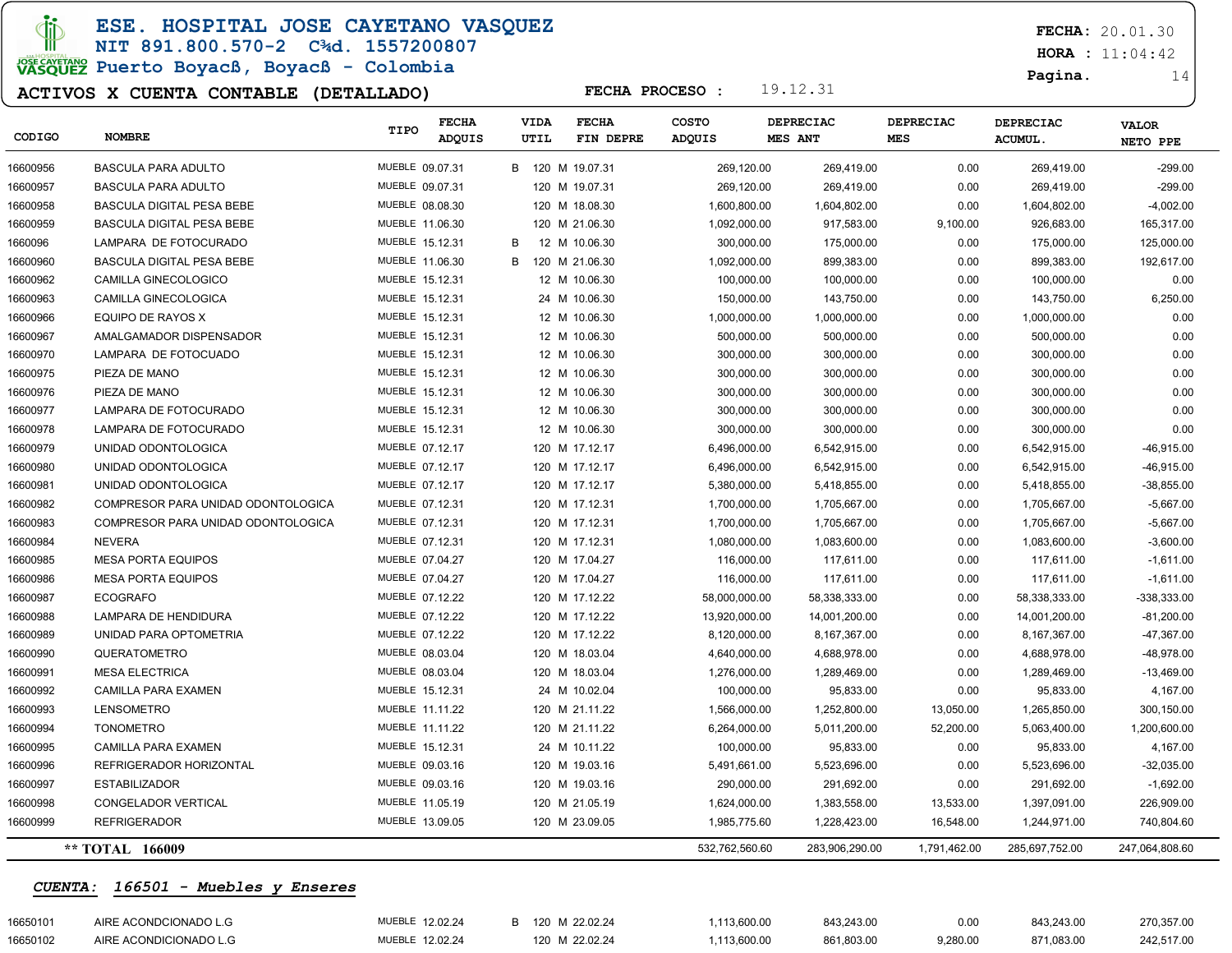### ESE. HOSPITAL JOSE CAYETANO VASQUEZ

#### NIT 891.800.570-2 C¾d. 1557200807

# JOSE CAVERANO<br>VASQUEZ Puerto Boyacß, Boyacß - Colombia

### ACTIVOS X CUENTA CONTABLE (DETALLADO)

FECHA: 20.01.30

 $HORA : 11:04:42$ 

Pagina. 15

| CODIGO     | <b>NOMBRE</b>                 | TIPO            | <b>FECHA</b><br><b>ADQUIS</b> | <b>VIDA</b><br>UTIL | <b>FECHA</b><br>FIN DEPRE | <b>COSTO</b><br>ADQUIS | DEPRECIAC<br>MES ANT | DEPRECIAC<br><b>MES</b> | <b>DEPRECIAC</b><br><b>ACUMUL.</b> | <b>VALOR</b><br>NETO PPE |
|------------|-------------------------------|-----------------|-------------------------------|---------------------|---------------------------|------------------------|----------------------|-------------------------|------------------------------------|--------------------------|
| 16650104   | AIRE ACONDICIONADO            | MUEBLE 12.07.09 |                               |                     | 120 M 22.07.09            | 860,000.00             | 633,056.00           | 7,167.00                | 640,223.00                         | 219,777.00               |
| 16650105   | AIRE ACONDICIONADO            | MUEBLE 12.07.09 |                               |                     | 120 M 22.07.09            | 860,000.00             | 633,056.00           | 7,167.00                | 640,223.00                         | 219,777.00               |
| 16650106   | AIRE ACONDICIONADO            | MUEBLE 12.07.09 |                               |                     | 120 M 22.07.09            | 860,000.00             | 633,056.00           | 7,167.00                | 640,223.00                         | 219,777.00               |
| 1665010683 | AIRE ACONDICIONADO            | MUEBLE 12.02.22 |                               |                     | 120 M 22.02.22            | 1,570,000.00           | 1,215,878.00         | 13,083.00               | 1,228,961.00                       | 341,039.00               |
| 1665010686 | AIRE ACONDICIONADO            | MUEBLE 12.12.29 |                               |                     | 120 M 22.12.29            | 1,200,000.00           | 825,667.00           | 10,000.00               | 835,667.00                         | 364,333.00               |
| 1665010688 | AIRE ACONDICIONADO            | MUEBLE 09.03.28 |                               | B                   | 120 M 19.03.28            | 789,999.00             | 791,974.00           | 0.00                    | 791,974.00                         | $-1,975.00$              |
| 16650107   | AIRE ACONDICIONADO            | MUEBLE 12.07.09 |                               |                     | 120 M 22.07.09            | 860,000.00             | 633,056.00           | 7,167.00                | 640,223.00                         | 219,777.00               |
| 16650108   | AIRE ACONDICIONADO            | MUEBLE 12.02.24 |                               |                     | 120 M 22.02.24            | 1,670,000.00           | 1,292,395.00         | 13,917.00               | 1,306,312.00                       | 363,688.00               |
| 16650109   | AIRE ACONDICIONADO            | MUEBLE 12.02.24 |                               |                     | 120 M 22.02.24            | 960,000.00             | 742,933.00           | 8,000.00                | 750,933.00                         | 209,067.00               |
| 16650110   | AIRE ACONDICIONADO            | MUEBLE 12.02.24 |                               |                     | 120 M 22.02.24            | 960,000.00             | 742,933.00           | 8,000.00                | 750,933.00                         | 209,067.00               |
| 166501100  | <b>ESTANTE METALICO</b>       | MUEBLE 15.12.31 |                               |                     | 24 M 10.03.20             | 50,000.00              | 47,917.00            | 0.00                    | 47,917.00                          | 2,083.00                 |
| 166501101  | <b>ESTANTE METALICO</b>       | MUEBLE 15.12.31 |                               |                     | 24 M 10.03.20             | 50,000.00              | 47,917.00            | 0.00                    | 47,917.00                          | 2,083.00                 |
| 166501102  | <b>ESTANTE METALICO</b>       | MUEBLE 15.12.31 |                               |                     | 24 M 10.03.20             | 50,000.00              | 47,917.00            | 0.00                    | 47,917.00                          | 2,083.00                 |
| 166501103  | <b>ESTANTE METALICO</b>       | MUEBLE 15.12.31 |                               |                     | 24 M 10.03.20             | 50,000.00              | 47,917.00            | 0.00                    | 47,917.00                          | 2,083.00                 |
| 166501104  | <b>ESTANTE METALICO</b>       | MUEBLE 15.12.31 |                               |                     | 24 M 10.03.20             | 50,000.00              | 47,917.00            | 0.00                    | 47,917.00                          | 2,083.00                 |
| 166501105  | <b>ESTANTE METALICO</b>       | MUEBLE 15.12.31 |                               |                     | 24 M 10.03.20             | 50,000.00              | 47,917.00            | 0.00                    | 47,917.00                          | 2,083.00                 |
| 166501106  | <b>ESTANTE METALICO</b>       | MUEBLE 15.12.31 |                               |                     | 24 M 10.03.20             | 50,000.00              | 47,917.00            | 0.00                    | 47,917.00                          | 2,083.00                 |
| 166501107  | <b>ESTANTE METALICO</b>       | MUEBLE 15.12.31 |                               |                     | 24 M 10.03.20             | 50,000.00              | 47,917.00            | 0.00                    | 47,917.00                          | 2,083.00                 |
| 166501108  | <b>ESTANTE METALICO</b>       | MUEBLE 15.12.31 |                               |                     | 24 M 10.03.20             | 50,000.00              | 47,917.00            | 0.00                    | 47,917.00                          | 2,083.00                 |
| 166501109  | <b>ESTANTE METALICO</b>       | MUEBLE 15.12.31 |                               |                     | 24 M 10.03.20             | 50,000.00              | 47,917.00            | 0.00                    | 47,917.00                          | 2,083.00                 |
| 16650111   | AIRE ACONDCIONADO L.G         | MUEBLE 13.08.30 |                               |                     | 120 M 23.08.30            | 8,900,000.00           | 5,520,472.00         | 74,167.00               | 5,594,639.00                       | 3,305,361.00             |
| 166501110  | <b>ESTANTE METALICO</b>       | MUEBLE 15.12.31 |                               |                     | 24 M 10.03.20             | 50,000.00              | 47,917.00            | 0.00                    | 47,917.00                          | 2,083.00                 |
| 166501111  | <b>ESCRITORIO EN MADERA</b>   | MUEBLE 15.12.31 |                               |                     | 24 M 10.03.20             | 50,000.00              | 47,917.00            | 0.00                    | 47,917.00                          | 2,083.00                 |
| 166501112  | <b>ESCRITORIO EN MADERA</b>   | MUEBLE 15.12.31 |                               |                     | 24 M 10.03.20             | 50,000.00              | 47,917.00            | 0.00                    | 47,917.00                          | 2,083.00                 |
| 166501113  | <b>FICHERO METALICO</b>       | MUEBLE 15.12.31 |                               |                     | 24 M 10.03.20             | 50,000.00              | 47,917.00            | 0.00                    | 47,917.00                          | 2,083.00                 |
| 166501114  | <b>FICHERO METALICO</b>       | MUEBLE 15.12.31 |                               |                     | 24 M 10.03.20             | 50,000.00              | 47,917.00            | 0.00                    | 47,917.00                          | 2,083.00                 |
| 166501116  | <b>ESCRITORIO EN MADERA</b>   | MUEBLE 07.05.30 |                               |                     | 120 M 10.03.20            | 380,000.00             | 384,961.00           | 0.00                    | 384,961.00                         | -4,961.00                |
| 166501117  | <b>ESCRITORIO EN MADERA</b>   | MUEBLE 15.12.31 |                               |                     | 12 M 10.03.20             | 100,000.00             | 100,000.00           | 0.00                    | 100,000.00                         | 0.00                     |
| 166501118  | <b>ESCRITORIO EN MADERA</b>   | MUEBLE 15.12.31 |                               |                     | 12 M 10.03.20             | 100,000.00             | 100,000.00           | 0.00                    | 100,000.00                         | 0.00                     |
| 166501119  | <b>ESTANTE METALICO</b>       | MUEBLE 15.12.31 |                               |                     | 24 M 10.03.20             | 100,000.00             | 95,833.00            | 0.00                    | 95,833.00                          | 4,167.00                 |
| 16650112   | AIRE ACONDCIONADO             | MUEBLE 13.08.30 |                               | B                   | 120 M 23.08.30            | 2,350,000.00           | 2,350,000.00         | 0.00                    | 2,350,000.00                       | 0.00                     |
| 166501120  | <b>ESTANTE METALICO</b>       | MUEBLE 15.12.31 |                               |                     | 24 M 10.03.20             | 100,000.00             | 95,833.00            | 0.00                    | 95,833.00                          | 4,167.00                 |
| 166501121  | <b>ESTANTE METALICO</b>       | MUEBLE 15.12.31 |                               |                     | 24 M 10.03.20             | 100,000.00             | 95,833.00            | 0.00                    | 95,833.00                          | 4,167.00                 |
| 166501122  | <b>ESTANTE METALICO</b>       | MUEBLE 15.12.31 |                               |                     | 24 M 10.03.20             | 100,000.00             | 95,833.00            | 0.00                    | 95,833.00                          | 4,167.00                 |
| 166501123  | <b>ESTANTE METALICO</b>       | MUEBLE 15.12.31 |                               |                     | 24 M 10.03.20             | 100,000.00             | 95,833.00            | 0.00                    | 95,833.00                          | 4,167.00                 |
| 166501124  | <b>ESTANTE METALICO</b>       | MUEBLE 15.12.31 |                               |                     | 24 M 10.03.20             | 100,000.00             | 95,833.00            | 0.00                    | 95,833.00                          | 4,167.00                 |
| 166501125  | <b>ESTANTE METALICO</b>       | MUEBLE 15.12.31 |                               |                     | 24 M 10.03.20             | 100,000.00             | 95,833.00            | 0.00                    | 95,833.00                          | 4,167.00                 |
| 166501126  | <b>ESTANTE METALICO</b>       | MUEBLE 15.12.31 |                               |                     | 24 M 10.03.20             | 100,000.00             | 95,833.00            | 0.00                    | 95,833.00                          | 4,167.00                 |
| 166501127  | <b>ESTANTE METALICO</b>       | MUEBLE 15.12.31 |                               |                     | 24 M 10.03.20             | 100,000.00             | 95,833.00            | 0.00                    | 95,833.00                          | 4,167.00                 |
| 166501128  | <b>ESTANTE METALICO</b>       | MUEBLE 15.12.31 |                               |                     | 24 M 10.03.20             | 100,000.00             | 95,833.00            | 0.00                    | 95,833.00                          | 4,167.00                 |
| 166501129  | <b>ESTANTE METALICO</b>       | MUEBLE 15.12.31 |                               |                     | 24 M 10.03.20             | 100,000.00             | 95,833.00            | 0.00                    | 95,833.00                          | 4,167.00                 |
| 16650113   | AIRE ACONDICIONADO DE VENTANA | MUEBLE 13.08.30 |                               | B 120 M 23.08.30    |                           | 1,400,000.00           | 693,389.00           | 0.00                    | 693,389.00                         | 706,611.00               |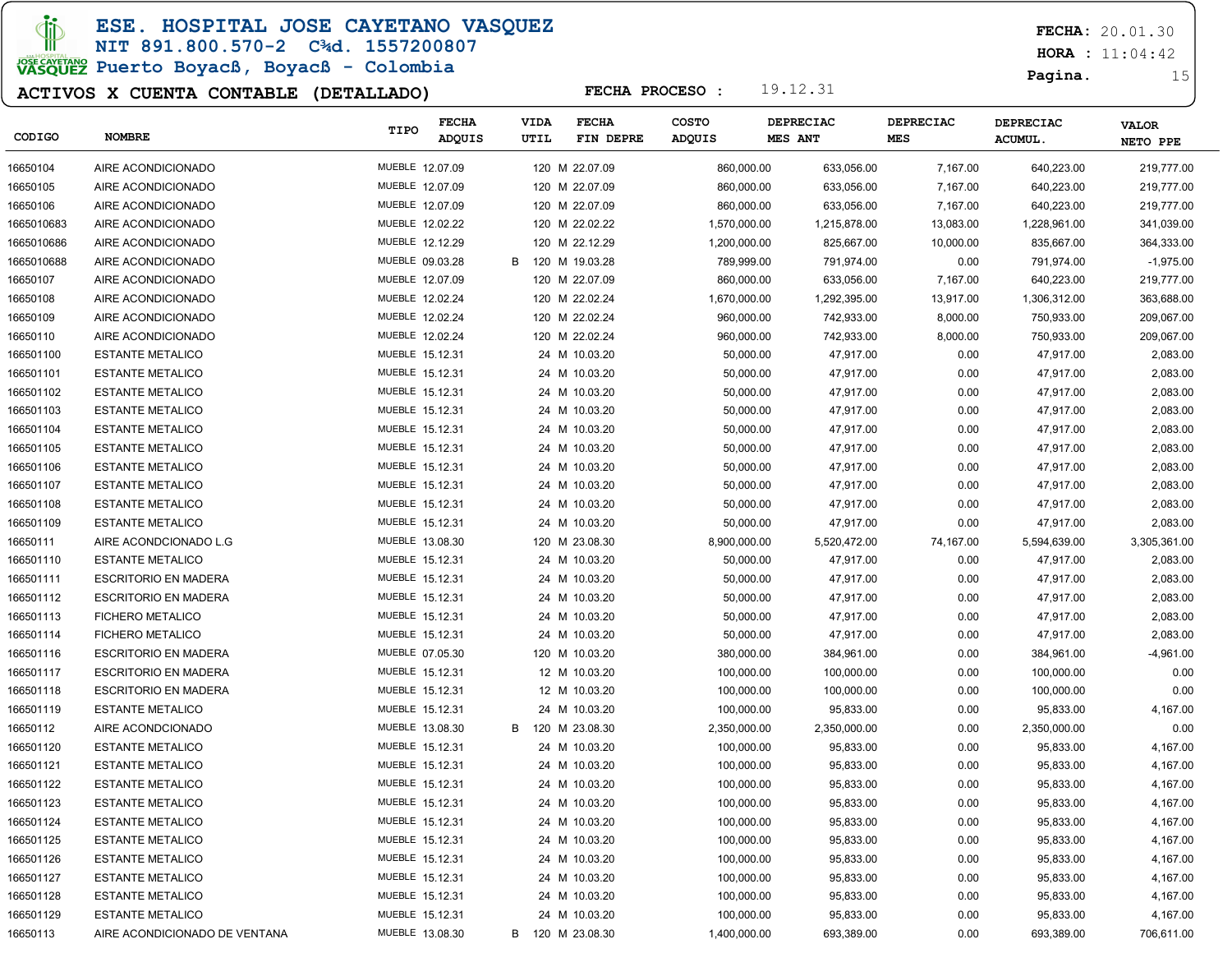### ESE. HOSPITAL JOSE CAYETANO VASQUEZ

#### NIT 891.800.570-2 C¾d. 1557200807

# JOSE CAVERANO<br>VASQUEZ Puerto Boyacß, Boyacß - Colombia

### ACTIVOS X CUENTA CONTABLE (DETALLADO)

FECHA: 20.01.30

 $HORA : 11:04:42$ 

Pagina. 16

| CODIGO    | <b>NOMBRE</b>           | TIPO            | <b>FECHA</b><br>ADQUIS | <b>VIDA</b><br>UTIL | <b>FECHA</b><br>FIN DEPRE | <b>COSTO</b><br>ADQUIS | DEPRECIAC<br><b>MES ANT</b> | <b>DEPRECIAC</b><br><b>MES</b> | <b>DEPRECIAC</b><br><b>ACUMUL</b> | <b>VALOR</b><br>NETO PPE |
|-----------|-------------------------|-----------------|------------------------|---------------------|---------------------------|------------------------|-----------------------------|--------------------------------|-----------------------------------|--------------------------|
| 166501130 | <b>ESTANTE METALICO</b> | MUEBLE 15.12.31 |                        |                     | 24 M 10.03.20             | 100,000.00             | 95,833.00                   | 0.00                           | 95,833.00                         | 4,167.00                 |
| 166501131 | <b>ESTANTE METALICO</b> | MUEBLE 15.12.31 |                        |                     | 24 M 10.03.20             | 100,000.00             | 95,833.00                   | 0.00                           | 95,833.00                         | 4,167.00                 |
| 166501132 | <b>ESTANTE METALICO</b> | MUEBLE 15.12.31 |                        |                     | 24 M 10.03.20             | 100,000.00             | 95,833.00                   | 0.00                           | 95,833.00                         | 4,167.00                 |
| 166501133 | <b>ESTANTE METALICO</b> | MUEBLE 15.12.31 |                        |                     | 24 M 10.03.20             | 100,000.00             | 95,833.00                   | 0.00                           | 95,833.00                         | 4,167.00                 |
| 166501134 | <b>ESTANTE METALICO</b> | MUEBLE 15.12.31 |                        |                     | 24 M 10.03.20             | 100,000.00             | 95,833.00                   | 0.00                           | 95,833.00                         | 4,167.00                 |
| 166501135 | <b>ESTANTE METALICO</b> | MUEBLE 15.12.31 |                        |                     | 24 M 10.03.20             | 100,000.00             | 95,833.00                   | 0.00                           | 95,833.00                         | 4,167.00                 |
| 166501136 | <b>ESTANTE METALICO</b> | MUEBLE 15.12.31 |                        |                     | 24 M 10.03.20             | 100,000.00             | 95,833.00                   | 0.00                           | 95,833.00                         | 4,167.00                 |
| 166501137 | <b>ESTANTE METALICO</b> | MUEBLE 15.12.31 |                        |                     | 24 M 10.03.20             | 100,000.00             | 95,833.00                   | 0.00                           | 95,833.00                         | 4,167.00                 |
| 166501138 | <b>ESTANTE METALICO</b> | MUEBLE 15.12.31 |                        |                     | 24 M 10.03.20             | 100,000.00             | 95,833.00                   | 0.00                           | 95,833.00                         | 4,167.00                 |
| 166501139 | <b>ESTANTE METALICO</b> | MUEBLE 15.12.31 |                        |                     | 24 M 10.03.20             | 100,000.00             | 95,833.00                   | 0.00                           | 95,833.00                         | 4,167.00                 |
| 166501140 | <b>ESTANTE METALICO</b> | MUEBLE 15.12.31 |                        |                     | 24 M 10.03.20             | 100,000.00             | 95,833.00                   | 0.00                           | 95,833.00                         | 4,167.00                 |
| 166501141 | <b>ESTANTE METALICO</b> | MUEBLE 15.12.31 |                        |                     | 24 M 10.03.20             | 100,000.00             | 95,833.00                   | 0.00                           | 95,833.00                         | 4,167.00                 |
| 166501142 | <b>ESTANTE METALICO</b> | MUEBLE 15.12.31 |                        |                     | 24 M 10.03.20             | 100,000.00             | 95,833.00                   | 0.00                           | 95,833.00                         | 4,167.00                 |
| 166501143 | <b>ESTANTE METALICO</b> | MUEBLE 15.12.31 |                        |                     | 24 M 10.03.20             | 100,000.00             | 95,833.00                   | 0.00                           | 95,833.00                         | 4,167.00                 |
| 166501144 | <b>ESTANTE METALICO</b> | MUEBLE 15.12.31 |                        |                     | 24 M 10.03.20             | 100,000.00             | 95,833.00                   | 0.00                           | 95,833.00                         | 4,167.00                 |
| 166501145 | <b>ESTANTE METALICO</b> | MUEBLE 15.12.31 |                        |                     | 24 M 10.03.20             | 100,000.00             | 95,833.00                   | 0.00                           | 95,833.00                         | 4,167.00                 |
| 166501146 | <b>ESTANTE METALICO</b> | MUEBLE 15.12.31 |                        |                     | 24 M 10.03.20             | 100,000.00             | 95,833.00                   | 0.00                           | 95,833.00                         | 4,167.00                 |
| 166501147 | <b>ESTANTE METALICO</b> | MUEBLE 15.12.31 |                        |                     | 24 M 10.03.20             | 100,000.00             | 95,833.00                   | 0.00                           | 95,833.00                         | 4,167.00                 |
| 166501148 | <b>ESTANTE METALICO</b> | MUEBLE 15.12.31 |                        |                     | 24 M 10.03.20             | 100,000.00             | 95,833.00                   | 0.00                           | 95,833.00                         | 4,167.00                 |
| 166501149 | <b>ESTANTE METALICO</b> | MUEBLE 15.12.31 |                        |                     | 24 M 10.03.20             | 100,000.00             | 95,833.00                   | 0.00                           | 95,833.00                         | 4,167.00                 |
| 166501150 | <b>ESTANTE METALICO</b> | MUEBLE 15.12.31 |                        |                     | 24 M 10.03.20             | 100,000.00             | 95,833.00                   | 0.00                           | 95,833.00                         | 4,167.00                 |
| 166501151 | <b>ESTANTE METALICO</b> | MUEBLE 15.12.31 |                        |                     | 24 M 10.03.20             | 100,000.00             | 95,833.00                   | 0.00                           | 95,833.00                         | 4,167.00                 |
| 166501152 | <b>ESTANTE METALICO</b> | MUEBLE 15.12.31 |                        |                     | 24 M 10.03.20             | 100,000.00             | 95,833.00                   | 0.00                           | 95,833.00                         | 4,167.00                 |
| 166501153 | <b>ESTANTE METALICO</b> | MUEBLE 15.12.31 |                        |                     | 24 M 10.03.20             | 100,000.00             | 95,833.00                   | 0.00                           | 95,833.00                         | 4,167.00                 |
| 166501154 | <b>ESTANTE METALICO</b> | MUEBLE 15.12.31 |                        |                     | 24 M 10.03.20             | 100,000.00             | 95,833.00                   | 0.00                           | 95,833.00                         | 4,167.00                 |
| 166501155 | <b>ESTANTE METALICO</b> | MUEBLE 15.12.31 |                        |                     | 24 M 10.03.20             | 100,000.00             | 95,833.00                   | 0.00                           | 95,833.00                         | 4,167.00                 |
| 166501156 | <b>ESTANTE METALICO</b> | MUEBLE 15.12.31 |                        |                     | 24 M 10.03.20             | 100,000.00             | 95,833.00                   | 0.00                           | 95,833.00                         | 4,167.00                 |
| 166501157 | <b>ESTANTE METALICO</b> | MUEBLE 15.12.31 |                        |                     | 24 M 10.03.20             | 100,000.00             | 95,833.00                   | 0.00                           | 95,833.00                         | 4,167.00                 |
| 166501158 | <b>ESTANTE METALICO</b> | MUEBLE 15.12.31 |                        |                     | 24 M 10.03.20             | 100,000.00             | 95,833.00                   | 0.00                           | 95,833.00                         | 4,167.00                 |
| 166501159 | <b>ESTANTE METALICO</b> | MUEBLE 15.12.31 |                        |                     | 24 M 10.03.20             | 100,000.00             | 95,833.00                   | 0.00                           | 95,833.00                         | 4,167.00                 |
| 166501160 | <b>ESTANTE METALICO</b> | MUEBLE 15.12.31 |                        |                     | 24 M 10.03.20             | 100,000.00             | 95,833.00                   | 0.00                           | 95,833.00                         | 4,167.00                 |
| 166501161 | <b>ESTANTE METALICO</b> | MUEBLE 15.12.31 |                        |                     | 24 M 10.03.20             | 100,000.00             | 95,833.00                   | 0.00                           | 95,833.00                         | 4,167.00                 |
| 166501162 | <b>ESTANTE METALICO</b> | MUEBLE 15.12.31 |                        |                     | 24 M 10.03.20             | 100,000.00             | 95,833.00                   | 0.00                           | 95,833.00                         | 4,167.00                 |
| 166501163 | <b>ESTANTE METALICO</b> | MUEBLE 15.12.31 |                        |                     | 24 M 10.03.20             | 100,000.00             | 95,833.00                   | 0.00                           | 95,833.00                         | 4,167.00                 |
| 166501164 | <b>ESTANTE METALICO</b> | MUEBLE 15.12.31 |                        |                     | 24 M 10.03.20             | 100,000.00             | 95,833.00                   | 0.00                           | 95,833.00                         | 4,167.00                 |
| 166501165 | <b>ESTANTE METALICO</b> | MUEBLE 15.12.31 |                        |                     | 24 M 10.03.20             | 100,000.00             | 95,833.00                   | 0.00                           | 95,833.00                         | 4,167.00                 |
| 166501166 | <b>ESTANTE METALICO</b> | MUEBLE 15.12.31 |                        |                     | 24 M 10.03.20             | 100,000.00             | 95,833.00                   | 0.00                           | 95,833.00                         | 4,167.00                 |
| 166501167 | <b>ESTANTE METALICO</b> | MUEBLE 15.12.31 |                        |                     | 24 M 10.03.20             | 100,000.00             | 95,833.00                   | 0.00                           | 95,833.00                         | 4,167.00                 |
| 166501168 | <b>ESTANTE METALICO</b> | MUEBLE 15.12.31 |                        |                     | 24 M 10.03.20             | 100,000.00             | 95,833.00                   | 0.00                           | 95,833.00                         | 4,167.00                 |
| 166501169 | <b>ESTANTE METALICO</b> | MUEBLE 15.12.31 |                        |                     | 24 M 10.03.20             | 100,000.00             | 95,833.00                   | 0.00                           | 95,833.00                         | 4,167.00                 |
| 166501170 | <b>ESTANTE METALICO</b> | MUEBLE 15.12.31 |                        |                     | 24 M 10.03.20             | 100,000.00             | 95,833.00                   | 0.00                           | 95,833.00                         | 4,167.00                 |
| 166501171 | <b>ESTANTE METALICO</b> | MUEBLE 15.12.31 |                        |                     | 24 M 10.03.20             | 100,000.00             | 95,833.00                   | 0.00                           | 95,833.00                         | 4,167.00                 |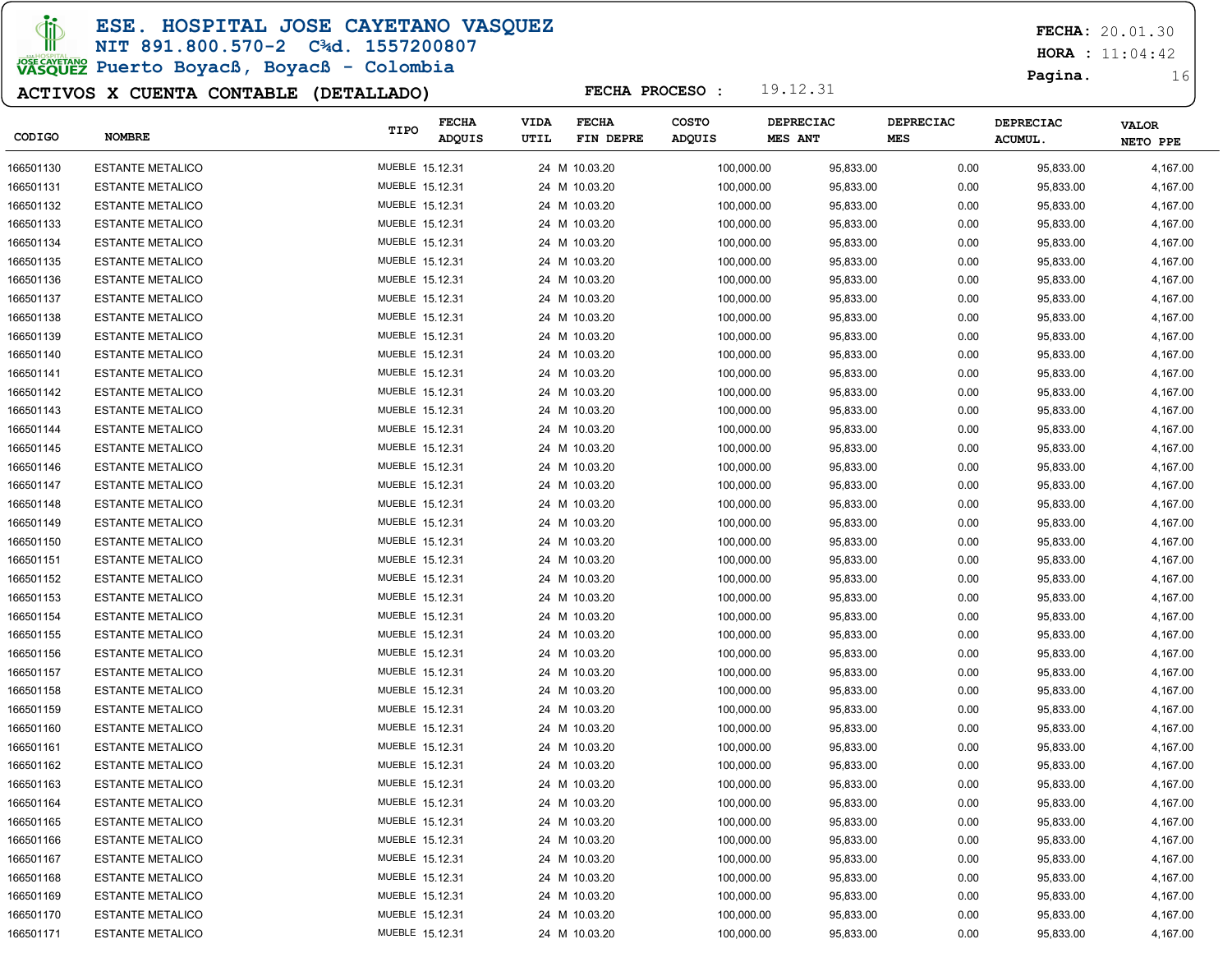ESE. HOSPITAL JOSE CAYETANO VASQUEZ

# NIT 891.800.570-2 C¾d. 1557200807

JOSE CAVERANO<br>VASQUEZ Puerto Boyacß, Boyacß - Colombia

### ACTIVOS X CUENTA CONTABLE (DETALLADO)

FECHA: 20.01.30

 $HORA : 11:04:42$ 

Pagina. 17

| CODIGO    | <b>NOMBRE</b>                       | TIPO            | <b>FECHA</b><br><b>ADQUIS</b> | <b>VIDA</b><br>UTIL | <b>FECHA</b><br>FIN DEPRE | <b>COSTO</b><br>ADQUIS | DEPRECIAC<br><b>MES ANT</b> | <b>DEPRECIAC</b><br><b>MES</b> | DEPRECIAC<br><b>ACUMUL.</b> | <b>VALOR</b><br>NETO PPE |
|-----------|-------------------------------------|-----------------|-------------------------------|---------------------|---------------------------|------------------------|-----------------------------|--------------------------------|-----------------------------|--------------------------|
| 166501172 | <b>ESTANTE METALICO</b>             | MUEBLE 15.12.31 |                               |                     | 24 M 10.03.20             | 100,000.00             | 95,833.00                   | 0.00                           | 95,833.00                   | 4,167.00                 |
| 166501173 | <b>ESTANTE METALICO</b>             | MUEBLE 15.12.31 |                               |                     | 24 M 10.03.20             | 100,000.00             | 95,833.00                   | 0.00                           | 95,833.00                   | 4,167.00                 |
| 166501174 | <b>ESTANTE METALICO</b>             | MUEBLE 15.12.31 |                               |                     | 24 M 10.03.20             | 100,000.00             | 95,833.00                   | 0.00                           | 95,833.00                   | 4,167.00                 |
| 166501175 | <b>ESTANTE METALICO</b>             | MUEBLE 15.12.31 |                               |                     | 24 M 10.03.20             | 100,000.00             | 95,833.00                   | 0.00                           | 95,833.00                   | 4,167.00                 |
| 166501176 | <b>ESTANTE METALICO</b>             | MUEBLE 15.12.31 |                               |                     | 24 M 10.03.20             | 100,000.00             | 95,833.00                   | 0.00                           | 95,833.00                   | 4,167.00                 |
| 166501177 | <b>ESTANTE METALICO</b>             | MUEBLE 15.12.31 |                               |                     | 24 M 10.03.20             | 100,000.00             | 95,833.00                   | 0.00                           | 95,833.00                   | 4,167.00                 |
| 166501178 | <b>ESTANTE METALICO</b>             | MUEBLE 15.12.31 |                               |                     | 24 M 10.03.20             | 100,000.00             | 95,833.00                   | 0.00                           | 95,833.00                   | 4,167.00                 |
| 166501179 | <b>ESTANTE METALICO</b>             | MUEBLE 15.12.31 |                               |                     | 24 M 10.03.20             | 100,000.00             | 95,833.00                   | 0.00                           | 95,833.00                   | 4,167.00                 |
| 16650118  | SILLA DE CONSULTORIO PARA PACIENTES | MUEBLE 14.03.10 |                               | B                   | 120 M 24.03.10            | 243,600.00             | 107,658.00                  | 0.00                           | 107,658.00                  | 135,942.00               |
| 166501180 | <b>ESTANTE METALICO</b>             | MUEBLE 15.12.31 |                               |                     | 24 M 10.03.20             | 100,000.00             | 95,833.00                   | 0.00                           | 95,833.00                   | 4,167.00                 |
| 166501181 | <b>ESTANTE METALICO</b>             | MUEBLE 15.12.31 |                               |                     | 24 M 10.03.20             | 100,000.00             | 95,833.00                   | 0.00                           | 95,833.00                   | 4,167.00                 |
| 166501182 | <b>ESTANTE METALICO</b>             | MUEBLE 15.12.31 |                               |                     | 24 M 10.03.20             | 100,000.00             | 95,833.00                   | 0.00                           | 95,833.00                   | 4,167.00                 |
| 166501183 | <b>ESTANTE METALICO</b>             | MUEBLE 15.12.31 |                               |                     | 24 M 10.03.20             | 100,000.00             | 95,833.00                   | 0.00                           | 95,833.00                   | 4,167.00                 |
| 166501184 | <b>ESTANTE METALICO</b>             | MUEBLE 15.12.31 |                               |                     | 24 M 10.03.20             | 100,000.00             | 95,833.00                   | 0.00                           | 95,833.00                   | 4,167.00                 |
| 166501185 | <b>ESTANTE METALICO</b>             | MUEBLE 15.12.31 |                               |                     | 24 M 10.03.20             | 100,000.00             | 95,833.00                   | 0.00                           | 95,833.00                   | 4,167.00                 |
| 166501186 | <b>ESTANTE METALICO</b>             | MUEBLE 15.12.31 |                               |                     | 24 M 10.03.20             | 100,000.00             | 95,833.00                   | 0.00                           | 95,833.00                   | 4,167.00                 |
| 166501187 | <b>ESTANTE METALICO</b>             | MUEBLE 15.12.31 |                               |                     | 24 M 10.03.20             | 100,000.00             | 95,833.00                   | 0.00                           | 95,833.00                   | 4,167.00                 |
| 166501188 | <b>ESTANTE METALICO</b>             | MUEBLE 15.12.31 |                               |                     | 24 M 10.03.20             | 100,000.00             | 95,833.00                   | 0.00                           | 95,833.00                   | 4,167.00                 |
| 166501189 | <b>ESTANTE METALICO</b>             | MUEBLE 15.12.31 |                               |                     | 24 M 10.03.20             | 100,000.00             | 95,833.00                   | 0.00                           | 95,833.00                   | 4,167.00                 |
| 16650119  | ARCHIVADOR CONSULTORIO              | MUEBLE 14.03.10 |                               |                     | 120 M 24.03.10            | 904,800.00             | 512,971.00                  | 7,540.00                       | 520,511.00                  | 384,289.00               |
| 166501190 | <b>ESTANTE METALICO</b>             | MUEBLE 15.12.31 |                               |                     | 24 M 10.03.20             | 100,000.00             | 95,833.00                   | 0.00                           | 95,833.00                   | 4,167.00                 |
| 166501191 | <b>ESTANTE METALICO</b>             | MUEBLE 15.12.31 |                               |                     | 24 M 10.03.20             | 100,000.00             | 95,833.00                   | 0.00                           | 95,833.00                   | 4,167.00                 |
| 166501192 | <b>ESTANTE METALICO</b>             | MUEBLE 15.12.31 |                               |                     | 24 M 10.03.20             | 100,000.00             | 95,833.00                   | 0.00                           | 95,833.00                   | 4,167.00                 |
| 166501193 | <b>ESTANTE METALICO</b>             | MUEBLE 15.12.31 |                               |                     | 24 M 10.03.20             | 100,000.00             | 95,833.00                   | 0.00                           | 95,833.00                   | 4,167.00                 |
| 166501194 | <b>ESTANTE METALICO</b>             | MUEBLE 15.12.31 |                               |                     | 24 M 10.03.20             | 100,000.00             | 95,833.00                   | 0.00                           | 95,833.00                   | 4,167.00                 |
| 166501195 | <b>ESTANTE METALICO</b>             | MUEBLE 15.12.31 |                               |                     | 24 M 10.03.20             | 100,000.00             | 95,833.00                   | 0.00                           | 95,833.00                   | 4,167.00                 |
| 166501196 | <b>ESTANTE METALICO</b>             | MUEBLE 15.12.31 |                               |                     | 24 M 10.03.20             | 100,000.00             | 95,833.00                   | 0.00                           | 95,833.00                   | 4,167.00                 |
| 166501197 | <b>ESTANTE METALICO</b>             | MUEBLE 15.12.31 |                               |                     | 24 M 10.03.20             | 100,000.00             | 95,833.00                   | 0.00                           | 95,833.00                   | 4,167.00                 |
| 166501198 | <b>ESTANTE METALICO</b>             | MUEBLE 15.12.31 |                               |                     | 24 M 10.03.20             | 100,000.00             | 95,833.00                   | 0.00                           | 95,833.00                   | 4,167.00                 |
| 166501199 | <b>ESTANTE METALICO</b>             | MUEBLE 15.12.31 |                               |                     | 24 M 10.03.20             | 100,000.00             | 95,833.00                   | 0.00                           | 95,833.00                   | 4,167.00                 |
| 16650120  | AIRE ACONDICIONADO                  | MUEBLE 14.05.28 |                               | B 120 M 24.05.28    |                           | 650,000.00             | 343,417.00                  | 0.00                           | 343,417.00                  | 306,583.00               |
| 166501200 | <b>ESTANTE METALICO</b>             | MUEBLE 15.12.31 |                               |                     | 24 M 10.03.20             | 100,000.00             | 95,833.00                   | 0.00                           | 95,833.00                   | 4,167.00                 |
| 166501201 | ESTANTE METALICO                    | MUEBLE 15.12.31 |                               |                     | 24 M 10.03.20             | 100,000.00             | 95,833.00                   | 0.00                           | 95,833.00                   | 4,167.00                 |
| 166501202 | <b>ESTANTE METALICO</b>             | MUEBLE 15.12.31 |                               |                     | 24 M 10.03.20             | 100,000.00             | 95,833.00                   | 0.00                           | 95,833.00                   | 4,167.00                 |
| 166501203 | ESTANTE METALICO                    | MUEBLE 15.12.31 |                               |                     | 24 M 10.03.20             | 100,000.00             | 95,833.00                   | 0.00                           | 95,833.00                   | 4,167.00                 |
| 166501204 | <b>ESTANTE METALICO</b>             | MUEBLE 15.12.31 |                               |                     | 24 M 10.03.20             | 100,000.00             | 95,833.00                   | 0.00                           | 95,833.00                   | 4,167.00                 |
| 166501205 | <b>ESTANTE METALICO</b>             | MUEBLE 15.12.31 |                               |                     | 24 M 10.03.20             | 100,000.00             | 95,833.00                   | 0.00                           | 95,833.00                   | 4,167.00                 |
| 166501206 | <b>ESTANTE METALICO</b>             | MUEBLE 15.12.31 |                               |                     | 24 M 10.03.20             | 100,000.00             | 95,833.00                   | 0.00                           | 95,833.00                   | 4,167.00                 |
| 16650121  | AIRE ACONDICIONADO                  | MUEBLE 14.05.28 |                               |                     | 120 M 24.05.28            | 1,750,000.00           | 953,750.00                  | 14,583.00                      | 968,333.00                  | 781,667.00               |
| 166501213 | MESA PARA COMPUTADOR                | MUEBLE 15.12.31 |                               |                     | 12 M 10.03.20             | 100,000.00             | 279,500.00                  | 0.00                           | 279,500.00                  | $-179,500.00$            |
| 16650122  | SILLAS DE RUEDAS                    | MUEBLE 14.05.30 |                               |                     | 120 M 24.05.30            | 500,000.00             | 272,222.00                  | 4,167.00                       | 276,389.00                  | 223,611.00               |
| 166501226 | TANDEN                              | MUEBLE 07.06.14 |                               |                     | 120 M 10.03.20            | 789,999.00             | 803,605.00                  | 0.00                           | 803,605.00                  | $-13,606.00$             |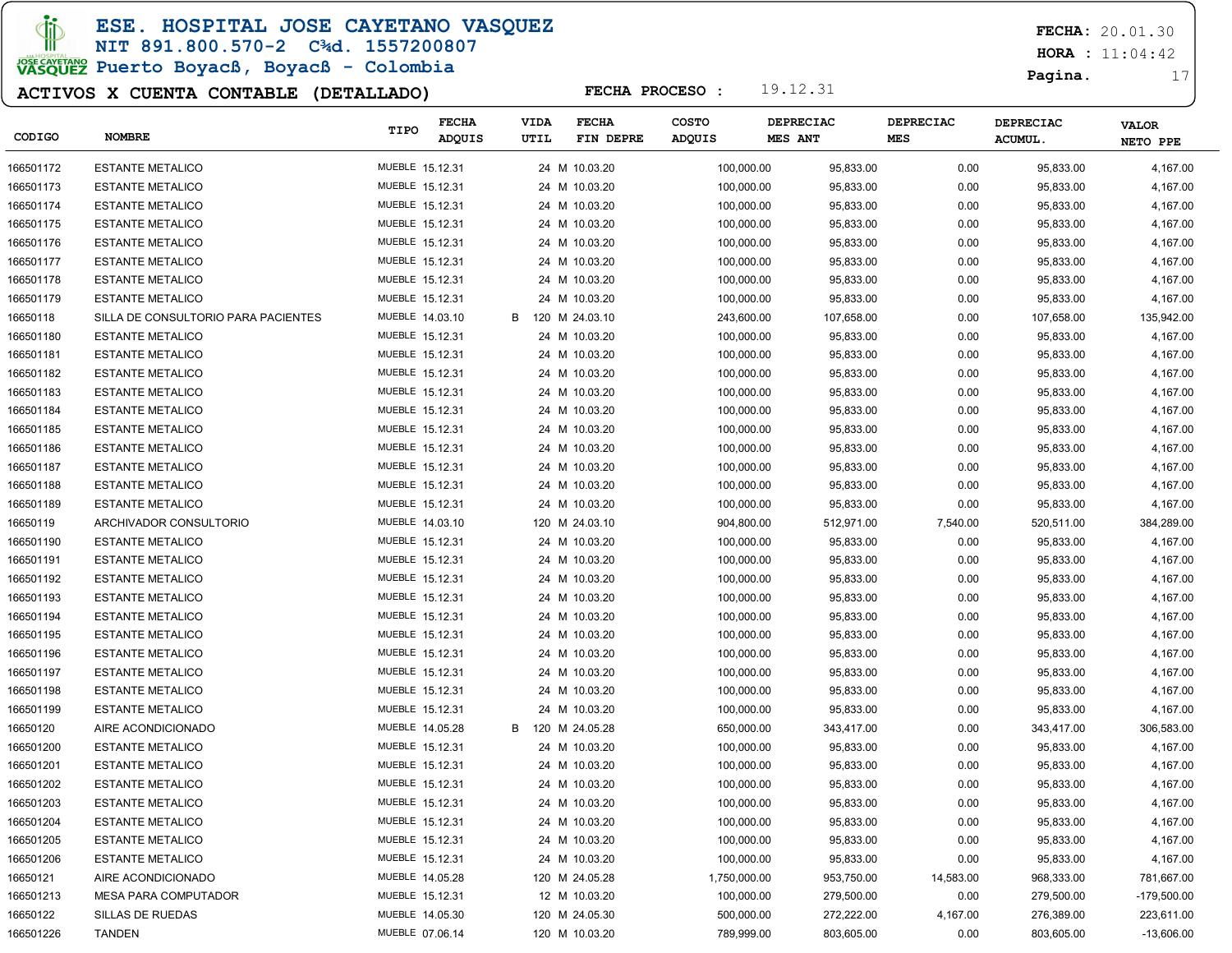ESE. HOSPITAL JOSE CAYETANO VASQUEZ

NIT 891.800.570-2 C¾d. 1557200807

# JOSE CAVERANO<br>VASQUEZ Puerto Boyacß, Boyacß - Colombia

### ACTIVOS X CUENTA CONTABLE (DETALLADO)

FECHA: 20.01.30

 $HORA : 11:04:42$ 

Pagina. 18

| CODIGO    | <b>NOMBRE</b>                    | TIPO            | <b>FECHA</b><br>ADQUIS | VIDA<br>UTIL | <b>FECHA</b><br>FIN DEPRE | <b>COSTO</b><br>ADQUIS | <b>DEPRECIAC</b><br>MES ANT | <b>DEPRECIAC</b><br>MES |          | <b>DEPRECIAC</b><br><b>ACUMUL.</b> | <b>VALOR</b><br>NETO PPE |
|-----------|----------------------------------|-----------------|------------------------|--------------|---------------------------|------------------------|-----------------------------|-------------------------|----------|------------------------------------|--------------------------|
|           |                                  |                 |                        |              |                           |                        |                             |                         |          |                                    |                          |
| 16650123  | SILLAS DE RUEDAS                 | MUEBLE 14.05.30 |                        |              | 120 M 24.05.30            | 500,000.00             | 272,222.00                  |                         | 4,167.00 | 276,389.00                         | 223,611.00               |
| 166501230 | <b>SILLA ERGONOMICA</b>          | MUEBLE 12.06.04 |                        |              | 120 M 22.06.04            | 214,600.00             | 160,056.00                  |                         | 1,788.00 | 161,844.00                         | 52,756.00                |
| 166501232 | <b>ESTANTE EN ALUMINIO</b>       | MUEBLE 11.03.02 |                        |              | 120 M 21.03.02            | 970,000.00             | 847,403.00                  |                         | 8,083.00 | 855,486.00                         | 114,514.00               |
| 166501233 | ESTANTE EN ALUMINIO              | MUEBLE 11.03.02 |                        |              | 120 M 21.03.02            | 970,000.00             | 847,403.00                  |                         | 8,083.00 | 855,486.00                         | 114,514.00               |
| 166501234 | ESTANTE EN ALUMINIO              | MUEBLE 11.03.02 |                        |              | 120 M 21.03.02            | 970,000.00             | 847,403.00                  |                         | 8,083.00 | 855,486.00                         | 114,514.00               |
| 166501235 | ESTANTE EN ALUMINIO              | MUEBLE 11.03.02 |                        |              | 120 M 21.03.02            | 970,000.00             | 847,403.00                  |                         | 8,083.00 | 855,486.00                         | 114,514.00               |
| 166501236 | <b>ESTANTE EN ALUMINIO</b>       | MUEBLE 11.03.02 |                        |              | 120 M 21.03.02            | 970,000.00             | 847,403.00                  |                         | 8,083.00 | 855,486.00                         | 114,514.00               |
| 166501239 | <b>ESCRITORIO EN MADERA</b>      | MUEBLE 07.05.30 |                        |              | 120 M 17.03.20            | 231,000.00             | 234,016.00                  |                         | 0.00     | 234,016.00                         | $-3,016.00$              |
| 16650124  | SILLAS DE RUEDAS                 | MUEBLE 14.05.30 |                        |              | 120 M 24.05.30            | 500,000.00             | 272,222.00                  |                         | 4,167.00 | 276,389.00                         | 223,611.00               |
| 166501240 | SILLA ERGONOMICA                 | MUEBLE 07.03.20 |                        |              | 120 M 17.03.20            | 167,759.00             | 170,462.00                  |                         | 0.00     | 170,462.00                         | $-2,703.00$              |
| 166501241 | <b>SILLA ISOSELES</b>            | MUEBLE 07.03.20 |                        |              | 120 M 17.03.20            | 105,927.00             | 107,634.00                  |                         | 0.00     | 107,634.00                         | $-1,707.00$              |
| 166501242 | <b>SILLA ISOSELES</b>            | MUEBLE 07.03.20 |                        |              | 120 M 17.03.20            | 105,927.00             | 107,634.00                  |                         | 0.00     | 107,634.00                         | $-1,707.00$              |
| 166501243 | <b>ESCALERILLA DE DOS PASOS</b>  | MUEBLE 07.03.20 |                        |              | 120 M 17.03.20            | 68,249.00              | 69,349.00                   |                         | 0.00     | 69,349.00                          | $-1,100.00$              |
| 166501244 | AIRE ACONDICIONADO               | MUEBLE 07.01.31 |                        | В            | 120 M 17.03.20            | 1,400,000.00           | 1,417,889.00                |                         | 0.00     | 1,417,889.00                       | -17,889.00               |
| 166501245 | <b>ESCRITORIO EN MADERA</b>      | MUEBLE 07.05.30 |                        |              | 120 M 17.03.20            | 231,000.00             | 234,016.00                  |                         | 0.00     | 234,016.00                         | $-3,016.00$              |
| 166501246 | <b>SILLA ERGONOMICA</b>          | MUEBLE 07.03.20 |                        |              | 120 M 17.03.20            | 167,759.00             | 170,462.00                  |                         | 0.00     | 170,462.00                         | $-2,703.00$              |
| 166501247 | <b>SILLA ISOSELES</b>            | MUEBLE 07.03.20 |                        |              | 120 M 17.03.20            | 1,059,247.00           | 1,076,313.00                |                         | 0.00     | 1,076,313.00                       | -17,066.00               |
| 166501248 | <b>SILLA ISOSELES</b>            | MUEBLE 07.03.20 |                        |              | 120 M 17.03.20            | 1,059,247.00           | 1,076,313.00                |                         | 0.00     | 1,076,313.00                       | -17,066.00               |
| 166501249 | <b>ESCALERILLAS DE DOS PASOS</b> | MUEBLE 07.03.20 |                        |              | 120 M 17.03.20            | 68,249.00              | 69,349.00                   |                         | 0.00     | 69,349.00                          | $-1,100.00$              |
| 16650125  | SILLAS DE RUEDAS                 | MUEBLE 14.05.30 |                        |              | 120 M 24.05.30            | 500,000.00             | 272,222.00                  |                         | 4,167.00 | 276,389.00                         | 223,611.00               |
| 166501250 | AIRE ACONDICIONADO               | MUEBLE 07.03.20 |                        | В            | 120 M 17.03.20            | 1,400,000.00           | 1,422,556.00                |                         | 0.00     | 1,422,556.00                       | $-22,556.00$             |
| 166501251 | <b>ESCRITORIO EN MADERA</b>      | MUEBLE 07.05.30 |                        |              | 120 M 17.03.20            | 231,000.00             | 234,016.00                  |                         | 0.00     | 234,016.00                         | $-3,016.00$              |
| 166501252 | <b>SILLA ERGONOMICA</b>          | MUEBLE 07.03.20 |                        |              | 120 M 17.03.20            | 167,759.00             | 170,462.00                  |                         | 0.00     | 170,462.00                         | $-2,703.00$              |
| 166501253 | SILLA ERGONOMICA                 | MUEBLE 07.03.20 |                        |              | 120 M 17.03.20            | 167,759.00             | 170,462.00                  |                         | 0.00     | 170,462.00                         | $-2,703.00$              |
| 166501254 | <b>SILLA ISOSELES</b>            | MUEBLE 07.03.20 |                        |              | 120 M 17.03.20            | 105,927.00             | 107,634.00                  |                         | 0.00     | 107,634.00                         | $-1,707.00$              |
| 166501255 | <b>SILLA ISOSELES</b>            | MUEBLE 07.03.20 |                        |              | 120 M 17.03.20            | 105,927.00             | 107,634.00                  |                         | 0.00     | 107,634.00                         | $-1,707.00$              |
| 166501256 | <b>ESCALERILLA DE DOS PASOS</b>  | MUEBLE 07.03.20 |                        |              | 120 M 17.03.20            | 68,249.00              | 69,349.00                   |                         | 0.00     | 69,349.00                          | $-1,100.00$              |
| 166501257 | AIRE ACONDICIONADO               | MUEBLE 07.03.20 |                        |              | 120 M 17.03.20            | 1,400,000.00           | 1,422,556.00                |                         | 0.00     | 1,422,556.00                       | $-22,556.00$             |
| 166501258 | <b>ESCRITORIO EN MADERA</b>      | MUEBLE 07.05.30 |                        |              | 120 M 17.03.20            | 231,000.00             | 234,016.00                  |                         | 0.00     | 234,016.00                         | $-3,016.00$              |
| 166501259 | <b>SILLA ERGONIOMICA</b>         | MUEBLE 07.03.20 |                        |              | 120 M 17.03.20            | 167,759.00             | 170,462.00                  |                         | 0.00     | 170,462.00                         | $-2,703.00$              |
| 16650126  | SILLAS DE RUEDAS                 | MUEBLE 14.05.30 |                        |              | 120 M 24.05.30            | 500,000.00             | 272,222.00                  |                         | 4,167.00 | 276,389.00                         | 223,611.00               |
| 166501260 | <b>SILLA ISOSELES</b>            | MUEBLE 07.03.20 |                        |              | 120 M 17.03.20            | 105,927.00             | 107,634.00                  |                         | 0.00     | 107,634.00                         | $-1,707.00$              |
| 166501261 | <b>SILLA ISOSELES</b>            | MUEBLE 07.03.20 |                        |              |                           | 105,927.00             | 107,634.00                  |                         | 0.00     |                                    |                          |
|           | <b>ESCALERILLA DE DOS PASOS</b>  |                 |                        |              | 120 M 17.03.20            |                        |                             |                         |          | 107,634.00                         | $-1,707.00$              |
| 166501262 |                                  | MUEBLE 07.03.20 |                        |              | 120 M 17.03.20            | 68,249.00              | 69,349.00                   |                         | 0.00     | 69,349.00                          | $-1,100.00$              |
| 166501263 | AIRE ACONDICIONADO               | MUEBLE 07.03.20 |                        |              | 120 M 17.03.20            | 1,400,000.00           | 1,422,556.00                |                         | 0.00     | 1,422,556.00                       | $-22.556.00$             |
| 166501264 | <b>ESCRITORIO EN MADERA</b>      | MUEBLE 07.05.30 |                        |              | 120 M 17.03.20            | 231,000.00             | 234,016.00                  |                         | 0.00     | 234,016.00                         | $-3,016.00$              |
| 166501265 | SILLA ERGONOMICA                 | MUEBLE 07.03.20 |                        |              | 120 M 17.03.20            | 167,759.00             | 170,462.00                  |                         | 0.00     | 170,462.00                         | $-2,703.00$              |
| 166501266 | SILLA ISOSELES                   | MUEBLE 07.03.20 |                        |              | 120 M 17.03.20            | 105,927.00             | 107,634.00                  |                         | 0.00     | 107,634.00                         | $-1,707.00$              |
| 166501267 | <b>SILLA ISOSELES</b>            | MUEBLE 07.03.20 |                        |              | 120 M 17.03.20            | 105,927.00             | 107,634.00                  |                         | 0.00     | 107,634.00                         | $-1,707.00$              |
| 166501268 | <b>ESCALERILLA DE DOS PASOS</b>  | MUEBLE 07.03.20 |                        |              | 120 M 17.03.20            | 68,249.00              | 69,349.00                   |                         | 0.00     | 69,349.00                          | $-1,100.00$              |
| 166501269 | AIRE ACONDICIONADO               | MUEBLE 07.03.20 |                        |              | 120 M 17.03.20            | 1,400,000.00           | 1,422,556.00                |                         | 0.00     | 1,422,556.00                       | $-22,556.00$             |
| 16650127  | SILLAS DE RUEDAS                 | MUEBLE 14.05.30 |                        |              | 120 M 24.05.30            | 500,000.00             | 272,222.00                  |                         | 4,167.00 | 276,389.00                         | 223,611.00               |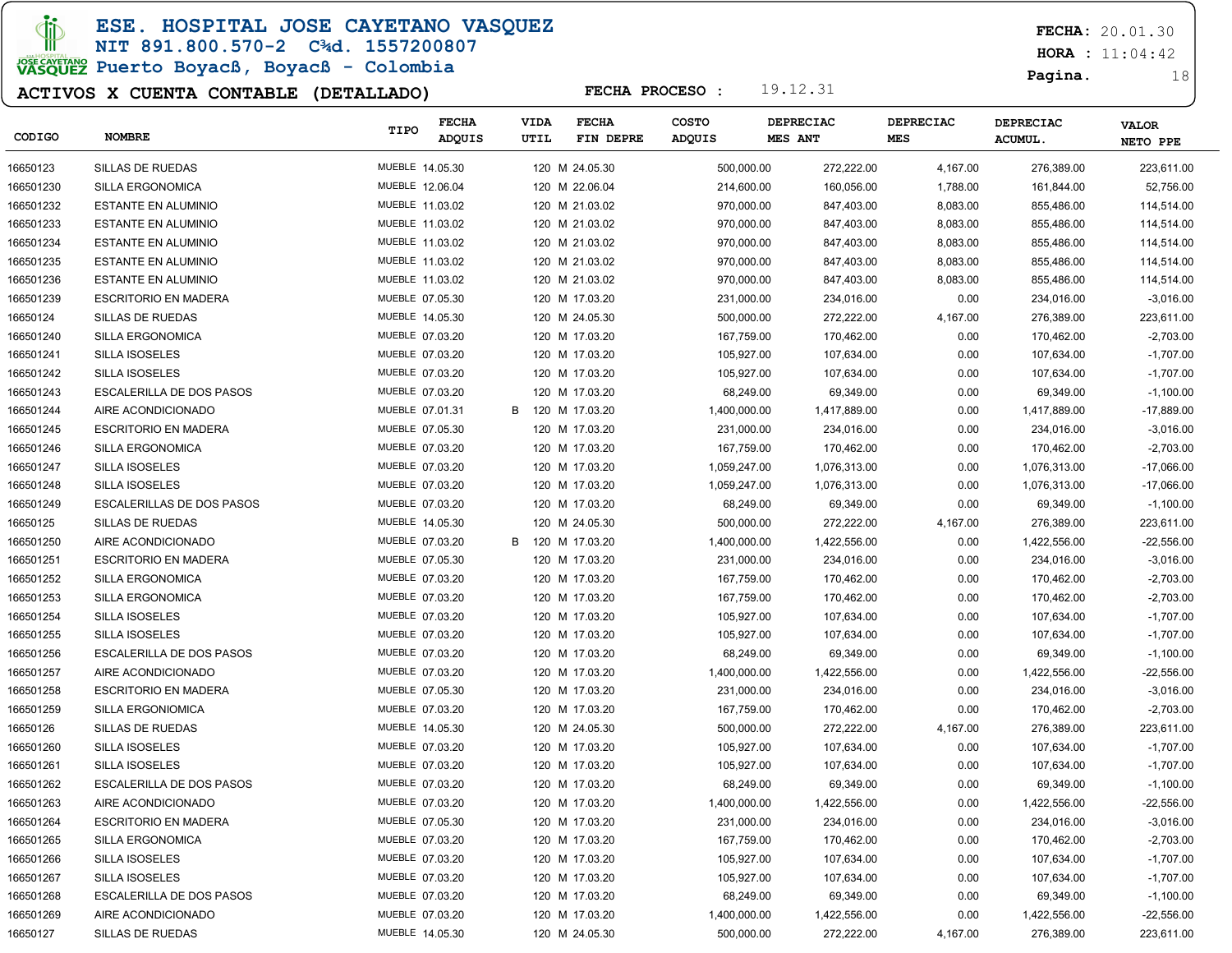di

ESE. HOSPITAL JOSE CAYETANO VASQUEZ

NIT 891.800.570-2 C¾d. 1557200807 JOSE CAVERANO<br>VASQUEZ Puerto Boyacß, Boyacß - Colombia

### ACTIVOS X CUENTA CONTABLE (DETALLADO)

FECHA: 20.01.30

 $HORA : 11:04:43$ 

Pagina. 19

| CODIGO    | <b>NOMBRE</b>                             | TIPO            | <b>FECHA</b><br>ADQUIS | <b>VIDA</b><br>UTIL | <b>FECHA</b><br>FIN DEPRE | <b>COSTO</b><br>ADQUIS | <b>DEPRECIAC</b><br>MES ANT | DEPRECIAC<br><b>MES</b> | <b>DEPRECIAC</b><br><b>ACUMUL.</b> | <b>VALOR</b><br>NETO PPE |
|-----------|-------------------------------------------|-----------------|------------------------|---------------------|---------------------------|------------------------|-----------------------------|-------------------------|------------------------------------|--------------------------|
| 166501270 | <b>ESCRITORIO EN MADERA</b>               | MUEBLE 07.05.30 |                        |                     | 120 M 17.03.20            | 231,000.00             | 234,016.00                  | 0.00                    | 234,016.00                         | $-3,016.00$              |
| 166501271 | <b>SILLA ERGONOMICA</b>                   | MUEBLE 07.03.20 |                        |                     | 120 M 17.03.20            | 167,759.00             | 170,462.00                  | 0.00                    | 170,462.00                         | $-2,703.00$              |
| 166501272 | <b>SILLA ISOSELES</b>                     | MUEBLE 07.03.20 |                        |                     | 120 M 17.03.20            | 105,927.00             | 107,634.00                  | 0.00                    | 107,634.00                         | $-1,707.00$              |
| 166501273 | <b>SILLA ISOSELES</b>                     | MUEBLE 07.03.20 |                        |                     | 120 M 17.03.20            | 105,927.00             | 107,634.00                  | 0.00                    | 107,634.00                         | $-1,707.00$              |
| 166501274 | AIRE ACONDICIONADO                        | MUEBLE 07.03.20 |                        |                     | 120 M 17.03.20            | 1,400,000.00           | 1,422,556.00                | 0.00                    | 1,422,556.00                       | $-22,556.00$             |
| 166501275 | <b>SILLA ISOSELES</b>                     | MUEBLE 07.03.20 |                        |                     | 120 M 17.03.20            | 105,927.00             | 107,634.00                  | 0.00                    | 107,634.00                         | $-1,707.00$              |
| 166501276 | <b>SILLA ISOSELES</b>                     | MUEBLE 07.03.20 |                        |                     | 120 M 17.03.20            | 105,927.00             | 107,634.00                  | 0.00                    | 107,634.00                         | $-1,707.00$              |
| 166501279 | TANDEN DE 2 PUESTOS                       | MUEBLE 07.03.20 |                        | B                   | 120 M 17.03.20            | 263,622.00             | 267,869.00                  | 0.00                    | 267,869.00                         | $-4,247.00$              |
| 16650128  | SILLAS DE RUEDAS                          | MUEBLE 14.05.30 |                        |                     | 120 M 24.05.30            | 500,000.00             | 272,222.00                  | 4,167.00                | 276,389.00                         | 223,611.00               |
| 166501280 | TANDEN DE 2 PUESTOS                       | MUEBLE 07.03.20 |                        |                     | 120 M 17.03.20            | 263,622.00             | 267,869.00                  | 0.00                    | 267,869.00                         | $-4,247.00$              |
| 166501281 | <b>TANDEN DE 2 PUESTOS</b>                | MUEBLE 07.03.20 |                        |                     | 120 M 17.03.20            | 263,622.00             | 267,869.00                  | 0.00                    | 267,869.00                         | $-4,247.00$              |
| 166501282 | TANDEN DE 2 PUESTOS                       | MUEBLE 07.03.20 |                        |                     | 120 M 17.03.20            | 263,622.00             | 267,869.00                  | 0.00                    | 267,869.00                         | $-4,247.00$              |
| 166501283 | TANDEN DE 2 PUESTOS                       | MUEBLE 07.03.20 |                        |                     | 120 M 17.03.20            | 263,622.00             | 267,869.00                  | 0.00                    | 267,869.00                         | $-4,247.00$              |
| 166501284 | TANDEN DE 2 PUESTOS                       | MUEBLE 07.03.20 |                        |                     | 120 M 17.03.20            | 263,622.00             | 267,869.00                  | 0.00                    | 267,869.00                         | $-4,247.00$              |
| 166501285 | TANDEN DE 2 PUESTOS                       | MUEBLE 07.03.20 |                        |                     | 120 M 17.03.20            | 263,622.00             | 267,869.00                  | 0.00                    | 267,869.00                         | $-4,247.00$              |
| 166501286 | <b>TANDEN DE 4 PUESTOS</b>                | MUEBLE 07.03.20 |                        |                     | 120 M 17.03.20            | 527,243.00             | 535,737.00                  | 0.00                    | 535,737.00                         | $-8,494.00$              |
| 166501287 | <b>TANDEN DE 4 PUESTOS</b>                | MUEBLE 07.03.20 |                        |                     | 120 M 17.03.20            | 527,243.00             | 535,737.00                  | 0.00                    | 535,737.00                         | $-8,494.00$              |
| 166501288 | <b>TANDEN DE 4 PUESTOS</b>                | MUEBLE 07.03.20 |                        |                     | 120 M 17.03.20            | 527,243.00             | 535,737.00                  | 0.00                    | 535,737.00                         | $-8,494.00$              |
| 166501289 | <b>TANDEN DE 4 PUESTOS</b>                | MUEBLE 07.03.20 |                        |                     | 120 M 17.03.20            | 527,243.00             | 535,737.00                  | 0.00                    | 535,737.00                         | $-8,494.00$              |
| 16650129  | SILLAS DE RUEDAS                          | MUEBLE 14.05.30 |                        |                     | 120 M 24.05.30            | 500,000.00             | 272,222.00                  | 4,167.00                | 276,389.00                         | 223,611.00               |
| 166501290 | AIRE ACONDICIONADO                        | MUEBLE 07.03.20 |                        | B                   | 120 M 22.02.22            | 1,570,000.00           | 1,595,294.00                | 0.00                    | 1,595,294.00                       | $-25,294.00$             |
| 166501291 | <b>SILLA ERGONOMICA</b>                   | MUEBLE 12.06.04 |                        |                     | 120 M 22.06.04            | 214,600.00             | 160,056.00                  | 1,788.00                | 161,844.00                         | 52,756.00                |
| 166501292 | <b>ESTABILIZADOR</b>                      | MUEBLE 15.12.31 |                        | В                   | 12 M 10.03.20             | 100,000.00             | 100,000.00                  | 0.00                    | 100,000.00                         | 0.00                     |
| 166501299 | SILLA NEUMATICA CON BRAZOS SIN RODACHINES | MUEBLE 15.12.31 |                        |                     | 12 M 10.03.20             | 230,666.00             | 230,666.00                  | 0.00                    | 230,666.00                         | 0.00                     |
| 16650130  | AIRE ACONDICIONADO DE VENTANA             | MUEBLE 14.06.26 |                        |                     | 120 M 24.05.30            | 890,000.00             | 477,881.00                  | 7,417.00                | 485,298.00                         | 404,702.00               |
| 166501300 | SILLA NEUMATIA TIPO CAJERO                | MUEBLE 15.12.31 |                        |                     | 12 M 10.03.20             | 230,666.00             | 230,666.00                  | 0.00                    | 230,666.00                         | 0.00                     |
| 166501301 | SILLA NEUMATIA TIPO CAJERO                | MUEBLE 15.12.31 |                        |                     | 12 M 10.03.20             | 230,666.00             | 230,666.00                  | 0.00                    | 230,666.00                         | 0.00                     |
| 166501302 | SILLA NEUMATIA TIPO CAJERO                | MUEBLE 15.12.31 |                        |                     | 12 M 10.03.20             | 230,666.00             | 230,666.00                  | 0.00                    | 230,666.00                         | 0.00                     |
| 166501303 | SILLA NEUMATIA TIPO CAJERO                | MUEBLE 15.12.31 |                        |                     | 12 M 10.03.20             | 230,666.00             | 230,666.00                  | 0.00                    | 230,666.00                         | 0.00                     |
| 166501304 | ESTANTERIA PLASTICA                       | MUEBLE 10.12.30 |                        |                     | 120 M 20.12.30            | 1,155,360.00           | 1,029,233.00                | 9,628.00                | 1,038,861.00                       | 116,499.00               |
| 166501305 | <b>ESTANTERIA PLASTICA</b>                | MUEBLE 10.12.30 |                        |                     | 120 M 20.12.30            | 1,155,360.00           | 1,029,233.00                | 9,628.00                | 1,038,861.00                       | 116,499.00               |
| 166501306 | ESTANTERIA PLASTICA                       | MUEBLE 10.12.30 |                        |                     | 120 M 20.12.30            | 1,155,360.00           | 1,029,233.00                | 9,628.00                | 1,038,861.00                       | 116,499.00               |
| 166501307 | ESTANTERIA PLASTICA                       | MUEBLE 10.12.30 |                        |                     | 120 M 20.12.30            | 1,155,360.00           | 1,029,233.00                | 9,628.00                | 1,038,861.00                       | 116,499.00               |
| 166501308 | <b>ESCRITORIO EN MADERA</b>               | MUEBLE 15.12.31 |                        |                     | 24 M 10.12.30             | 100,000.00             | 95,833.00                   | 0.00                    | 95,833.00                          | 4,167.00                 |
| 166501309 | ARCHIVADOR DE 4 GAVETAS EN MADERA         | MUEBLE 15.12.31 |                        |                     | 36 M 10.12.30             | 200,000.00             | 194,445.00                  | 0.00                    | 194,445.00                         | 5,555.00                 |
| 16650131  | AIRE ACONDICIONADO MINI SPLIT             | MUEBLE 14.07.03 |                        |                     | 120 M 24.05.30            | 1,400,000.00           | 749,000.00                  | 11,667.00               | 760,667.00                         | 639,333.00               |
| 166501310 | <b>ESCRITORIO EJECUTIVO</b>               | MUEBLE 15.12.31 |                        |                     | 24 M 10.12.30             | 100,000.00             | 95,833.00                   | 0.00                    | 95,833.00                          | 4,167.00                 |
| 166501311 | MESA PARA COMPUTADOR                      | MUEBLE 15.12.31 |                        |                     | 24 M 10.12.30             | 100,000.00             | 95,833.00                   | 0.00                    | 95,833.00                          | 4,167.00                 |
| 166501312 | AIRE ACONDICIONADO                        | MUEBLE 15.12.31 |                        |                     | 12 M 15.02.25             | 700,000.00             | 700,000.00                  | 0.00                    | 700,000.00                         | 0.00                     |
| 166501313 | <b>BIBLIOTECA METALICA</b>                | MUEBLE 15.12.31 |                        |                     | 24 M 10.12.30             | 50,000.00              | 47,917.00                   | 0.00                    | 47,917.00                          | 2,083.00                 |
| 166501314 | SILLA ERGONOMICA                          | MUEBLE 09.08.26 |                        |                     | 120 M 10.12.30            | 167,759.00             | 168,132.00                  | 0.00                    | 168,132.00                         | $-373.00$                |
| 166501316 | ESTANTE METALICO X 6 ENTREPAÑOS           | MUEBLE 15.12.31 |                        |                     | 24 M 10.12.30             | 50,000.00              | 47,917.00                   | 0.00                    | 47,917.00                          | 2,083.00                 |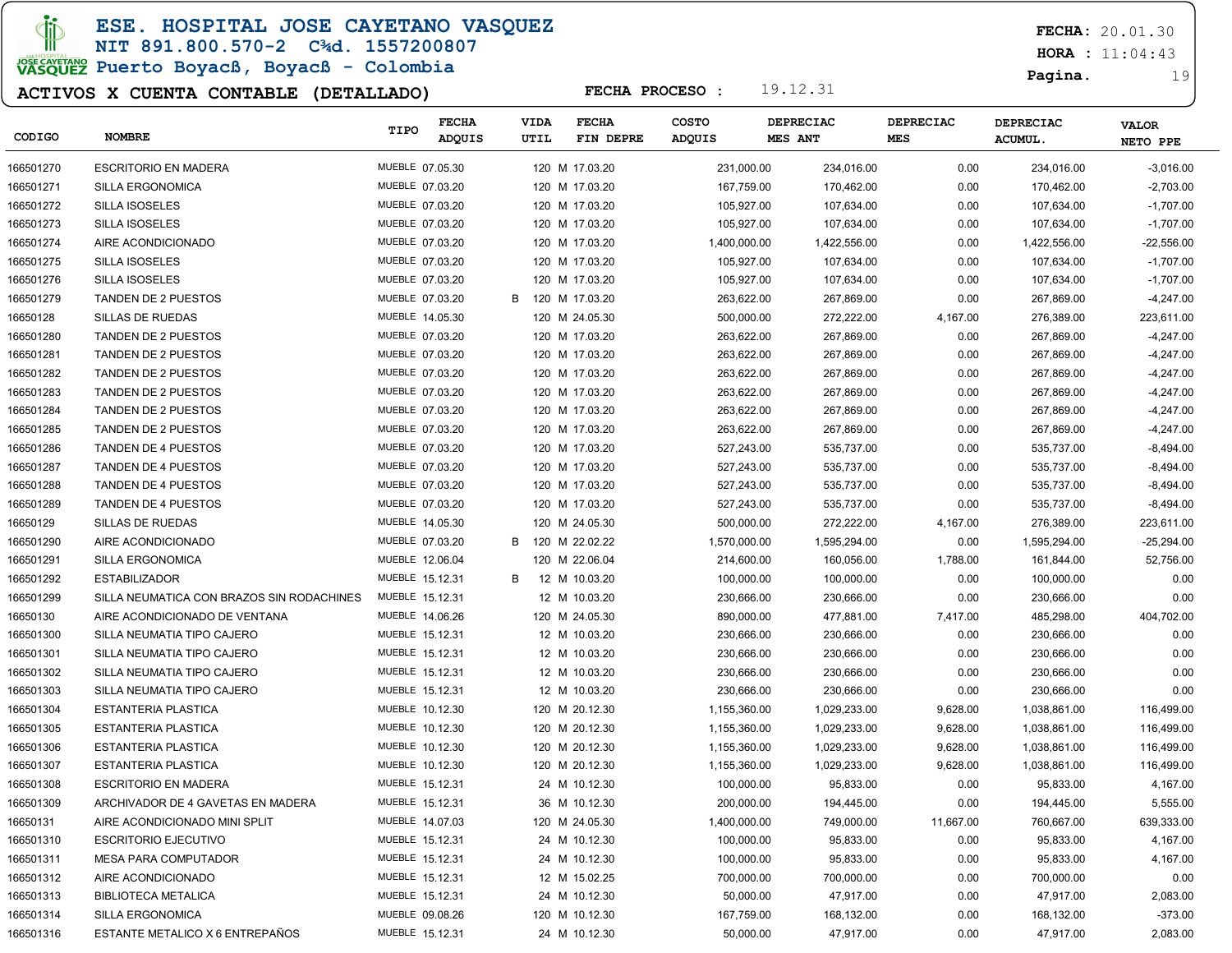ESE. HOSPITAL JOSE CAYETANO VASQUEZ

### NIT 891.800.570-2 C¾d. 1557200807 JOSE CAVERANO<br>VASQUEZ Puerto Boyacß, Boyacß - Colombia

### ACTIVOS X CUENTA CONTABLE (DETALLADO)

FECHA: 20.01.30

 $HORA : 11:04:43$ 

Pagina. 20

| CODIGO    | <b>NOMBRE</b>                             | TIPO            | <b>FECHA</b><br>ADQUIS | <b>VIDA</b><br>UTIL | <b>FECHA</b><br>FIN DEPRE | <b>COSTO</b><br>ADQUIS | DEPRECIAC<br>MES ANT | <b>DEPRECIAC</b><br>MES | DEPRECIAC<br>ACUMUL. | <b>VALOR</b><br>NETO PPE |
|-----------|-------------------------------------------|-----------------|------------------------|---------------------|---------------------------|------------------------|----------------------|-------------------------|----------------------|--------------------------|
| 166501317 | ESTANTE METALICO X 6 ENTREPAÑOS           | MUEBLE 15.12.31 |                        |                     | 24 M 10.12.30             | 50,000.00              | 47,917.00            | 0.00                    | 47,917.00            | 2,083.00                 |
| 166501318 | ESTANTE METALICO X 6 ENTREPAÑOS           | MUEBLE 15.12.31 |                        |                     | 24 M 10.12.30             | 50,000.00              | 47,917.00            | 0.00                    | 47,917.00            | 2,083.00                 |
| 16650132  | AIRE ACONDICIONADO MINI SPLIT             | MUEBLE 14.07.03 |                        |                     | 120 M 24.07.03            | 940,000.00             | 502,900.00           | 7,833.00                | 510,733.00           | 429,267.00               |
| 166501320 | ARCHIVADOR METALICO                       | MUEBLE 09.07.16 |                        |                     | 120 M 19.07.16            | 607,608.00             | 610,815.00           | 0.00                    | 610,815.00           | $-3,207.00$              |
| 166501321 | ARCHIVADOR METALICO                       | MUEBLE 09.07.16 |                        |                     | 120 M 19.07.16            | 607,608.00             | 610,815.00           | 0.00                    | 610,815.00           | $-3,207.00$              |
| 166501322 | SILLA NEUMATICA TIPO EJECUTIVO CON BRAZOS | MUEBLE 09.07.16 |                        |                     | 120 M 19.07.16            | 230,666.00             | 231,884.00           | 0.00                    | 231,884.00           | $-1,218.00$              |
| 166501323 | MESA ESCRITORIO EN VIDRIO                 | MUEBLE 09.01.19 |                        |                     | 120 M 19.07.16            | 315,000.00             | 316,488.00           | 0.00                    | 316,488.00           | $-1,488.00$              |
| 166501324 | AIRE ACONDICIONADO                        | MUEBLE 09.01.19 |                        |                     | 120 M 19.07.16            | 1,180,000.00           | 1,185,572.00         | 0.00                    | 1,185,572.00         | $-5,572.00$              |
| 166501325 | SILLA ERGONOMICA                          | MUEBLE 12.06.04 |                        |                     | 120 M 22.06.04            | 214,600.00             | 160,056.00           | 1,788.00                | 161,844.00           | 52,756.00                |
| 166501326 | SILLA ERGONOMICA                          | MUEBLE 15.12.31 |                        |                     | 12 M 17.07.16             | 167,759.00             | 167,759.00           | 0.00                    | 167,759.00           | 0.00                     |
| 166501327 | AIRE ACONDICIONADO                        | MUEBLE 06.01.10 |                        |                     | 120 M 15.07.16            | 670,000.00             | 675,583.00           | 0.00                    | 675,583.00           | $-5,583.00$              |
| 166501328 | MESA ESCRITORIO EN VIDRIO                 | MUEBLE 09.01.19 |                        |                     | 120 M 15.07.16            | 315,000.00             | 316,488.00           | 0.00                    | 316,488.00           | $-1,488.00$              |
| 166501329 | MESA ESCRITORIO EN VIDRIO                 | MUEBLE 09.01.19 |                        |                     | 120 M 15.07.16            | 315,000.00             | 316,488.00           | 0.00                    | 316,488.00           | $-1,488.00$              |
| 16650133  | AIRE ACONDICIONADO MINI SPLIT             | MUEBLE 14.07.03 |                        |                     | 120 M 24.07.03            | 940,000.00             | 502,900.00           | 7,833.00                | 510,733.00           | 429,267.00               |
| 166501330 | SILLA ERGONOMICA                          | MUEBLE 15.12.31 |                        |                     | 12 M 15.07.16             | 167,759.00             | 167,759.00           | 0.00                    | 167,759.00           | 0.00                     |
| 166501331 | AIRE ACONDICIONADO                        | MUEBLE 06.01.10 |                        |                     | B 120 M 15.07.16          | 670,000.00             | 675,583.00           | 0.00                    | 675,583.00           | $-5,583.00$              |
| 166501332 | AIRE ACONDICIONADO                        | MUEBLE 06.01.10 |                        |                     | 120 M 15.07.16            | 670,000.00             | 675,583.00           | 0.00                    | 675,583.00           | $-5,583.00$              |
| 166501333 | <b>MESA ESCRITORIO</b>                    | MUEBLE 09.01.19 |                        |                     | 120 M 15.07.16            | 315,000.00             | 316,488.00           | 0.00                    | 316,488.00           | $-1,488.00$              |
| 166501334 | <b>MESA ESCRITORIO</b>                    | MUEBLE 09.01.19 |                        |                     | 120 M 15.07.16            | 315,000.00             | 316,488.00           | 0.00                    | 316,488.00           | $-1,488.00$              |
| 166501336 | <b>SILLA ERGONOMICA</b>                   | MUEBLE 15.12.31 |                        |                     | 12 M 15.07.16             | 157,759.00             | 157,759.00           | 0.00                    | 157,759.00           | 0.00                     |
| 166501337 | <b>ESCRITORIO METALICO</b>                | MUEBLE 15.12.31 |                        |                     | 36 M 15.07.16             | 300,000.00             | 291,667.00           | 0.00                    | 291,667.00           | 8,333.00                 |
| 166501338 | ARCHIVADOR DE 4 GAVETAS                   | MUEBLE 15.12.31 |                        |                     | 24 M 15.07.16             | 50,000.00              | 47,917.00            | 0.00                    | 47,917.00            | 2,083.00                 |
| 166501339 | SILLA FORRADA EN HULE CAFE                | MUEBLE 05.07.16 |                        |                     | 120 M 15.07.16            | 43,950.00              | 43,950.00            | 0.00                    | 43,950.00            | 0.00                     |
| 16650134  | MODULOS EN MADECAR R-H                    | INMUEB 14.08.04 |                        |                     | 120 M 24.08.04            | 955,800.00             | 502,857.00           | 7,965.00                | 510,822.00           | 444,978.00               |
| 166501340 | SILLA ERGONOMICA                          | MUEBLE 12.06.04 |                        |                     | 120 M 22.06.04            | 214,600.00             | 160,056.00           | 1,788.00                | 161,844.00           | 52,756.00                |
| 166501341 | <b>SILLA ERGONOMICA</b>                   | MUEBLE 12.06.04 |                        |                     | 120 M 22.06.04            | 214,600.00             | 160,056.00           | 1,788.00                | 161,844.00           | 52,756.00                |
| 166501342 | <b>ESCRITORIO EN MADERA</b>               | MUEBLE 05.07.16 |                        |                     | 120 M 15.07.16            | 196,040.00             | 196,040.00           | 0.00                    | 196,040.00           | 0.00                     |
| 166501343 | <b>TANDEN X 3 SILLAS</b>                  | MUEBLE 05.07.16 |                        |                     | 120 M 15.07.16            | 100,000.00             | 100,000.00           | 0.00                    | 100,000.00           | 0.00                     |
| 166501344 | <b>TANDEN X 3 SILLAS</b>                  | MUEBLE 05.07.16 |                        |                     | 120 M 15.07.16            | 78,000.00              | 78,000.00            | 0.00                    | 78,000.00            | 0.00                     |
| 166501345 | <b>TANDEN X 3 SILLAS</b>                  | MUEBLE 05.07.16 |                        |                     | 120 M 15.07.16            | 78,000.00              | 78,000.00            | 0.00                    | 78,000.00            | 0.00                     |
| 166501346 | <b>TANDEN X 4 SILLAS</b>                  | MUEBLE 05.07.16 |                        |                     | 120 M 15.07.16            | 58,500.00              | 58,500.00            | 0.00                    | 58,500.00            | 0.00                     |
| 166501347 | <b>TANDEN X 4 SILLAS</b>                  | MUEBLE 05.07.16 |                        |                     | 120 M 15.07.16            | 58,500.00              | 58,500.00            | 0.00                    | 58,500.00            | 0.00                     |
| 166501348 | <b>TANDEN X 4 SILLAS</b>                  | MUEBLE 05.07.16 |                        |                     | 120 M 15.07.16            | 58,500.00              | 58,500.00            | 0.00                    | 58,500.00            | 0.00                     |
| 166501349 | <b>TANDEN X 4 SILLAS</b>                  | MUEBLE 05.07.16 |                        |                     | 120 M 15.07.16            | 58,500.00              | 58,500.00            | 0.00                    | 58,500.00            | 0.00                     |
| 16650135  | MODULOS EN MADECAR R-H                    | INMUEB 14.08.04 |                        |                     | 120 M 24.08.04            | 955,800.00             | 502,857.00           | 7,965.00                | 510,822.00           | 444,978.00               |
| 166501350 | TANDEN X 4 SILLAS                         | MUEBLE 05.07.16 |                        |                     | 120 M 15.07.16            | 527,243.00             | 527,243.00           | 0.00                    | 527,243.00           | 0.00                     |
| 166501351 | TANDEN X 4 SILLAS                         | MUEBLE 05.07.16 |                        |                     | 120 M 15.07.16            | 527,243.00             | 527,243.00           | 0.00                    | 527,243.00           | 0.00                     |
| 166501355 | <b>ESCRITORIO EN MADERA</b>               | MUEBLE 08.10.14 |                        |                     | 120 M 15.07.16            | 280,000.00             | 281,867.00           | 0.00                    | 281,867.00           | $-1,867.00$              |
| 166501357 | SILLA ERGONOMICA                          | MUEBLE 12.06.04 |                        |                     | 120 M 22.06.04            | 214,600.00             | 160,056.00           | 1,788.00                | 161,844.00           | 52,756.00                |
| 166501358 | <b>ESCRITORIO EN MADERA</b>               | MUEBLE 15.12.31 |                        |                     | 24 M 15.07.16             | 100,000.00             | 95,833.00            | 0.00                    | 95,833.00            | 4,167.00                 |
| 166501359 | SILLA ERGONOMICA                          | MUEBLE 07.05.23 |                        |                     | 120 M 15.07.16            | 263,622.00             | 267,576.00           | 0.00                    | 267,576.00           | $-3,954.00$              |
| 16650136  | MODULOS EN MADECAR R-H                    | INMUEB 14.08.04 |                        |                     | 120 M 24.08.04            | 955,800.00             | 502,857.00           | 7,965.00                | 510,822.00           | 444,978.00               |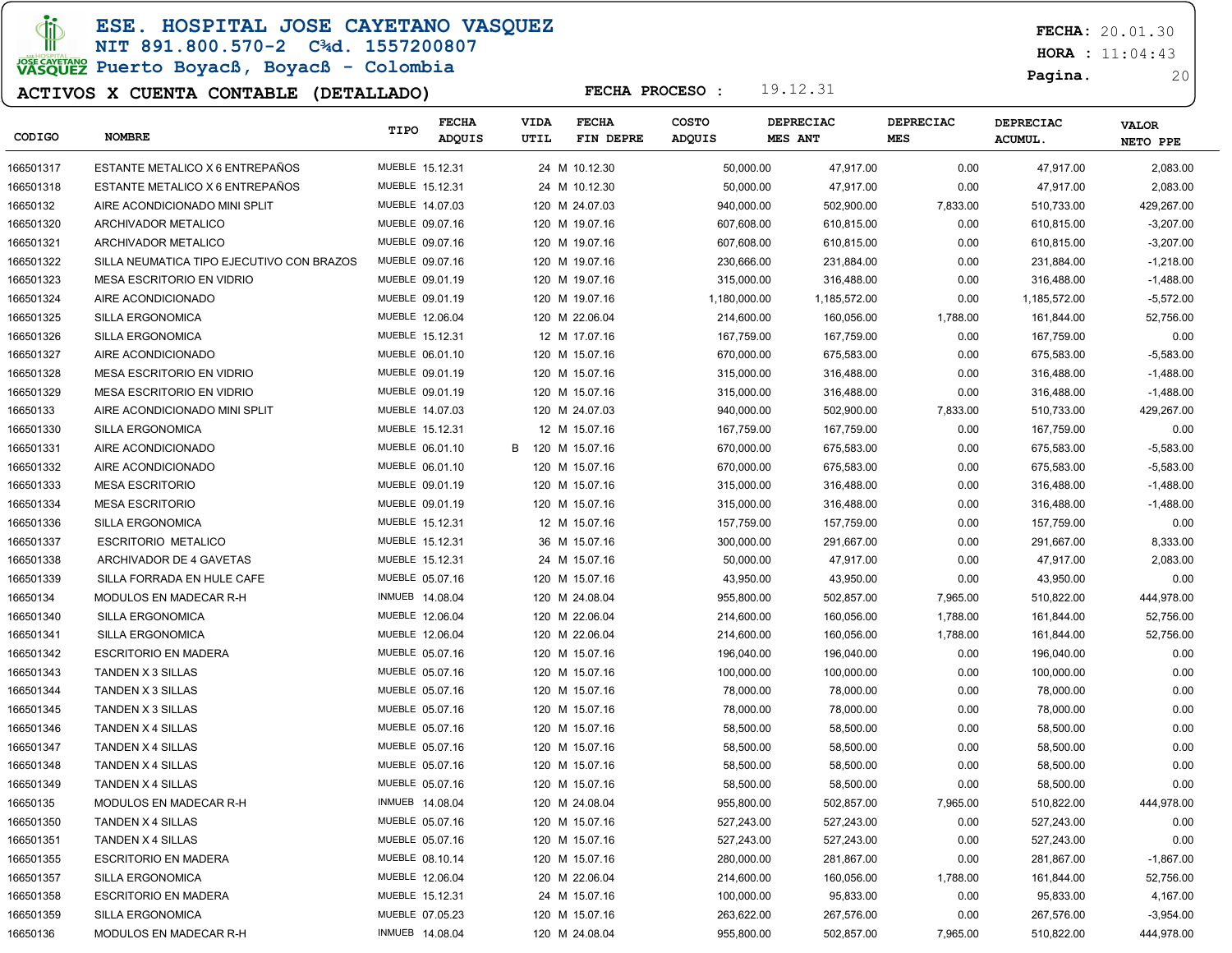ESE. HOSPITAL JOSE CAYETANO VASQUEZ

### NIT 891.800.570-2 C¾d. 1557200807 JOSE CAVERANO<br>VASQUEZ Puerto Boyacß, Boyacß - Colombia

### ACTIVOS X CUENTA CONTABLE (DETALLADO)

FECHA: 20.01.30

 $HORA : 11:04:43$ 

Pagina. 21

| CODIGO    | <b>NOMBRE</b>                        | TIPO                   | <b>FECHA</b><br>ADQUIS | VIDA<br>UTIL | <b>FECHA</b><br>FIN DEPRE | <b>COSTO</b><br><b>ADQUIS</b> | <b>DEPRECIAC</b><br><b>MES ANT</b> | <b>DEPRECIAC</b><br><b>MES</b> | <b>DEPRECIAC</b><br><b>ACUMUL.</b> | <b>VALOR</b><br>NETO PPE |
|-----------|--------------------------------------|------------------------|------------------------|--------------|---------------------------|-------------------------------|------------------------------------|--------------------------------|------------------------------------|--------------------------|
| 166501361 | AIRE ACONDICIONADO                   | MUEBLE 07.07.16        |                        |              | B 120 M 17.07.16          | 860,000.00                    | 867,167.00                         | 0.00                           | 867,167.00                         | $-7,167.00$              |
| 166501363 | MESA ESCRITORIO EN VIDRIO            | MUEBLE 07.07.16        |                        |              | 120 M 17.07.16            | 350,000.00                    | 352,917.00                         | 0.00                           | 352,917.00                         | $-2,917.00$              |
| 166501364 | SILLA BERLIN PLATA                   | MUEBLE 07.07.16        |                        |              | 120 M 17.07.16            | 707,600.00                    | 713,497.00                         | 0.00                           | 713,497.00                         | $-5,897.00$              |
| 166501365 | <b>SILLA ISOSELES</b>                | MUEBLE 07.07.16        |                        |              | 120 M 17.07.16            | 95,642.00                     | 96,439.00                          | 0.00                           | 96,439.00                          | $-797.00$                |
| 166501366 | <b>SILLA ISOSELES</b>                | MUEBLE 07.07.16        |                        |              | 120 M 17.07.16            | 95,642.00                     | 96,439.00                          | 0.00                           | 96,439.00                          | $-797.00$                |
| 166501367 | <b>ESCRITORIO EN MADERA</b>          | MUEBLE 15.12.31        |                        |              | 36 M 10.07.16             | 100,000.00                    | 97,222.00                          | 0.00                           | 97,222.00                          | 2,778.00                 |
| 166501368 | SILLA ERGONOMICA                     | MUEBLE 07.07.16        |                        |              | 120 M 17.07.16            | 167,759.00                    | 169,157.00                         | 0.00                           | 169,157.00                         | $-1,398.00$              |
| 166501369 | AIRE ACONDIIONADO                    | MUEBLE 15.12.31        |                        |              | 12 M 15.07.16             | 700,000.00                    | 700,000.00                         | 0.00                           | 700,000.00                         | 0.00                     |
| 16650137  | MODULOS EN MADECAR R-H               | <b>INMUEB 14.08.04</b> |                        |              | 120 M 24.08.04            | 955,800.00                    | 502,857.00                         | 7,965.00                       | 510,822.00                         | 444,978.00               |
| 166501370 | CAMILLA PARA TRANSPORTE DE PACIENTES | MUEBLE 03.07.16        |                        |              | 12 M 13.07.16             | 100,000.00                    | 0.00                               | 0.00                           | 0.00                               | 100,000.00               |
| 166501371 | SILLA ERGONOMICA                     | MUEBLE 15.12.31        |                        |              | 12 M 13.07.16             | 167,759.00                    | 167,759.00                         | 0.00                           | 167,759.00                         | 0.00                     |
| 166501372 | SILLA ERGONOMICA                     | MUEBLE 15.12.31        |                        |              | 12 M 13.07.16             | 167,759.00                    | 167,759.00                         | 0.00                           | 167,759.00                         | 0.00                     |
| 166501373 | SILLA ERGONOMICA                     | MUEBLE 15.12.31        |                        |              | 12 M 13.07.16             | 167,759.00                    | 167,759.00                         | 0.00                           | 167,759.00                         | 0.00                     |
| 166501374 | SILLA DE RUEDAS                      | MUEBLE 15.12.31        |                        |              | 12 M 13.07.16             | 500,000.00                    | 500,000.00                         | 0.00                           | 500,000.00                         | 0.00                     |
| 166501375 | <b>ESCRITORIO EN MADERA</b>          | MUEBLE 09.04.22        |                        |              | 120 M 13.07.16            | 380,000.00                    | 381,478.00                         | 0.00                           | 381,478.00                         | $-1,478.00$              |
| 166501376 | SILLA ERGONOMICA                     | MUEBLE 09.07.16        |                        |              | 120 M 13.07.16            | 230,666.00                    | 231,884.00                         | 0.00                           | 231,884.00                         | $-1,218.00$              |
| 166501378 | <b>CAMA PEDIATRICA</b>               | MUEBLE 15.12.31        |                        |              | 24 M 10.07.16             | 100,000.00                    | 95,833.00                          | 0.00                           | 95,833.00                          | 4,167.00                 |
| 166501379 | <b>CUNA PEDIATRICA</b>               | MUEBLE 15.12.31        |                        |              | 24 M 10.07.16             | 100,000.00                    | 95,833.00                          | 0.00                           | 95,833.00                          | 4,167.00                 |
| 16650138  | SOPORTE (MUEBLE)                     | MUEBLE 13.09.13        |                        |              | 120 M 23.09.13            | 3,068,956.00                  | 1,891,670.00                       | 25,575.00                      | 1,917,245.00                       | 1,151,711.00             |
| 166501387 | CAMA CUNA                            | MUEBLE 11.12.31        |                        |              | 120 M 10.07.16            | 3,700,000.00                  | 2,919,917.00                       | 30,833.00                      | 2,950,750.00                       | 749,250.00               |
| 166501388 | <b>CAMA CUNA</b>                     | MUEBLE 11.12.31        |                        |              | 120 M 10.07.16            | 3,700,000.00                  | 2,919,917.00                       | 30,833.00                      | 2,950,750.00                       | 749,250.00               |
| 166501389 | <b>CAMA CUNA</b>                     | MUEBLE 11.12.31        |                        |              | 120 M 10.07.16            | 3,700,000.00                  | 2,919,917.00                       | 30,833.00                      | 2,950,750.00                       | 749,250.00               |
| 16650139  | ESTANTES SOLIDOS DE 5 ENTREPAÑOS     | MUEBLE 14.05.22        |                        |              | 120 M 24.05.22            | 300,000.00                    | 164,000.00                         | 2,500.00                       | 166,500.00                         | 133,500.00               |
| 166501390 | <b>CAMA CUNA</b>                     | MUEBLE 11.12.31        |                        |              | 120 M 21.12.31            | 3,700,000.00                  | 2,919,917.00                       | 30,833.00                      | 2,950,750.00                       | 749,250.00               |
| 166501391 | <b>CAMA CUNA</b>                     | MUEBLE 11.12.31        |                        |              | 120 M 21.12.31            | 3,700,000.00                  | 2,919,917.00                       | 30,833.00                      | 2,950,750.00                       | 749,250.00               |
| 166501392 | <b>CAMA CUNA</b>                     | MUEBLE 11.12.31        |                        |              | 120 M 21.12.31            | 3,700,000.00                  | 2,919,917.00                       | 30,833.00                      | 2,950,750.00                       | 749,250.00               |
| 166501393 | <b>SILLA PLEGABLE</b>                | MUEBLE 11.12.31        |                        | B            | 120 M 21.12.31            | 398,000.00                    | 264,338.00                         | 0.00                           | 264,338.00                         | 133,662.00               |
| 16650140  | ESTANTES SOLIDOS DE 5 ENTREPAÑOS     | MUEBLE 14.05.22        |                        |              | 120 M 24.05.22            | 300,000.00                    | 164,000.00                         | 2,500.00                       | 166,500.00                         | 133,500.00               |
| 166501401 | NOCHERO METALICO                     | MUEBLE 11.12.31        |                        |              | 120 M 21.12.31            | 325,000.00                    | 256,479.00                         | 2,708.00                       | 259,187.00                         | 65,813.00                |
| 166501402 | NOCHERO METALICO                     | MUEBLE 11.12.31        |                        |              | 120 M 21.12.31            | 325,000.00                    | 256,479.00                         | 2,708.00                       | 259,187.00                         | 65,813.00                |
| 166501403 | NOCHERO METALICO                     | MUEBLE 11.12.31        |                        |              | 120 M 21.12.31            | 325,000.00                    | 256,479.00                         | 2,708.00                       | 259,187.00                         | 65,813.00                |
| 166501404 | NOCHERO METALICO                     | MUEBLE 11.12.31        |                        |              | 120 M 21.12.31            | 325,000.00                    | 256,479.00                         | 2,708.00                       | 259,187.00                         | 65,813.00                |
| 166501405 | NOCHERO METALICO                     | MUEBLE 11.12.31        |                        |              | 120 M 21.12.31            | 325,000.00                    | 256,479.00                         | 2,708.00                       | 259,187.00                         | 65,813.00                |
| 166501406 | NOCHERO METALICO                     | MUEBLE 11.12.31        |                        |              | 120 M 21.12.31            | 325,000.00                    | 256,479.00                         | 2,708.00                       | 259,187.00                         | 65,813.00                |
| 166501407 | NOCHERO METALICO                     | MUEBLE 11.12.31        |                        |              | 120 M 21.12.31            | 325,000.00                    | 256,479.00                         | 2,708.00                       | 259,187.00                         | 65,813.00                |
| 166501408 | NOCHERO METALICO                     | MUEBLE 11.12.31        |                        |              | 120 M 21.12.31            | 325,000.00                    | 256,479.00                         | 2,708.00                       | 259,187.00                         | 65,813.00                |
| 166501409 | <b>MANTA TERMICA</b>                 | MUEBLE 11.12.31        |                        |              | 120 M 21.12.31            | 680,000.00                    | 536,633.00                         | 5,667.00                       | 542,300.00                         | 137,700.00               |
| 16650141  | ESTANTES SOLIDOS DE 5 ENTREPAÑOS     | MUEBLE 14.05.22        |                        |              | 120 M 24.05.22            | 300,000.00                    | 164,000.00                         | 2,500.00                       | 166,500.00                         | 133,500.00               |
| 166501410 | <b>MANTA TERMICA</b>                 | MUEBLE 11.12.31        |                        |              | 120 M 21.12.31            | 680,000.00                    | 536,633.00                         | 5,667.00                       | 542,300.00                         | 137,700.00               |
| 166501411 | CAMA CUNA PEDIATRICA ELECTRICA       | MUEBLE 11.12.31        |                        |              | 120 M 21.12.31            | 8,900,000.00                  | 7,023,583.00                       | 74,167.00                      | 7,097,750.00                       | 1,802,250.00             |
| 166501412 | CAMA CUNA PEDIATRICA ELECTRICA       | MUEBLE 11.12.31        |                        |              | 120 M 21.12.31            | 8,900,000.00                  | 7,023,583.00                       | 74,167.00                      | 7,097,750.00                       | 1,802,250.00             |
| 166501413 | <b>NEVERA</b>                        | MUEBLE 11.12.31        |                        |              | 120 M 15.12.31            | 930,000.00                    | 733,925.00                         | 7,750.00                       | 741,675.00                         | 188,325.00               |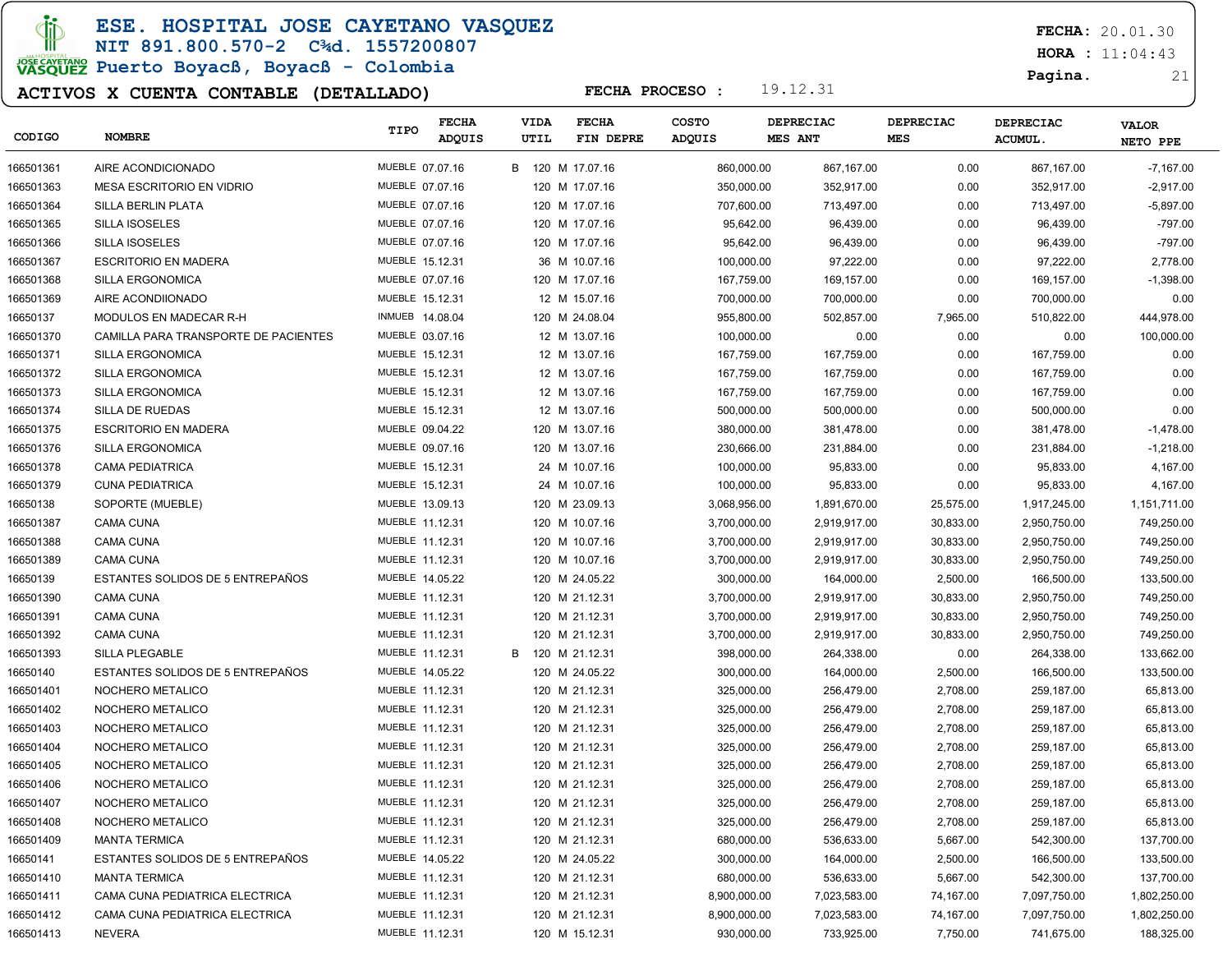ESE. HOSPITAL JOSE CAYETANO VASQUEZ

NIT 891.800.570-2 C¾d. 1557200807 JOSE CAVERANO<br>VASQUEZ Puerto Boyacß, Boyacß - Colombia

### ACTIVOS X CUENTA CONTABLE (DETALLADO)

FECHA: 20.01.30

 $HORA : 11:04:43$ 

Pagina. 22

| CODIGO    | <b>NOMBRE</b>                       | TIPO            | <b>FECHA</b><br>ADQUIS | VIDA<br>UTIL | <b>FECHA</b>   | FIN DEPRE | <b>COSTO</b><br>ADQUIS | <b>DEPRECIAC</b><br>MES ANT | <b>DEPRECIAC</b><br>MES | <b>DEPRECIAC</b><br>ACUMUL. | <b>VALOR</b><br>NETO PPE |
|-----------|-------------------------------------|-----------------|------------------------|--------------|----------------|-----------|------------------------|-----------------------------|-------------------------|-----------------------------|--------------------------|
| 166501414 | CARRO PARA MEDICAMENTOS             | MUEBLE 11.12.31 |                        |              | 120 M 15.12.31 |           | 1,500,000.00           | 1,183,750.00                | 12,500.00               | 1,196,250.00                | 303,750.00               |
| 166501415 | CARRO DE PARO PEDIATRICO            | MUEBLE 11.12.31 |                        |              | 120 M 15.12.31 |           | 2,900,000.00           | 2,288,583.00                | 24,167.00               | 2,312,750.00                | 587,250.00               |
| 166501416 | CARRO PARA ROPA LIMPIA              | MUEBLE 11.12.31 |                        |              | 120 M 15.12.31 |           | 2,500,000.00           | 1,972,917.00                | 20,833.00               | 1,993,750.00                | 506,250.00               |
| 166501417 | SILLA DE RUEDAS                     | MUEBLE 14.10.31 |                        |              | 120 M 24.10.31 |           | 500,000.00             | 250,833.00                  | 4,167.00                | 255,000.00                  | 245,000.00               |
| 16650142  | ESTANTES SOLIDOS DE 5 ENTREPAÑOS    | MUEBLE 15.03.26 |                        |              | 120 M 25.03.26 |           | 300,000.00             | 138,333.00                  | 2,500.00                | 140,833.00                  | 159,167.00               |
| 166501420 | <b>MESA PARA COMPUTADOR</b>         | MUEBLE 15.12.31 |                        |              | 24 M 10.10.31  |           | 50,000.00              | 47,917.00                   | 0.00                    | 47,917.00                   | 2,083.00                 |
| 166501421 | <b>ESCRITORIO METALICO</b>          | MUEBLE 15.12.31 |                        |              | 36 M 10.10.31  |           | 100,000.00             | 97,222.00                   | 0.00                    | 97,222.00                   | 2,778.00                 |
| 166501422 | ARCHIVADOR DE CUATRO GAVETAS        | MUEBLE 15.12.31 |                        |              | 36 M 15.10.31  |           | 200,000.00             | 194,445.00                  | 0.00                    | 194,445.00                  | 5,555.00                 |
| 166501423 | ARCHIVADOR DE CUATRO GAVETAS        | MUEBLE 15.12.31 |                        |              | 36 M 15.10.31  |           | 200,000.00             | 194,445.00                  | 0.00                    | 194,445.00                  | 5,555.00                 |
| 166501424 | <b>ESCRITORIO EN MADERA</b>         | MUEBLE 15.12.31 |                        |              | 36 M 10.10.31  |           | 100,000.00             | 97,222.00                   | 0.00                    | 97,222.00                   | 2,778.00                 |
| 166501425 | <b>ESCRITORIO EN MADERA</b>         | MUEBLE 15.12.31 |                        |              | 24 M 10.10.31  |           | 50,000.00              | 47,917.00                   | 0.00                    | 47,917.00                   | 2,083.00                 |
| 166501426 | <b>ESCRITORIO EN MADERA</b>         | MUEBLE 15.12.31 |                        |              | 24 M 10.10.31  |           | 50,000.00              | 47,917.00                   | 0.00                    | 47,917.00                   | 2,083.00                 |
| 166501427 | ARCHIVADOR DE 4 GAVETAS             | MUEBLE 15.12.31 |                        |              | 12 M 10.10.31  |           | 50,000.00              | 50,000.00                   | 0.00                    | 50,000.00                   | 0.00                     |
| 166501428 | ARCHIVADOR DE 4 GAVETAS             | MUEBLE 15.12.31 |                        |              | 12 M 10.10.31  |           | 50,000.00              | 50,000.00                   | 0.00                    | 50,000.00                   | 0.00                     |
| 166501429 | AIRE ACONDICIONADO                  | MUEBLE 09.03.28 |                        |              | 120 M 10.10.31 |           | 789,999.00             | 791,974.00                  | 0.00                    | 791,974.00                  | $-1,975.00$              |
| 16650143  | ESTANTES SOLIDOS DE 5 ENTREPAÑOS    | MUEBLE 15.03.26 |                        |              | 120 M 25.03.26 |           | 300,000.00             | 138,333.00                  | 2,500.00                | 140,833.00                  | 159,167.00               |
| 166501430 | SILLA ERGONOMICA                    | MUEBLE 12.06.04 |                        |              | 120 M 22.06.04 |           | 214,600.00             | 160,056.00                  | 1,788.00                | 161,844.00                  | 52,756.00                |
| 166501431 | SILLA ERGONOMICA TIPO SECRETARIA    | MUEBLE 10.08.08 |                        |              | 120 M 20.08.08 |           | 249,682.00             | 232,412.00                  | 2,081.00                | 234,493.00                  | 15,189.00                |
| 166501432 | SILLA ERGONOMICA                    | MUEBLE 10.08.08 |                        |              | 120 M 20.08.08 |           | 167,759.00             | 156,156.00                  | 1,398.00                | 157,554.00                  | 10,205.00                |
| 16650144  | <b>MESA</b>                         | MUEBLE 15.02.11 |                        |              | 120 M 25.02.11 |           | 395,000.00             | 186,857.00                  | 3,292.00                | 190,149.00                  | 204,851.00               |
| 166501440 | TANDEN TAPIZADO DE 4 PUESTOS        | MUEBLE 09.08.08 |                        | В            | 120 M 19.08.08 |           | 388,600.00             | 391,406.00                  | 0.00                    | 391,406.00                  | $-2,806.00$              |
| 166501441 | TANDEN TAPIZADO DE 4 PUESTOS        | MUEBLE 09.08.08 |                        | B            | 120 M 19.08.08 |           | 388,600.00             | 388,600.00                  | 0.00                    | 388,600.00                  | 0.00                     |
| 166501442 | TANDEN TAPIZADO DE 4 PUESTOS        | MUEBLE 09.08.08 |                        | B            | 120 M 19.08.08 |           | 388,600.00             | 391,406.00                  | 0.00                    | 391,406.00                  | $-2,806.00$              |
| 166501443 | TANDEN TAPIZADO DE 4 PUESTOS        | MUEBLE 09.08.08 |                        | B            | 120 M 19.08.08 |           | 388,600.00             | 391,406.00                  | 0.00                    | 391,406.00                  | $-2,806.00$              |
| 166501444 | TANDEN TAPIZADO DE 4 PUESTOS        | MUEBLE 09.08.08 |                        | B            | 120 M 19.08.08 |           | 388,600.00             | 391,406.00                  | 0.00                    | 391,406.00                  | $-2,806.00$              |
| 166501445 | TANDEN TAPIZADO DE 4 PUESTOS        | MUEBLE 09.08.08 |                        |              | 120 M 19.08.08 |           | 388,600.00             | 391,406.00                  | 0.00                    | 391,406.00                  | $-2,806.00$              |
| 166501446 | TANDEN TAPIZADO DE 4 PUESTOS        | MUEBLE 09.08.08 |                        |              | 120 M 19.08.08 |           | 388,600.00             | 391,406.00                  | 0.00                    | 391,406.00                  | $-2,806.00$              |
| 166501447 | <b>TANDEN TAPIZADO DE 4 PUESTOS</b> | MUEBLE 09.08.08 |                        |              | 120 M 19.08.08 |           | 388,600.00             | 391,406.00                  | 0.00                    | 391,406.00                  | $-2,806.00$              |
| 166501448 | TANDEN TAPIZADO DE 4 PUESTOS        | MUEBLE 09.08.08 |                        |              | 120 M 19.08.08 |           | 388,600.00             | 391,406.00                  | 0.00                    | 391,406.00                  | $-2,806.00$              |
| 166501449 | TANDEN TAPIZADO DE 4 PUESTOS        | MUEBLE 09.08.08 |                        |              | 120 M 19.08.08 |           | 388,600.00             | 391,406.00                  | 0.00                    | 391,406.00                  | $-2,806.00$              |
| 16650145  | MESA                                | MUEBLE 15.02.11 |                        |              | 120 M 25.02.11 |           | 395,000.00             | 186,857.00                  | 3,292.00                | 190,149.00                  | 204,851.00               |
| 166501450 | TANDEN TAPIZADO DE 4 PUESTOS        | MUEBLE 09.08.08 |                        |              | 120 M 19.08.08 |           | 388,600.00             | 391,406.00                  | 0.00                    | 391,406.00                  | $-2,806.00$              |
| 166501451 | <b>TANDEN TAPIZADO DE 4 PUESTOS</b> | MUEBLE 09.08.08 |                        |              | 120 M 19.08.08 |           | 388,600.00             | 391,406.00                  | 0.00                    | 391,406.00                  | $-2,806.00$              |
| 166501452 | TANDEN TAPIZADO DE 4 PUESTOS        | MUEBLE 09.08.08 |                        |              | 120 M 19.08.08 |           | 388,600.00             | 391,406.00                  | 0.00                    | 391,406.00                  | $-2,806.00$              |
| 166501453 | <b>SILLA FIJA</b>                   | MUEBLE 09.08.08 |                        |              | 120 M 19.08.08 |           | 95,642.00              | 96,333.00                   | 0.00                    | 96,333.00                   | $-691.00$                |
| 166501454 | <b>SILLA FIJA</b>                   | MUEBLE 09.08.08 |                        |              | 120 M 19.08.08 |           | 95,642.00              | 96,333.00                   | 0.00                    | 96,333.00                   | -691.00                  |
| 166501455 | SILLA FIJA                          | MUEBLE 09.08.08 |                        |              | 120 M 19.08.08 |           | 95,642.00              | 96,333.00                   | 0.00                    | 96,333.00                   | -691.00                  |
| 166501456 | SILLA FIJA                          | MUEBLE 09.08.08 |                        |              | 120 M 19.08.08 |           | 95,642.00              | 96,333.00                   | 0.00                    | 96,333.00                   | $-691.00$                |
| 166501457 | SILLA FIJA                          | MUEBLE 09.08.08 |                        |              | 120 M 19.08.08 |           | 95,642.00              | 96,333.00                   | 0.00                    | 96,333.00                   | $-691.00$                |
| 166501458 | SILLA FIJA                          | MUEBLE 09.08.08 |                        |              | 120 M 19.08.08 |           | 95,642.00              | 96,333.00                   | 0.00                    | 96,333.00                   | $-691.00$                |
| 166501459 | <b>SILLA FIJA</b>                   | MUEBLE 09.08.08 |                        |              | 120 M 19.08.08 |           | 95,642.00              | 96,333.00                   | 0.00                    | 96,333.00                   | $-691.00$                |
| 16650146  | <b>ESCRITORIO DE 5 GAVETAS</b>      | MUEBLE 15.12.31 |                        |              | 36 M 10.02.11  |           | 200,000.00             | 194,445.00                  | 0.00                    | 194,445.00                  | 5,555.00                 |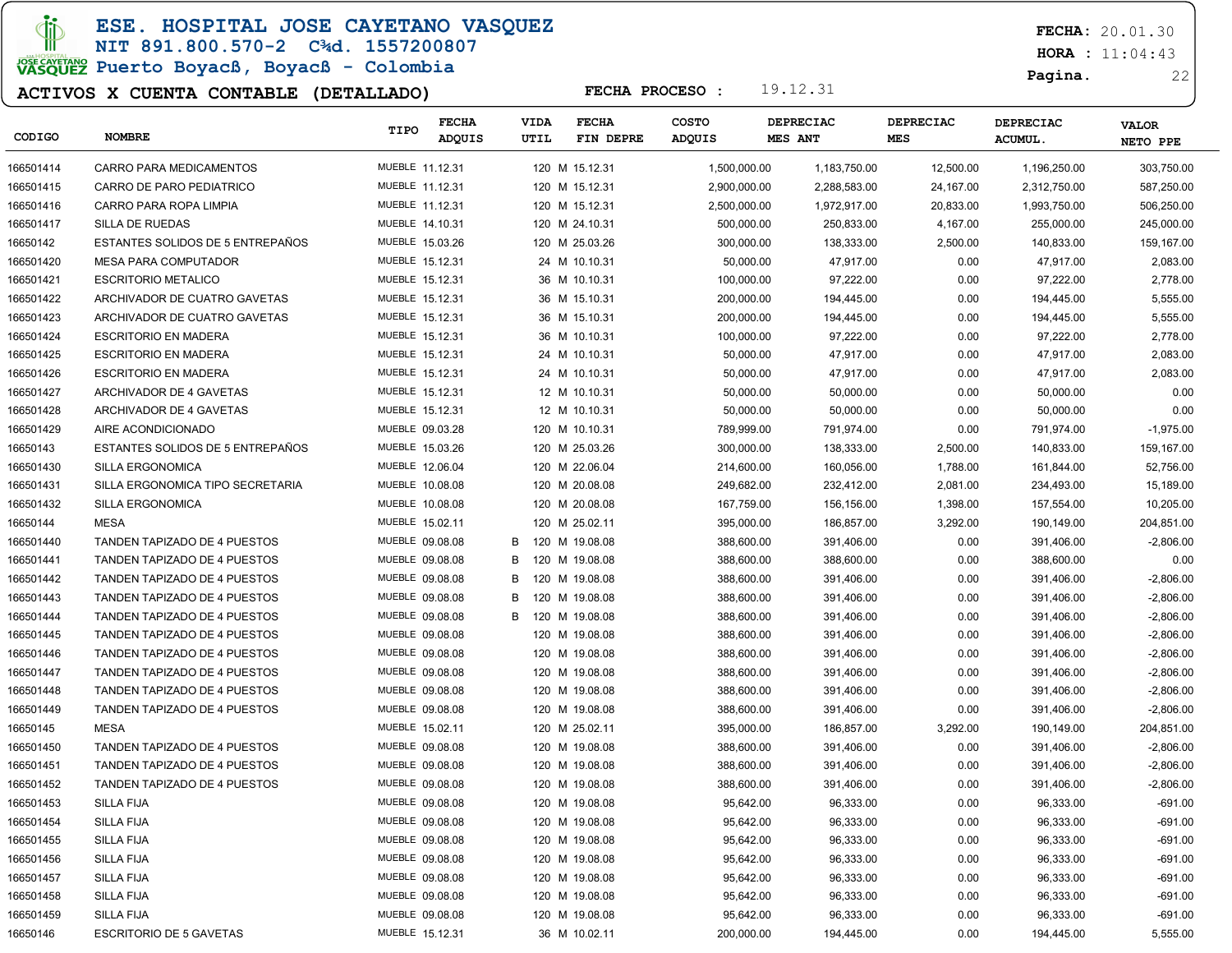ESE. HOSPITAL JOSE CAYETANO VASQUEZ

#### NIT 891.800.570-2 C¾d. 1557200807

# JOSE CAVERANO<br>VASQUEZ Puerto Boyacß, Boyacß - Colombia

### ACTIVOS X CUENTA CONTABLE (DETALLADO)

FECHA: 20.01.30

 $HORA : 11:04:43$ 

#### Pagina. 23

| CODIGO    | <b>NOMBRE</b>                    | TIPO            | <b>FECHA</b><br>ADQUIS |   | <b>VIDA</b><br>UTIL | <b>FECHA</b><br>FIN DEPRE | <b>COSTO</b><br><b>ADQUIS</b> | <b>DEPRECIAC</b><br>MES ANT | DEPRECIAC<br><b>MES</b> | <b>DEPRECIAC</b><br>ACUMUL. | <b>VALOR</b>   |
|-----------|----------------------------------|-----------------|------------------------|---|---------------------|---------------------------|-------------------------------|-----------------------------|-------------------------|-----------------------------|----------------|
|           |                                  |                 |                        |   |                     |                           |                               |                             |                         |                             | NETO PPE       |
| 166501460 | <b>SILLA FIJA</b>                | MUEBLE 09.08.08 |                        |   |                     | 120 M 19.08.08            | 95,642.00                     | 96,333.00                   | 0.00                    | 96,333.00                   | $-691.00$      |
| 166501461 | <b>SILLA FIJA</b>                | MUEBLE 09.08.08 |                        |   |                     | 120 M 19.08.08            | 95,642.00                     | 96,333.00                   | 0.00                    | 96,333.00                   | $-691.00$      |
| 166501463 | <b>SILLA FIJA</b>                | MUEBLE 09.08.08 |                        |   |                     | 120 M 19.08.08            | 95,642.00                     | 96,333.00                   | 0.00                    | 96,333.00                   | $-691.00$      |
| 166501464 | <b>SILLA FIJA</b>                | MUEBLE 09.08.08 |                        |   |                     | 120 M 19.08.08            | 95,642.00                     | 96,333.00                   | 0.00                    | 96,333.00                   | $-691.00$      |
| 166501465 | <b>SILLA FIJA</b>                | MUEBLE 09.08.08 |                        |   |                     | 120 M 19.08.08            | 95,642.00                     | 96,333.00                   | 0.00                    | 96,333.00                   | $-691.00$      |
| 166501466 | <b>SILLA FIJA</b>                | MUEBLE 09.08.08 |                        |   |                     | 120 M 19.08.08            | 95,642.00                     | 96,333.00                   | 0.00                    | 96,333.00                   | $-691.00$      |
| 166501467 | <b>SILLA FIJA</b>                | MUEBLE 09.08.08 |                        |   |                     | 120 M 19.08.08            | 95,642.00                     | 96,333.00                   | 0.00                    | 96,333.00                   | $-691.00$      |
| 166501468 | <b>SILLA FIJA</b>                | MUEBLE 09.08.08 |                        |   |                     | 120 M 19.08.08            | 95,642.00                     | 96,333.00                   | 0.00                    | 96,333.00                   | $-691.00$      |
| 166501469 | SILLA ERGONOMICA SECRETARIAL     | MUEBLE 09.08.08 |                        | B |                     | 120 M 19.08.08            | 249,682.00                    | 226,517.00                  | 0.00                    | 226,517.00                  | 23,165.00      |
| 16650147  | MESA DE MADERA PARA CONFERENCIAS | MUEBLE 15.12.31 |                        |   |                     | 36 M 10.02.11             | 500,000.00                    | 486,111.00                  | 0.00                    | 486,111.00                  | 13,889.00      |
| 166501470 | SILLA ERGONOMICA SECRETARIAL     | MUEBLE 09.08.08 |                        | B |                     | 120 M 19.08.08            | 249,682.00                    | 226,517.00                  | 0.00                    | 226,517.00                  | 23,165.00      |
| 166501471 | SILLA ERGONOMICA SECRETARIAL     | MUEBLE 09.08.08 |                        | B |                     | 120 M 19.08.08            | 249,682.00                    | 226,517.00                  | 0.00                    | 226,517.00                  | 23,165.00      |
| 166501472 | SILLA ERGONOMICA SECRETARIAL     | MUEBLE 09.08.08 |                        | B |                     | 120 M 19.08.08            | 249,682.00                    | 226,517.00                  | 0.00                    | 226,517.00                  | 23,165.00      |
| 166501473 | SILLA ERGONOMICA SECRETARIAL     | MUEBLE 09.08.08 |                        | B |                     | 120 M 19.08.08            | 249,682.00                    | 226,517.00                  | 0.00                    | 226,517.00                  | 23,165.00      |
| 166501474 | SILLA ERGONOMICA SECRETARIAL     | MUEBLE 09.08.08 |                        | B |                     | 120 M 19.08.08            | 249,682.00                    | 226,517.00                  | 0.00                    | 226,517.00                  | 23,165.00      |
| 166501475 | SILLA ERGONOMICA SECRETARIAL     | MUEBLE 09.08.08 |                        | B |                     | 120 M 19.08.08            | 249,682.00                    | 226,517.00                  | 0.00                    | 226,517.00                  | 23,165.00      |
| 166501476 | SILLA ERGONOMICA SECRETARIAL     | MUEBLE 09.08.08 |                        | B |                     | 120 M 19.08.08            | 249,682.00                    | 226,517.00                  | 0.00                    | 226,517.00                  | 23,165.00      |
| 166501477 | SILLA ERGONOMICA SECRETARIAL     | MUEBLE 09.08.08 |                        | B |                     | 120 M 19.08.08            | 249,682.00                    | 226,517.00                  | 0.00                    | 226,517.00                  | 23,165.00      |
| 166501478 | SILLA ERGONOMICA SECRETARIAL     | MUEBLE 09.08.08 |                        | B |                     | 120 M 19.08.08            | 249,682.00                    | 226,517.00                  | 0.00                    | 226,517.00                  | 23,165.00      |
| 166501479 | SILLA ERGONOMICA SECRETARIAL     | MUEBLE 09.08.08 |                        | B |                     | 120 M 19.08.08            | 249,682.00                    | 226,517.00                  | 0.00                    | 226,517.00                  | 23,165.00      |
| 166501480 | SILLA ERGONOMICA SECRETARIAL     | MUEBLE 09.08.08 |                        | B |                     | 120 M 19.08.08            | 249,682.00                    | 226,517.00                  | 0.00                    | 226,517.00                  | 23,165.00      |
| 166501481 | SILLA ERGONOMICA SECRETARIAL     | MUEBLE 09.08.08 |                        | B |                     | 120 M 19.08.08            | 249,682.00                    | 226,517.00                  | 0.00                    | 226,517.00                  | 23,165.00      |
| 166501482 | SILLA ERGONOMICA SECRETARIAL     | MUEBLE 09.08.08 |                        | B |                     | 120 M 19.08.08            | 249,682.00                    | 251,485.00                  | 0.00                    | 251,485.00                  | $-1,803.00$    |
| 166501483 | SILLA ERGONOMICA SECRETARIAL     | MUEBLE 09.08.08 |                        | B |                     | 120 M 19.08.08            | 249,682.00                    | 251,485.00                  | 0.00                    | 251,485.00                  | $-1,803.00$    |
| 166501484 | SILLA ERGONOMICA SECRETARIAL     | MUEBLE 09.08.08 |                        |   |                     | 120 M 19.08.08            | 249,682.00                    | 251,485.00                  | 0.00                    | 251,485.00                  | $-1,803.00$    |
| 166501485 | SILLA ERGONOMICA SECRETARIAL     | MUEBLE 09.08.08 |                        |   |                     | 120 M 19.08.08            | 249,682.00                    | 251,485.00                  | 0.00                    | 251,485.00                  | $-1,803.00$    |
| 166501486 | SILLA ERGONOMICA SECRETARIAL     | MUEBLE 09.08.08 |                        |   |                     | 120 M 19.08.08            | 249,682.00                    | 251,485.00                  | 0.00                    | 251,485.00                  | $-1,803.00$    |
| 166501487 | SILLA ERGONOMICA SECRETARIAL     | MUEBLE 09.08.08 |                        |   |                     | 120 M 19.08.08            | 249,682.00                    | 251,485.00                  | 0.00                    | 251,485.00                  | $-1,803.00$    |
| 166501488 | SILLA ERGONOMICA SECRETARIAL     | MUEBLE 09.08.08 |                        |   |                     | 120 M 19.08.08            | 249,682.00                    | 251,485.00                  | 0.00                    | 251,485.00                  | $-1,803.00$    |
| 166501489 | <b>MESA DE VIDRIO</b>            | MUEBLE 09.08.08 |                        |   |                     | 120 M 19.08.08            | 350,000.00                    | 352,528.00                  | 0.00                    | 352,528.00                  | $-2,528.00$    |
| 166501490 | <b>MESA DE VIDRIO</b>            | MUEBLE 09.08.08 |                        |   |                     | 120 M 19.08.08            | 350,000.00                    | 352,528.00                  | 0.00                    | 352,528.00                  | $-2,528.00$    |
| 166501491 | <b>MESA DE VIDRIO</b>            | MUEBLE 09.08.08 |                        |   |                     | 120 M 19.08.08            | 350,000.00                    | 352,528.00                  | 0.00                    | 352,528.00                  | $-2,528.00$    |
| 166501492 | <b>MESA DE VIDRIO</b>            | MUEBLE 09.08.08 |                        |   |                     | 120 M 19.08.08            | 350,000.00                    | 352,528.00                  | 0.00                    | 352,528.00                  | $-2,528.00$    |
| 166501493 | <b>MESA DE VIDRIO</b>            | MUEBLE 09.08.08 |                        |   |                     | 120 M 19.08.08            | 350,000.00                    | 352,528.00                  | 0.00                    | 352,528.00                  | $-2,528.00$    |
| 166501494 | <b>MESA DE VIDRIO</b>            | MUEBLE 09.08.08 |                        |   |                     | 120 M 19.08.08            | 350,000.00                    | 352,528.00                  | 0.00                    | 352,528.00                  | $-2,528.00$    |
| 166501495 | <b>MESA DE VIDRIO</b>            | MUEBLE 09.08.08 |                        |   |                     | 120 M 19.08.08            | 350,000.00                    | 352,528.00                  | 0.00                    | 352,528.00                  | $-2,528.00$    |
| 166501496 | <b>EXTINTOR</b>                  | MUEBLE 09.08.08 |                        |   |                     | 120 M 19.08.08            | 57,100.00                     | 57,512.00                   | 0.00                    | 57,512.00                   | $-412.00$      |
| 166501497 | <b>EXTINTOR</b>                  | MUEBLE 09.08.08 |                        |   |                     | 120 M 19.08.08            | 57,100.00                     | 57,512.00                   | 0.00                    | 57,512.00                   | $-412.00$      |
| 166501498 | MOSTRADOR EN ALUMINIO            | MUEBLE 09.08.08 |                        |   |                     | 120 M 19.08.08            | 879,999.00                    | 886,355.00                  | 0.00                    | 886,355.00                  | $-6,356.00$    |
| 166501499 | AIRE ACONDICIONADO               | MUEBLE 14.08.08 |                        |   |                     | 120 M 24.08.08            | 8,900,000.00                  | 4,672,500.00                | 74,167.00               | 4,746,667.00                | 4, 153, 333.00 |
| 166501500 | AIRE ACONDICIONADO               | MUEBLE 14.08.08 |                        |   |                     | 120 M 24.08.08            | 2,350,000.00                  | 1,233,750.00                | 19,583.00               | 1,253,333.00                | 1,096,667.00   |
| 166501501 | SILLA DE RUEDAS                  | MUEBLE 14.08.08 |                        |   |                     | 120 M 24.08.08            | 500,000.00                    | 262,500.00                  | 4,167.00                | 266,667.00                  | 233,333.00     |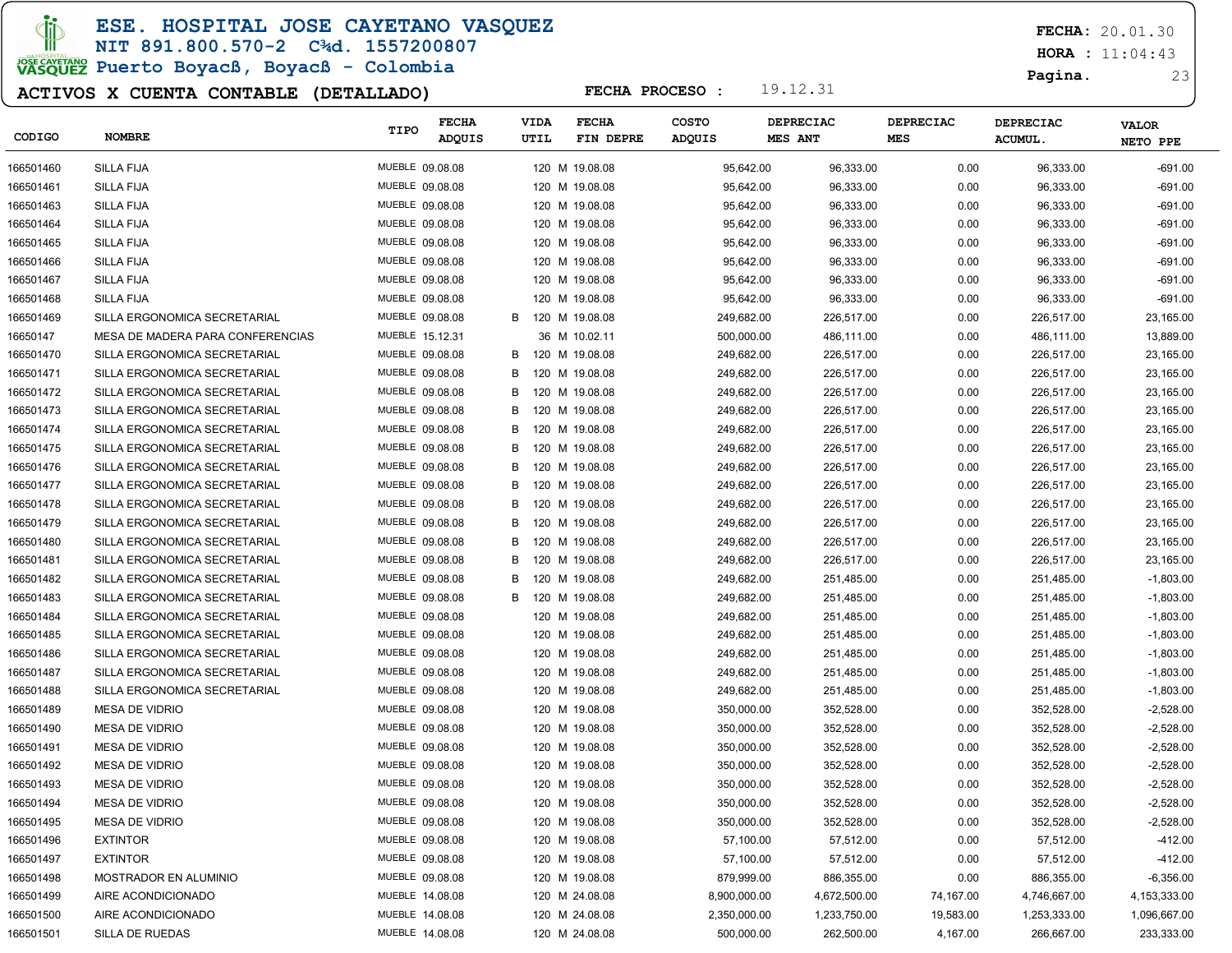ESE. HOSPITAL JOSE CAYETANO VASQUEZ

# NIT 891.800.570-2 C¾d. 1557200807

JOSE CAVERANO<br>VASQUEZ Puerto Boyacß, Boyacß - Colombia

### ACTIVOS X CUENTA CONTABLE (DETALLADO)

FECHA: 20.01.30

 $HORA : 11:04:43$ 

Pagina. 24

|           |                                           | TIPO            | <b>FECHA</b> | <b>VIDA</b> | <b>FECHA</b>   | <b>COSTO</b>  | DEPRECIAC     | DEPRECIAC  | DEPRECIAC     | <b>VALOR</b> |
|-----------|-------------------------------------------|-----------------|--------------|-------------|----------------|---------------|---------------|------------|---------------|--------------|
| CODIGO    | <b>NOMBRE</b>                             |                 | ADQUIS       | UTIL        | FIN DEPRE      | <b>ADQUIS</b> | MES ANT       | <b>MES</b> | <b>ACUMUL</b> | NETO PPE     |
| 166501502 | SILLA DE RUEDAS                           | MUEBLE 14.08.08 |              |             | 120 M 24.08.08 | 500,000.00    | 262,500.00    | 4,167.00   | 266,667.00    | 233,333.00   |
| 166501503 | SILLA DE RUEDAS                           | MUEBLE 14.08.08 |              |             | 120 M 24.08.08 | 500,000.00    | 262,500.00    | 4,167.00   | 266,667.00    | 233,333.00   |
| 166501504 | SILLA DE RUEDAS                           | MUEBLE 14.08.08 |              |             | 120 M 24.08.08 | 500,000.00    | 262,500.00    | 4,167.00   | 266,667.00    | 233,333.00   |
| 166501505 | CAMA DE LEVANTE                           | MUEBLE 07.08.08 |              |             | 120 M 17.08.08 | 1,832,000.00  | 1,850,829.00  | 0.00       | 1,850,829.00  | $-18,829.00$ |
| 166501506 | CAMA DE LEVANTE                           | MUEBLE 07.08.08 |              |             | 120 M 17.08.08 | 1,832,000.00  | 1,850,829.00  | 0.00       | 1,850,829.00  | $-18,829.00$ |
| 166501507 | CAMA DE LEVANTE                           | MUEBLE 07.08.08 |              |             | 120 M 17.08.08 | 1,832,000.00  | 1,850,829.00  | 0.00       | 1,850,829.00  | $-18,829.00$ |
| 166501508 | <b>SILLA DE RUEDAS</b>                    | MUEBLE 07.06.20 |              |             | 120 M 17.06.20 | 540,000.00    | 548,400.00    | 0.00       | 548,400.00    | $-8,400.00$  |
| 166501509 | AIRE ACONDICIONADO                        | MUEBLE 11.05.26 |              |             | 120 M 21.05.26 | 1,368,800.00  | 1,163,480.00  | 11,407.00  | 1,174,887.00  | 193,913.00   |
| 166501510 | AIRE ACONDICIONADO                        | MUEBLE 11.05.26 |              |             | 120 M 21.05.26 | 1,368,800.00  | 1,163,480.00  | 11,407.00  | 1,174,887.00  | 193,913.00   |
| 166501511 | AIRE ACONDICIONADO                        | MUEBLE 11.05.26 |              |             | 120 M 21.05.26 | 1,368,800.00  | 1,163,480.00  | 11,407.00  | 1,174,887.00  | 193,913.00   |
| 166501512 | CUADRO DE DIVISIONES EN ALTURA DE 1 METRO | MUEBLE 05.05.26 |              |             | 120 M 15.05.26 | 5,120,450.00  | 5,120,450.00  | 0.00       | 5,120,450.00  | 0.00         |
| 166501513 | COMPLEJO HABITACIONAL                     | MUEBLE 11.05.26 |              |             | 120 M 21.05.26 | 4,202,680.00  | 3,572,278.00  | 35,022.00  | 3,607,300.00  | 595,380.00   |
| 166501514 | COMPLEJO HABITACIONAL                     | MUEBLE 11.05.26 |              |             | 120 M 21.05.26 | 4,202,680.00  | 3,572,278.00  | 35,022.00  | 3,607,300.00  | 595,380.00   |
| 166501515 | COMPLEJO HABITACIONAL                     | MUEBLE 11.05.26 |              |             | 120 M 21.05.26 | 4,202,680.00  | 3,572,278.00  | 35,022.00  | 3,607,300.00  | 595,380.00   |
| 166501516 | COMPLEJO HABITACIONAL                     | MUEBLE 11.05.26 |              |             | 120 M 21.05.26 | 4,202,680.00  | 3,572,278.00  | 35,022.00  | 3,607,300.00  | 595,380.00   |
| 166501517 | COMPLEJO HABITACIONAL                     | MUEBLE 11.05.26 |              |             | 120 M 21.05.26 | 4,202,680.00  | 3,572,278.00  | 35,022.00  | 3,607,300.00  | 595,380.00   |
| 166501518 | CAMILLA DE RECUPERACION                   | MUEBLE 08.05.26 |              |             | 120 M 18.05.26 | 1,606,600.00  | 1,613,294.00  | 0.00       | 1,613,294.00  | $-6,694.00$  |
| 166501519 | CAMILLA DE RECUPERACION                   | MUEBLE 08.05.26 |              |             | 120 M 18.05.26 | 1,606,600.00  | 1,613,294.00  | 0.00       | 1,613,294.00  | $-6,694.00$  |
| 166501520 | CAMILLA DE RECUPERACION                   | MUEBLE 08.05.26 |              |             | 120 M 18.05.26 | 1,606,600.00  | 1,613,294.00  | 0.00       | 1,613,294.00  | $-6,694.00$  |
| 166501521 | COMPLEJO HABITACIONAL                     | MUEBLE 11.05.26 |              |             | 120 M 21.05.26 | 4,202,680.00  | 3,572,278.00  | 35,022.00  | 3,607,300.00  | 595,380.00   |
| 166501522 | COMPLEJO HABITACIONAL                     | MUEBLE 11.05.26 |              |             | 120 M 21.05.26 | 4,202,680.00  | 3,572,278.00  | 35,022.00  | 3,607,300.00  | 595,380.00   |
| 166501523 | COMPLEJO HABITACIONAL                     | MUEBLE 11.05.26 |              |             | 120 M 21.05.26 | 4,202,680.00  | 3,572,278.00  | 35,022.00  | 3,607,300.00  | 595,380.00   |
| 166501524 | COMPLEJO HABITACIONAL                     | MUEBLE 11.05.26 |              |             | 120 M 21.05.26 | 4,202,680.00  | 3,572,278.00  | 35,022.00  | 3,607,300.00  | 595,380.00   |
| 166501525 | COMPLEJO HABITACIONAL                     | MUEBLE 11.05.26 |              |             | 120 M 21.05.26 | 4,202,680.00  | 3,572,278.00  | 35,022.00  | 3,607,300.00  | 595,380.00   |
| 166501526 | COMPLEJO HABITACIONAL                     | MUEBLE 11.05.26 |              |             | 120 M 21.05.26 | 4,202,680.00  | 3,572,278.00  | 35,022.00  | 3,607,300.00  | 595,380.00   |
| 166501527 | COMPLEJO HABITACIONAL                     | MUEBLE 11.05.26 |              |             | 120 M 21.05.26 | 4,202,680.00  | 3,572,278.00  | 35,022.00  | 3,607,300.00  | 595,380.00   |
| 166501528 | SILLA DE RUEDAS                           | MUEBLE 10.05.26 |              |             | 120 M 20.05.26 | 445,000.00    | 423,368.00    | 3,708.00   | 427,076.00    | 17,924.00    |
| 166501529 | SILLA DE RUEDAS                           | MUEBLE 10.05.26 |              |             | 120 M 20.05.26 | 445,000.00    | 423,368.00    | 3,708.00   | 427,076.00    | 17,924.00    |
| 166501530 | COMPLEJO HABITACIONAL                     | MUEBLE 11.05.26 |              |             | 120 M 21.05.26 | 4,202,680.00  | 3,572,278.00  | 35,022.00  | 3,607,300.00  | 595,380.00   |
| 166501531 | COMPLEJO HABITACIONAL                     | MUEBLE 11.05.26 |              |             | 120 M 21.05.26 | 4,202,680.00  | 3,572,278.00  | 35,022.00  | 3,607,300.00  | 595,380.00   |
| 166501532 | COMPLEJO HABITACIONAL                     | MUEBLE 11.05.26 |              |             | 120 M 21.05.26 | 4,202,680.00  | 3,572,278.00  | 35,022.00  | 3,607,300.00  | 595,380.00   |
| 166501533 | COMPLEJO HABITACIONAL                     | MUEBLE 11.05.26 |              |             | 120 M 21.05.26 | 4,202,680.00  | 3,572,278.00  | 35,022.00  | 3,607,300.00  | 595,380.00   |
| 166501534 | COMPLEJO HABITACIONAL                     | MUEBLE 11.05.26 |              |             | 120 M 21.05.26 | 4,202,680.00  | 3,572,278.00  | 35,022.00  | 3,607,300.00  | 595,380.00   |
| 166501535 | COMPLEJO HABITACIONAL                     | MUEBLE 11.05.26 |              |             | 120 M 21.05.26 | 4,202,680.00  | 3,572,278.00  | 35,022.00  | 3,607,300.00  | 595,380.00   |
| 166501536 | <b>MODULO DE FARMACIA</b>                 | MUEBLE 07.06.27 |              |             | 120 M 17.06.27 | 6,844,000.00  | 6,937,154.00  | 0.00       | 6,937,154.00  | $-93,154.00$ |
| 166501537 | CABINA DE FLUJO LAMINAR                   | MUEBLE 07.02.01 |              |             | 120 M 17.06.27 | 9,109,532.00  | 9,299,314.00  | 0.00       | 9,299,314.00  | -189,782.00  |
| 166501538 | CABINA DE FLUJO LAMINAR                   | MUEBLE 10.02.01 |              |             | 120 M 20.02.01 | 13,000,000.00 | 12,779,722.00 | 108,333.00 | 12,888,055.00 | 111,945.00   |
| 166501539 | <b>ESCRITORIO EN MADERA</b>               | MUEBLE 15.12.31 |              |             | 12 M 15.02.01  | 50,000.00     | 50,000.00     | 0.00       | 50,000.00     | 0.00         |
| 166501540 | SILLA ERGONOMICA NARANJA                  | MUEBLE 09.07.16 |              |             | 120 M 17.03.20 | 230,666.00    | 231,884.00    | 0.00       | 231,884.00    | $-1,218.00$  |
| 166501542 | VITRINA EN VIDRIO                         | MUEBLE 07.03.20 |              |             | 120 M 17.03.20 | 400,000.00    | 406,444.00    | 0.00       | 406,444.00    | $-6,444.00$  |
| 166501543 | MOSTRADOR EN ALUMINIO                     | MUEBLE 09.01.26 |              |             | 120 M 17.05.21 | 540,000.00    | 541,500.00    | 0.00       | 541,500.00    | $-1,500.00$  |
| 166501544 | <b>NEVERA</b>                             | MUEBLE 07.05.21 |              |             | 120 M 17.05.21 | 687,931.00    | 698,632.00    | 0.00       | 698,632.00    | $-10,701.00$ |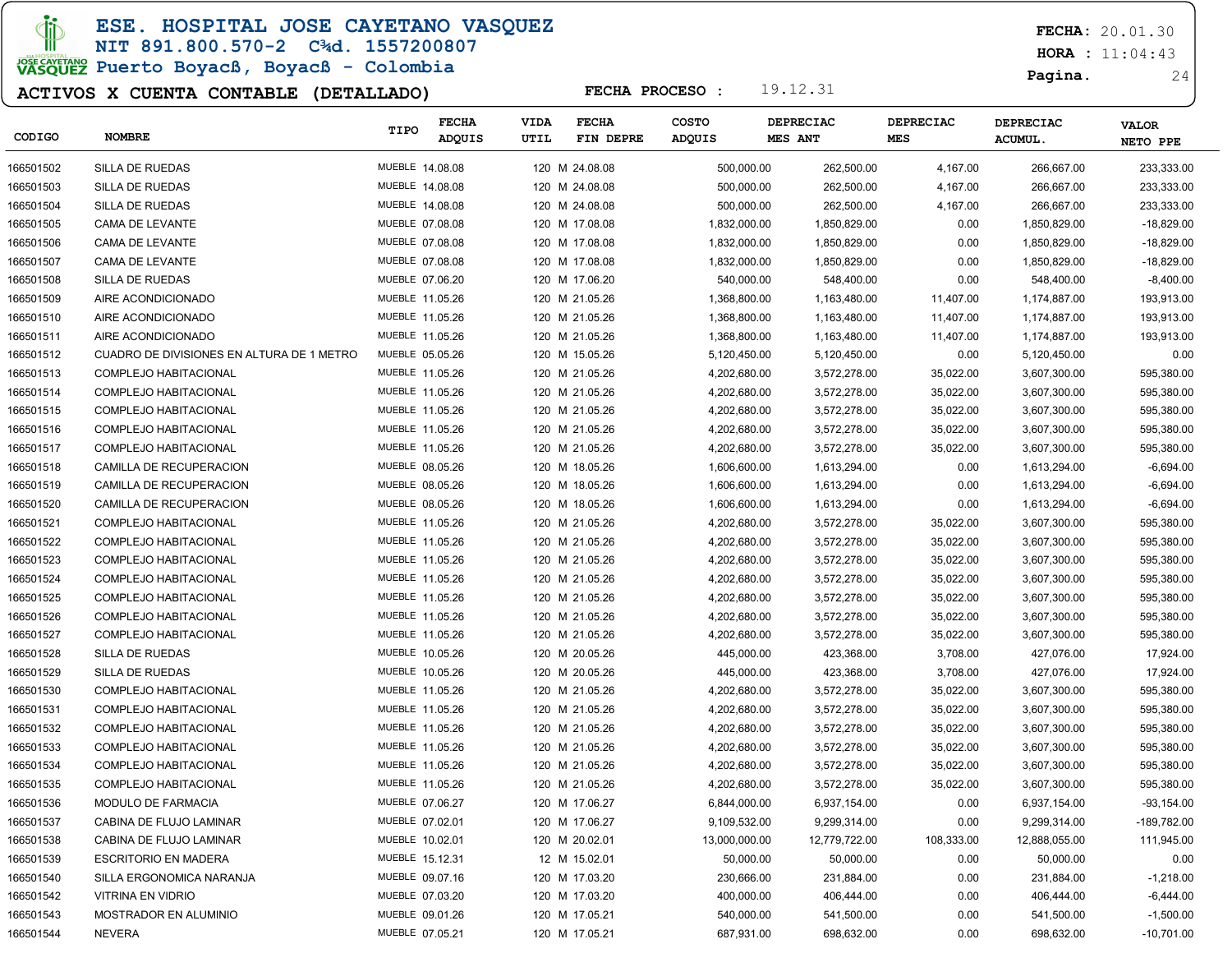ESE. HOSPITAL JOSE CAYETANO VASQUEZ

### NIT 891.800.570-2 C¾d. 1557200807 JOSE CAVERANO<br>VASQUEZ Puerto Boyacß, Boyacß - Colombia

### ACTIVOS X CUENTA CONTABLE (DETALLADO)

FECHA: 20.01.30

 $HORA : 11:04:43$ 

Pagina. 25

| CODIGO    | <b>NOMBRE</b>                        | TIPO            | <b>FECHA</b><br><b>ADQUIS</b> |   | <b>VIDA</b><br>UTIL | <b>FECHA</b><br>FIN DEPRE | COSTO<br>ADQUIS | DEPRECIAC<br>MES ANT | DEPRECIAC<br><b>MES</b> | <b>DEPRECIAC</b><br><b>ACUMUL.</b> | <b>VALOR</b><br>NETO PPE |
|-----------|--------------------------------------|-----------------|-------------------------------|---|---------------------|---------------------------|-----------------|----------------------|-------------------------|------------------------------------|--------------------------|
| 166501545 | CONGELADOR VERTICAL                  | MUEBLE 10.06.21 |                               |   |                     | 120 M 20.06.21            | 6,496,000.00    | 6,133,307.00         | 54,133.00               | 6,187,440.00                       | 308,560.00               |
| 166501546 | MOSTRADOR EN ALUMINIO                | MUEBLE 09.01.26 |                               |   |                     | 120 M 15.05.21            | 879,999.00      | 882,444.00           | 0.00                    | 882,444.00                         | $-2,445.00$              |
| 166501547 | SILLA ERGONOMICA VERDE               | MUEBLE 12.06.04 |                               |   |                     | 120 M 22.06.04            | 214,600.00      | 160,056.00           | 1,788.00                | 161,844.00                         | 52,756.00                |
| 166501548 | AIRE ACONDICIONADO                   | MUEBLE 08.06.12 |                               | В |                     | 120 M 18.06.12            | 1,280,000.00    | 1,289,956.00         | 0.00                    | 1,289,956.00                       | $-9,956.00$              |
| 166501549 | <b>ESCRITORIO</b>                    | MUEBLE 08.06.12 |                               |   |                     | 120 M 18.06.12            | 280,000.00      | 282,178.00           | 0.00                    | 282,178.00                         | $-2,178.00$              |
| 166501550 | <b>ESCRITORIO</b>                    | MUEBLE 08.06.12 |                               |   |                     | 120 M 18.06.12            | 280,000.00      | 282,178.00           | 0.00                    | 282,178.00                         | $-2,178.00$              |
| 166501551 | CAMILLA                              | MUEBLE 10.05.26 |                               |   |                     | 120 M 20.05.26            | 1,276,000.00    | 1,213,972.00         | 10,633.00               | 1,224,605.00                       | 51,395.00                |
| 166501552 | ESTANTERIA PLASTICA                  | MUEBLE 11.05.19 |                               |   |                     | 120 M 21.05.19            | 2,486,863.00    | 2,118,669.00         | 20,724.00               | 2,139,393.00                       | 347,470.00               |
| 166501553 | AIRE ACONDICIONADO                   | MUEBLE 11.08.04 |                               | B |                     | 120 M 21.08.04            | 1,650,000.00    | 1,164,167.00         | 0.00                    | 1,164,167.00                       | 485,833.00               |
| 166501554 | ESTANTE X 6 ESTREPAÑOS               | MUEBLE 15.12.31 |                               |   |                     | 36 M 15.08.04             | 150,000.00      | 145,833.00           | 0.00                    | 145,833.00                         | 4,167.00                 |
| 166501555 | ESTANTE X 6 ESTREPAÑOS               | MUEBLE 15.12.31 |                               |   |                     | 36 M 15.08.04             | 150,000.00      | 145,833.00           | 0.00                    | 145,833.00                         | 4,167.00                 |
| 166501556 | ESTANTE X 6 ESTREPAÑOS               | MUEBLE 15.12.31 |                               |   |                     | 36 M 15.08.04             | 150,000.00      | 145,833.00           | 0.00                    | 145,833.00                         | 4,167.00                 |
| 166501557 | ESTANTE X 6 ESTREPAÑOS               | MUEBLE 15.12.31 |                               |   |                     | 36 M 15.08.04             | 150,000.00      | 145,833.00           | 0.00                    | 145,833.00                         | 4,167.00                 |
| 166501558 | ESTANTE X 6 ESTREPAÑOS               | MUEBLE 15.12.31 |                               |   |                     | 36 M 15.08.04             | 150,000.00      | 145,833.00           | 0.00                    | 145,833.00                         | 4,167.00                 |
| 166501559 | ESTANTE X 6 ESTREPAÑOS               | MUEBLE 15.12.31 |                               |   |                     | 36 M 15.08.04             | 150,000.00      | 145,833.00           | 0.00                    | 145,833.00                         | 4,167.00                 |
| 166501560 | ESTANTE X 6 ESTREPAÑOS               | MUEBLE 15.12.31 |                               |   |                     | 36 M 15.08.04             | 150,000.00      | 145,833.00           | 0.00                    | 145,833.00                         | 4,167.00                 |
| 166501561 | ESTANTE X 6 ESTREPAÑOS               | MUEBLE 15.12.31 |                               |   |                     | 36 M 15.08.04             | 150,000.00      | 145,833.00           | 0.00                    | 145,833.00                         | 4,167.00                 |
| 166501562 | ESTANTE X 6 ESTREPAÑOS               | MUEBLE 15.12.31 |                               |   |                     | 36 M 15.08.04             | 150,000.00      | 145,833.00           | 0.00                    | 145,833.00                         | 4,167.00                 |
| 166501563 | <b>MESA GINECOLOGICA</b>             | MUEBLE 10.05.26 |                               |   |                     | 120 M 20.05.26            | 585,000.00      | 556,563.00           | 4,875.00                | 561,438.00                         | 23,562.00                |
| 166501564 | ESTANTE X 6 ESTREPAÑOS               | MUEBLE 15.12.31 |                               |   |                     | 36 M 15.08.04             | 150,000.00      | 145,833.00           | 0.00                    | 145,833.00                         | 4,167.00                 |
| 166501565 | ESTANTE X 6 ESTREPAÑOS               | MUEBLE 15.12.31 |                               |   |                     | 36 M 15.08.04             | 150,000.00      | 145,833.00           | 0.00                    | 145,833.00                         | 4,167.00                 |
| 166501566 | <b>ESCALERILLA DE DOS PASOS</b>      | MUEBLE 10.05.26 |                               |   |                     | 120 M 20.05.26            | 133,400.00      | 126,915.00           | 1,112.00                | 128,027.00                         | 5,373.00                 |
| 166501567 | ESCALERILLA DE DOS PASOS             | MUEBLE 10.05.26 |                               |   |                     | 120 M 20.05.26            | 133,400.00      | 126,915.00           | 1,112.00                | 128,027.00                         | 5,373.00                 |
| 166501568 | CAMILLA RECUPERACION                 | MUEBLE 08.11.05 |                               |   |                     | 120 M 18.11.05            | 1,606,600.00    | 1,620,881.00         | 0.00                    | 1,620,881.00                       | $-14,281.00$             |
| 166501569 | CAMILLA RECUPERACION                 | MUEBLE 08.11.05 |                               |   |                     | 120 M 18.11.05            | 1,606,600.00    | 1,620,881.00         | 0.00                    | 1,620,881.00                       | $-14,281.00$             |
| 16650157  | JUEGO DE SALA X 4 PIEZAS             | MUEBLE 15.12.31 |                               |   |                     | 24 M 10.02.11             | 200,000.00      | 191,667.00           | 0.00                    | 191,667.00                         | 8,333.00                 |
| 166501570 | CAMILLA RECUPERACION                 | MUEBLE 08.11.05 |                               |   |                     | 120 M 18.11.05            | 1,606,600.00    | 1,620,881.00         | 0.00                    | 1,620,881.00                       | $-14,281.00$             |
| 166501571 | CAMILLA PARA TRANSPORTAR PACIENTES   | MUEBLE 08.11.05 |                               |   |                     | 120 M 18.11.05            | 574,200.00      | 579,304.00           | 0.00                    | 579,304.00                         | $-5,104.00$              |
| 166501572 | CAMILLA DE RECUPERACION QUIRURGICA   | MUEBLE 11.11.22 |                               |   |                     | 120 M 21.11.22            | 3,445,200.00    | 2,756,160.00         | 28,710.00               | 2,784,870.00                       | 660,330.00               |
| 166501573 | CAMILLA DE RECUPERACION QUIRURGICA   | MUEBLE 11.11.22 |                               |   |                     | 120 M 21.11.22            | 3,445,200.00    | 2,756,160.00         | 28,710.00               | 2,784,870.00                       | 660,330.00               |
| 166501574 | MESA SEMICURVA RIÑONERA              | MUEBLE 07.11.22 |                               |   |                     | 120 M 17.11.22            | 562,800.00      | 566,083.00           | 0.00                    | 566,083.00                         | $-3,283.00$              |
| 166501575 | <b>MESA CURACIONES</b>               | MUEBLE 08.11.05 |                               |   |                     | 120 M 18.11.05            | 562,600.00      | 567,601.00           | 0.00                    | 567,601.00                         | $-5,001.00$              |
| 166501576 | <b>MESA CURACIONES</b>               | MUEBLE 08.11.05 |                               |   |                     | 120 M 18.11.05            | 562,600.00      | 567,601.00           | 0.00                    | 567,601.00                         | $-5,001.00$              |
| 166501577 | <b>MESA CURACIONES</b>               | MUEBLE 08.11.05 |                               |   |                     | 120 M 18.11.05            | 562,600.00      | 567,601.00           | 0.00                    | 567,601.00                         | $-5,001.00$              |
| 166501578 | <b>MESA DE MAYO</b>                  | MUEBLE 08.11.05 |                               |   |                     | 120 M 18.11.05            | 299,860.00      | 302,525.00           | 0.00                    | 302,525.00                         | $-2,665.00$              |
| 166501579 | MESA DE MAYO                         | MUEBLE 08.11.05 |                               |   |                     | 120 M 18.11.05            | 299,860.00      | 302,525.00           | 0.00                    | 302,525.00                         | $-2,665.00$              |
| 16650158  | <b>ESCRITORIO EN MADERA</b>          | MUEBLE 15.12.31 |                               |   |                     | 24 M 10.02.11             | 100,000.00      | 95,833.00            | 0.00                    | 95,833.00                          | 4,167.00                 |
| 166501580 | CARRO PARA ELECTROBISTURI            | MUEBLE 08.11.05 |                               |   |                     | 120 M 18.11.05            | 795,180.00      | 802,248.00           | 0.00                    | 802,248.00                         | $-7,068.00$              |
| 166501581 | CARRO PARA ELECTROBISTURI            | MUEBLE 08.11.05 |                               |   |                     | 120 M 18.11.05            | 795,180.00      | 802,248.00           | 0.00                    | 802,248.00                         | $-7,068.00$              |
| 166501582 | SOPORTE PARA MONITOR MULTIPARAMETROS | MUEBLE 08.11.05 |                               | B |                     | 120 M 18.11.05            | 754,000.00      | 741,852.00           | 0.00                    | 741,852.00                         | 12,148.00                |
| 166501583 | SOPORTE PARA MONITOR MULTIPARAMETROS | MUEBLE 08.11.05 |                               | В |                     | 120 M 18.11.05            | 754,000.00      | 741,852.00           | 0.00                    | 741,852.00                         | 12,148.00                |
| 166501584 | MESA AUXILIAR EN ACERO               | MUEBLE 08.11.05 |                               |   |                     | 120 M 18.11.05            | 228,752.00      | 230,785.00           | 0.00                    | 230,785.00                         | $-2,033.00$              |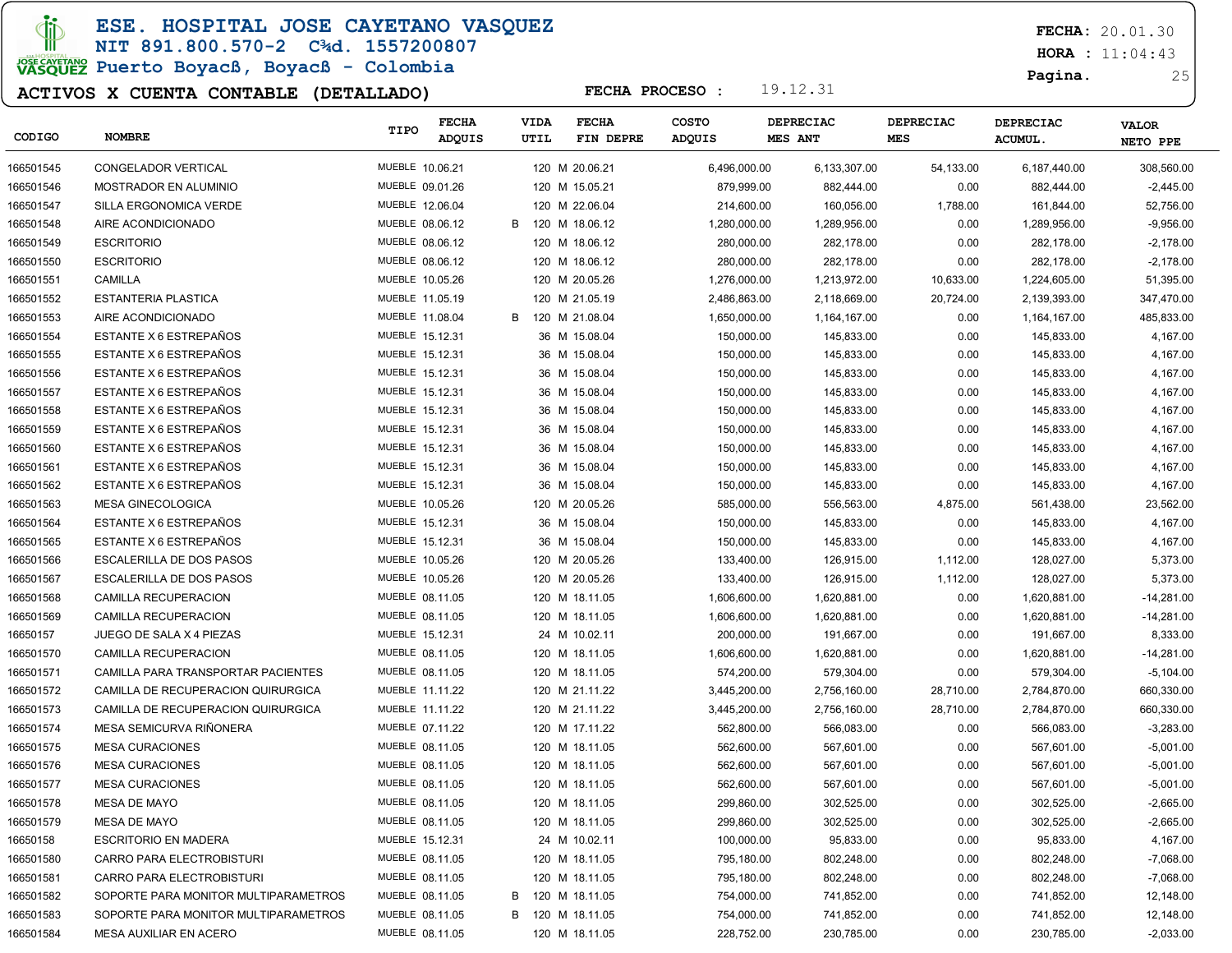### ESE. HOSPITAL JOSE CAYETANO VASQUEZ

# NIT 891.800.570-2 C¾d. 1557200807

# JOSE CAVERANO<br>VASQUEZ Puerto Boyacß, Boyacß - Colombia

### ACTIVOS X CUENTA CONTABLE (DETALLADO)

 $HORA : 11:04:43$ 

Pagina. 26

| CODIGO    | <b>NOMBRE</b>                         | TIPO            | <b>FECHA</b><br>ADQUIS | <b>VIDA</b><br>UTIL | <b>FECHA</b><br>FIN DEPRE | <b>COSTO</b><br><b>ADQUIS</b> | <b>DEPRECIAC</b><br><b>MES ANT</b> | <b>DEPRECIAC</b><br><b>MES</b> | <b>DEPRECIAC</b><br><b>ACUMUL.</b> | <b>VALOR</b><br>NETO PPE |
|-----------|---------------------------------------|-----------------|------------------------|---------------------|---------------------------|-------------------------------|------------------------------------|--------------------------------|------------------------------------|--------------------------|
| 166501585 | MESA AUXILIAR EN ACERO                | MUEBLE 08.11.05 |                        |                     | 120 M 18.11.05            | 228,752.00                    | 230,785.00                         | 0.00                           | 230,785.00                         | $-2,033.00$              |
| 166501586 | MESA AUXILIAR EN ACERO                | MUEBLE 08.11.05 |                        |                     | 120 M 18.11.05            | 228,752.00                    | 230,785.00                         | 0.00                           | 230,785.00                         | $-2,033.00$              |
| 166501587 | VITRINA PARA INSTRUMENTAL DOS CUERPOS | MUEBLE 11.11.05 |                        |                     | 120 M 21.11.05            | 429,200.00                    | 345,387.00                         | 3,577.00                       | 348,964.00                         | 80,236.00                |
| 166501588 | VITRINA PARA INSTRUMENTAL DOS CUERPOS | MUEBLE 11.11.05 |                        |                     | 120 M 21.11.05            | 429,200.00                    | 345,387.00                         | 3,577.00                       | 348,964.00                         | 80,236.00                |
| 166501589 | <b>BUTACOS GIRATORIOS</b>             | MUEBLE 11.11.05 |                        |                     | 120 M 21.11.05            | 91,420.00                     | 73,568.00                          | 762.00                         | 74,330.00                          | 17,090.00                |
| 166501590 | <b>BUTACOS GIRATORIOS</b>             | MUEBLE 11.11.05 |                        |                     | 120 M 21.11.05            | 91,420.00                     | 73,568.00                          | 762.00                         | 74,330.00                          | 17,090.00                |
| 166501591 | <b>BUTACOS GIRATORIOS</b>             | MUEBLE 11.11.05 |                        |                     | 120 M 21.11.05            | 91,420.00                     | 73,568.00                          | 762.00                         | 74,330.00                          | 17,090.00                |
| 166501592 | <b>BUTACOS GIRATORIOS</b>             | MUEBLE 11.11.05 |                        |                     | 120 M 21.11.05            | 91,420.00                     | 73,568.00                          | 762.00                         | 74,330.00                          | 17,090.00                |
| 166501593 | ATRIL PARA SUEROS                     | MUEBLE 11.11.05 |                        |                     | 120 M 21.11.05            | 127,600.00                    | 102,682.00                         | 1,063.00                       | 103,745.00                         | 23,855.00                |
| 166501594 | ATRIL PARA SUEROS                     | MUEBLE 11.11.05 |                        |                     | 120 M 21.11.05            | 127,600.00                    | 102,682.00                         | 1,063.00                       | 103,745.00                         | 23,855.00                |
| 166501595 | ATRIL PARA SUEROS                     | MUEBLE 11.11.05 |                        |                     | 120 M 21.11.05            | 127,600.00                    | 102,682.00                         | 1,063.00                       | 103,745.00                         | 23,855.00                |
| 166501596 | ATRIL PARA SUEROS                     | MUEBLE 11.11.05 |                        |                     | 120 M 21.11.05            | 127,600.00                    | 102,682.00                         | 1,063.00                       | 103,745.00                         | 23,855.00                |
| 166501597 | ATRIL PARA SUEROS                     | MUEBLE 11.11.05 |                        |                     | 120 M 21.11.05            | 127,600.00                    | 102,682.00                         | 1,063.00                       | 103,745.00                         | 23,855.00                |
| 166501598 | ESCALERILLA DE DOS PASOS              | MUEBLE 11.11.05 |                        |                     | 120 M 21.11.05            | 133,400.00                    | 107,350.00                         | 1,112.00                       | 108,462.00                         | 24,938.00                |
| 166501599 | ESCALERILLA DE DOS PASOS              | MUEBLE 11.11.05 |                        |                     | 120 M 21.11.05            | 133,400.00                    | 107,350.00                         | 1,112.00                       | 108,462.00                         | 24,938.00                |
| 16650160  | ESCRITORIO EN MADERA DE 5 GAVETAS     | MUEBLE 15.12.31 |                        |                     | 36 M 10.02.11             | 300,000.00                    | 291,667.00                         | 0.00                           | 291,667.00                         | 8,333.00                 |
| 166501600 | ESCALERILLA DE DOS PASOS              | MUEBLE 11.11.05 |                        |                     | 120 M 21.11.05            | 133,400.00                    | 107,350.00                         | 1,112.00                       | 108,462.00                         | 24,938.00                |
| 166501601 | ESCALERILLA DE DOS PASOS              | MUEBLE 11.11.05 |                        |                     | 120 M 21.11.05            | 133,400.00                    | 107,350.00                         | 1,112.00                       | 108,462.00                         | 24,938.00                |
| 166501602 | ESCALERILLA DE DOS PASOS              | MUEBLE 11.11.05 |                        |                     | 120 M 21.11.05            | 133,400.00                    | 107,350.00                         | 1,112.00                       | 108,462.00                         | 24,938.00                |
| 166501603 | ESCALERILLA DE DOS PASOS              | MUEBLE 11.11.05 |                        |                     | 120 M 21.11.05            | 133,400.00                    | 107,350.00                         | 1,112.00                       | 108,462.00                         | 24,938.00                |
| 166501604 | ESCALERILLA DE DOS PASOS              | MUEBLE 11.11.05 |                        |                     | 120 M 21.11.05            | 133,400.00                    | 107,350.00                         | 1,112.00                       | 108,462.00                         | 24,938.00                |
| 166501605 | ESCALERILLA DE DOS PASOS              | MUEBLE 11.11.05 |                        |                     | 120 M 21.11.05            | 133,400.00                    | 107,350.00                         | 1,112.00                       | 108,462.00                         | 24,938.00                |
| 166501606 | CAMILLA FIJA AZUL                     | MUEBLE 07.02.05 |                        | $\mathsf{B}$        | 120 M 17.02.05            | 202,999.00                    | 207,003.00                         | 0.00                           | 207,003.00                         | $-4,004.00$              |
| 166501607 | CAMILLA FIJA AZUL                     | MUEBLE 07.02.05 |                        |                     | 120 M 17.02.05            | 202,999.00                    | 207,003.00                         | 0.00                           | 207,003.00                         | $-4,004.00$              |
| 166501608 | CAMILLA FIJA AZUL                     | MUEBLE 07.02.05 |                        |                     | 120 M 17.02.05            | 202,999.00                    | 207,003.00                         | 0.00                           | 207,003.00                         | $-4,004.00$              |
| 166501609 | CAMILLA FIJA AZUL                     | MUEBLE 07.02.05 |                        |                     | 120 M 17.02.05            | 202,999.00                    | 207,003.00                         | 0.00                           | 207,003.00                         | $-4,004.00$              |
| 16650161  | ARCHIVADOR TIPO BIBLIOTECA            | MUEBLE 15.12.31 |                        |                     | 36 M 10.02.11             | 300,000.00                    | 291,667.00                         | 0.00                           | 291,667.00                         | 8,333.00                 |
| 166501610 | CAMILLA FIJA AZUL                     | MUEBLE 07.02.05 |                        |                     | 120 M 17.02.05            | 202,999.00                    | 207,003.00                         | 0.00                           | 207,003.00                         | $-4,004.00$              |
| 166501611 | SILLA BERLIN PLATA                    | MUEBLE 07.02.05 |                        |                     | 120 M 17.02.05            | 707,600.00                    | 721,555.00                         | 0.00                           | 721,555.00                         | $-13,955.00$             |
| 166501612 | SILLA BERLIN PLATA                    | MUEBLE 07.02.05 |                        |                     | 120 M 17.02.05            | 707,600.00                    | 721,555.00                         | 0.00                           | 721,555.00                         | $-13,955.00$             |
| 166501613 | ESTANTE X 6 ESTREPAÑOS                | MUEBLE 15.12.31 |                        |                     | 36 M 15.08.04             | 150,000.00                    | 145,833.00                         | 0.00                           | 145,833.00                         | 4,167.00                 |
| 166501614 | ESTANTE X 6 ESTREPAÑOS                | MUEBLE 15.12.31 |                        |                     | 36 M 15.08.04             | 150,000.00                    | 145,833.00                         | 0.00                           | 145,833.00                         | 4,167.00                 |
| 166501615 | ESTANTE X 6 ESTREPAÑOS                | MUEBLE 15.12.31 |                        |                     | 36 M 15.08.04             | 150,000.00                    | 145,833.00                         | 0.00                           | 145,833.00                         | 4,167.00                 |
| 166501616 | ESTANTE X 6 ESTREPAÑOS                | MUEBLE 15.12.31 |                        |                     | 36 M 15.08.04             | 150,000.00                    | 145,833.00                         | 0.00                           | 145,833.00                         | 4,167.00                 |
| 166501617 | PUESTO DE TRABAJO                     | MUEBLE 09.05.08 |                        |                     | 120 M 19.05.08            | 2,452,936.00                  | 2,472,014.00                       | 0.00                           | 2,472,014.00                       | $-19,078.00$             |
| 166501618 | SILLA FIJA                            | MUEBLE 09.06.16 |                        |                     | 120 M 19.06.16            | 65,261.60                     | 65,606.00                          | 0.00                           | 65,606.00                          | -344.40                  |
| 166501619 | <b>SILLA FIJA</b>                     | MUEBLE 09.06.16 |                        |                     | 120 M 19.06.16            | 65,261.60                     | 65,606.00                          | 0.00                           | 65,606.00                          | $-344.40$                |
| 166501620 | SILLA FIJA                            | MUEBLE 09.06.16 |                        |                     | 120 M 19.06.16            | 65,261.60                     | 65,606.00                          | 0.00                           | 65,606.00                          | -344.40                  |
| 166501621 | <b>SILLA FIJA</b>                     | MUEBLE 09.06.16 |                        |                     | 120 M 19.06.16            | 65,261.60                     | 65,606.00                          | 0.00                           | 65,606.00                          | -344.40                  |
| 166501622 | SILLA FIJA                            | MUEBLE 09.06.16 |                        |                     | 120 M 19.06.16            | 65,261.60                     | 65,606.00                          | 0.00                           | 65,606.00                          | -344.40                  |
| 166501623 | SILLA FIJA                            | MUEBLE 09.06.16 |                        |                     | 120 M 19.06.16            | 65,261.60                     | 65,606.00                          | 0.00                           | 65,606.00                          | -344.40                  |
| 166501624 | SILLA FIJA                            | MUEBLE 09.06.16 |                        |                     | 120 M 19.06.16            | 65,261.60                     | 65,606.00                          | 0.00                           | 65,606.00                          | $-344.40$                |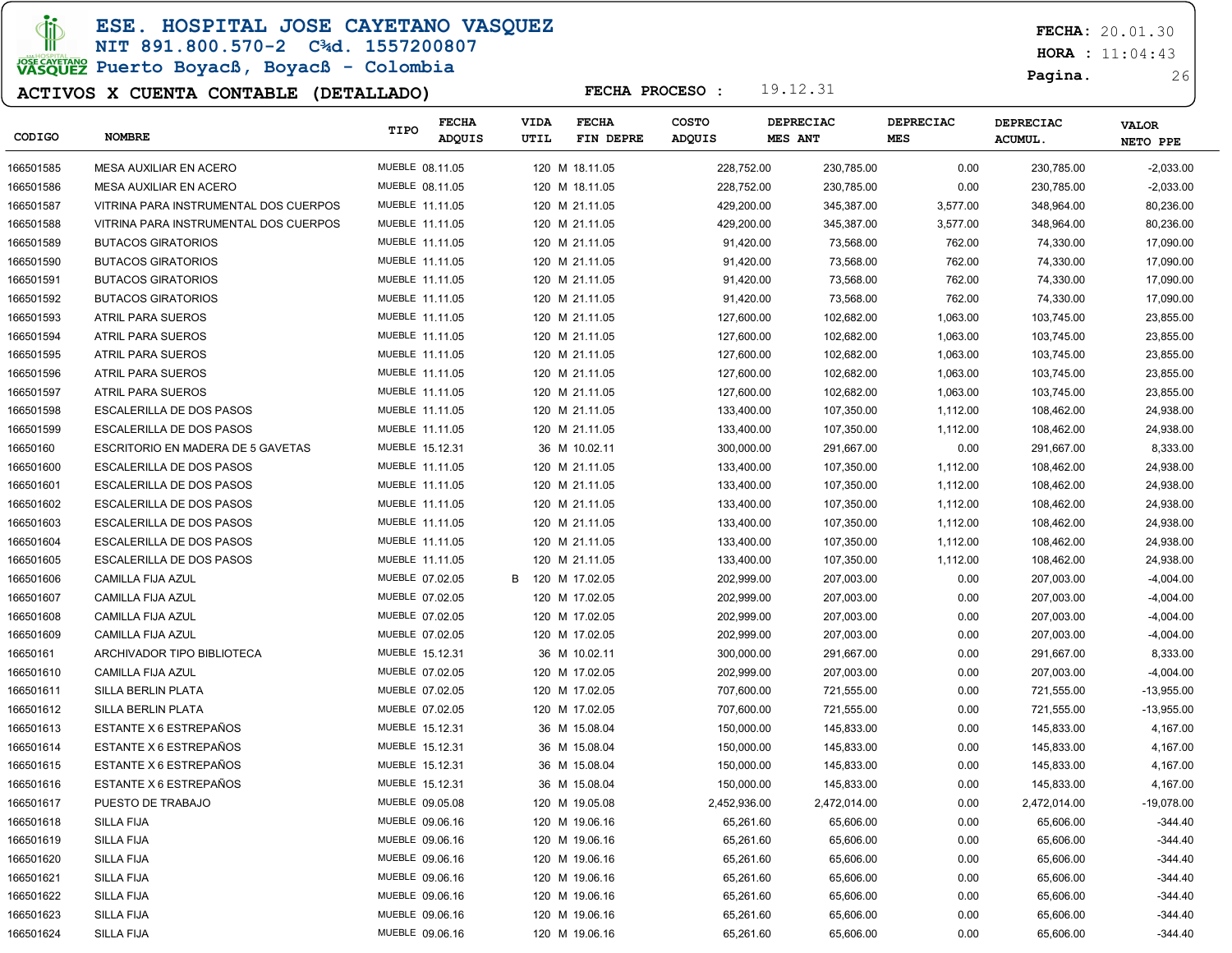ESE. HOSPITAL JOSE CAYETANO VASQUEZ

#### NIT 891.800.570-2 C¾d. 1557200807

# JOSE CAVERANO<br>VASQUEZ Puerto Boyacß, Boyacß - Colombia

### ACTIVOS X CUENTA CONTABLE (DETALLADO)

FECHA: 20.01.30

 $HORA : 11:04:43$ 

Pagina. 27

|           |                                     | TIPO            | <b>FECHA</b> | VIDA | <b>FECHA</b>   | <b>COSTO</b>  |              | DEPRECIAC    | DEPRECIAC | <b>DEPRECIAC</b> | <b>VALOR</b> |
|-----------|-------------------------------------|-----------------|--------------|------|----------------|---------------|--------------|--------------|-----------|------------------|--------------|
| CODIGO    | <b>NOMBRE</b>                       |                 | ADQUIS       | UTIL | FIN DEPRE      | <b>ADQUIS</b> |              | MES ANT      | MES       | <b>ACUMUL.</b>   | NETO PPE     |
| 166501625 | <b>SILLA FIJA</b>                   | MUEBLE 09.06.16 |              |      | 120 M 19.06.16 |               | 65,261.60    | 65,606.00    | 0.00      | 65,606.00        | $-344.40$    |
| 166501626 | <b>SILLA FIJA</b>                   | MUEBLE 09.06.16 |              |      | 120 M 19.06.16 |               | 65,261.60    | 65,606.00    | 0.00      | 65,606.00        | $-344.40$    |
| 166501627 | SILLA FIJA                          | MUEBLE 09.06.16 |              |      | 120 M 19.06.16 |               | 65,261.60    | 65,606.00    | 0.00      | 65,606.00        | $-344.40$    |
| 166501628 | SILLA FIJA                          | MUEBLE 09.06.16 |              |      | 120 M 19.06.16 |               | 65,261.60    | 65,606.00    | 0.00      | 65,606.00        | $-344.40$    |
| 166501629 | <b>SILLA FIJA</b>                   | MUEBLE 09.06.16 |              |      | 120 M 19.06.16 |               | 65,261.60    | 65,606.00    | 0.00      | 65,606.00        | $-344.40$    |
| 16650163  | <b>ESCRITORIO</b>                   | MUEBLE 15.12.31 |              |      | 24 M 10.02.11  |               | 100,000.00   | 95,833.00    | 0.00      | 95,833.00        | 4,167.00     |
| 166501630 | <b>SILLA FIJA</b>                   | MUEBLE 09.06.16 |              |      | 120 M 19.06.16 |               | 65,261.60    | 65,606.00    | 0.00      | 65,606.00        | $-344.40$    |
| 166501631 | SILLA FIJA                          | MUEBLE 09.06.16 |              |      | 120 M 19.06.16 |               | 65,261.60    | 65,606.00    | 0.00      | 65,606.00        | $-344.40$    |
| 166501632 | SILLA FIJA                          | MUEBLE 09.06.16 |              |      | 120 M 19.06.16 |               | 65,261.60    | 65,606.00    | 0.00      | 65,606.00        | $-344.40$    |
| 166501633 | <b>SILLA FIJA</b>                   | MUEBLE 09.06.16 |              |      | 120 M 19.06.16 |               | 65,261.60    | 65,606.00    | 0.00      | 65,606.00        | $-344.40$    |
| 166501634 | SILLA FIJA                          | MUEBLE 09.06.16 |              |      | 120 M 19.06.16 |               | 65,261.60    | 65,606.00    | 0.00      | 65,606.00        | $-344.40$    |
| 166501635 | SILLA FIJA                          | MUEBLE 09.06.16 |              |      | 120 M 19.05.08 |               | 65,261.60    | 65,606.00    | 0.00      | 65,606.00        | $-344.40$    |
| 166501636 | SILLA FIJA                          | MUEBLE 09.06.16 |              |      | 120 M 19.06.16 |               | 65,261.60    | 65,606.00    | 0.00      | 65,606.00        | $-344.40$    |
| 166501637 | SILLA FIJA                          | MUEBLE 09.06.16 |              |      | 120 M 19.06.16 |               | 65,261.60    | 65,606.00    | 0.00      | 65,606.00        | $-344.40$    |
| 166501638 | <b>SILLA FIJA</b>                   | MUEBLE 09.06.16 |              |      | 120 M 19.06.16 |               | 65,261.60    | 65,606.00    | 0.00      | 65,606.00        | $-344.40$    |
| 166501639 | <b>SILLA FIJA</b>                   | MUEBLE 09.06.16 |              |      | 120 M 19.06.16 |               | 65,261.60    | 65,606.00    | 0.00      | 65,606.00        | $-344.40$    |
| 166501640 | SILLA FIJA                          | MUEBLE 09.06.16 |              |      | 120 M 19.06.16 |               | 65,261.60    | 65,606.00    | 0.00      | 65,606.00        | $-344.40$    |
| 166501641 | <b>SILLA FIJA</b>                   | MUEBLE 09.06.16 |              |      | 120 M 19.06.16 |               | 65,261.60    | 65,606.00    | 0.00      | 65,606.00        | $-344.40$    |
| 166501642 | PUESTO DE TRABAJO EN FORMICA        | MUEBLE 08.07.09 |              |      | 120 M 18.07.09 |               | 501,120.00   | 505,435.00   | 0.00      | 505,435.00       | $-4,315.00$  |
| 166501643 | PUESTO DE TRABAJO EN FORMICA        | MUEBLE 08.07.09 |              |      | 120 M 18.07.09 |               | 501,120.00   | 505,435.00   | 0.00      | 505,435.00       | $-4,315.00$  |
| 166501644 | PUESTO DE TRABAJO EN FORMICA        | MUEBLE 08.07.09 |              |      | 120 M 18.07.09 |               | 501,120.00   | 505,435.00   | 0.00      | 505,435.00       | $-4,315.00$  |
| 166501645 | CARRO TRANSPORTADOR DE CAJAS        | MUEBLE 09.06.20 |              |      | 120 M 19.06.20 |               | 835,200.00   | 838,680.00   | 0.00      | 838,680.00       | $-3,480.00$  |
| 166501646 | ORGANIZADOR DE FILA                 | MUEBLE 07.07.19 |              |      | 120 M 17.07.19 |               | 1,300,000.00 | 1,309,750.00 | 0.00      | 1,309,750.00     | $-9,750.00$  |
| 166501647 | PUESTO DE TRABAJO EN FORMICA        | MUEBLE 08.07.09 |              |      | 120 M 18.07.09 |               | 501,120.00   | 505,435.00   | 0.00      | 505,435.00       | $-4,315.00$  |
| 166501649 | TERMOSELLADORA DE BOLSAS            | MUEBLE 10.03.12 |              |      | 120 M 20.03.12 |               | 2,900,000.00 | 2,819,445.00 | 24,167.00 | 2,843,612.00     | 56,388.00    |
| 16650165  | MESA PARA COMPUTADOR CON ARCHIVADOR | MUEBLE 15.12.31 |              |      | 12 M 10.02.11  |               | 50,000.00    | 50,000.00    | 0.00      | 50,000.00        | 0.00         |
| 166501650 | AIRE ACONDICIONADO                  | MUEBLE 07.06.26 |              | B    | 120 M 17.06.26 |               | 1,280,000.00 | 1,297,778.00 | 0.00      | 1,297,778.00     | -17,778.00   |
| 166501653 | <b>ESTANTE</b>                      | MUEBLE 06.02.10 |              |      | 120 M 16.02.10 |               | 116,332.10   | 118,271.00   | 0.00      | 118,271.00       | $-1,938.90$  |
| 166501654 | <b>ESTANTE</b>                      | MUEBLE 06.02.10 |              |      | 120 M 16.02.10 |               | 116,332.10   | 118,271.00   | 0.00      | 118,271.00       | $-1,938.90$  |
| 166501655 | <b>ESTANTE</b>                      | MUEBLE 06.02.10 |              |      | 120 M 16.02.10 |               | 116,332.10   | 118,271.00   | 0.00      | 118,271.00       | $-1,938.90$  |
| 166501656 | <b>ESTANTE</b>                      | MUEBLE 06.02.10 |              |      | 120 M 16.02.10 |               | 116,332.10   | 118,271.00   | 0.00      | 118,271.00       | $-1,938.90$  |
| 166501657 | <b>ESTANTE</b>                      | MUEBLE 06.02.10 |              |      | 120 M 16.02.10 |               | 116,332.10   | 118,271.00   | 0.00      | 118,271.00       | $-1,938.90$  |
| 166501658 | <b>ESTANTE</b>                      | MUEBLE 06.02.10 |              |      | 120 M 16.02.10 |               | 116,332.10   | 118,271.00   | 0.00      | 118,271.00       | $-1,938.90$  |
| 166501659 | <b>ESTANTE</b>                      | MUEBLE 06.02.10 |              |      | 120 M 16.02.10 |               | 116,332.10   | 118,271.00   | 0.00      | 118,271.00       | $-1,938.90$  |
| 16650166  | VITRINA METALICA                    | MUEBLE 15.12.31 |              |      | 36 M 10.02.11  |               | 150,000.00   | 145,833.00   | 0.00      | 145,833.00       | 4,167.00     |
| 166501660 | <b>ESTANTE</b>                      | MUEBLE 06.02.10 |              |      | 120 M 16.02.10 |               | 116,332.10   | 118,271.00   | 0.00      | 118,271.00       | $-1,938.90$  |
| 166501661 | <b>ESTANTE</b>                      | MUEBLE 06.02.10 |              |      | 120 M 16.02.10 |               | 116,332.10   | 118,271.00   | 0.00      | 118,271.00       | $-1,938.90$  |
| 166501662 | <b>ESTANTE</b>                      | MUEBLE 06.02.10 |              |      | 120 M 16.02.10 |               | 116,332.10   | 118,271.00   | 0.00      | 118,271.00       | $-1,938.90$  |
| 166501663 | <b>ESTANTE</b>                      | MUEBLE 06.02.10 |              |      | 120 M 16.02.10 |               | 116,332.10   | 118,271.00   | 0.00      | 118,271.00       | $-1,938.90$  |
| 166501664 | <b>ESTANTE</b>                      | MUEBLE 06.02.10 |              |      | 120 M 16.02.10 |               | 116,332.10   | 118,271.00   | 0.00      | 118,271.00       | $-1,938.90$  |
| 166501665 | <b>ESTANTE</b>                      | MUEBLE 06.02.10 |              |      | 120 M 16.02.10 |               | 116,332.10   | 118,271.00   | 0.00      | 118,271.00       | $-1,938.90$  |
| 166501666 | <b>ESTANTE</b>                      | MUEBLE 06.02.10 |              |      | 120 M 16.02.10 |               | 116,332.10   | 118,271.00   | 0.00      | 118,271.00       | $-1,938.90$  |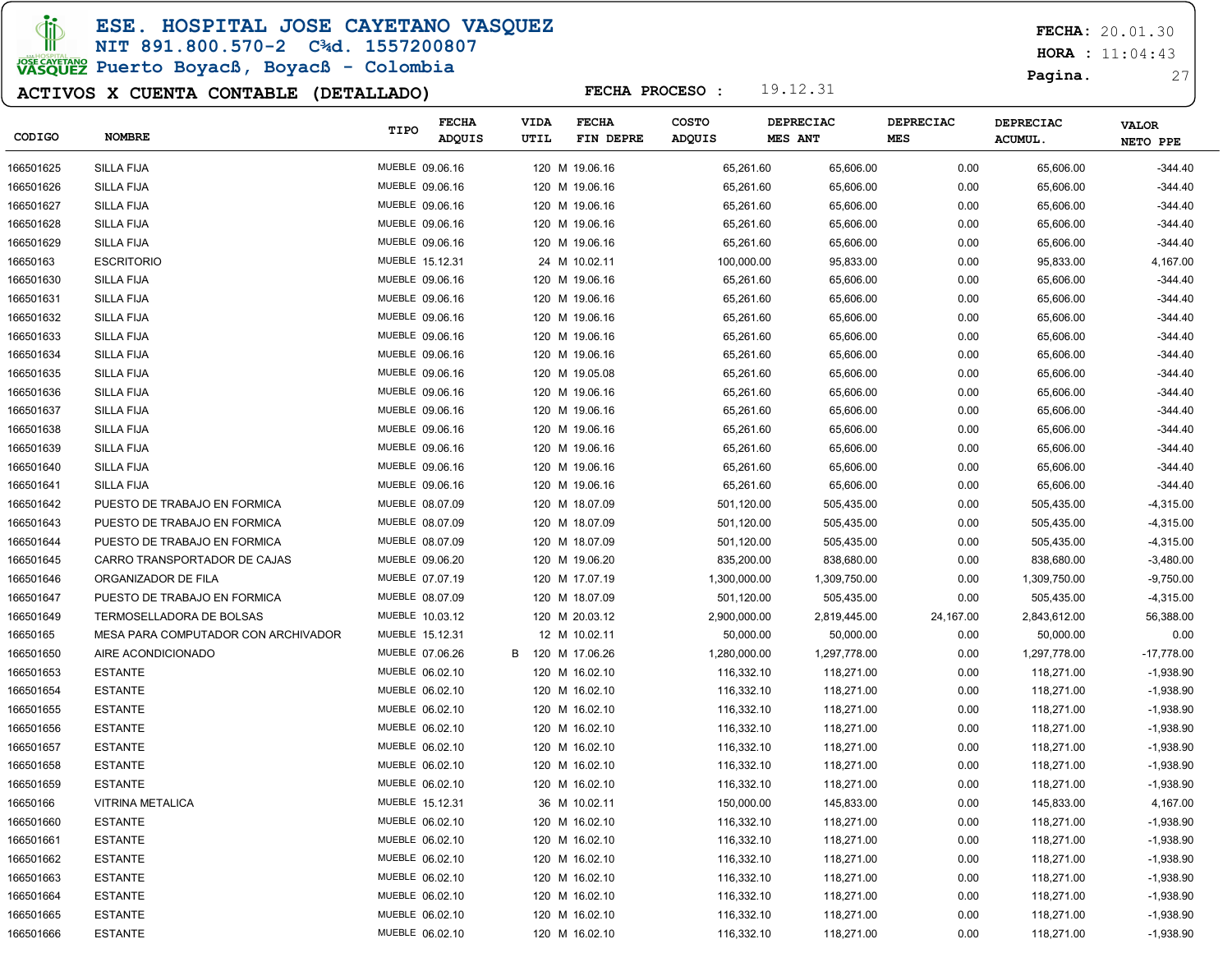ESE. HOSPITAL JOSE CAYETANO VASQUEZ

#### NIT 891.800.570-2 C¾d. 1557200807

# JOSE CAVERANO<br>VASQUEZ Puerto Boyacß, Boyacß - Colombia

### ACTIVOS X CUENTA CONTABLE (DETALLADO)

FECHA: 20.01.30

 $HORA : 11:04:43$ 

Pagina. 28

| CODIGO    | <b>NOMBRE</b>                         | TIPO            | <b>FECHA</b><br>ADQUIS | VIDA<br>UTIL     | <b>FECHA</b><br>FIN DEPRE | <b>COSTO</b><br>ADQUIS | DEPRECIAC<br><b>MES ANT</b> | <b>DEPRECIAC</b><br><b>MES</b> | <b>DEPRECIAC</b><br><b>ACUMUL.</b> | <b>VALOR</b><br>NETO PPE |
|-----------|---------------------------------------|-----------------|------------------------|------------------|---------------------------|------------------------|-----------------------------|--------------------------------|------------------------------------|--------------------------|
| 166501667 | <b>ESTANTE</b>                        | MUEBLE 06.02.10 |                        |                  | 120 M 16.02.10            | 116,332.10             | 118,271.00                  | 0.00                           | 118,271.00                         | $-1,938.90$              |
| 166501668 | <b>ESTANTE</b>                        | MUEBLE 06.02.10 |                        |                  | 120 M 16.02.10            | 116,332.10             | 118,271.00                  | 0.00                           | 118,271.00                         | $-1,938.90$              |
| 166501669 | <b>ESTANTE</b>                        | MUEBLE 07.01.31 |                        |                  | 120 M 17.01.31            | 150,000.00             | 151,917.00                  | 0.00                           | 151,917.00                         | $-1,917.00$              |
| 166501670 | <b>ESTANTE</b>                        | MUEBLE 07.01.31 |                        |                  | 120 M 17.01.31            | 150,000.00             | 151,917.00                  | 0.00                           | 151,917.00                         | $-1,917.00$              |
| 166501671 | <b>ESTANTE</b>                        | MUEBLE 07.01.31 |                        |                  | 120 M 17.01.31            | 150,000.00             | 151,917.00                  | 0.00                           | 151,917.00                         | $-1,917.00$              |
| 166501672 | <b>ESTANTE</b>                        | MUEBLE 07.01.31 |                        |                  | 120 M 17.01.31            | 150,000.00             | 151,917.00                  | 0.00                           | 151,917.00                         | $-1,917.00$              |
| 166501673 | <b>ESTANTE</b>                        | MUEBLE 07.01.31 |                        |                  | 120 M 17.01.31            | 150,000.00             | 151,917.00                  | 0.00                           | 151,917.00                         | $-1,917.00$              |
| 166501674 | <b>ESTANTE</b>                        | MUEBLE 07.01.31 |                        |                  | 120 M 17.01.31            | 150,000.00             | 151,917.00                  | 0.00                           | 151,917.00                         | $-1,917.00$              |
| 166501675 | <b>ESTANTE</b>                        | MUEBLE 07.01.31 |                        |                  | 120 M 17.01.31            | 150,000.00             | 151,917.00                  | 0.00                           | 151,917.00                         | $-1,917.00$              |
| 166501676 | <b>ESTANTE</b>                        | MUEBLE 07.01.31 |                        |                  | 120 M 17.01.31            | 150,000.00             | 151,917.00                  | 0.00                           | 151,917.00                         | $-1,917.00$              |
| 166501677 | <b>ESTANTE</b>                        | MUEBLE 07.01.31 |                        |                  | 120 M 17.01.31            | 150,000.00             | 151,917.00                  | 0.00                           | 151,917.00                         | $-1,917.00$              |
| 166501678 | <b>ESTANTE</b>                        | MUEBLE 07.01.31 |                        |                  | 120 M 17.01.31            | 150,000.00             | 151,917.00                  | 0.00                           | 151,917.00                         | $-1,917.00$              |
| 166501679 | <b>ESTANTE</b>                        | MUEBLE 07.01.31 |                        |                  | 120 M 17.01.31            | 150,000.00             | 151,917.00                  | 0.00                           | 151,917.00                         | $-1,917.00$              |
| 16650168  | <b>ESCRITORIO EN MADERA</b>           | MUEBLE 15.12.31 |                        |                  | 24 M 10.02.11             | 100,000.00             | 95,833.00                   | 0.00                           | 95,833.00                          | 4,167.00                 |
| 166501680 | <b>ESTANTE</b>                        | MUEBLE 07.01.31 |                        |                  | 120 M 17.01.31            | 150,000.00             | 151,917.00                  | 0.00                           | 151,917.00                         | $-1,917.00$              |
| 166501681 | <b>ESTANTE</b>                        | MUEBLE 07.01.31 |                        |                  | 120 M 17.01.31            | 150,000.00             | 151,917.00                  | 0.00                           | 151,917.00                         | $-1,917.00$              |
| 166501682 | <b>ESTANTE</b>                        | MUEBLE 07.01.31 |                        |                  | 120 M 17.01.31            | 150,000.00             | 151,917.00                  | 0.00                           | 151,917.00                         | $-1,917.00$              |
| 16650169  | <b>ESCRITORIO EN MADERA</b>           | MUEBLE 15.12.31 |                        |                  | 24 M 10.02.11             | 100,000.00             | 95,833.00                   | 0.00                           | 95,833.00                          | 4,167.00                 |
| 166501690 | SILLA ERGONOMICA                      | MUEBLE 12.06.04 |                        |                  | 120 M 22.06.04            | 214,600.00             | 160,056.00                  | 1,788.00                       | 161,844.00                         | 52,756.00                |
| 166501691 | SILLA ERGONOMICA                      | MUEBLE 12.06.04 |                        |                  | 120 M 22.06.04            | 214,600.00             | 160,056.00                  | 1,788.00                       | 161,844.00                         | 52,756.00                |
| 166501692 | SILLA ERGONOMICA                      | MUEBLE 12.06.04 |                        |                  | 120 M 22.06.04            | 214,600.00             | 160,056.00                  | 1,788.00                       | 161,844.00                         | 52,756.00                |
| 166501693 | SILLA ERGONOMICA                      | MUEBLE 12.06.04 |                        |                  | 120 M 22.06.04            | 214,600.00             | 160,056.00                  | 1,788.00                       | 161,844.00                         | 52,756.00                |
| 166501694 | SILLA ERGONOMICA                      | MUEBLE 12.06.04 |                        |                  | 120 M 22.06.04            | 214,600.00             | 160,056.00                  | 1,788.00                       | 161,844.00                         | 52,756.00                |
| 166501695 | SILLA ERGONOMICA                      | MUEBLE 12.06.04 |                        |                  | 120 M 22.06.04            | 214,600.00             | 160,056.00                  | 1,788.00                       | 161,844.00                         | 52,756.00                |
| 16650170  | <b>ESCRITORIO TRES GAVETAS BLANCO</b> | MUEBLE 15.12.31 |                        |                  | 24 M 10.02.11             | 100,000.00             | 95,833.00                   | 0.00                           | 95,833.00                          | 4,167.00                 |
| 166501701 | SILLA ERNONOMICA                      | MUEBLE 09.07.16 |                        |                  | 120 M 19.07.16            | 230,666.00             | 231,884.00                  | 0.00                           | 231,884.00                         | $-1,218.00$              |
| 166501702 | SILLA ERGONOMICA                      | MUEBLE 09.07.16 |                        |                  | 120 M 19.07.16            | 230,666.00             | 231,884.00                  | 0.00                           | 231,884.00                         | $-1,218.00$              |
| 166501703 | SILLA ERGONOMICA                      | MUEBLE 09.07.16 |                        |                  | 120 M 19.07.16            | 230,666.00             | 231,884.00                  | 0.00                           | 231,884.00                         | $-1,218.00$              |
| 166501704 | <b>VENTILADOR DE MESA</b>             | MUEBLE 15.12.31 |                        |                  | 12 M 18.07.16             | 50,000.00              | 50,000.00                   | 0.00                           | 50,000.00                          | 0.00                     |
| 166501705 | VENTILADOR DE TECHO                   | MUEBLE 07.06.16 |                        |                  | 120 M 17.06.16            | 124,368.47             | 126,441.00                  | 0.00                           | 126,441.00                         | $-2,072.53$              |
| 166501706 | <b>VENTILADOR DE TECHO</b>            | MUEBLE 07.06.16 |                        |                  | 120 M 17.06.16            | 124,368.47             | 126,441.00                  | 0.00                           | 126,441.00                         | $-2,072.53$              |
| 166501707 | <b>VENTILADOR DE TECHO</b>            | MUEBLE 07.06.16 |                        |                  | 120 M 17.06.16            | 124,368.47             | 126,441.00                  | 0.00                           | 126,441.00                         | $-2,072.53$              |
| 166501708 | <b>VENTILADOR DE TECHO</b>            | MUEBLE 07.06.16 |                        |                  | 120 M 17.06.16            | 124,368.47             | 126,441.00                  | 0.00                           | 126,441.00                         | $-2,072.53$              |
| 166501709 | VENTILADOR DE TECHO                   | MUEBLE 07.06.16 |                        | B                | 120 M 17.06.16            | 124,368.24             | 126,441.00                  | 0.00                           | 126,441.00                         | $-2,072.76$              |
| 16650171  | MESA AUXILIAR EN MADERA               | MUEBLE 15.12.31 |                        |                  | 24 M 10.02.11             | 50,000.00              | 47,917.00                   | 0.00                           | 47,917.00                          | 2,083.00                 |
| 166501710 | VENTILADOR DE TECHO                   | MUEBLE 07.06.16 |                        | B 120 M 17.06.16 |                           | 124,368.47             | 126,441.00                  | 0.00                           | 126,441.00                         | $-2,072.53$              |
| 166501711 | <b>VENTILADOR DE TECHO</b>            | MUEBLE 07.06.16 |                        |                  | 120 M 17.06.16            | 124,368.47             | 126,441.00                  | 0.00                           | 126,441.00                         | $-2,072.53$              |
| 166501712 | VENTILADOR DE TECHO                   | MUEBLE 07.06.16 |                        |                  | 120 M 17.06.16            | 124,368.47             | 126,441.00                  | 0.00                           | 126,441.00                         | $-2,072.53$              |
| 166501713 | <b>VENTILADOR DE TECHO</b>            | MUEBLE 07.06.16 |                        |                  | 120 M 17.06.16            | 124,368.47             | 126,441.00                  | 0.00                           | 126,441.00                         | $-2,072.53$              |
| 166501714 | VENTILADOR DE TECHO                   | MUEBLE 07.06.16 |                        |                  | 120 M 17.06.16            | 124,368.24             | 126,441.00                  | 0.00                           | 126,441.00                         | $-2,072.76$              |
| 166501715 | <b>VENTILADOR DE TECHO</b>            | MUEBLE 07.06.16 |                        |                  | 120 M 17.06.16            | 124,368.47             | 126,441.00                  | 0.00                           | 126,441.00                         | $-2,072.53$              |
| 166501716 | VENTILADOR DE TECHO                   | MUEBLE 07.06.16 |                        |                  | 120 M 17.06.16            | 124,368.47             | 126,441.00                  | 0.00                           | 126,441.00                         | $-2,072.53$              |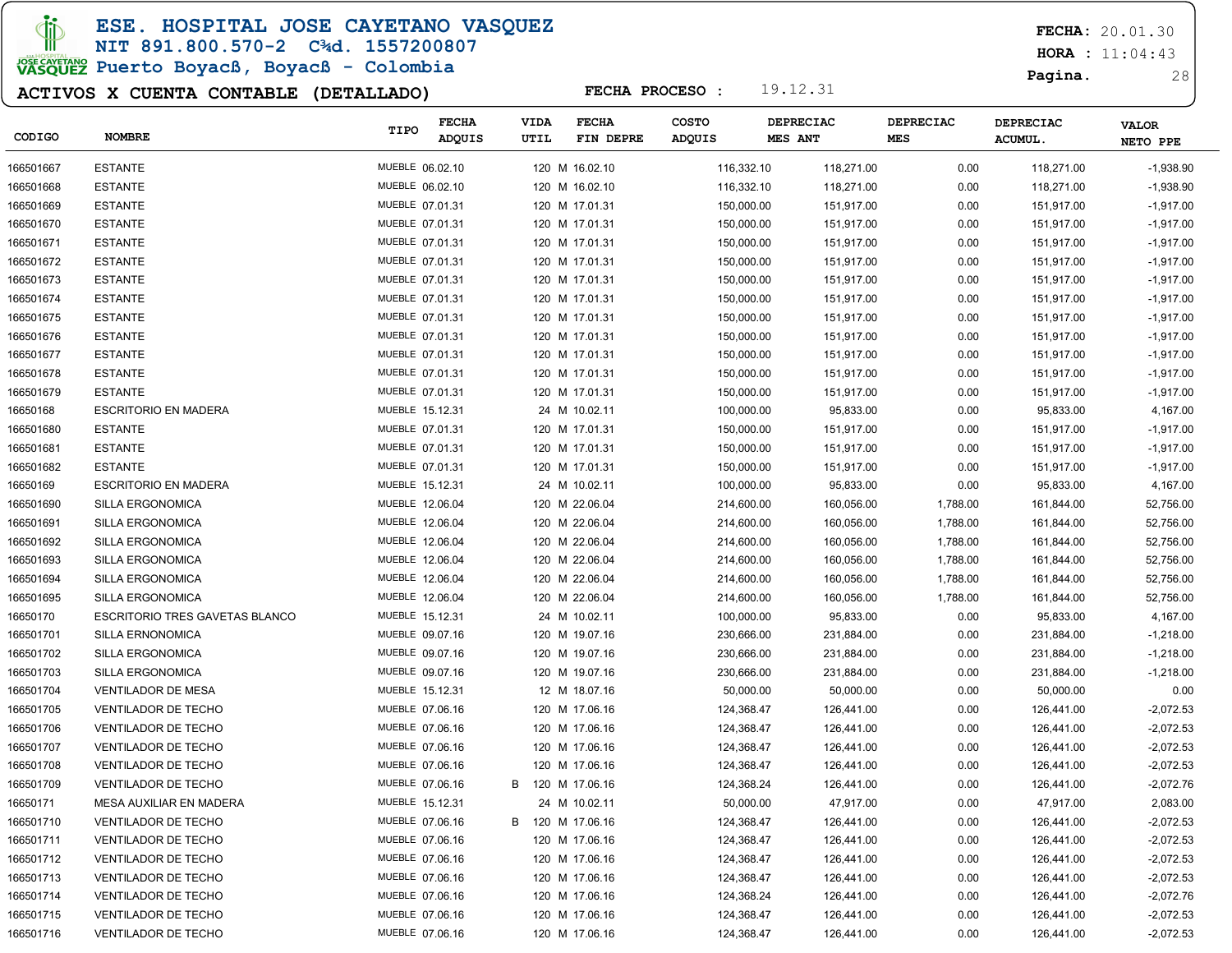### ESE. HOSPITAL JOSE CAYETANO VASQUEZ

#### NIT 891.800.570-2 C¾d. 1557200807

# JOSE CAVERANO<br>VASQUEZ Puerto Boyacß, Boyacß - Colombia

### ACTIVOS X CUENTA CONTABLE (DETALLADO)

FECHA: 20.01.30

 $HORA : 11:04:43$ 

Pagina. 29

| CODIGO    | <b>NOMBRE</b>               | TIPO            | <b>FECHA</b><br><b>ADQUIS</b> | <b>VIDA</b><br>UTIL | <b>FECHA</b><br>FIN DEPRE | COSTO<br>ADQUIS | DEPRECIAC<br><b>MES ANT</b> | DEPRECIAC<br><b>MES</b> | <b>DEPRECIAC</b><br><b>ACUMUL</b> | <b>VALOR</b><br>NETO PPE |
|-----------|-----------------------------|-----------------|-------------------------------|---------------------|---------------------------|-----------------|-----------------------------|-------------------------|-----------------------------------|--------------------------|
| 166501717 | <b>VENTILADOR DE TECHO</b>  | MUEBLE 07.06.16 |                               |                     | 120 M 17.06.16            | 124,368.47      | 126,441.00                  | 0.00                    | 126,441.00                        | $-2,072.53$              |
| 166501718 | <b>VENTILADOR DE TECHO</b>  | MUEBLE 07.06.16 |                               |                     | 120 M 17.06.16            | 124,368.47      | 126,441.00                  | 0.00                    | 126,441.00                        | $-2,072.53$              |
| 166501719 | <b>VENTILADOR DE TECHO</b>  | MUEBLE 07.06.16 |                               |                     | 120 M 17.06.16            | 124,368.47      | 126,441.00                  | 0.00                    | 126,441.00                        | -2,072.53                |
| 16650172  | <b>ESCRITORIO EN MADERA</b> | MUEBLE 15.12.31 |                               |                     | 24 M 10.02.11             | 100,000.00      | 95,833.00                   | 0.00                    | 95,833.00                         | 4,167.00                 |
| 166501720 | <b>VENTILADOR DE TECHO</b>  | MUEBLE 07.06.16 |                               |                     | 120 M 17.06.16            | 124,368.47      | 126,441.00                  | 0.00                    | 126,441.00                        | $-2,072.53$              |
| 166501721 | <b>VENTILADOR DE TECHO</b>  | MUEBLE 07.06.16 |                               |                     | 120 M 17.06.16            | 124,368.47      | 126,441.00                  | 0.00                    | 126,441.00                        | $-2,072.53$              |
| 166501722 | <b>VENTILADOR DE TECHO</b>  | MUEBLE 07.06.16 |                               |                     | 120 M 17.06.16            | 124,368.47      | 126,441.00                  | 0.00                    | 126,441.00                        | $-2,072.53$              |
| 166501723 | <b>VENTILADOR DE TECHO</b>  | MUEBLE 07.06.16 |                               |                     | 120 M 17.06.16            | 140,000.00      | 142,333.00                  | 0.00                    | 142,333.00                        | $-2,333.00$              |
| 166501724 | <b>VENTILADOR DE TECHO</b>  | MUEBLE 07.06.16 |                               |                     | 120 M 17.06.16            | 140,000.00      | 142,333.00                  | 0.00                    | 142,333.00                        | $-2,333.00$              |
| 166501725 | <b>VENTILADOR DE TECHO</b>  | MUEBLE 07.06.16 |                               |                     | 120 M 17.06.16            | 140,000.00      | 142,333.00                  | 0.00                    | 142,333.00                        | $-2,333.00$              |
| 166501726 | <b>VENTILADOR DE TECHO</b>  | MUEBLE 07.06.16 |                               |                     | 120 M 17.06.16            | 140,000.00      | 142,333.00                  | 0.00                    | 142,333.00                        | $-2,333.00$              |
| 166501727 | <b>VENTILADOR DE TECHO</b>  | MUEBLE 07.06.16 |                               |                     | 120 M 17.06.16            | 140,000.00      | 142,333.00                  | 0.00                    | 142,333.00                        | $-2,333.00$              |
| 166501728 | <b>VENTILADOR DE TECHO</b>  | MUEBLE 07.06.16 |                               |                     | 120 M 17.06.16            | 140,000.00      | 142,333.00                  | 0.00                    | 142,333.00                        | $-2,333.00$              |
| 166501729 | <b>VENTILADOR DE TECHO</b>  | MUEBLE 07.06.16 |                               |                     | 120 M 17.06.16            | 140,000.00      | 142,333.00                  | 0.00                    | 142,333.00                        | $-2,333.00$              |
| 16650173  | ARCHIVADOR DE 4 GAVETAS     | MUEBLE 15.12.31 |                               |                     | 36 M 15.03.20             | 200,000.00      | 194,445.00                  | 0.00                    | 194,445.00                        | 5,555.00                 |
| 166501730 | <b>VENTILADOR DE TECHO</b>  | MUEBLE 07.06.16 |                               |                     | 120 M 17.06.16            | 140,000.00      | 142,333.00                  | 0.00                    | 142,333.00                        | $-2,333.00$              |
| 166501731 | <b>VENTILADOR DE TECHO</b>  | MUEBLE 07.06.16 |                               |                     | 120 M 17.06.16            | 140,000.00      | 142,333.00                  | 0.00                    | 142,333.00                        | $-2,333.00$              |
| 166501732 | <b>VENTILADOR DE TECHO</b>  | MUEBLE 07.06.16 |                               |                     | 120 M 17.06.16            | 140,000.00      | 142,333.00                  | 0.00                    | 142,333.00                        | $-2,333.00$              |
| 166501733 | <b>VENTILADOR DE TECHO</b>  | MUEBLE 07.06.16 |                               |                     | 120 M 17.06.16            | 140,000.00      | 142,333.00                  | 0.00                    | 142,333.00                        | $-2,333.00$              |
| 166501734 | <b>VENTILADOR DE TECHO</b>  | MUEBLE 07.06.16 |                               |                     | 120 M 17.06.16            | 140,000.00      | 142,333.00                  | 0.00                    | 142,333.00                        | $-2,333.00$              |
| 166501735 | <b>VENTILADOR DE TECHO</b>  | MUEBLE 07.06.16 |                               |                     | 120 M 17.06.16            | 140,000.00      | 142,333.00                  | 0.00                    | 142,333.00                        | $-2,333.00$              |
| 166501736 | <b>VENTILADOR DE TECHO</b>  | MUEBLE 07.06.16 |                               |                     | 120 M 17.06.16            | 140,000.00      | 142,333.00                  | 0.00                    | 142,333.00                        | $-2,333.00$              |
| 166501737 | <b>VENTILADOR DE TECHO</b>  | MUEBLE 07.06.16 |                               |                     | 120 M 17.06.16            | 140,000.00      | 142,333.00                  | 0.00                    | 142,333.00                        | $-2,333.00$              |
| 166501738 | <b>VENTILADOR DE TECHO</b>  | MUEBLE 07.06.16 |                               |                     | 120 M 17.06.16            | 140,000.00      | 142,333.00                  | 0.00                    | 142,333.00                        | $-2,333.00$              |
| 166501739 | <b>VENTILADOR DE TECHO</b>  | MUEBLE 07.06.16 |                               |                     | 120 M 17.06.16            | 140,000.00      | 142,333.00                  | 0.00                    | 142,333.00                        | $-2,333.00$              |
| 16650174  | <b>ESCRITORIO EN MADERA</b> | MUEBLE 15.12.31 |                               |                     | 24 M 10.03.20             | 100,000.00      | 95,833.00                   | 0.00                    | 95,833.00                         | 4,167.00                 |
| 166501740 | <b>VENTILADOR DE TECHO</b>  | MUEBLE 07.06.16 |                               |                     | 120 M 17.06.16            | 140,000.00      | 142,333.00                  | 0.00                    | 142,333.00                        | $-2,333.00$              |
| 166501741 | <b>VENTILADOR DE TECHO</b>  | MUEBLE 07.06.16 |                               |                     | 120 M 17.06.16            | 140,000.00      | 142,333.00                  | 0.00                    | 142,333.00                        | $-2,333.00$              |
| 166501742 | <b>VENTILADOR DE TECHO</b>  | MUEBLE 07.06.16 |                               |                     | 120 M 17.06.16            | 140,000.00      | 142,333.00                  | 0.00                    | 142,333.00                        | $-2,333.00$              |
| 166501743 | <b>VENTILADOR DE TECHO</b>  | MUEBLE 07.06.16 |                               |                     | 120 M 17.06.16            | 140,000.00      | 142,333.00                  | 0.00                    | 142,333.00                        | $-2,333.00$              |
| 166501744 | <b>VENTILADOR DE TECHO</b>  | MUEBLE 07.06.16 |                               |                     | 120 M 17.06.16            | 140,000.00      | 142,333.00                  | 0.00                    | 142,333.00                        | $-2,333.00$              |
| 166501745 | <b>VENTILADOR DE TECHO</b>  | MUEBLE 07.06.16 |                               |                     | 120 M 17.06.16            | 140,000.00      | 142,333.00                  | 0.00                    | 142,333.00                        | $-2,333.00$              |
| 166501746 | <b>VENTILADOR DE TECHO</b>  | MUEBLE 07.06.16 |                               |                     | 120 M 17.06.16            | 140,000.00      | 142,333.00                  | 0.00                    | 142,333.00                        | $-2,333.00$              |
| 166501747 | <b>VENTILADOR DE TECHO</b>  | MUEBLE 07.06.16 |                               |                     | 120 M 17.06.16            | 140,000.00      | 142,333.00                  | 0.00                    | 142,333.00                        | $-2,333.00$              |
| 166501748 | <b>VENTILADOR DE TECHO</b>  | MUEBLE 07.06.16 |                               |                     | 120 M 17.06.16            | 140,000.00      | 142,333.00                  | 0.00                    | 142,333.00                        | $-2,333.00$              |
| 166501749 | VENTILADOR DE TECHO         | MUEBLE 07.06.16 |                               |                     | 120 M 17.06.16            | 140,000.00      | 142,333.00                  | 0.00                    | 142,333.00                        | -2,333.00                |
| 16650175  | <b>ESCRITORIO EN MADERA</b> | MUEBLE 15.12.31 |                               |                     | 12 M 10.03.20             | 100,000.00      | 100,000.00                  | 0.00                    | 100,000.00                        | 0.00                     |
| 166501750 | VENTILADOR DE TECHO         | MUEBLE 07.06.16 |                               |                     | 120 M 17.06.16            | 140,000.00      | 142,333.00                  | 0.00                    | 142,333.00                        | -2,333.00                |
| 166501751 | VENTILADOR                  | MUEBLE 15.12.31 |                               |                     | 24 M 15.07.09             | 152,225.00      | 145,882.00                  | 0.00                    | 145,882.00                        | 6,343.00                 |
| 166501752 | VENTILADOR                  | MUEBLE 15.12.31 |                               |                     | 24 M 15.07.09             | 152,225.00      | 145,882.00                  | 0.00                    | 145,882.00                        | 6,343.00                 |
| 166501753 | VENTILADOR                  | MUEBLE 15.12.31 |                               |                     | 24 M 15.07.09             | 152,225.00      | 145,882.00                  | 0.00                    | 145,882.00                        | 6,343.00                 |
| 166501754 | <b>VENTILADOR</b>           | MUEBLE 15.12.31 |                               |                     | 24 M 15.07.09             | 152,225.00      | 145,882.00                  | 0.00                    | 145,882.00                        | 6,343.00                 |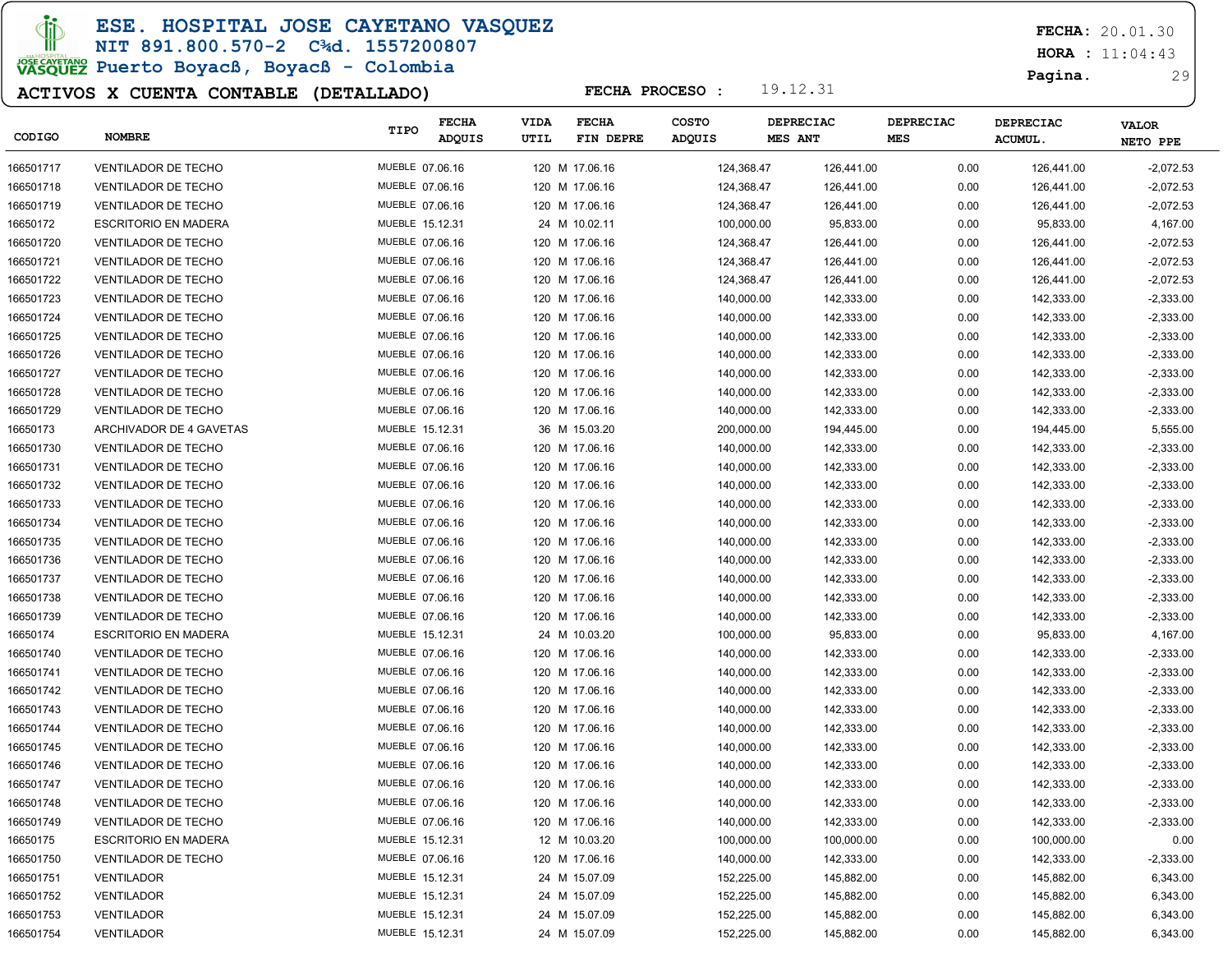ESE. HOSPITAL JOSE CAYETANO VASQUEZ

### NIT 891.800.570-2 C¾d. 1557200807

# JOSE CAVERANO<br>VASQUEZ Puerto Boyacß, Boyacß - Colombia

### ACTIVOS X CUENTA CONTABLE (DETALLADO)

FECHA: 20.01.30

**HORA** : 11:04:44

Pagina. 30

| CODIGO    | <b>NOMBRE</b>                            | TIPO            | <b>FECHA</b><br><b>ADQUIS</b> | VIDA<br>UTIL | <b>FECHA</b><br>FIN DEPRE | <b>COSTO</b><br>ADQUIS |              | <b>DEPRECIAC</b><br><b>MES ANT</b> | DEPRECIAC<br><b>MES</b> | <b>DEPRECIAC</b><br><b>ACUMUL.</b> | <b>VALOR</b><br>NETO PPE |
|-----------|------------------------------------------|-----------------|-------------------------------|--------------|---------------------------|------------------------|--------------|------------------------------------|-------------------------|------------------------------------|--------------------------|
| 166501755 | <b>VENTILADOR</b>                        | MUEBLE 15.12.31 |                               |              | 24 M 15.07.09             |                        | 152,225.00   | 145,882.00                         | 0.00                    | 145,882.00                         | 6,343.00                 |
| 166501756 | <b>ESCRITORIO TIPO SECRETARIA</b>        | MUEBLE 05.05.09 |                               |              | 120 M 15.05.09            |                        | 176,436.00   | 176,436.00                         | 0.00                    | 176,436.00                         | 0.00                     |
| 16650176  | CAJA DE SEGURIDAD MARTILLADA             | MUEBLE 15.12.31 |                               |              | 48 M 10.03.20             |                        | 150,000.00   | 143,750.00                         | 3,125.00                | 146,875.00                         | 3,125.00                 |
| 166501762 | SILLA ERGONOMICA                         | MUEBLE 07.06.07 |                               |              | 120 M 17.06.07            |                        | 263,622.00   | 268,675.00                         | 0.00                    | 268,675.00                         | $-5,053.00$              |
| 166501763 | SILLA ERGONOMICA                         | MUEBLE 07.06.07 |                               |              | 120 M 17.06.07            |                        | 263,622.00   | 268,675.00                         | 0.00                    | 268,675.00                         | $-5,053.00$              |
| 166501764 | SILLA ERGONOMICA                         | MUEBLE 07.06.07 |                               |              | 120 M 17.06.07            |                        | 263,622.00   | 268,675.00                         | 0.00                    | 268,675.00                         | $-5,053.00$              |
| 166501765 | SILLA ERGONOMICA                         | MUEBLE 07.06.07 |                               |              | 120 M 17.06.07            |                        | 167,759.00   | 170,974.00                         | 0.00                    | 170,974.00                         | $-3,215.00$              |
| 166501766 | SILLA ERGONOMICA                         | MUEBLE 07.06.07 |                               |              | 120 M 17.06.07            |                        | 230,666.00   | 235,087.00                         | 0.00                    | 235,087.00                         | $-4,421.00$              |
| 166501767 | SILLA ERGONOMICA                         | MUEBLE 07.06.07 |                               |              | 120 M 17.06.07            |                        | 230,666.00   | 235,087.00                         | 0.00                    | 235,087.00                         | $-4,421.00$              |
| 166501768 | CAMILLA PARA EXAMEN                      | MUEBLE 07.06.07 |                               |              | 120 M 17.06.07            |                        | 211,120.00   | 215,166.00                         | 0.00                    | 215,166.00                         | $-4,046.00$              |
| 166501769 | <b>ESCRITORIO EN VIDRIO</b>              | MUEBLE 07.06.07 |                               |              | 120 M 17.06.07            |                        | 350,000.00   | 356,708.00                         | 0.00                    | 356,708.00                         | $-6,708.00$              |
| 166501770 | <b>SILLA ERGONOMICA</b>                  | MUEBLE 12.06.04 |                               |              | 120 M 22.06.04            |                        | 214,600.00   | 160,056.00                         | 1,788.00                | 161,844.00                         | 52,756.00                |
| 166501771 | AIRE ACONDICIONADO                       | MUEBLE 11.05.26 |                               |              | 120 M 21.05.26            |                        | 1,368,800.00 | 1,163,480.00                       | 11,407.00               | 1,174,887.00                       | 193,913.00               |
| 166501773 | <b>MESA PARA COMPUTADOR</b>              | MUEBLE 05.05.26 |                               |              | 120 M 15.05.26            |                        | 147,900.00   | 147,900.00                         | 0.00                    | 147,900.00                         | 0.00                     |
| 166501774 | <b>SILLA ERGONOMICA</b>                  | MUEBLE 09.08.26 |                               |              | 120 M 19.08.26            |                        | 167,759.00   | 168,132.00                         | 0.00                    | 168,132.00                         | $-373.00$                |
| 166501775 | SILLA ERGONOMICA CON BRAZOS              | MUEBLE 09.08.26 |                               |              | 120 M 19.08.26            |                        | 230,666.00   | 231,179.00                         | 0.00                    | 231,179.00                         | $-513.00$                |
| 166501776 | ESCRITORIO EN MADERA ARCHIVADOR Y GAVETA | MUEBLE 09.08.26 |                               |              | 120 M 19.08.26            |                        | 220,000.00   | 220,489.00                         | 0.00                    | 220,489.00                         | -489.00                  |
| 166501777 | SILLA ERGONOMICA TIPO EJECUTIVO          | MUEBLE 09.08.26 |                               |              | 120 M 19.08.26            |                        | 263,622.00   | 264,208.00                         | 0.00                    | 264,208.00                         | $-586.00$                |
| 166501778 | <b>ESCRITORIO EN MADERA</b>              | MUEBLE 15.12.31 |                               |              | 24 M 10.06.12             |                        | 100,000.00   | 95,833.00                          | 0.00                    | 95,833.00                          | 4,167.00                 |
| 166501779 | SILLA ERGONOMICA                         | MUEBLE 09.08.26 |                               |              | 120 M 10.06.12            |                        | 230,666.00   | 231,179.00                         | 0.00                    | 231,179.00                         | $-513.00$                |
| 166501780 | SILLA ERGONOMICA                         | MUEBLE 15.12.31 |                               |              | 24 M 22.06.04             |                        | 214,600.00   | 205,658.00                         | 0.00                    | 205,658.00                         | 8,942.00                 |
| 166501781 | <b>ESCRITORIO BLANCO</b>                 | MUEBLE 15.12.31 |                               |              | 24 M 10.04.04             |                        | 100,000.00   | 95,833.00                          | 0.00                    | 95,833.00                          | 4,167.00                 |
| 166501782 | MESA AUXILIAR EN MADERA                  | MUEBLE 15.12.31 |                               |              | 24 M 10.04.04             |                        | 50,000.00    | 47,917.00                          | 0.00                    | 47,917.00                          | 2,083.00                 |
| 166501783 | SILLA ERGONOMICA                         | MUEBLE 08.04.04 |                               |              | 120 M 18.04.04            |                        | 157,759.00   | 159,380.00                         | 0.00                    | 159,380.00                         | $-1,621.00$              |
| 166501784 | <b>MESA EN VIDRIO</b>                    | MUEBLE 08.04.04 |                               |              | 120 M 18.04.04            |                        | 350,000.00   | 353,597.00                         | 0.00                    | 353,597.00                         | $-3,597.00$              |
| 166501786 | SILLA ERGONOMICA                         | MUEBLE 08.04.04 |                               |              | 120 M 18.04.04            |                        | 167,759.00   | 169,483.00                         | 0.00                    | 169,483.00                         | $-1,724.00$              |
| 166501787 | AIRE ACONDICIONADO                       | MUEBLE 05.04.04 |                               |              | 120 M 15.04.04            |                        | 1,080,000.00 | 1,080,000.00                       | 0.00                    | 1,080,000.00                       | 0.00                     |
| 16650179  | ARCHIVADOR DE 4 GAVETAS                  | MUEBLE 05.04.04 |                               |              | 120 M 15.03.20            |                        | 340,000.00   | 340,000.00                         | 0.00                    | 340,000.00                         | 0.00                     |
| 166501792 | NEVERA                                   | MUEBLE 10.04.04 |                               |              | 120 M 20.04.04            |                        | 876,960.00   | 846,997.00                         | 7,308.00                | 854,305.00                         | 22,655.00                |
| 166501793 | AIRE ACONDICIONADO                       | MUEBLE 15.12.31 |                               |              | 24 M 15.03.25             |                        | 500,000.00   | 479,167.00                         | 0.00                    | 479,167.00                         | 20,833.00                |
| 166501794 | <b>ESCRITORIO</b>                        | MUEBLE 15.12.31 |                               |              | 24 M 15.03.25             |                        | 100,000.00   | 95,833.00                          | 0.00                    | 95,833.00                          | 4,167.00                 |
| 166501795 | <b>ESCRITORIO</b>                        | MUEBLE 14.12.31 |                               |              | 120 M 15.03.25            |                        | 57,000.00    | 27,629.00                          | 475.00                  | 28,104.00                          | 28,896.00                |
| 166501796 | ARCHIVADOR METALICO                      | MUEBLE 14.12.31 |                               |              | 120 M 10.04.25            |                        | 100,000.00   | 38,333.00                          | 833.00                  | 39,166.00                          | 60,834.00                |
| 166501798 | AIRE ACONDICIONADO                       | MUEBLE 10.04.25 |                               | B            | 120 M 20.04.25            |                        | 1,950,000.00 | 1,839,500.00                       | 0.00                    | 1,839,500.00                       | 110,500.00               |
| 166501799 | <b>MESA S-225</b>                        | MUEBLE 15.04.07 |                               |              | 120 M 25.04.07            |                        | 395.000.00   | 180,822.00                         | 3,292.00                | 184,114.00                         | 210,886.00               |
| 16650180  | ARCHIVADOR DE 4 GAVETAS                  | MUEBLE 05.03.20 |                               |              | 120 M 15.03.20            |                        | 340,000.00   | 340,000.00                         | 0.00                    | 340,000.00                         | 0.00                     |
| 166501800 | ATRIL PARA BOMBA DE INFUSION             | MUEBLE 15.08.12 |                               |              | 120 M 25.08.12            |                        | 429,200.00   | 181,337.00                         | 3,577.00                | 184,914.00                         | 244,286.00               |
| 166501801 | ATRIL PARA BOMBA DE INFUSION             | MUEBLE 15.08.12 |                               |              | 120 M 25.08.12            |                        | 429,200.00   | 181,337.00                         | 3,577.00                | 184,914.00                         | 244,286.00               |
| 166501802 | ATRIL PARA BOMBA DE INFUSION             | MUEBLE 15.08.12 |                               |              | 120 M 25.08.12            |                        | 429,200.00   | 181,337.00                         | 3,577.00                | 184,914.00                         | 244,286.00               |
| 166501803 | ESTABILIZADOR DE VOLTAJE                 | MUEBLE 15.09.09 |                               |              | B 120 M 25.09.09          |                        | 335,000.00   | 133,349.00                         | 0.00                    | 133,349.00                         | 201,651.00               |
| 166501804 | ESTABILIZADOR DE VOLTAJE                 | MUEBLE 15.09.09 |                               |              | 120 M 25.09.09            |                        | 335,000.00   | 138,932.00                         | 2,792.00                | 141,724.00                         | 193,276.00               |
| 166501805 | ESTABILIZADOR DE VOLTAJE                 | MUEBLE 15.09.09 |                               |              | 120 M 25.09.09            |                        | 335,000.00   | 138,932.00                         | 2,792.00                | 141,724.00                         | 193,276.00               |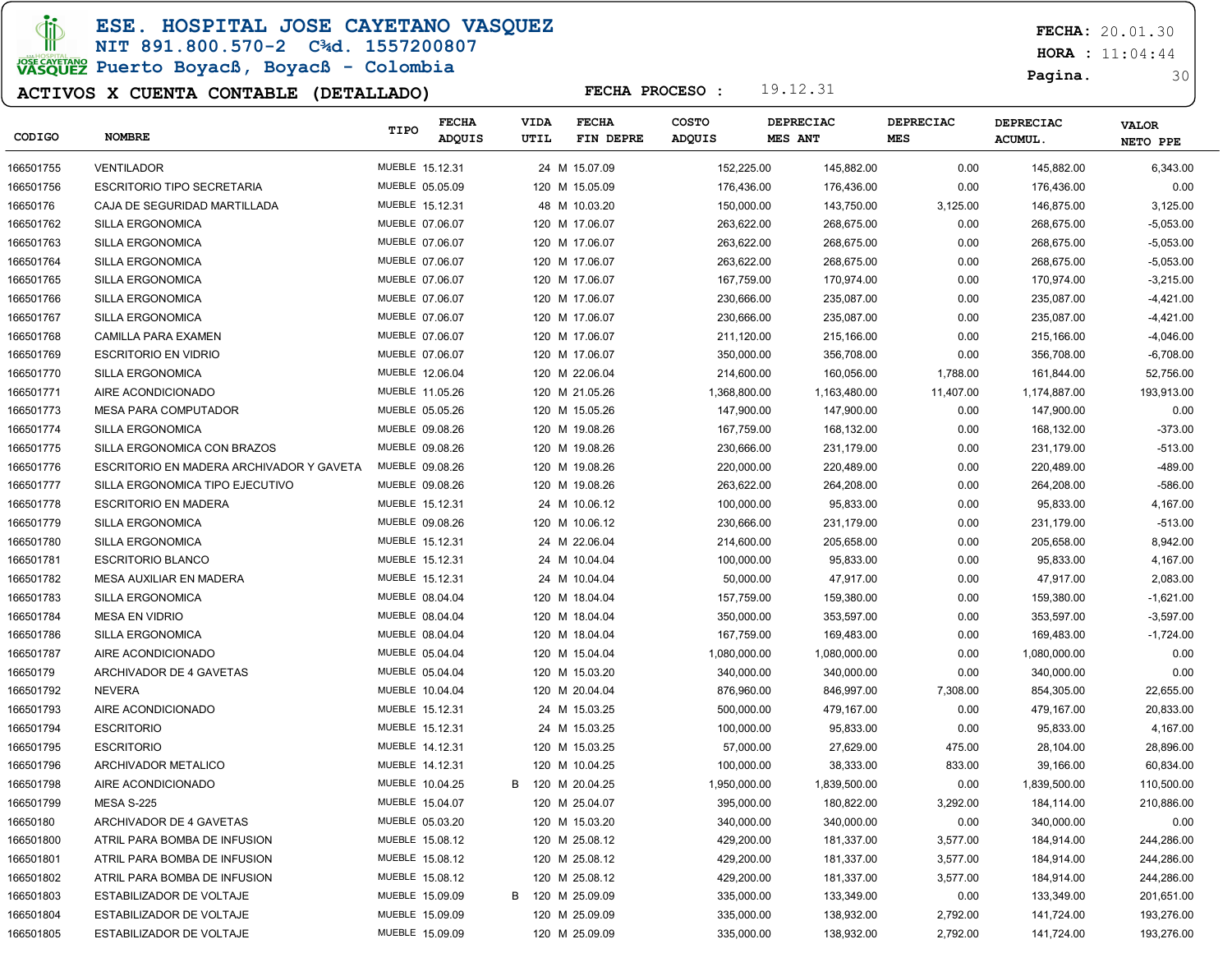**JD** 

ESE. HOSPITAL JOSE CAYETANO VASQUEZ

NIT 891.800.570-2 C¾d. 1557200807 **POWERTANG**<br>VASQUEZ Puerto Boyacß, Boyacß - Colombia

### ACTIVOS X CUENTA CONTABLE (DETALLADO)

FECHA: 20.01.30

**HORA** : 11:04:44

Pagina. 31

| CODIGO    | <b>NOMBRE</b>                          | TIPO            | <b>FECHA</b><br>ADQUIS | <b>VIDA</b><br>UTIL | <b>FECHA</b><br>FIN DEPRE | <b>COSTO</b><br><b>ADQUIS</b> | <b>DEPRECIAC</b><br>MES ANT | <b>DEPRECIAC</b><br>MES | <b>DEPRECIAC</b><br><b>ACUMUL.</b> | <b>VALOR</b><br>NETO PPE |
|-----------|----------------------------------------|-----------------|------------------------|---------------------|---------------------------|-------------------------------|-----------------------------|-------------------------|------------------------------------|--------------------------|
| 166501806 | ESTABILIZADOR DE VOLTAJE               | MUEBLE 15.09.09 |                        |                     | 120 M 25.09.09            | 335,000.00                    | 138,932.00                  | 2,792.00                | 141,724.00                         | 193,276.00               |
| 166501807 | ESTABILIZADOR DE VOLTAJE               | MUEBLE 15.09.09 |                        |                     | 120 M 25.09.09            | 335,000.00                    | 138,932.00                  | 2,792.00                | 141,724.00                         | 193,276.00               |
| 166501808 | ESTABILIZADOR DE VOLTAJE               | MUEBLE 15.09.09 |                        |                     | 120 M 25.09.09            | 335,000.00                    | 138,932.00                  | 2,792.00                | 141,724.00                         | 193,276.00               |
| 166501809 | AIRE ACONDICIONADO                     | MUEBLE 15.09.07 |                        |                     | 120 M 25.09.07            | 1,330,000.00                  | 552,319.00                  | 11,083.00               | 563,402.00                         | 766,598.00               |
| 16650181  | <b>NEVERA</b>                          | MUEBLE 08.09.10 |                        |                     | 120 M 15.03.20            | 689,999.00                    | 695,366.00                  | 0.00                    | 695,366.00                         | $-5,367.00$              |
| 166501810 | AIRE ACONDICIONADO                     | MUEBLE 15.09.07 |                        |                     | 120 M 25.09.07            | 1,330,000.00                  | 552,319.00                  | 11,083.00               | 563,402.00                         | 766,598.00               |
| 166501811 | ATRIL PARA BOMBA DE INFUSION           | MUEBLE 15.08.12 |                        |                     | 120 M 25.08.12            | 429,200.00                    | 181,337.00                  | 3,577.00                | 184,914.00                         | 244,286.00               |
| 166501812 | ATRIL PARA BOMBA DE INFUSION           | MUEBLE 15.08.12 |                        |                     | 120 M 25.08.12            | 429,200.00                    | 181,337.00                  | 3,577.00                | 184,914.00                         | 244,286.00               |
| 166501813 | ATRIL PARA BOMBA DE INFUSION           | MUEBLE 15.08.12 |                        |                     | 120 M 25.08.12            | 429,200.00                    | 181,337.00                  | 3,577.00                | 184,914.00                         | 244,286.00               |
| 166501814 | ATRIL PORTASUEROS                      | MUEBLE 15.08.12 |                        |                     | 120 M 25.08.12            | 359,600.00                    | 151,931.00                  | 2,997.00                | 154,928.00                         | 204,672.00               |
| 166501815 | <b>ATRIL PORTASUEROS</b>               | MUEBLE 15.08.12 |                        |                     | 120 M 25.08.12            | 359,600.00                    | 151,931.00                  | 2,997.00                | 154,928.00                         | 204,672.00               |
| 166501816 | ATRIL PORTASUEROS                      | MUEBLE 15.08.12 |                        |                     | 120 M 25.08.12            | 359,600.00                    | 151,931.00                  | 2,997.00                | 154,928.00                         | 204,672.00               |
| 166501817 | ATRIL PORTASUEROS                      | MUEBLE 15.08.12 |                        |                     | 120 M 25.08.12            | 359,600.00                    | 151,931.00                  | 2,997.00                | 154,928.00                         | 204,672.00               |
| 166501818 | ATRIL PORTASUEROS                      | MUEBLE 15.08.12 |                        |                     | 120 M 25.08.12            | 359,600.00                    | 151,931.00                  | 2,997.00                | 154,928.00                         | 204,672.00               |
| 166501819 | <b>ATRIL PORTASUEROS</b>               | MUEBLE 15.08.12 |                        |                     | 120 M 25.08.12            | 359,600.00                    | 151,931.00                  | 2,997.00                | 154,928.00                         | 204,672.00               |
| 16650182  | VITRINA TIPO BIBLIOTECA                | MUEBLE 15.12.31 |                        |                     | 24 M 10.03.20             | 150,000.00                    | 143,750.00                  | 0.00                    | 143,750.00                         | 6,250.00                 |
| 166501820 | <b>ATRIL PORTASUEROS</b>               | MUEBLE 15.08.12 |                        |                     | 120 M 25.08.12            | 359,600.00                    | 151,931.00                  | 2,997.00                | 154,928.00                         | 204,672.00               |
| 166501821 | <b>ATRIL PORTASUEROS</b>               | MUEBLE 15.08.12 |                        |                     | 120 M 25.08.12            | 359,600.00                    | 151,931.00                  | 2,997.00                | 154,928.00                         | 204,672.00               |
| 166501822 | <b>ATRIL PORTASUEROS</b>               | MUEBLE 15.08.12 |                        |                     | 120 M 25.08.12            | 359,600.00                    | 151,931.00                  | 2,997.00                | 154,928.00                         | 204,672.00               |
| 166501823 | MESA RIÑONERA EN ACERO INOXIDABLE      | MUEBLE 15.09.30 |                        |                     | 120 M 25.09.30            | 1,150,000.00                  | 440,833.00                  | 9,583.00                | 450,416.00                         | 699,584.00               |
| 166501824 | MESA AUXILIAR PARA CURACIONES EN ACERO | MUEBLE 15.09.30 |                        |                     | 120 M 25.09.30            | 400,000.00                    | 153,333.00                  | 3,333.00                | 156,666.00                         | 243,334.00               |
| 166501825 | MESA AUXILIAR PARA CURACIONES EN ACERO | MUEBLE 15.09.30 |                        |                     | 120 M 25.09.30            | 400,000.00                    | 153,333.00                  | 3,333.00                | 156,666.00                         | 243,334.00               |
| 166501826 | MESA AUXILIAR PARA CURACIONES EN ACERO | MUEBLE 15.09.30 |                        |                     | 120 M 25.09.30            | 400,000.00                    | 153,333.00                  | 3,333.00                | 156,666.00                         | 243,334.00               |
| 166501827 | MESA AUXILIAR PARA CURACIONES EN ACERO | MUEBLE 15.09.30 |                        |                     | 120 M 25.09.30            | 400,000.00                    | 153,333.00                  | 3,333.00                | 156,666.00                         | 243,334.00               |
| 166501828 | MESA DE MAYO EN ACERO INOXIDABLE       | MUEBLE 15.09.30 |                        |                     | 120 M 25.09.30            | 520,000.00                    | 199,333.00                  | 4,333.00                | 203,666.00                         | 316,334.00               |
| 166501829 | MESA DE MAYO EN ACERO INOXIDABLE       | MUEBLE 15.09.30 |                        |                     | 120 M 25.09.30            | 520,000.00                    | 199,333.00                  | 4,333.00                | 203,666.00                         | 316,334.00               |
| 16650183  | ARCHIVADOR DE TRES GAVETAS             | MUEBLE 15.12.31 |                        |                     | 24 M 10.03.20             | 100,000.00                    | 95,833.00                   | 0.00                    | 95,833.00                          | 4,167.00                 |
| 166501830 | <b>ATRIL PORTASUEROS</b>               | MUEBLE 15.08.12 |                        |                     | 120 M 25.08.12            | 359,600.00                    | 151,931.00                  | 2,997.00                | 154,928.00                         | 204,672.00               |
| 166501831 | ATRIL PORTASUEROS                      | MUEBLE 15.08.12 |                        |                     | 120 M 25.08.12            | 359,600.00                    | 151,931.00                  | 2,997.00                | 154,928.00                         | 204,672.00               |
| 166501832 | ATRIL PORTASUEROS                      | MUEBLE 15.08.12 |                        |                     | 120 M 25.08.12            | 359,600.00                    | 151,931.00                  | 2,997.00                | 154,928.00                         | 204,672.00               |
| 166501833 | AIRE ACONDICIONADO                     | MUEBLE 16.03.18 |                        |                     | 120 M 36.03.18            | 1,320,000.00                  | 473,000.00                  | 11,000.00               | 484,000.00                         | 836,000.00               |
| 166501834 | AIRE ACONDICIONADO                     | MUEBLE 16.03.18 |                        |                     | 120 M 36.03.18            | 1,320,000.00                  | 473,000.00                  | 11,000.00               | 484,000.00                         | 836,000.00               |
| 166501835 | <b>SILLON RECLINABLE</b>               | INMUEB 16.01.12 |                        |                     | 120 M 26.03.18            | 350,000.00                    | 125,417.00                  | 2,917.00                | 128,334.00                         | 221,666.00               |
| 166501836 | AIRE ACONDICIONADO                     | MUEBLE 16.04.20 |                        |                     | 120 M 36.03.18            | 1,504,000.00                  | 526,400.00                  | 12,533.00               | 538,933.00                         | 965,067.00               |
| 166501838 | AIRE ACONDICIONADO                     | MUEBLE 16.05.20 |                        |                     | 120 M 26.05.20            | 2,050,000.00                  | 700,417.00                  | 17,083.00               | 717,500.00                         | 1,332,500.00             |
| 166501839 | <b>MESA PARA ESCRITORIO</b>            | MUEBLE 16.06.30 |                        |                     | 120 M 26.06.30            | 490,000.00                    | 163,333.00                  | 4,083.00                | 167,416.00                         | 322,584.00               |
| 16650184  | ARCHIVADOR DE CUATRO GAVETAS           | MUEBLE 15.12.31 |                        |                     | 24 M 10.03.20             | 100,000.00                    | 95,833.00                   | 0.00                    | 95,833.00                          | 4,167.00                 |
| 166501840 | SILLA TIPO SECRETARIA                  | MUEBLE 16.06.30 |                        |                     | 120 M 26.06.30            | 180,000.00                    | 60,000.00                   | 1,500.00                | 61,500.00                          | 118,500.00               |
| 166501841 | AIRE ACONDICIONADO                     | MUEBLE 16.06.28 |                        |                     | 120 M 26.06.28            | 2,700,000.00                  | 900,000.00                  | 22,500.00               | 922,500.00                         | 1,777,500.00             |
| 166501842 | <b>ESCRITORIO CON GAVETAS</b>          | MUEBLE 16.10.08 |                        |                     | 120 M 26.10.08            | 620,000.00                    | 186,000.00                  | 5,167.00                | 191,167.00                         | 428,833.00               |
| 166501843 | <b>ESCRITORIO CON GAVETAS</b>          | MUEBLE 16.10.08 |                        |                     | 120 M 26.10.08            | 620,000.00                    | 186,000.00                  | 5,167.00                | 191,167.00                         | 428,833.00               |
| 166501844 | SILLA ERGONOMICA CON BRAZOS            | MUEBLE 16.10.08 |                        |                     | 120 M 26.10.08            | 335,000.00                    | 100,500.00                  | 2,792.00                | 103,292.00                         | 231,708.00               |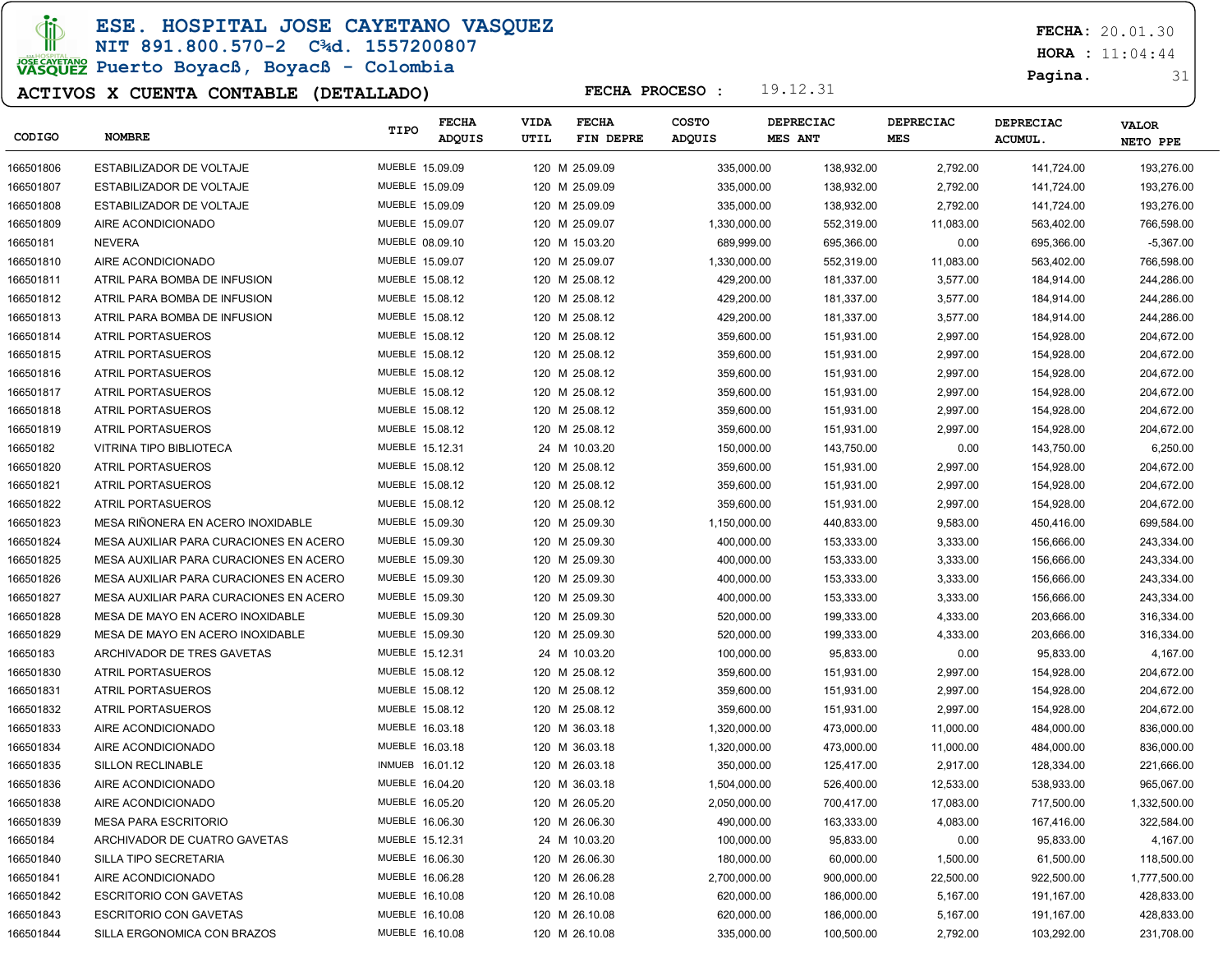ESE. HOSPITAL JOSE CAYETANO VASQUEZ

### NIT 891.800.570-2 C¾d. 1557200807 JOSE CAVERANO<br>VASQUEZ Puerto Boyacß, Boyacß - Colombia

### ACTIVOS X CUENTA CONTABLE (DETALLADO)

FECHA: 20.01.30

**HORA** : 11:04:44

Pagina. 32

| CODIGO    | <b>NOMBRE</b>                        | TIPO            | <b>FECHA</b><br><b>ADQUIS</b> | VIDA<br>UTIL | <b>FECHA</b><br>FIN DEPRE | <b>COSTO</b><br>ADQUIS | <b>DEPRECIAC</b><br>MES ANT | DEPRECIAC<br><b>MES</b> | <b>DEPRECIAC</b><br>ACUMUL. | <b>VALOR</b><br>NETO PPE |
|-----------|--------------------------------------|-----------------|-------------------------------|--------------|---------------------------|------------------------|-----------------------------|-------------------------|-----------------------------|--------------------------|
| 166501845 | SILLA ERGONOMICA CON BRAZOS          | MUEBLE 16.10.08 |                               |              | 120 M 26.10.08            | 335,000.00             | 100,500.00                  | 2,792.00                | 103,292.00                  | 231.708.00               |
| 166501846 | CAMILLA PARA TRANSPORTE DE PACIENTES | MUEBLE 16.10.13 |                               |              | 120 A 36.10.13            | 1,566,000.00           | 469,800.00                  | 13,050.00               | 482,850.00                  | 1,083,150.00             |
| 166501847 | CAMILLA PARA TRANSPORTE DE PACIENTES | MUEBLE 16.10.13 |                               |              | 120 A 36.10.13            | 1,566,000.00           | 469,800.00                  | 13,050.00               | 482,850.00                  | 1,083,150.00             |
| 166501848 | <b>MESA PARA COMPUTADOR</b>          | MUEBLE 17.03.14 |                               |              | 120 M 27.03.14            | 680,000.00             | 175,667.00                  | 5,667.00                | 181,334.00                  | 498,666.00               |
| 166501849 | <b>SILLA ERGONOMICA</b>              | MUEBLE 17.03.14 |                               |              | 120 M 27.03.14            | 420,000.00             | 108,500.00                  | 3,500.00                | 112,000.00                  | 308,000.00               |
| 16650185  | ESCRITORIO EN MADERA DE DOS GAVETAS  | MUEBLE 07.05.30 |                               |              | 120 M 10.03.20            | 230,000.00             | 233,003.00                  | 0.00                    | 233,003.00                  | $-3,003.00$              |
| 166501850 | AIRE ACONDICIONADO                   | MUEBLE 17.04.11 |                               |              | 120 M 27.04.11            | 1,520,000.00           | 509,333.00                  | 12,667.00               | 522,000.00                  | 998,000.00               |
| 166501851 | <b>MESA PARA ESCRITORIO</b>          | MUEBLE 17.04.18 |                               |              | 120 M 27.04.18            | 750,000.00             | 195,167.00                  | 6,250.00                | 201,417.00                  | 548,583.00               |
| 166501852 | AIRE ACONDICIONADO                   | MUEBLE 17.04.11 |                               |              | 120 M 27.04.11            | 1,520,000.00           | 112,500.00                  | 0.00                    | 112,500.00                  | 1,407,500.00             |
| 166501853 | DISPENSADOR PARA AGUA                | MUEBLE 17.04.11 |                               |              | 120 M 27.04.11            | 560,000.00             | 112,500.00                  | 0.00                    | 112,500.00                  | 447,500.00               |
| 166501854 | AIRE ACONDICIONADO                   | MUEBLE 17.04.11 |                               |              | 120 M 27.04.11            | 1,520,000.00           | 112,500.00                  | 0.00                    | 112,500.00                  | 1,407,500.00             |
| 166501855 | DISPENSADOR DE AGUA                  | MUEBLE 17.10.10 |                               |              | 120 M 27.10.10            | 500,000.00             | 0.00                        | 0.00                    | 0.00                        | 500,000.00               |
| 166501856 | DISPENSADOR DE AGUA                  | MUEBLE 17.10.10 |                               |              | 120 M 27.10.10            | 500,000.00             | 0.00                        | 0.00                    | 0.00                        | 500,000.00               |
| 166501857 | AIRE ACONDICIONADO                   | MUEBLE 17.10.30 |                               |              | 120 M 27.10.30            | 1,900,000.00           | 0.00                        | 0.00                    | 0.00                        | 1,900,000.00             |
| 166501858 | AIRE ACONDICIONADO                   | MUEBLE 17.10.30 |                               |              | 120 M 27.10.30            | 1,900,000.00           | 0.00                        | 0.00                    | 0.00                        | 1,900,000.00             |
| 166501859 | <b>MESA ESCRITORIO</b>               | MUEBLE 19.03.19 |                               |              | 120 M 29.03.19            | 680,000.00             | 45,333.00                   | 5,667.00                | 51,000.00                   | 629,000.00               |
| 16650186  | ESCRITORIO 120 ARCHIVADOR Y GAVETA   | MUEBLE 07.05.30 |                               |              | 120 M 10.03.20            | 230,000.00             | 32,583.00                   | 0.00                    | 32,583.00                   | 197.417.00               |
| 166501860 | NEVERA                               | MUEBLE 19.04.02 |                               |              | 120 A 29.04.03            | 500,000.00             | 29,167.00                   | 4,167.00                | 33,334.00                   | 466,666.00               |
| 166501861 | <b>COMPRESOR</b>                     | MUEBLE 19.05.08 |                               |              | 60 M 24.05.08             | 3,915,100.00           | 391,510.00                  | 65,252.00               | 456,762.00                  | 3,458,338.00             |
| 166501862 | <b>COMPRESOR</b>                     | MUEBLE 19.05.08 |                               |              | 60 M 24.05.08             | 3,915,100.00           | 391,510.00                  | 65,252.00               | 456,762.00                  | 3,458,338.00             |
| 166501863 | <b>MESA GINECOLOGICA</b>             | MUEBLE 19.05.22 |                               |              | 120 M 29.05.22            | 1,166,200.00           | 58,310.00                   | 9,718.00                | 68,028.00                   | 1,098,172.00             |
| 166501864 | MESA GINECOLOGICA                    | MUEBLE 19.05.22 |                               |              | 120 M 29.05.22            | 1,166,200.00           | 58,310.00                   | 9,718.00                | 68,028.00                   | 1,098,172.00             |
| 166501865 | <b>MESA GINECOLOGICA</b>             | MUEBLE 19.05.22 |                               |              | 120 M 29.05.22            | 1,166,200.00           | 58,310.00                   | 9,718.00                | 68,028.00                   | 1,098,172.00             |
| 166501866 | AIRE ACONDICIONADO                   | MUEBLE 19.05.23 |                               |              | 120 M 29.05.23            | 2,020,000.00           | 101,000.00                  | 16,833.00               | 117,833.00                  | 1,902,167.00             |
| 166501867 | AIRE ACONDICIONADO                   | MUEBLE 19.06.13 |                               |              | 60 M 24.06.13             | 799,000.00             | 66,583.00                   | 13,317.00               | 79,900.00                   | 719,100.00               |
| 166501868 | <b>BASCULA</b>                       | MUEBLE 19.07.17 |                               |              | 60 M 24.07.17             | 416,500.00             | 27,767.00                   | 6,942.00                | 34,709.00                   | 381,791.00               |
| 166501869 | <b>BASCULA</b>                       | MUEBLE 19.07.17 |                               |              | 60 M 24.07.17             | 416,500.00             | 27,767.00                   | 6,942.00                | 34,709.00                   | 381,791.00               |
| 16650187  | AIRE ACONDICIONADO                   | MUEBLE 07.06.26 |                               |              | 120 M 17.06.26            | 1,280,000.00           | 1,297,778.00                | 0.00                    | 1,297,778.00                | $-17,778.00$             |
| 166501870 | <b>BASCULA</b>                       | MUEBLE 19.07.17 |                               |              | 60 M 24.07.17             | 416,500.00             | 27,767.00                   | 6,942.00                | 34,709.00                   | 381,791.00               |
| 166501871 | <b>MESA PARA ESCRITORIO</b>          | MUEBLE 19.09.10 |                               |              | 60 M 24.09.10             | 750,000.00             | 25,000.00                   | 12,500.00               | 37,500.00                   | 712,500.00               |
| 16650188  | ESTANTE DE 6 ENTREPAÑOS              | MUEBLE 15.12.31 |                               |              | 24 M 10.03.20             | 100,000.00             | 95,833.00                   | 0.00                    | 95,833.00                   | 4,167.00                 |
| 16650189  | SILLLA NEUMATICA CON BRAZOS          | MUEBLE 09.07.16 |                               |              | 120 M 10.03.20            | 230,666.00             | 231,884.00                  | 0.00                    | 231,884.00                  | $-1,218.00$              |
| 16650190  | SILLLA NEUMATICA CON BRAZOS          | MUEBLE 07.05.23 |                               |              | 120 M 10.03.20            | 263,622.00             | 267,576.00                  | 0.00                    | 267,576.00                  | $-3,954.00$              |
| 16650191  | <b>ESTANTE METALICO</b>              | MUEBLE 15.12.31 |                               |              | 24 M 10.03.20             | 50,000.00              | 47,917.00                   | 0.00                    | 47,917.00                   | 2,083.00                 |
| 16650192  | <b>ESTANTE METALICO</b>              | MUEBLE 15.12.31 |                               |              | 24 M 10.03.20             | 50,000.00              | 47,917.00                   | 0.00                    | 47,917.00                   | 2,083.00                 |
| 16650193  | <b>ESTANTE METALICO</b>              | MUEBLE 15.12.31 |                               |              | 24 M 10.03.20             | 50,000.00              | 47,917.00                   | 0.00                    | 47,917.00                   | 2,083.00                 |
| 16650194  | <b>ESTANTE METALICO</b>              | MUEBLE 15.12.31 |                               |              | 24 M 10.03.20             | 50,000.00              | 47,917.00                   | 0.00                    | 47,917.00                   | 2,083.00                 |
| 16650195  | <b>ESTANTE METALICO</b>              | MUEBLE 15.12.31 |                               |              | 24 M 10.03.20             | 50,000.00              | 47,917.00                   | 0.00                    | 47,917.00                   | 2,083.00                 |
| 16650196  | <b>ESTANTE METALICO</b>              | MUEBLE 15.12.31 |                               |              | 24 M 10.03.20             | 50,000.00              | 47,917.00                   | 0.00                    | 47,917.00                   | 2,083.00                 |
| 16650197  | <b>ESTANTE METALICO</b>              | MUEBLE 15.12.31 |                               |              | 24 M 10.03.20             | 50,000.00              | 47,917.00                   | 0.00                    | 47,917.00                   | 2,083.00                 |
| 16650198  | <b>ESTANTE METALICO</b>              | MUEBLE 15.12.31 |                               |              | 24 M 10.03.20             | 50,000.00              | 47,917.00                   | 0.00                    | 47,917.00                   | 2,083.00                 |
| 16650199  | <b>ESTANTE METALICO</b>              | MUEBLE 15.12.31 |                               |              | 24 M 10.03.20             | 50,000.00              | 47,917.00                   | 0.00                    | 47,917.00                   | 2,083.00                 |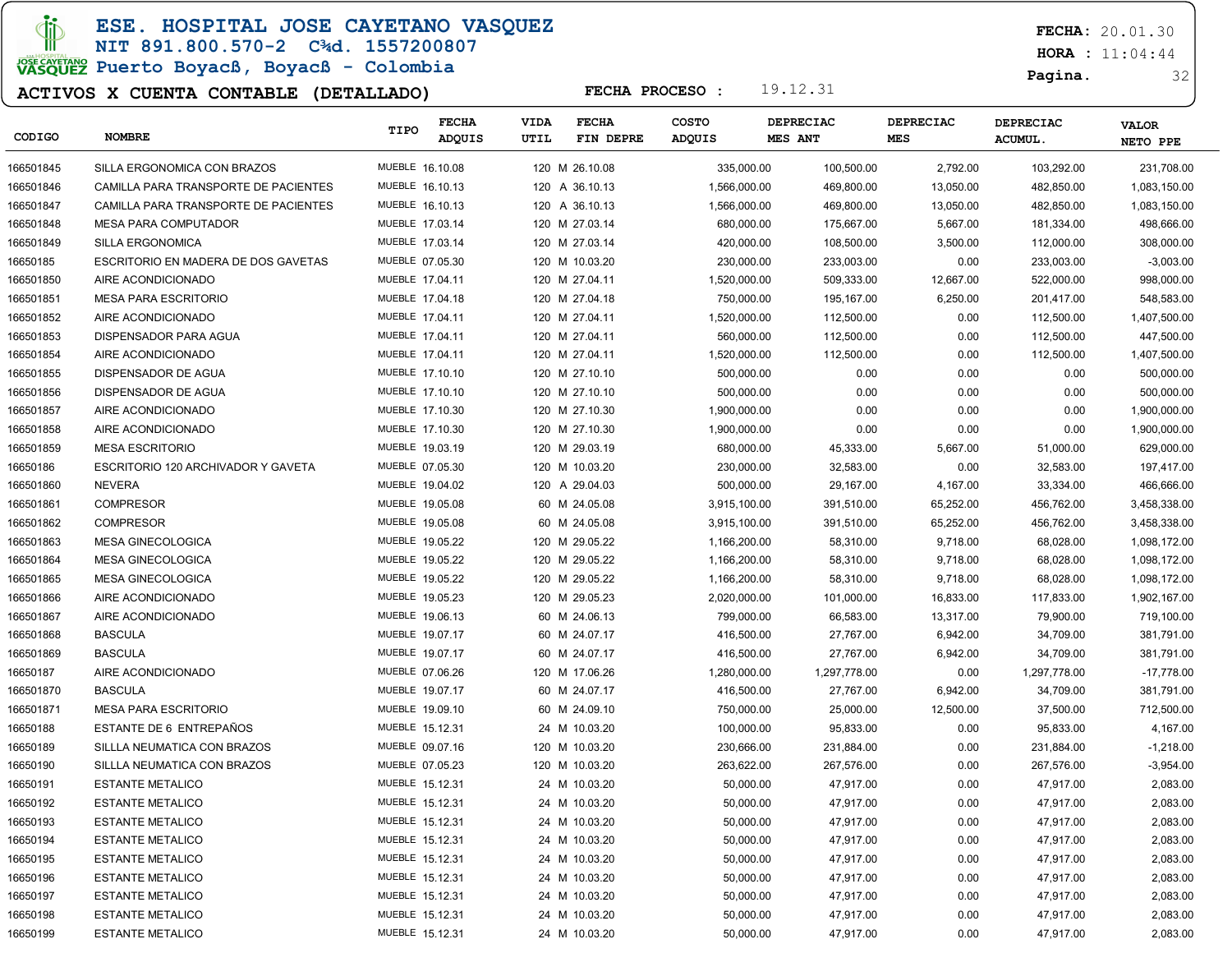|                | ESE. HOSPITAL JOSE CAYETANO VASQUEZ<br>NIT 891.800.570-2 C <sup>3</sup> d. 1557200807 |                                |   |                     |                           |                 |            |                             |                         |                             | <b>FECHA: 20.01.30</b><br><b>HORA</b> : $11:04:44$ |
|----------------|---------------------------------------------------------------------------------------|--------------------------------|---|---------------------|---------------------------|-----------------|------------|-----------------------------|-------------------------|-----------------------------|----------------------------------------------------|
|                | VASQUEZ Puerto Boyacß, Boyacß - Colombia                                              |                                |   |                     | FECHA PROCESO :           |                 |            | 19.12.31                    |                         | Pagina.                     | 33                                                 |
|                | ACTIVOS X CUENTA CONTABLE (DETALLADO)                                                 |                                |   |                     |                           |                 |            |                             |                         |                             |                                                    |
| CODIGO         | <b>NOMBRE</b>                                                                         | <b>FECHA</b><br>TIPO<br>ADQUIS |   | <b>VIDA</b><br>UTIL | <b>FECHA</b><br>FIN DEPRE | COSTO<br>ADQUIS |            | <b>DEPRECIAC</b><br>MES ANT | DEPRECIAC<br><b>MES</b> | <b>DEPRECIAC</b><br>ACUMUL. | <b>VALOR</b><br>NETO PPE                           |
| 166509980      | SILLA ERGONOMICA FORRADA E PANO NEGRO                                                 | MUEBLE 11.12.27                |   |                     | 120 M 21.12.27            |                 | 150,000.00 | 118,542.00                  | 1,250.00                | 119,792.00                  | 30,208.00                                          |
| 166509981      | ESTANTE METALICO X 6 ENTREPAÑOS                                                       | MUEBLE 14.12.31                |   |                     | 120 M 24.12.31            |                 | 150,000.00 | 72,708.00                   | 1,250.00                | 73,958.00                   | 76,042.00                                          |
|                | ** TOTAL 166501                                                                       |                                |   |                     |                           | 462,055,783.00  |            | 364,201,652.00              | 2,505,948.00            | 366,707,600.00              | 95,348,183.00                                      |
| <b>CUENTA:</b> | 167001 - Equipo de Comunicaci¢n                                                       |                                |   |                     |                           |                 |            |                             |                         |                             |                                                    |
| 16700101       | CAMARA FOTOGRAFICA                                                                    | MUEBLE 13.09.13                | B |                     | 120 M 23.09.13            |                 | 350,320.00 | 210,095.00                  | 0.00                    | 210,095.00                  | 140,225.00                                         |
| 16700102       | CODEC EQUIPO DE VIDEOCONFERENCIA                                                      | MUEBLE 13.09.13                |   |                     | 120 M 23.09.13            | 13,552,205.00   |            | 8,353,429.00                | 112,935.00              | 8,466,364.00                | 5,085,841.00                                       |
| 16700103       | <b>TELEVISOR LCD</b>                                                                  | MUEBLE 13.09.13                |   |                     | 120 M 23.09.13            | 1,260,870.00    |            | 777,186.00                  | 10,507.00               | 787,693.00                  | 473,177.00                                         |
| 16700104       | TELEFAX                                                                               | MUEBLE 15.01.30                |   |                     | 120 M 25.01.30            |                 | 350,000.00 | 166,736.00                  | 2,917.00                | 169,653.00                  | 180,347.00                                         |
| 16700114       | <b>TELEVISOR</b>                                                                      | MUEBLE 11.07.14                |   |                     | 120 M 21.07.14            |                 | 735,000.00 | 614,746.00                  | 6,125.00                | 620,871.00                  | 114,129.00                                         |
| 16700115       | <b>TELEVISOR</b>                                                                      | MUEBLE 11.07.14                |   |                     | 120 M 21.07.14            |                 | 735,000.00 | 614,746.00                  | 6,125.00                | 620,871.00                  | 114,129.00                                         |
| 16700116       | <b>TELEVISOR</b>                                                                      | MUEBLE 11.07.14                |   |                     | 120 M 21.07.14            |                 | 735,000.00 | 614,746.00                  | 6,125.00                | 620,871.00                  | 114,129.00                                         |
| 16700117       | <b>TELEVISOR</b>                                                                      | MUEBLE 11.07.14                |   |                     | 120 M 21.07.14            |                 | 735,000.00 | 614,746.00                  | 6,125.00                | 620,871.00                  | 114,129.00                                         |
| 16700118       | <b>TELEVISOR</b>                                                                      | MUEBLE 11.07.14                |   |                     | 120 M 21.07.14            |                 | 735,000.00 | 614,746.00                  | 6,125.00                | 620,871.00                  | 114,129.00                                         |
| 16700119       | <b>TELEVISOR</b>                                                                      | MUEBLE 11.07.14                |   |                     | 120 M 21.07.14            |                 | 735,000.00 | 614,746.00                  | 6,125.00                | 620,871.00                  | 114,129.00                                         |
| 16700120       | <b>TELEVISOR</b>                                                                      | MUEBLE 11.07.14                |   |                     | 120 M 21.07.14            |                 | 735,000.00 | 614,746.00                  | 6,125.00                | 620,871.00                  | 114,129.00                                         |
| 16700121       | <b>TELEVISOR</b>                                                                      | MUEBLE 11.07.14                |   |                     | 120 M 21.07.14            |                 | 735,000.00 | 614,746.00                  | 6,125.00                | 620,871.00                  | 114,129.00                                         |
| 16700122       | <b>TELEVISOR</b>                                                                      | MUEBLE 11.07.14                |   |                     | 120 M 21.07.14            |                 | 735,000.00 | 614,746.00                  | 6,125.00                | 620,871.00                  | 114,129.00                                         |
| 16700123       | <b>TELEVISOR</b>                                                                      | MUEBLE 11.07.14                |   |                     | 120 M 21.07.14            |                 | 735,000.00 | 614,746.00                  | 6,125.00                | 620,871.00                  | 114,129.00                                         |
| 16700124       | <b>TELEVISOR</b>                                                                      | MUEBLE 11.07.14                |   |                     | 120 M 21.07.14            |                 | 735,000.00 | 614,746.00                  | 6,125.00                | 620,871.00                  | 114,129.00                                         |
| 16700125       | <b>TELEVISOR</b>                                                                      | MUEBLE 11.07.14                |   |                     | 120 M 21.07.14            |                 | 735,000.00 | 614,746.00                  | 6,125.00                | 620,871.00                  | 114,129.00                                         |
| 16700126       | <b>TELEVISOR</b>                                                                      | MUEBLE 11.07.14                |   |                     | 120 M 21.07.14            |                 | 735,000.00 | 614,746.00                  | 6,125.00                | 620,871.00                  | 114,129.00                                         |
| 16700127       | SISTEMA DE COMUNICACION MODULAR                                                       | MUEBLE 10.12.28                |   |                     | 120 M 20.12.28            | 10,682,000.00   |            | 9,521,816.00                | 89,017.00               | 9,610,833.00                | 1,071,167.00                                       |
| 16700128       | DVR 16 CANALES Y 16 CAMARAS CON MONITOR                                               | MUEBLE 10.12.28                | B |                     | 120 M 20.12.28            | 11,932,000.00   |            | 10,437,185.00               | 0.00                    | 10,437,185.00               | 1,494,815.00                                       |
| 16700129       | DVR 16 CANALES Y 16 CAMARAS CON MONITOR                                               | MUEBLE 11.07.04                | B |                     | 120 M 20.12.28            | 11,800,000.00   |            | 9,705,500.00                | 0.00                    | 9,705,500.00                | 2,094,500.00                                       |
| 16700130       | DVR 8 CANALES Y 8 CAMARAS CON MONITOR                                                 | MUEBLE 11.02.28                |   |                     | 120 M 21.02.28            | 8,000,000.00    |            | 6,993,333.00                | 66,667.00               | 7,060,000.00                | 940,000.00                                         |
| 16700132       | <b>TELEVISOR</b>                                                                      | MUEBLE 07.02.28                |   |                     | 120 M 17.02.28            |                 | 480,000.00 | 486,400.00                  | 0.00                    | 486,400.00                  | $-6,400.00$                                        |
| 16700133       | <b>TELEVISOR</b>                                                                      | MUEBLE 10.02.28                |   |                     | 120 M 20.02.28            |                 | 600,000.00 | 585,333.00                  | 5,000.00                | 590,333.00                  | 9,667.00                                           |
| 16700137       | DIGITURNO INHALAMBRICO                                                                | MUEBLE 06.02.28                |   |                     | 120 M 16.02.28            | 1,657,640.00    |            | 1,682,044.00                | 0.00                    | 1,682,044.00                | $-24,404.00$                                       |
| 16700138       | CELULAR                                                                               | MUEBLE 10.02.28                | B |                     | 120 M 20.02.28            |                 | 600,000.00 | 575,333.00                  | 0.00                    | 575,333.00                  | 24,667.00                                          |
| 16700139       | CELULAR                                                                               | MUEBLE 10.02.28                | в |                     | 120 M 20.02.28            |                 | 600,000.00 | 575,333.00                  | 0.00                    | 575,333.00                  | 24,667.00                                          |
| 16700140       | CELULAR                                                                               | MUEBLE 10.02.28                | B |                     | 120 M 20.02.28            |                 | 600,000.00 | 575,333.00                  | 0.00                    | 575,333.00                  | 24,667.00                                          |
| 16700141       | <b>GRABADORA</b>                                                                      | MUEBLE 10.02.28                |   |                     | 120 M 20.02.28            |                 | 249,000.00 | 242,913.00                  | 2,075.00                | 244,988.00                  | 4,012.00                                           |
| 16700142       | CAMARA PARA INTERPERIE                                                                | MUEBLE 11.02.28                |   |                     | 120 M 20.02.28            |                 | 431,667.00 | 377,349.00                  | 3,597.00                | 380,946.00                  | 50,721.00                                          |
| 16700143       | CAMARA PARA INTERPERIE                                                                | MUEBLE 11.02.28                |   |                     | 120 M 20.02.28            |                 | 431,667.00 | 377,349.00                  | 3,597.00                | 380,946.00                  | 50,721.00                                          |
| 16700144       | CAMARA PARA INTERPERIE                                                                | MUEBLE 11.02.28                |   |                     | 120 M 20.02.28            |                 | 431,667.00 | 377,349.00                  | 3,597.00                | 380,946.00                  | 50,721.00                                          |
| 16700145       | CAMARA PARA INTERPERIE                                                                | MUEBLE 11.02.28                |   |                     | 120 M 20.02.28            |                 | 431,667.00 | 377,349.00                  | 3,597.00                | 380,946.00                  | 50,721.00                                          |
| 16700146       | CAMARA PARA INTERPERIE                                                                | MUEBLE 11.02.28                |   |                     | 120 M 20.02.28            |                 | 431,667.00 | 377,349.00                  | 3,597.00                | 380,946.00                  | 50,721.00                                          |
| 16700147       | CAMARA PARA INTERPERIE                                                                | MUEBLE 11.02.28                |   |                     | 120 M 20.02.28            |                 | 431,667.00 | 377,349.00                  | 3,597.00                | 380,946.00                  | 50,721.00                                          |
| 16700148       | CAMARA PARA INTERPERIE                                                                | MUEBLE 11.02.28                |   |                     | 120 M 20.02.28            |                 | 431,667.00 | 377,349.00                  | 3,597.00                | 380,946.00                  | 50,721.00                                          |
| 16700149       | CAMARA PARA INTERPERIE                                                                | MUEBLE 11.02.28                |   |                     | 120 M 20.02.28            |                 | 431,667.00 | 377,349.00                  | 3,597.00                | 380,946.00                  | 50,721.00                                          |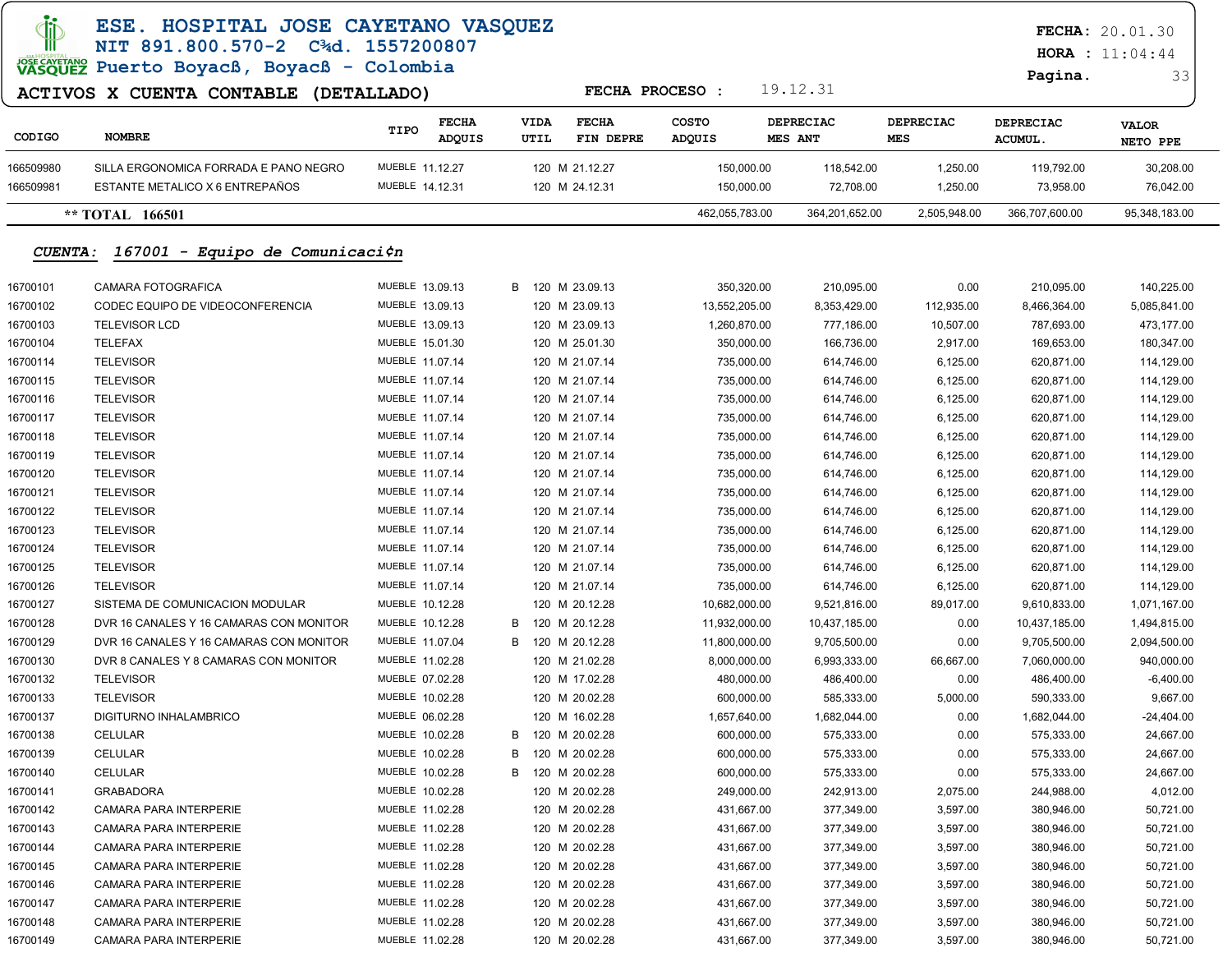**di** 

ESE. HOSPITAL JOSE CAYETANO VASQUEZ NIT 891.800.570-2 C¾d. 1557200807

# **PORTON PUERT DE ROYACH - Colombia**

#### ACTIVOS X CUENTA CONTABLE (DETALLADO)

FECHA: 20.01.30

**HORA** : 11:04:44

Pagina. 34

| CODIGO   | <b>NOMBRE</b>                         | TIPO            | <b>FECHA</b><br><b>ADQUIS</b> | <b>VIDA</b><br>UTIL |                | <b>FECHA</b><br>FIN DEPRE | <b>COSTO</b><br><b>ADQUIS</b> | DEPRECIAC<br>MES ANT | <b>DEPRECIAC</b><br><b>MES</b> | <b>DEPRECIAC</b><br>ACUMUL. | <b>VALOR</b><br>NETO PPE |
|----------|---------------------------------------|-----------------|-------------------------------|---------------------|----------------|---------------------------|-------------------------------|----------------------|--------------------------------|-----------------------------|--------------------------|
| 16700150 | <b>CAMARA PARA INTERPERIE</b>         | MUEBLE 11.02.28 |                               |                     | 120 M 20.02.28 |                           | 431,667.00                    | 377,349.00           | 3,597.00                       | 380,946.00                  | 50,721.00                |
| 16700151 | <b>CAMARA PARA INTERPERIE</b>         | MUEBLE 11.02.28 |                               |                     | 120 M 20.02.28 |                           | 431.667.00                    | 377,349.00           | 3,597.00                       | 380,946.00                  | 50,721.00                |
| 16700152 | <b>CAMARA PARA INTERPERIE</b>         | MUEBLE 11.02.28 |                               |                     | 120 M 20.02.28 |                           | 431.667.00                    | 377.349.00           | 3,597.00                       | 380,946.00                  | 50,721.00                |
| 16700153 | <b>CAMARA PARA INTERPERIE</b>         | MUEBLE 11.02.28 |                               |                     | 120 M 20.02.28 |                           | 431.667.00                    | 377,349.00           | 3,597.00                       | 380,946.00                  | 50,721.00                |
| 16700154 | <b>UPS</b>                            | MUEBLE 11.04.19 |                               |                     | 120 M 21.04.19 |                           | 4,800,000.00                  | 4,129,333.00         | 40,000.00                      | 4,169,333.00                | 630,667.00               |
| 16700155 | SISTEMA DE VIDEO DE CAMARAS           | MUEBLE 11.04.19 |                               |                     | 120 M 21.04.19 |                           | 5.800.000.00                  | 4,989,611.00         | 48,333.00                      | 5,037,944.00                | 762,056.00               |
| 16700156 | <b>CENTRAL TELEFONICA</b>             | MUEBLE 11.04.19 |                               |                     | 120 M 21.04.19 |                           | 4,200,000.00                  | 3,613,167.00         | 35,000.00                      | 3,648,167.00                | 551,833.00               |
| 16700157 | TELEFAX                               | MUEBLE 14.11.13 |                               |                     | 120 M 24.11.13 |                           | 575,000.00                    | 286,382.00           | 4,792.00                       | 291,174.00                  | 283,826.00               |
| 16700160 | UNIDAD PORTATIL DE TELERADIOLOGIA CON | MUEBLE 07.03.13 |                               | B                   | 120 M 17.03.13 |                           | 4.264.709.00                  | 4,341,711.00         | 0.00                           | 4.341.711.00                | $-77,002.00$             |
| 16700161 | DIGITURNO INHALAMBRICO                | MUEBLE 10.03.23 |                               |                     | 120 M 20.03.23 |                           | 1,654,640.00                  | 1,603,622.00         | 13,789.00                      | 1,617,411.00                | 37,229.00                |
| 16700162 | <b>MODEM ENFORA SPIDER</b>            | MUEBLE 12.11.26 |                               |                     | 120 M 22.11.26 |                           | 788,800.00                    | 549,969.00           | 6,573.00                       | 556,542.00                  | 232,258.00               |
| 16700164 | <b>TELEFAX</b>                        | MUEBLE 08.04.24 |                               |                     | 120 M 18.04.24 |                           | 489.999.00                    | 492,313.00           | 0.00                           | 492,313.00                  | $-2,314.00$              |
| 16700165 | <b>TELEFAX</b>                        | MUEBLE 09.01.10 |                               | B.                  | 120 M 19.01.10 |                           | 520,000.00                    | 502,089.00           | 0.00                           | 502,089.00                  | 17,911.00                |
| 16700166 | <b>TELEVISOR</b>                      | MUEBLE 09.01.28 |                               |                     | 120 M 19.01.28 |                           | 399,999.00                    | 400,888.00           | 0.00                           | 400,888.00                  | $-889.00$                |
| 16700167 | <b>TELEVISOR</b>                      | MUEBLE 06.02.28 |                               |                     | 120 M 16.02.28 |                           | 567.000.00                    | 575.348.00           | 0.00                           | 575,348.00                  | $-8,348.00$              |
| 16700168 | <b>TELEVISOR</b>                      | INMUEB 08.08.21 |                               |                     | 120 M 18.08.21 |                           | 549,999.00                    | 552,749.00           | 0.00                           | 552,749.00                  | $-2,750.00$              |
| 16700169 | DVR 32 CANALES                        | INMUEB 16.05.31 |                               |                     | 60 M 21.05.31  |                           | 1,914,000.00                  | 1,307,900.00         | 31,900.00                      | 1,339,800.00                | 574,200.00               |
|          | ** TOTAL 167001                       |                 |                               |                     |                |                           | 103.973.185.00                | 86,752,937.00        | 592,294.00                     | 87,345,231.00               | 16,627,954.00            |

FECHA PROCESO : 19.12.31

#### CUENTA: 167002 - Equipo de Computaci¢n

| 16700203  | <b>IMPRESORA</b>           | MUEBLE 15.12.31 | в | 24 M 17.08.24 | 250,000.00   | 239,583.00   | 0.00 | 239,583.00   | 10,417.00    |
|-----------|----------------------------|-----------------|---|---------------|--------------|--------------|------|--------------|--------------|
|           |                            |                 |   |               |              |              |      |              |              |
| 16700204  | <b>IMPRESORA</b>           | MUEBLE 15.12.31 | B | 12 M 17.08.24 | 100,000.00   | 100,000.00   | 0.00 | 100,000.00   | 0.00         |
| 16700208  | <b>IMPRESORA</b>           | MUEBLE 11.08.12 |   | 60 M 16.08.12 | 268,000.00   | 274,253.00   | 0.00 | 274,253.00   | $-6,253.00$  |
| 16700209  | <b>IMPRESORA EPSON</b>     | MUEBLE 13.03.31 |   | 60 M 18.03.31 | 652,000.00   | 646,567.00   | 0.00 | 646,567.00   | 5,433.00     |
| 16700210  | <b>SCANER MOTOROLA</b>     | MUEBLE 13.03.31 |   | 60 M 18.03.31 | 340,000.00   | 337,167.00   | 0.00 | 337,167.00   | 2,833.00     |
| 167002105 | <b>COMPUTADOR</b>          | MUEBLE 09.06.08 | B | 12 M 14.06.08 | 2,146,000.00 | 675,000.00   | 0.00 | 675,000.00   | 1,471,000.00 |
| 167002106 | <b>COMPUTADOR</b>          | MUEBLE 15.12.31 | B | 12 M 14.06.08 | 900,000.00   | 900,000.00   | 0.00 | 900,000.00   | 0.00         |
| 167002107 | <b>COMPUTADOR</b>          | MUEBLE 15.12.31 | B | 12 M 14.06.08 | 500,000.00   | 500,000.00   | 0.00 | 500,000.00   | 0.00         |
| 167002108 | <b>COMPUTADOR</b>          | MUEBLE 15.12.31 | в | 12 M 15.06.21 | 500,000.00   | 500,000.00   | 0.00 | 500,000.00   | 0.00         |
| 167002109 | <b>COMPUTADOR</b>          | MUEBLE 15.12.31 | B | 12 M 14.06.08 | 500,000.00   | 500,000.00   | 0.00 | 500,000.00   | 0.00         |
| 16700211  | PORTATIL TOSHIBA           | MUEBLE 13.07.05 |   | 60 M 18.07.05 | 970,000.00   | 974,850.00   | 0.00 | 974,850.00   | $-4,850.00$  |
| 167002110 | <b>COMPUTADOR</b>          | MUEBLE 15.12.31 | B | 12 M 15.06.21 | 500,000.00   | 500,000.00   | 0.00 | 500,000.00   | 0.00         |
| 167002111 | 2COMPUTADOR                | MUEBLE 15.12.31 | B | 12 M 14.06.21 | 500,000.00   | 500,000.00   | 0.00 | 500,000.00   | 0.00         |
| 167002112 | 2COMPUTADOR                | MUEBLE 15.12.31 | В | 12 M 14.06.21 | 500,000.00   | 500,000.00   | 0.00 | 500,000.00   | 0.00         |
| 167002113 | 2COMPUTADOR                | MUEBLE 15.12.31 | B | 12 M 14.06.21 | 500,000.00   | 500,000.00   | 0.00 | 500,000.00   | 0.00         |
| 167002118 | <b>COMPUTADOR PORTATIL</b> | MUEBLE 13.09.13 |   | 60 M 18.09.13 | 2,621,348.00 | 2,619,892.00 | 0.00 | 2,619,892.00 | 1,456.00     |
| 16700212  | PORTATIL TOSHIBA           | MUEBLE 13.07.05 |   | 60 M 18.07.05 | 970,000.00   | 974,850.00   | 0.00 | 974,850.00   | $-4,850.00$  |
| 167002120 | <b>COMPUTADOR</b>          | MUEBLE 15.12.31 | B | 12 M 13.03.14 | 800,000.00   | 800,000.00   | 0.00 | 800,000.00   | 0.00         |
| 167002121 | <b>COMPUTADOR</b>          | MUEBLE 15.12.31 |   | 12 M 13.09.09 | 800,000.00   | 800,000.00   | 0.00 | 800,000.00   | 0.00         |
| 167002122 | <b>IMPRESORA</b>           | MUEBLE 15.12.31 | B | 12 M 13.09.09 | 150,000.00   | 150,000.00   | 0.00 | 150,000.00   | 0.00         |
| 16700213  | PORTATIL TOSHIBA           | MUEBLE 13.07.05 |   | 60 M 18.07.05 | 970,000.00   | 974,850.00   | 0.00 | 974,850.00   | $-4,850.00$  |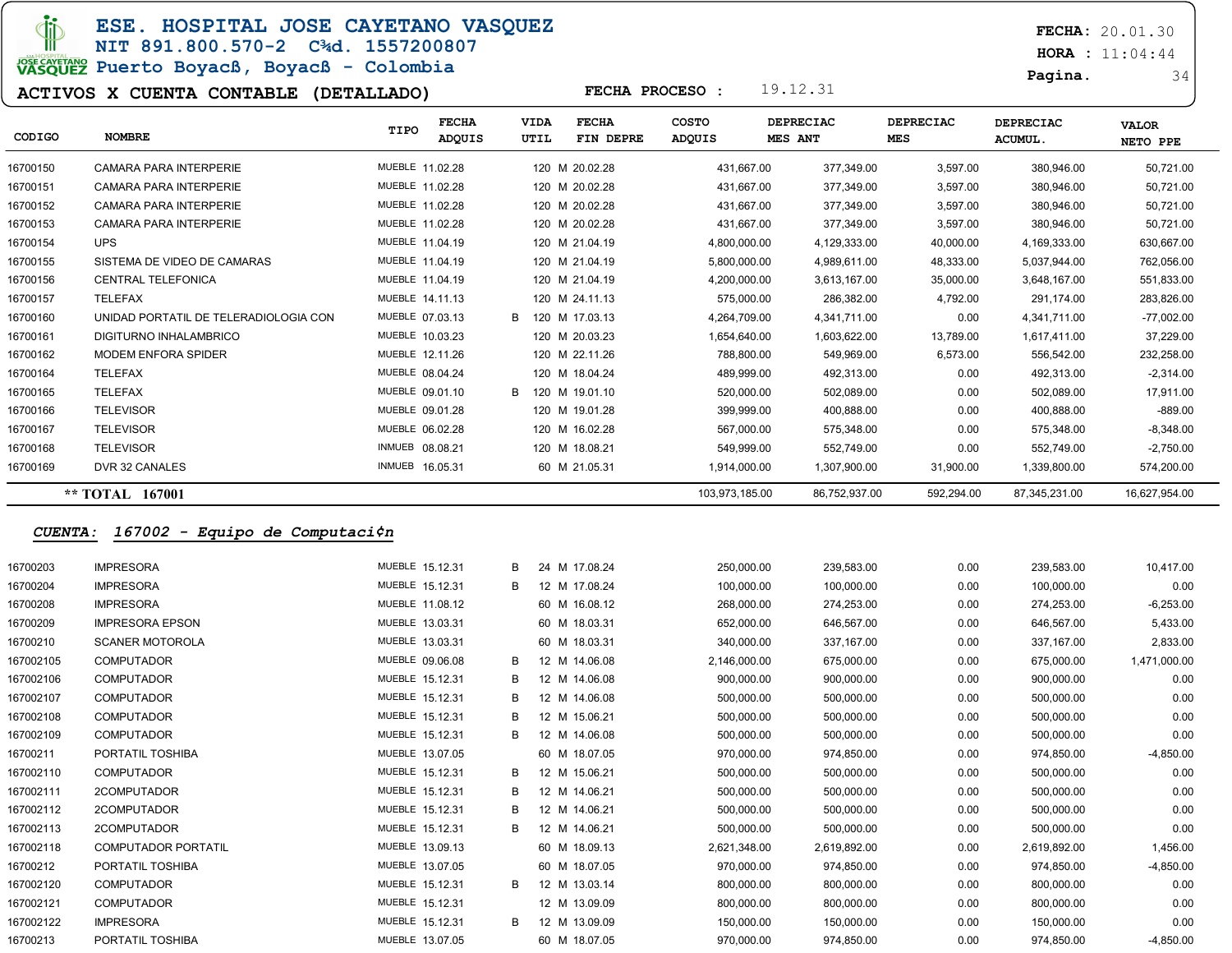ESE. HOSPITAL JOSE CAYETANO VASQUEZ

NIT 891.800.570-2 C¾d. 1557200807

# JOSE CAVERANO<br>VASQUEZ Puerto Boyacß, Boyacß - Colombia

### ACTIVOS X CUENTA CONTABLE (DETALLADO)

FECHA: 20.01.30

**HORA** : 11:04:44

Pagina. 35

| <b>CODIGO</b> | <b>NOMBRE</b>            | TIPO            | <b>FECHA</b><br>ADQUIS | <b>VIDA</b><br>UTIL | <b>FECHA</b><br>FIN DEPRE | <b>COSTO</b><br><b>ADQUIS</b> | <b>DEPRECIAC</b><br>MES ANT | <b>DEPRECIAC</b><br>MES | DEPRECIAC<br>ACUMUL. | <b>VALOR</b><br>NETO PPE |
|---------------|--------------------------|-----------------|------------------------|---------------------|---------------------------|-------------------------------|-----------------------------|-------------------------|----------------------|--------------------------|
| 16700214      | PORTATIL TOSHIBA         | MUEBLE 13.07.05 |                        | В                   | 60 M 18.07.05             | 970,000.00                    | 974,850.00                  | 0.00                    | 974,850.00           | $-4,850.00$              |
| 16700215      | PORTATIL TOSHIBA         | MUEBLE 13.07.05 |                        | B                   | 60 M 18.07.05             | 970,000.00                    | 974,850.00                  | 0.00                    | 974,850.00           | $-4,850.00$              |
| 16700216      | PORTATIL TOSHIBA         | MUEBLE 13.07.05 |                        |                     | 60 M 18.07.05             | 970,000.00                    | 974,850.00                  | 0.00                    | 974,850.00           | $-4,850.00$              |
| 16700217      | PORTATIL TOSHIBA         | MUEBLE 13.07.05 |                        |                     | 60 M 18.07.05             | 970,000.00                    | 974,850.00                  | 0.00                    | 974,850.00           | $-4,850.00$              |
| 16700218      | PORTATIL TOSHIBA         | MUEBLE 13.07.05 |                        |                     | 60 M 18.07.05             | 970,000.00                    | 974,850.00                  | 0.00                    | 974,850.00           | $-4,850.00$              |
| 16700219      | PORTATIL TOSHIBA         | MUEBLE 13.07.05 |                        |                     | 60 M 18.07.05             | 970,000.00                    | 974,850.00                  | 0.00                    | 974,850.00           | $-4,850.00$              |
| 16700220      | PORTATIL TOSHIBA         | MUEBLE 13.07.05 |                        |                     | 60 M 18.07.05             | 970,000.00                    | 974,850.00                  | 0.00                    | 974,850.00           | $-4,850.00$              |
| 16700221      | PORTATIL TOSHIBA         | MUEBLE 13.07.05 |                        |                     | 60 M 18.07.05             | 970,000.00                    | 974,850.00                  | 0.00                    | 974,850.00           | $-4,850.00$              |
| 16700222      | PORTATIL TOSHIBA         | MUEBLE 13.07.05 |                        |                     | 60 M 18.07.05             | 970,000.00                    | 974,850.00                  | 0.00                    | 974,850.00           | $-4,850.00$              |
| 167002229     | <b>COMPUTADOR</b>        | MUEBLE 14.02.05 |                        |                     | 60 M 19.02.05             | 1,380,000.00                  | 1,383,067.00                | 0.00                    | 1,383,067.00         | $-3,067.00$              |
| 16700223      | PORTATIL TOSHIBA         | MUEBLE 13.07.05 |                        |                     | 60 M 18.07.05             | 970,000.00                    | 974,850.00                  | 0.00                    | 974,850.00           | $-4,850.00$              |
| 167002230     | <b>COMPUTADOR</b>        | MUEBLE 14.02.05 |                        |                     | 60 M 19.02.05             | 1,380,000.00                  | 1,383,067.00                | 0.00                    | 1,383,067.00         | $-3,067.00$              |
| 167002231     | <b>COMPUTADOR</b>        | MUEBLE 14.02.05 |                        |                     | 60 M 19.02.05             | 1,380,000.00                  | 1,383,067.00                | 0.00                    | 1,383,067.00         | $-3,067.00$              |
| 167002232     | <b>COMPUTADOR</b>        | MUEBLE 14.02.05 |                        |                     | 60 M 19.02.05             | 1,380,000.00                  | 1,383,067.00                | 0.00                    | 1,383,067.00         | $-3,067.00$              |
| 167002233     | <b>COMPUTADOR</b>        | MUEBLE 14.02.05 |                        |                     | 60 M 19.02.05             | 1,380,000.00                  | 1,383,067.00                | 0.00                    | 1,383,067.00         | $-3,067.00$              |
| 167002234     | <b>COMPUTADOR</b>        | MUEBLE 14.02.05 |                        |                     | 60 M 19.02.05             | 1,380,000.00                  | 1,383,067.00                | 0.00                    | 1,383,067.00         | $-3,067.00$              |
| 167002235     | <b>COMPUTADOR</b>        | MUEBLE 14.02.05 |                        |                     | 60 M 19.02.05             | 1,380,000.00                  | 1,383,067.00                | 0.00                    | 1,383,067.00         | $-3,067.00$              |
| 167002236     | <b>SCANNER</b>           | MUEBLE 15.06.03 |                        |                     | 60 M 20.06.03             | 1,583,000.00                  | 1,399,196.00                | 26,383.00               | 1,425,579.00         | 157,421.00               |
| 167002238     | <b>UPS</b>               | MUEBLE 15.12.31 |                        |                     | 24 M 14.06.20             | 2,000,000.00                  | 1,916,667.00                | 0.00                    | 1,916,667.00         | 83,333.00                |
| 167002240     | <b>COMPUTADOR</b>        | MUEBLE 15.12.31 |                        | В                   | 12 M 14.06.08             | 800,000.00                    | 800,000.00                  | 0.00                    | 800,000.00           | 0.00                     |
| 167002241     | <b>COMPUTADOR</b>        | MUEBLE 15.12.31 |                        |                     | 12 M 14.06.08             | 600,000.00                    | 600,000.00                  | 0.00                    | 600,000.00           | 0.00                     |
| 167002242     | <b>MONITOR</b>           | MUEBLE 15.12.31 |                        |                     | 12 M 14.06.08             | 200,000.00                    | 200,000.00                  | 0.00                    | 200,000.00           | 0.00                     |
| 167002243     | <b>COMPUTADOR</b>        | MUEBLE 15.12.31 |                        | B                   | 12 M 14.06.08             | 600,000.00                    | 600,000.00                  | 0.00                    | 600,000.00           | 0.00                     |
| 167002244     | <b>COMPUTADOR</b>        | MUEBLE 15.12.31 |                        | B                   | 12 M 14.06.08             | 600,000.00                    | 600,000.00                  | 0.00                    | 600,000.00           | 0.00                     |
| 167002245     | <b>COMPUTADOR</b>        | MUEBLE 15.12.31 |                        |                     | 12 M 14.06.08             | 400,000.00                    | 400,000.00                  | 0.00                    | 400,000.00           | 0.00                     |
| 167002246     | <b>COMPUTADOR</b>        | MUEBLE 15.12.31 |                        |                     | 12 M 14.06.08             | 350,000.00                    | 350,000.00                  | 0.00                    | 350,000.00           | 0.00                     |
| 167002247     | <b>COMPUTADOR</b>        | MUEBLE 14.02.05 |                        |                     | 60 M 19.02.05             | 1,380,000.00                  | 1,383,067.00                | 0.00                    | 1,383,067.00         | $-3,067.00$              |
| 167002248     | <b>COMPUTADOR</b>        | MUEBLE 13.03.03 |                        | B                   | 60 M 18.03.03             | 1,200,000.00                  | 1,208,667.00                | 0.00                    | 1,208,667.00         | $-8,667.00$              |
| 167002249     | <b>COMPUTADOR</b>        | MUEBLE 15.12.31 |                        | В                   | 12 M 14.03.03             | 800,000.00                    | 800,000.00                  | 0.00                    | 800,000.00           | 0.00                     |
| 16700225      | IMPRESORA MULTIFUNCIONAL | MUEBLE 13.09.13 |                        |                     | 60 M 18.09.13             | 786,480.00                    | 786,043.00                  | 0.00                    | 786,043.00           | 437.00                   |
| 167002250     | <b>COMPUTADOR</b>        | MUEBLE 15.12.31 |                        | B                   | 12 M 14.03.03             | 800,000.00                    | 800,000.00                  | 0.00                    | 800,000.00           | 0.00                     |
| 167002251     | <b>IMPRESORA</b>         | MUEBLE 15.12.31 |                        | B                   | 12 M 13.08.09             | 100,000.00                    | 100,000.00                  | 0.00                    | 100,000.00           | 0.00                     |
| 167002252     | COMPUTADOR               | MUEBLE 15.12.31 |                        |                     | 12 M 14.06.08             | 800,000.00                    | 800,000.00                  | 0.00                    | 800,000.00           | 0.00                     |
| 167002253     | <b>COMPUTADOR</b>        | MUEBLE 15.12.31 |                        |                     | 12 M 12.06.08             | 800,000.00                    | 800,000.00                  | 0.00                    | 800,000.00           | 0.00                     |
| 167002254     | <b>COMPUTADOR</b>        | MUEBLE 15.12.31 |                        |                     | 12 M 15.04.28             | 800,000.00                    | 800,000.00                  | 0.00                    | 800,000.00           | 0.00                     |
| 167002255     | <b>COMPUTADOR</b>        | MUEBLE 15.12.31 |                        |                     | 12 M 12.10.31             | 800,000.00                    | 800,000.00                  | 0.00                    | 800,000.00           | 0.00                     |
| 167002257     | <b>COMPUTADOR</b>        | MUEBLE 15.12.31 |                        |                     | 24 M 12.10.31             | 800,000.00                    | 766,667.00                  | 0.00                    | 766,667.00           | 33,333.00                |
| 167002258     | COMPUTADOR               | MUEBLE 15.12.31 |                        |                     | 24 M 14.07.08             | 800,000.00                    | 766,667.00                  | 0.00                    | 766,667.00           | 33,333.00                |
| 167002259     | COMPUTADOR               | MUEBLE 14.07.08 |                        |                     | 60 M 19.07.08             | 1,640,000.00                  | 1,640,911.00                | 0.00                    | 1,640,911.00         | $-911.00$                |
| 16700226      | UPS TIPO TORRE           | MUEBLE 13.09.13 |                        |                     | 60 M 18.09.13             | 1,367,413.00                  | 1,366,653.00                | 0.00                    | 1,366,653.00         | 760.00                   |
| 167002261     | COMPUTADOR PORTATIL      | MUEBLE 15.12.31 |                        |                     | 12 M 15.02.24             | 300,000.00                    | 300,000.00                  | 0.00                    | 300,000.00           | 0.00                     |
| 167002262     | <b>COMPUTADOR</b>        | MUEBLE 15.12.31 |                        |                     | 12 M 17.03.23             | 700,000.00                    | 700,000.00                  | 0.00                    | 700,000.00           | 0.00                     |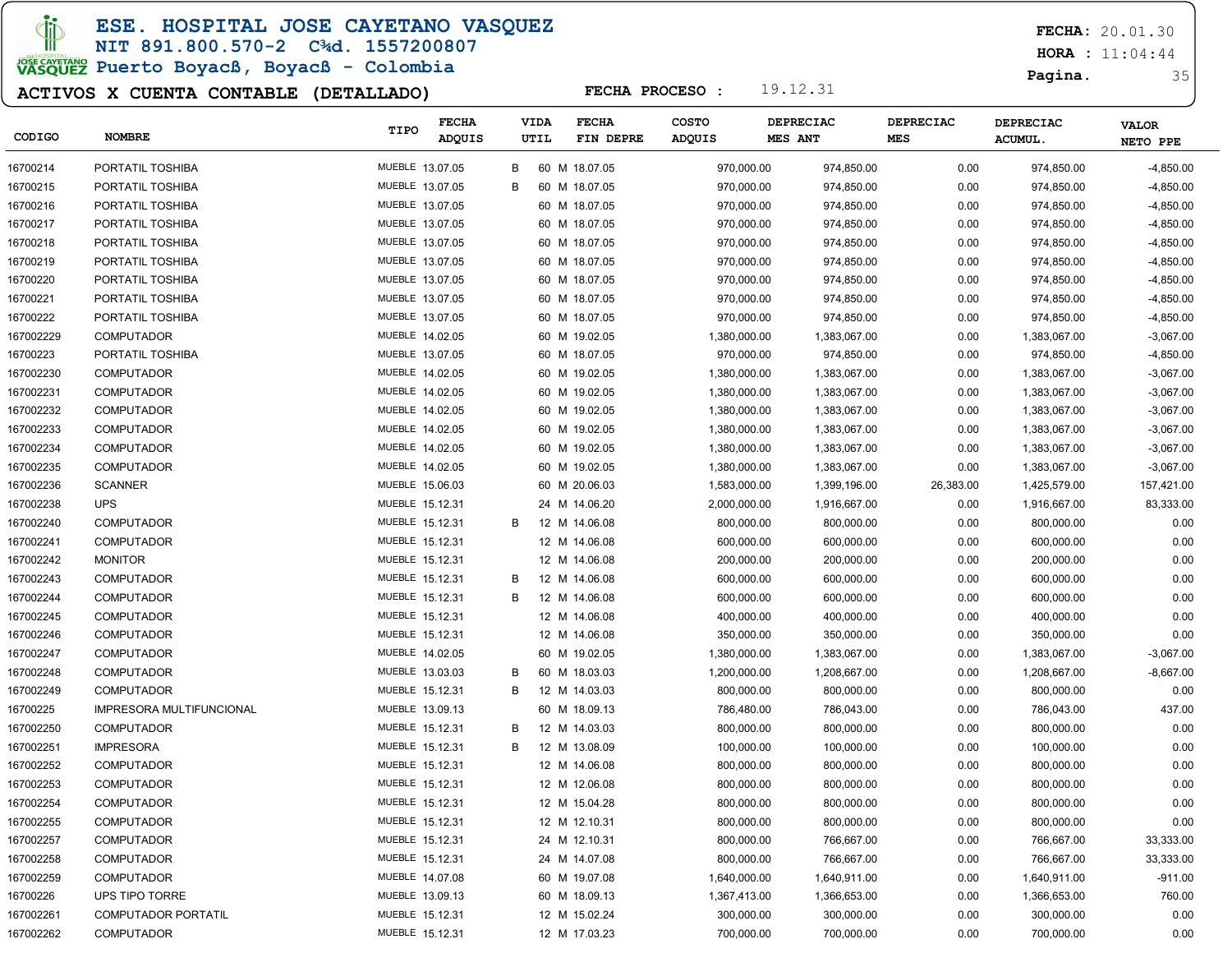ESE. HOSPITAL JOSE CAYETANO VASQUEZ

#### NIT 891.800.570-2 C¾d. 1557200807

# JOSE CAVERANO<br>VASQUEZ Puerto Boyacß, Boyacß - Colombia

### ACTIVOS X CUENTA CONTABLE (DETALLADO)

FECHA: 20.01.30

**HORA** : 11:04:44

Pagina. 36

| CODIGO    | <b>NOMBRE</b>              | TIPO            | <b>FECHA</b><br>ADQUIS | <b>VIDA</b><br>UTIL | <b>FECHA</b><br>FIN DEPRE | <b>COSTO</b><br>ADQUIS | DEPRECIAC<br>MES ANT | <b>DEPRECIAC</b><br>MES | DEPRECIAC<br><b>ACUMUL.</b> | <b>VALOR</b><br>NETO PPE |
|-----------|----------------------------|-----------------|------------------------|---------------------|---------------------------|------------------------|----------------------|-------------------------|-----------------------------|--------------------------|
| 167002263 | <b>COMPUTADOR</b>          | MUEBLE 12.03.23 |                        |                     | 60 M 17.03.23             | 1,280,000.00           | 1,299,911.00         | 0.00                    | 1,299,911.00                | $-19,911.00$             |
| 167002264 | <b>COMPUTADOR</b>          | MUEBLE 12.12.29 |                        |                     | 60 M 17.12.29             | 1,353,000.00           | 1,343,228.00         | 0.00                    | 1,343,228.00                | 9,772.00                 |
| 167002265 | <b>COMPUTADOR</b>          | MUEBLE 15.12.31 |                        |                     | 24 M 13.09.09             | 700,000.00             | 670,833.00           | 0.00                    | 670,833.00                  | 29,167.00                |
| 167002266 | <b>COMPUTADOR PORTATIL</b> | MUEBLE 15.12.31 |                        |                     | 12 M 15.02.24             | 300,000.00             | 300,000.00           | 0.00                    | 300,000.00                  | 0.00                     |
| 167002267 | <b>COMPUTADOR</b>          | MUEBLE 15.12.31 |                        |                     | 24 M 15.04.28             | 1,300,000.00           | 1,245,833.00         | 0.00                    | 1,245,833.00                | 54,167.00                |
| 167002268 | <b>COMPUTADOR</b>          | MUEBLE 10.04.28 |                        |                     | 24 M 15.04.28             | 1,523,000.00           | 337,500.00           | 0.00                    | 337,500.00                  | 1,185,500.00             |
| 167002269 | <b>COMPUTADOR</b>          | MUEBLE 15.12.31 |                        |                     | 24 M 15.04.28             | 1,300,000.00           | 1,245,833.00         | 0.00                    | 1,245,833.00                | 54,167.00                |
| 16700227  | <b>COMPUTADOR</b>          | MUEBLE 14.02.05 |                        |                     | 60 M 19.02.05             | 1,380,000.00           | 1,383,067.00         | 0.00                    | 1,383,067.00                | $-3,067.00$              |
| 167002270 | <b>COMPUTADOR</b>          | MUEBLE 15.12.31 |                        |                     | 24 M 15.04.28             | 1,000,000.00           | 958,333.00           | 0.00                    | 958,333.00                  | 41,667.00                |
| 167002272 | <b>COMPUTADOR PORTATIL</b> | MUEBLE 13.07.05 |                        |                     | 60 M 18.07.05             | 970,000.00             | 974,850.00           | 0.00                    | 974,850.00                  | $-4,850.00$              |
| 167002273 | <b>COMPUTADOR</b>          | MUEBLE 15.10.27 |                        | В                   | 60 M 20.10.27             | 2,200,000.00           | 1,692,778.00         | 0.00                    | 1,692,778.00                | 507,222.00               |
| 167002274 | <b>COMPUTADOR</b>          | MUEBLE 15.10.27 |                        |                     | 60 M 20.10.27             | 2,200,000.00           | 1,766,111.00         | 36,667.00               | 1,802,778.00                | 397,222.00               |
| 167002275 | <b>COMPUTADOR</b>          | MUEBLE 15.10.27 |                        | B                   | 60 M 20.10.27             | 2,200,000.00           | 1,692,778.00         | 0.00                    | 1,692,778.00                | 507,222.00               |
| 167002276 | <b>COMPUTADOR</b>          | MUEBLE 15.10.27 |                        |                     | 60 M 20.10.27             | 2,200,000.00           | 1,766,111.00         | 36,667.00               | 1,802,778.00                | 397,222.00               |
| 167002277 | <b>COMPUTADOR</b>          | MUEBLE 15.10.27 |                        |                     | 60 M 20.10.27             | 2,200,000.00           | 1,766,111.00         | 36,667.00               | 1,802,778.00                | 397,222.00               |
| 167002278 | <b>COMPUTADOR</b>          | MUEBLE 15.10.27 |                        |                     | 60 M 20.10.27             | 2,200,000.00           | 1,766,111.00         | 36,667.00               | 1,802,778.00                | 397,222.00               |
| 167002279 | <b>IMPRESORA</b>           | MUEBLE 15.10.27 |                        | В                   | 60 M 20.10.27             | 900,000.00             | 497,500.00           | 0.00                    | 497,500.00                  | 402,500.00               |
| 16700228  | <b>COMPUTADOR</b>          | MUEBLE 14.02.05 |                        |                     | 60 M 19.02.05             | 1,380,000.00           | 1,383,067.00         | 0.00                    | 1,383,067.00                | $-3,067.00$              |
| 167002280 | <b>IMPRESORA</b>           | MUEBLE 15.10.27 |                        | B                   | 60 M 20.10.27             | 900,000.00             | 692,500.00           | 0.00                    | 692,500.00                  | 207,500.00               |
| 167002281 | <b>IMPRESORA</b>           | MUEBLE 15.10.27 |                        |                     | 60 M 20.10.27             | 900,000.00             | 722,500.00           | 15,000.00               | 737,500.00                  | 162,500.00               |
| 167002282 | <b>IMPRESORA</b>           | MUEBLE 16.03.15 |                        |                     | 60 M 76.03.15             | 227,000.00             | 274,983.00           | 3,783.00                | 278,766.00                  | -51,766.00               |
| 167002283 | <b>COMPUTADOR</b>          | MUEBLE 16.03.15 |                        |                     | 60 M 21.03.15             | 1,475,000.00           | 1,044,583.00         | 24,583.00               | 1,069,166.00                | 405,834.00               |
| 167002284 | <b>IMPRESORA</b>           | MUEBLE 16.06.30 |                        | в                   | 60 M 21.06.30             | 430,000.00             | 385,833.00           | 0.00                    | 385,833.00                  | 44,167.00                |
| 167002285 | <b>IMPRESORA</b>           | MUEBLE 16.06.30 |                        | B                   | 60 M 21.06.30             | 430,000.00             | 385,833.00           | 0.00                    | 385,833.00                  | 44,167.00                |
| 167002286 | <b>SCANER</b>              | MUEBLE 16.06.30 |                        |                     | 60 M 21.06.30             | 2,470,000.00           | 1,658,167.00         | 41,167.00               | 1,699,334.00                | 770,666.00               |
| 167002287 | <b>COMPUTADOR</b>          | MUEBLE 17.02.10 |                        |                     | 60 M 22.02.10             | 2,260,000.00           | 0.00                 | 0.00                    | 0.00                        | 2,260,000.00             |
| 167002288 | <b>IMPRESORA</b>           | MUEBLE 17.02.10 |                        |                     | 60 M 22.02.10             | 1,320,000.00           | 704,000.00           | 22,000.00               | 726,000.00                  | 594,000.00               |
| 167002289 | <b>IMPRESORA</b>           | MUEBLE 17.02.10 |                        |                     | 60 M 22.02.10             | 1,320,000.00           | 704,000.00           | 22,000.00               | 726,000.00                  | 594,000.00               |
| 167002290 | <b>IMPRESORA</b>           | MUEBLE 17.10.31 |                        |                     | 60 M 22.02.10             | 699,999.00             | 291,666.00           | 11,667.00               | 303,333.00                  | 396,666.00               |
| 167002291 | <b>IMPRESORA</b>           | MUEBLE 17.10.31 |                        |                     | 60 M 22.10.31             | 699,999.00             | 291,666.00           | 11,667.00               | 303,333.00                  | 396,666.00               |
| 167002292 | <b>IMPRESORA</b>           | MUEBLE 17.10.31 |                        |                     | 60 M 22.10.31             | 699,999.00             | 291,666.00           | 11,667.00               | 303,333.00                  | 396,666.00               |
| 167002293 | <b>IMPRESORA</b>           | MUEBLE 17.10.31 |                        |                     | 60 M 22.10.31             | 699,999.00             | 291,666.00           | 11,667.00               | 303,333.00                  | 396,666.00               |
| 167002294 | <b>IMPRESORA</b>           | MUEBLE 17.10.31 |                        |                     | 60 M 22.10.31             | 699,999.00             | 291,666.00           | 11,667.00               | 303,333.00                  | 396,666.00               |
| 167002295 | <b>IMPRESORA</b>           | MUEBLE 17.10.31 |                        |                     | 60 M 22.10.31             | 699,999.00             | 291,666.00           | 11,667.00               | 303,333.00                  | 396,666.00               |
| 167002296 | <b>IMPRESORA</b>           | MUEBLE 17.10.31 |                        |                     | 60 M 22.10.31             | 699,999.00             | 291,666.00           | 11,667.00               | 303,333.00                  | 396,666.00               |
| 167002297 | <b>IMPRESORA</b>           | MUEBLE 17.10.31 |                        |                     | 60 M 22.10.31             | 699,999.00             | 291,666.00           | 11,667.00               | 303,333.00                  | 396,666.00               |
| 167002298 | <b>IMPRESORA</b>           | MUEBLE 17.10.31 |                        |                     | 60 M 22.10.31             | 699,999.00             | 291,666.00           | 11,667.00               | 303,333.00                  | 396,666.00               |
| 167002299 | <b>COMPUTADOR</b>          | MUEBLE 17.10.31 |                        |                     | 60 M 22.10.31             | 1,946,000.00           | 810,833.00           | 32,433.00               | 843,266.00                  | 1,102,734.00             |
| 167002300 | <b>COMPUTADOR</b>          | MUEBLE 17.10.31 |                        |                     | 60 M 22.10.31             | 1,946,000.00           | 810,833.00           | 32,433.00               | 843,266.00                  | 1,102,734.00             |
| 167002301 | <b>COMPUTADOR</b>          | MUEBLE 17.10.31 |                        |                     | 60 M 22.10.31             | 1,946,000.00           | 810,833.00           | 32,433.00               | 843,266.00                  | 1,102,734.00             |
| 167002302 | <b>COMPUTADOR</b>          | MUEBLE 17.10.31 |                        |                     | 60 M 22.10.31             | 1,946,000.00           | 810,833.00           | 32,433.00               | 843,266.00                  | 1,102,734.00             |
| 167002303 | <b>COMPUTADOR</b>          | MUEBLE 17.10.31 |                        |                     | 60 M 22.10.31             | 1,946,000.00           | 810,833.00           | 32,433.00               | 843,266.00                  | 1,102,734.00             |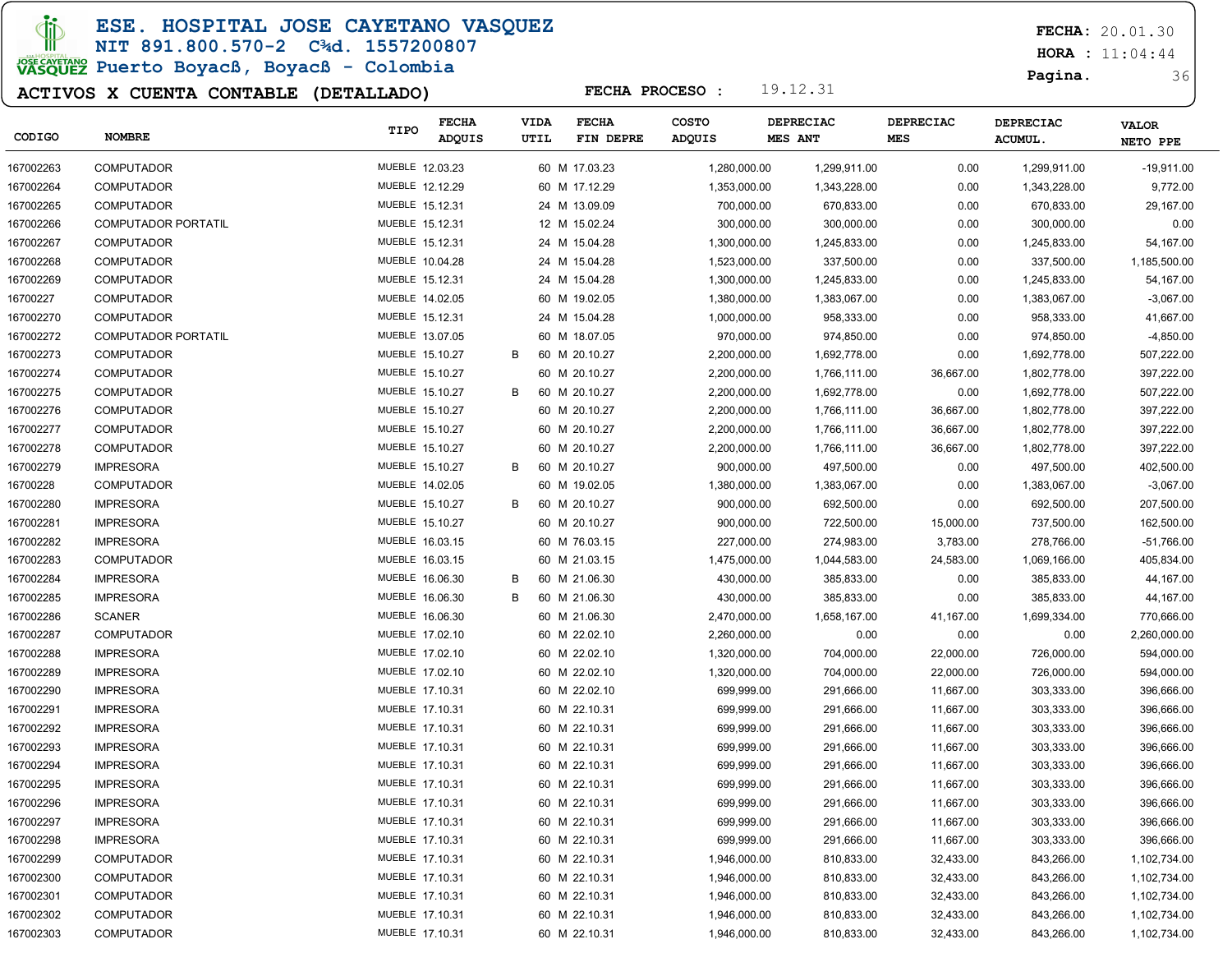ESE. HOSPITAL JOSE CAYETANO VASQUEZ

NIT 891.800.570-2 C¾d. 1557200807 JOSE CAVERANO<br>VASQUEZ Puerto Boyacß, Boyacß - Colombia

### ACTIVOS X CUENTA CONTABLE (DETALLADO)

FECHA: 20.01.30

**HORA** : 11:04:44

Pagina. 37

| CODIGO    | <b>NOMBRE</b>              | TIPO            | <b>FECHA</b><br><b>ADQUIS</b> | VIDA<br>UTIL | <b>FECHA</b><br>FIN DEPRE | <b>COSTO</b><br>ADQUIS | <b>DEPRECIAC</b><br>MES ANT | <b>DEPRECIAC</b><br><b>MES</b> |           | <b>DEPRECIAC</b><br><b>ACUMUL.</b> | <b>VALOR</b><br>NETO PPE |
|-----------|----------------------------|-----------------|-------------------------------|--------------|---------------------------|------------------------|-----------------------------|--------------------------------|-----------|------------------------------------|--------------------------|
| 167002304 | <b>COMPUTADOR</b>          | MUEBLE 17.10.31 |                               |              | 60 M 22.10.31             | 1,946,000.00           | 810,833.00                  |                                | 32,433.00 | 843,266.00                         | 1,102,734.00             |
| 167002305 | <b>COMPUTADOR</b>          | MUEBLE 17.10.31 |                               |              | 60 M 22.10.31             | 1,946,000.00           | 810,833.00                  |                                | 32,433.00 | 843,266.00                         | 1,102,734.00             |
| 167002306 | <b>COMPUTADOR</b>          | MUEBLE 17.10.31 |                               |              | 60 A 77.10.31             | 1,946,000.00           | 810,833.00                  |                                | 32,433.00 | 843,266.00                         | 1,102,734.00             |
| 167002307 | <b>IMPRESORA</b>           | MUEBLE 17.10.31 |                               | В            | 60 M 22.10.31             | 699,999.00             | 268,333.00                  |                                | 0.00      | 268,333.00                         | 431,666.00               |
| 167002308 | <b>IMPRESORA</b>           | MUEBLE 18.06.08 |                               |              | 60 M 22.10.31             | 785,000.00             | 254,583.00                  |                                | 13,083.00 | 267,666.00                         | 517,334.00               |
| 167002309 | <b>COMPUTADOR PORTATIL</b> | MUEBLE 18.07.25 |                               |              | 60 M 23.07.25             | 5,045,000.00           | 1,284,583.00                |                                | 84,083.00 | 1,368,666.00                       | 3,676,334.00             |
| 167002310 | CPU                        | MUEBLE 18.10.16 |                               |              | 60 M 23.10.16             | 2,285,218.00           | 518,464.00                  |                                | 38,087.00 | 556,551.00                         | 1,728,667.00             |
| 167002311 | <b>IMPRESORA</b>           | MUEBLE 19.02.13 |                               |              | 60 M 24.02.13             | 590,000.00             | 88,500.00                   |                                | 9,833.00  | 98,333.00                          | 491,667.00               |
| 167002312 | <b>IMPRESORA</b>           | MUEBLE 19.02.13 |                               |              | 60 M 24.02.13             | 590,000.00             | 88,500.00                   |                                | 9,833.00  | 98,333.00                          | 491,667.00               |
| 167002313 | <b>IMPRESORA</b>           | MUEBLE 19.02.13 |                               |              | 60 M 24.02.19             | 430,000.00             | 85,833.00                   |                                | 7,167.00  | 93,000.00                          | 337,000.00               |
| 167002314 | <b>IMPRESORA</b>           | MUEBLE 19.03.19 |                               |              | 60 M 24.03.14             | 1,100,000.00           | 146,667.00                  |                                | 18,333.00 | 165,000.00                         | 935,000.00               |
| 167002315 | <b>ESCANER</b>             | MUEBLE 19.04.05 |                               |              | 60 M 24.04.05             | 1,654,800.00           | 193,060.00                  |                                | 27,580.00 | 220,640.00                         | 1,434,160.00             |
| 167002316 | <b>COMPUTADOR</b>          | MUEBLE 19.05.02 |                               |              | 60 M 24.05.02             | 1,624,000.00           | 162,400.00                  |                                | 27,067.00 | 189,467.00                         | 1,434,533.00             |
| 167002317 | <b>IMPRESORA</b>           | MUEBLE 19.05.02 |                               |              | 60 M 24.05.02             | 570,000.00             | 9,547,500.00                |                                | 9,500.00  | 9,557,000.00                       | $-8,987,000.00$          |
| 167002318 | <b>COMPUTADOR</b>          | MUEBLE 19.05.22 |                               |              | 60 M 24.05.22             | 1,660,000.00           | 166,000.00                  |                                | 27,667.00 | 193,667.00                         | 1,466,333.00             |
| 167002319 | <b>COMPUTADOR</b>          | MUEBLE 19.05.22 |                               |              | 60 M 24.05.22             | 1,660,000.00           | 166,000.00                  |                                | 27,667.00 | 193,667.00                         | 1,466,333.00             |
| 167002320 | <b>COMPUTADOR</b>          | MUEBLE 19.05.22 |                               |              | 60 M 24.05.22             | 1,660,000.00           | 166,000.00                  |                                | 27,667.00 | 193,667.00                         | 1,466,333.00             |
| 167002321 | <b>COMPUTADOR</b>          | MUEBLE 19.05.22 |                               |              | 60 M 24.05.22             | 1,660,000.00           | 166,000.00                  |                                | 27,667.00 | 193,667.00                         | 1,466,333.00             |
| 167002322 | <b>COMPUTADOR</b>          | MUEBLE 19.05.22 |                               |              | 60 M 24.05.22             | 1,660,000.00           | 166,000.00                  |                                | 27,667.00 | 193,667.00                         | 1,466,333.00             |
| 167002323 | <b>COMPUTADOR</b>          | MUEBLE 19.05.22 |                               |              | 60 M 24.05.22             | 1,660,000.00           | 166,000.00                  |                                | 27,667.00 | 193,667.00                         | 1,466,333.00             |
| 167002324 | <b>COMPUTADOR</b>          | MUEBLE 19.05.22 |                               |              | 60 M 24.05.22             | 1,660,000.00           | 166,000.00                  |                                | 27,667.00 | 193,667.00                         | 1,466,333.00             |
| 167002325 | <b>COMPUTADOR</b>          | MUEBLE 19.05.22 |                               |              | 60 M 24.05.22             | 1,660,000.00           | 166,000.00                  |                                | 27,667.00 | 193,667.00                         | 1,466,333.00             |
| 167002326 | <b>COMPUTADOR</b>          | MUEBLE 19.05.22 |                               |              | 60 M 24.05.22             | 1,660,000.00           | 166,000.00                  |                                | 27,667.00 | 193,667.00                         | 1,466,333.00             |
| 167002327 | <b>COMPUTADOR</b>          | MUEBLE 19.05.22 |                               |              | 60 M 24.05.22             | 1,660,000.00           | 166,000.00                  |                                | 27,667.00 | 193,667.00                         | 1,466,333.00             |
| 167002328 | COMPUTADOR TODO EN UNO     | MUEBLE 19.05.22 |                               |              | 60 M 24.05.22             | 1,990,000.00           | 199,000.00                  |                                | 33,167.00 | 232,167.00                         | 1,757,833.00             |
| 167002329 | <b>COMPUTADOR</b>          | MUEBLE 19.06.06 |                               |              | 60 M 24.06.06             | 2,250,000.00           | 187,500.00                  |                                | 37,500.00 | 225,000.00                         | 2,025,000.00             |
| 167002330 | <b>COMPUTADOR</b>          | MUEBLE 19.06.06 |                               |              | 60 M 24.06.06             | 2,250,000.00           | 187,500.00                  |                                | 37,500.00 | 225,000.00                         | 2,025,000.00             |
| 167002331 | <b>IMPRESORA</b>           | MUEBLE 19.07.15 |                               |              | 60 M 24.07.15             | 430,000.00             | 28,667.00                   |                                | 7,167.00  | 35,834.00                          | 394,166.00               |
| 167002332 | <b>IMPRESORA</b>           | MUEBLE 19.08.06 |                               |              | 60 M 24.08.06             | 620,000.00             | 31,000.00                   |                                | 10,333.00 | 41,333.00                          | 578,667.00               |
| 167002333 | CPU                        | MUEBLE 19.08.23 |                               |              | 60 M 24.08.23             | 2,050,000.00           | 102,500.00                  |                                | 34,167.00 | 136,667.00                         | 1,913,333.00             |
| 167002334 | <b>COMPUTADOR</b>          | MUEBLE 19.08.29 |                               |              | 60 M 24.08.29             | 2,280,000.00           | 114,000.00                  |                                | 38,000.00 | 152,000.00                         | 2,128,000.00             |
| 167002335 | <b>COMPUTADOR</b>          | MUEBLE 19.09.04 |                               |              | 60 M 24.09.04             | 2,280,000.00           | 76,000.00                   |                                | 38,000.00 | 114,000.00                         | 2,166,000.00             |
| 167002336 | <b>SCANER</b>              | MUEBLE 19.10.06 |                               |              | 60 M 24.10.06             | 1,693,900.00           | 28,232.00                   |                                | 28,232.00 | 56,464.00                          | 1,637,436.00             |
| 16700236  | <b>COMPUTADOR</b>          | MUEBLE 14.02.05 |                               | В            | 60 M 19.02.05             | 1,380,000.00           | 1,383,067.00                |                                | 0.00      | 1,383,067.00                       | $-3,067.00$              |
| 16700237  | <b>IMPRESORA</b>           | MUEBLE 14.10.06 |                               | В            | 60 M 19.10.06             | 600,000.00             | 460,333.00                  |                                | 0.00      | 460,333.00                         | 139,667.00               |
| 16700238  | <b>IMPRESORA</b>           | MUEBLE 14.10.06 |                               | В            | 60 M 19.10.06             | 600,000.00             | 460,333.00                  |                                | 0.00      | 460,333.00                         | 139,667.00               |
| 16700239  | <b>IMPRESORA</b>           | MUEBLE 14.10.06 |                               |              | 60 M 19.10.06             | 530,000.00             | 530,294.00                  |                                | 0.00      | 530,294.00                         | $-294.00$                |
| 16700240  | <b>SCANER</b>              | MUEBLE 14.10.08 |                               |              | 60 M 19.10.08             | 770,000.00             | 769,572.00                  |                                | 0.00      | 769,572.00                         | 428.00                   |
| 16700241  | <b>IMPRESORA</b>           | MUEBLE 15.02.27 |                               |              | 60 M 20.02.27             | 535,000.12             | 501,414.00                  |                                | 8,917.00  | 510,331.00                         | 24,669.12                |
| 16700242  | <b>IMPRESORA</b>           | MUEBLE 15.02.27 |                               | В            | 60 M 20.02.27             | 619,788.00             | 560,219.00                  |                                | 0.00      | 560,219.00                         | 59,569.00                |
| 16700243  | <b>IMPRESORA</b>           | MUEBLE 15.02.27 |                               | В            | 60 M 20.02.27             | 619,788.00             | 560,219.00                  |                                | 0.00      | 560,219.00                         | 59,569.00                |
| 16700244  | <b>COMPUTADOR</b>          | MUEBLE 15.02.27 |                               |              | 60 M 20.02.27             | 1,443,000.00           | 1,352,412.00                |                                | 24,050.00 | 1,376,462.00                       | 66,538.00                |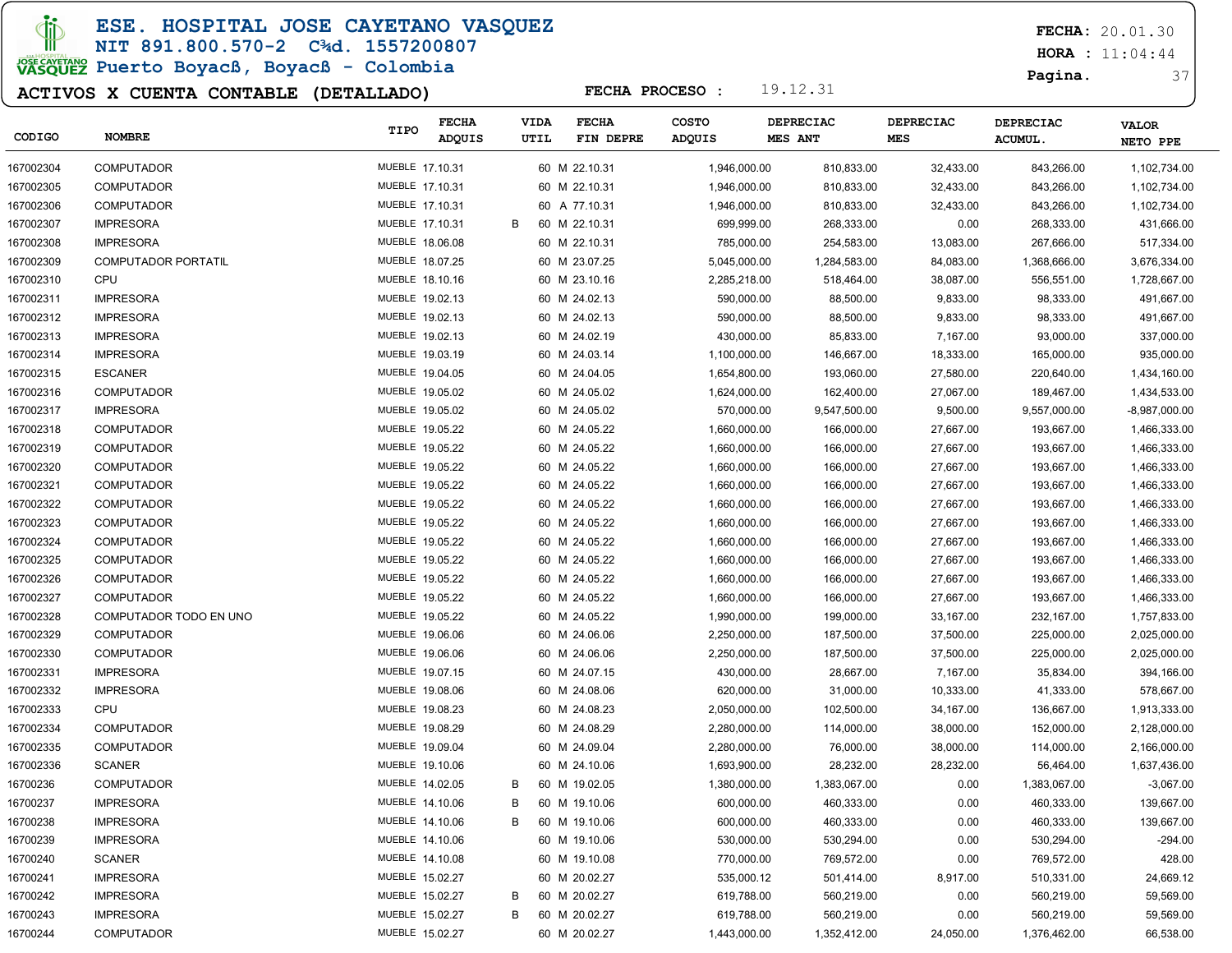**JD** 

ESE. HOSPITAL JOSE CAYETANO VASQUEZ

#### NIT 891.800.570-2 C¾d. 1557200807

# **POWERTANG**<br>VASQUEZ Puerto Boyacß, Boyacß - Colombia

### ACTIVOS X CUENTA CONTABLE (DETALLADO)

FECHA: 20.01.30

**HORA** : 11:04:44

Pagina. 38

| CODIGO                 | <b>NOMBRE</b>      | TIPO            | <b>FECHA</b><br>ADQUIS | <b>VIDA</b><br><b>UTIL</b> | <b>FECHA</b><br>FIN DEPRE | <b>COSTO</b><br>ADQUIS | DEPRECIAC<br>MES ANT | <b>DEPRECIAC</b><br><b>MES</b> |              | <b>DEPRECIAC</b><br>ACUMUL. | <b>VALOR</b><br>NETO PPE |
|------------------------|--------------------|-----------------|------------------------|----------------------------|---------------------------|------------------------|----------------------|--------------------------------|--------------|-----------------------------|--------------------------|
| 16700245               | <b>COMPUTADOR</b>  | MUEBLE 15.02.27 |                        |                            | 120 M 25.02.27            | 1,443,000.00           | 676,206.00           |                                | 12,025.00    | 688,231.00                  | 754,769.00               |
| 16700246               | <b>COMPUTADOR</b>  | MUEBLE 15.02.27 |                        |                            | 60 M 20.02.27             | 2,103,000.00           | 1,970,978.00         |                                | 35,050.00    | 2,006,028.00                | 96,972.00                |
| 16700250               | <b>COMPUTADOR</b>  | MUEBLE 15.12.31 |                        |                            | 12 M 05.02.27             | 600,000.00             | 600,000.00           |                                | 0.00         | 600,000.00                  | 0.00                     |
| 16700251               | <b>COMPUTADOR</b>  | MUEBLE 14.10.27 |                        |                            | 60 M 19.10.27             | 1,697,000.00           | 1,678,144.00         |                                | 0.00         | 1,678,144.00                | 18,856.00                |
| 16700252               | <b>SERVIDOR</b>    | MUEBLE 15.12.31 |                        | B                          | 12 M 10.05.27             | 3,000,000.00           | 3,000,000.00         |                                | 0.00         | 3,000,000.00                | 0.00                     |
| 16700253               | <b>UPS</b>         | MUEBLE 15.12.31 |                        |                            | 12 M 12.10.27             | 15,000,000.00          | 15,000,000.00        |                                | 0.00         | 15,000,000.00               | 0.00                     |
| 16700254               | <b>SERVIDOR</b>    | MUEBLE 15.12.31 |                        |                            | 12 M 14.06.08             | 5,000,000.00           | 5,000,000.00         |                                | 0.00         | 5,000,000.00                | 0.00                     |
| 16700255               | <b>COMPUTADOR</b>  | MUEBLE 15.12.31 |                        |                            | 24 M 15.04.28             | 1,000,000.00           | 958,333.00           |                                | 0.00         | 958,333.00                  | 41,667.00                |
| 16700257               | <b>IMPRESORA</b>   | MUEBLE 13.10.27 |                        | B                          | 60 M 05.10.27             | 220,000.00             | 218,167.00           |                                | 0.00         | 218,167.00                  | 1,833.00                 |
| 16700258               | <b>COMPUTADOR</b>  | MUEBLE 14.02.05 |                        |                            | 60 M 19.02.05             | 1,380,000.00           | 1,383,067.00         |                                | 0.00         | 1,383,067.00                | $-3,067.00$              |
| 16700259               | <b>COMPUTADOR</b>  | MUEBLE 14.10.27 |                        |                            | 60 M 19.10.27             | 1,697,000.00           | 1,678,144.00         |                                | 0.00         | 1,678,144.00                | 18,856.00                |
| 16700260               | <b>COMPUTADOR</b>  | MUEBLE 15.12.31 |                        |                            | 24 M 05.10.27             | 700,000.00             | 670,833.00           |                                | 0.00         | 670,833.00                  | 29,167.00                |
| 16700263               | <b>SCANER</b>      | MUEBLE 11.10.27 |                        |                            | 60 M 05.10.27             | 1,600,000.00           | 1,623,111.00         |                                | 0.00         | 1,623,111.00                | $-23,111.00$             |
| 16700264               | <b>COMPUTADOR</b>  | MUEBLE 15.12.31 |                        |                            | 12 M 05.10.27             | 1,000,000.00           | 1,000,000.00         |                                | 0.00         | 1,000,000.00                | 0.00                     |
| 16700265               | <b>IMPRESORA</b>   | MUEBLE 13.10.27 |                        |                            | 60 M 18.10.27             | 330,000.00             | 327,250.00           |                                | 0.00         | 327,250.00                  | 2,750.00                 |
| 16700266               | <b>COMPUTADOR</b>  | MUEBLE 15.12.31 |                        |                            | 12 M 05.10.27             | 800,000.00             | 800,000.00           |                                | 0.00         | 800,000.00                  | 0.00                     |
| 16700267               | <b>COMPUTADOR</b>  | MUEBLE 15.12.31 |                        |                            | 12 M 05.10.27             | 800,000.00             | 800,000.00           |                                | 0.00         | 800,000.00                  | 0.00                     |
| 16700268               | <b>COMPUTADOR</b>  | MUEBLE 15.12.31 |                        |                            | 12 M 12.10.27             | 800,000.00             | 800,000.00           |                                | 0.00         | 800,000.00                  | 0.00                     |
| 16700269               | <b>COMPUTADOR</b>  | MUEBLE 15.12.31 |                        |                            | 12 M 12.10.27             | 800,000.00             | 800,000.00           |                                | 0.00         | 800,000.00                  | 0.00                     |
| 16700270               | <b>COMPUTADOR</b>  | MUEBLE 15.12.31 |                        |                            | 12 M 12.10.27             | 800,000.00             | 800,000.00           |                                | 0.00         | 800,000.00                  | 0.00                     |
| 16700272               | <b>COMPUTADOR</b>  | MUEBLE 15.12.31 |                        |                            | 12 M 12.10.27             | 800,000.00             | 800,000.00           |                                | 0.00         | 800,000.00                  | 0.00                     |
| 16700274               | <b>IMPRESORA</b>   | MUEBLE 15.12.31 |                        |                            | 12 M 10.10.27             | 500,000.00             | 500,000.00           |                                | 0.00         | 500,000.00                  | 0.00                     |
| 16700276               | <b>COMPUTADOR</b>  | MUEBLE 15.12.31 |                        |                            | 12 M 10.10.27             | 500,000.00             | 500,000.00           |                                | 0.00         | 500,000.00                  | 0.00                     |
| 16700278               | <b>COMPUTADOR</b>  | MUEBLE 15.12.31 |                        |                            | 12 M 12.10.27             | 600,000.00             | 600,000.00           |                                | 0.00         | 600,000.00                  | 0.00                     |
| 16700279               | <b>COMPUTADOR</b>  | MUEBLE 15.12.31 |                        |                            | 12 M 12.10.27             | 600,000.00             | 600,000.00           |                                | 0.00         | 600,000.00                  | 0.00                     |
| 16700280               | <b>COMPUTADOR</b>  | MUEBLE 15.12.31 |                        |                            | 12 M 12.10.27             | 600,000.00             | 600,000.00           |                                | 0.00         | 600,000.00                  | 0.00                     |
| 16700281               | COMPUTADOR         | MUEBLE 15.12.31 |                        |                            | 12 M 10.10.27             | 600,000.00             | 600,000.00           |                                | 0.00         | 600,000.00                  | 0.00                     |
| 16700282               | <b>COMPUTADOR</b>  | MUEBLE 15.12.31 |                        |                            | 12 M 10.10.27             | 600,000.00             | 600,000.00           |                                | 0.00         | 600,000.00                  | 0.00                     |
| 16700283               | <b>COMPUTADOR</b>  | MUEBLE 15.12.31 |                        |                            | 12 M 10.10.27             | 600,000.00             | 600,000.00           |                                | 0.00         | 600,000.00                  | 0.00                     |
| 16700284               | <b>COMPUTADOR</b>  | MUEBLE 15.12.31 |                        |                            | 12 M 10.10.27             | 600,000.00             | 600,000.00           |                                | 0.00         | 600,000.00                  | 0.00                     |
| 16700285               | <b>IMPRESORA</b>   | MUEBLE 12.08.24 |                        |                            | 60 M 17.08.24             | 397,200.00             | 395,876.00           |                                | 0.00         | 395,876.00                  | 1,324.00                 |
| 16700287               | <b>COMPUTADOR</b>  | MUEBLE 15.12.31 |                        |                            | 12 M 10.10.27             | 600,000.00             | 600,000.00           |                                | 0.00         | 600,000.00                  | 0.00                     |
| 16700289               | <b>COMPUTADOR</b>  | MUEBLE 14.10.27 |                        | B                          | 60 M 19.10.27             | 1,380,000.00           | 1,042,667.00         |                                | 0.00         | 1,042,667.00                | 337,333.00               |
| 16700292               | <b>IMPRESORA</b>   | MUEBLE 15.01.20 |                        | B                          | 60 M 15.01.20             | 425,000.00             | 301,042.00           |                                | 0.00         | 301,042.00                  | 123,958.00               |
| 16700297               | <b>COMPUTADOR</b>  | MUEBLE 15.12.31 |                        | B                          | 12 M 08.02.20             | 800,000.00             | 800,000.00           |                                | 0.00         | 800,000.00                  | 0.00                     |
|                        | ** TOTAL 167002    |                 |                        |                            |                           | 221, 277, 925. 12      | 162,610,034.00       |                                | 1,531,395.00 | 164, 141, 429.00            | 57,136,496.12            |
| <i><b>CUENTA :</b></i> | 167502 - Terrestre |                 |                        |                            |                           |                        |                      |                                |              |                             |                          |

| 16750201 | AMBULANCIA TAB          | MUEBLE 12.06.28 | 120 M 22.06.28 | 105.500.000.00 | 77.982.083.00  | 879.167.00   | 78.861.250.00  | 26,638,750.00 |
|----------|-------------------------|-----------------|----------------|----------------|----------------|--------------|----------------|---------------|
| 16750202 | AMBULANCIA MEDICALIZADA | MUEBLE 12.10.08 | 120 M 22.10.08 | 199.500.000.00 | 141.811.250.00 | 1.662.500.00 | 143.473.750.00 | 56,026,250.00 |
| 16750203 | MOTOCICLETA             | MUEBLE 13.12.12 | 120 M 23.12.12 | 4,928,000.00   | 2,914,365.00   | 41,067.00    | 2,955,432.00   | 1,972,568.00  |